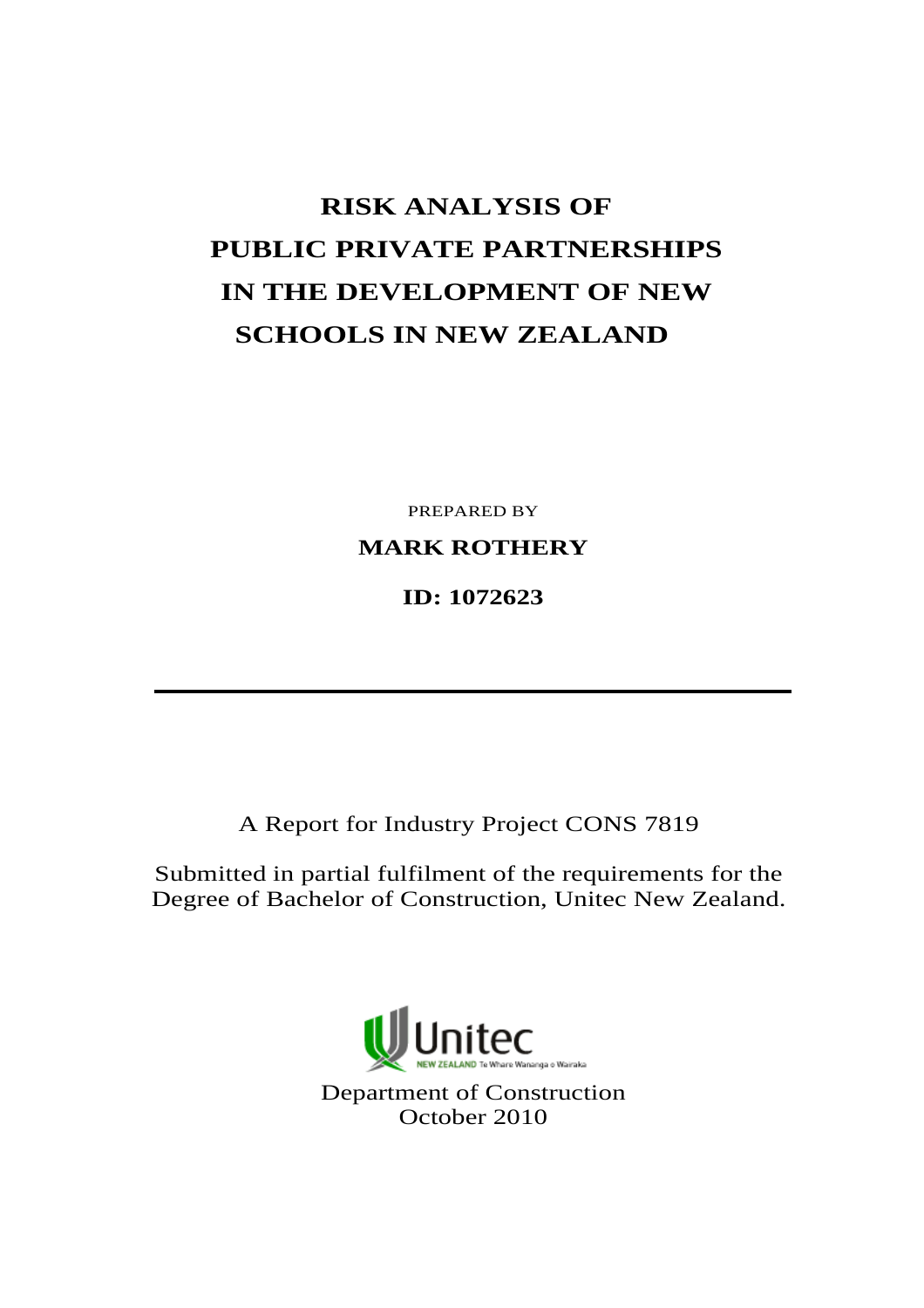## **ABSTRACT**

The following report has been compiled for Industry Project, a paper within Unitec's Bachelor of Construction (CM). This report intends to evaluate the influence of risk in the procurement of a new school in New Zealand under a Public Private Partnership. Senior Unitec Lecturer Roger Birchmore will be supervising and grading this report.

## **CONFIDENTIALITY STATEMENT**

The author notes that no commercially sensitive or confidential material has been used and that no correspondence or interactions with any contractor or member of a Government Department has taken place in the creation of this report. Publically accessible documents and literature has been used in all facets of this report.

## **PUBLICATION AGREEMENT**

I agree that the Unitec Library and Department of Construction may make a hard copy or digital copy of this thesis available for the purposes of research or private study, provided that due acknowledgement is made where appropriate and that the author's permission is obtained before any material from this thesis is published.

## **ACKNOWLEDGMENTS**

I wish to thank my supervisor Roger Birchmore for having the patience as I bounced from issue to problem; your assistance is much appreciated.

I also wish to thank my wife and family for spending countless hours reading through this report and spending lonely weekends while I researched this topic.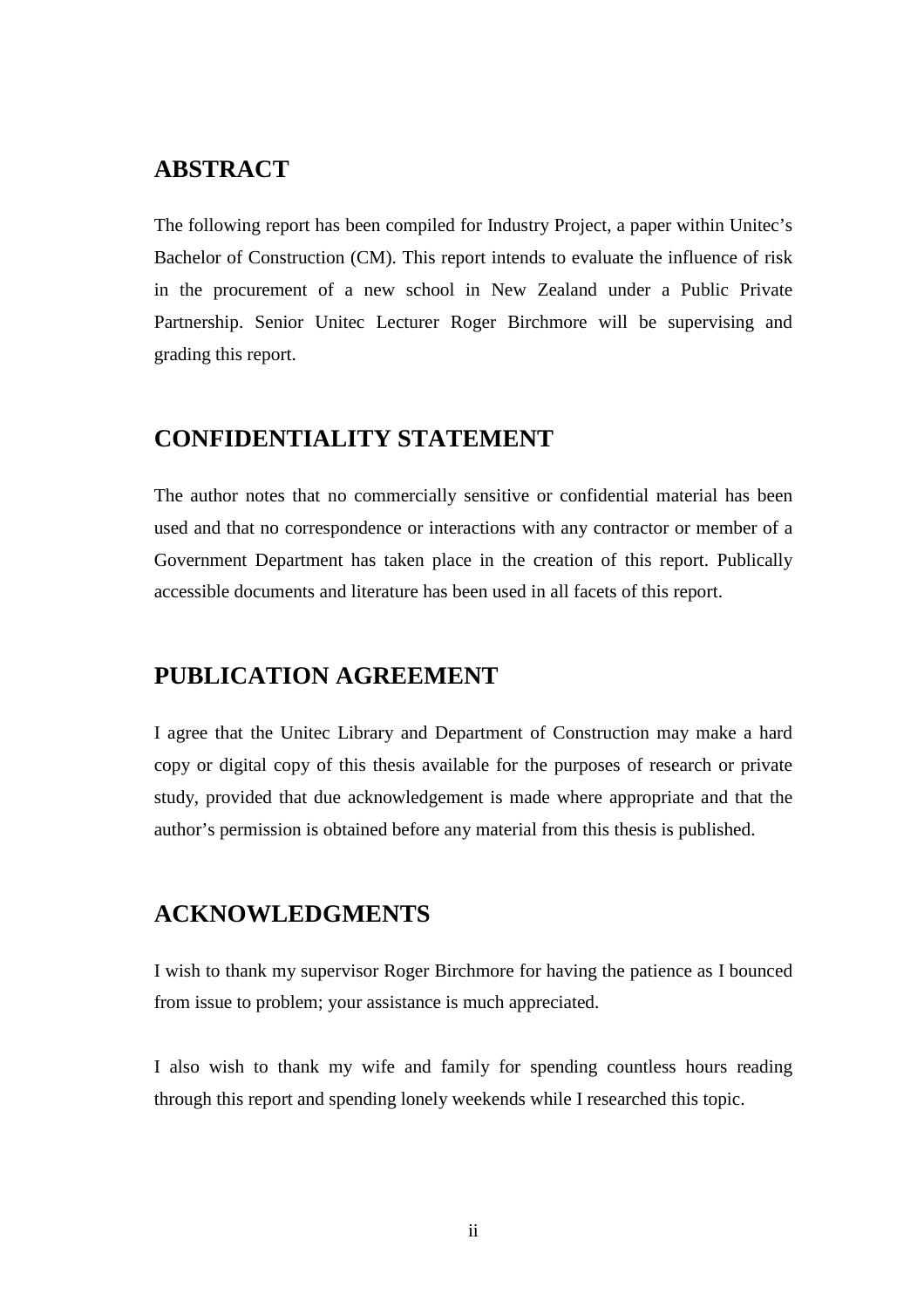## **TABLE OF CONTENTS**

|                                                         | <b>PAGE</b>     |
|---------------------------------------------------------|-----------------|
| Abstract                                                | ii              |
| <b>Confidentiality Statement</b>                        | $\overline{11}$ |
| <b>Publication Agreement</b>                            |                 |
| Acknowledgments                                         |                 |
| <b>Table of Contents</b>                                |                 |
| Table of Figures                                        |                 |
| <b>List of Tables</b>                                   | V               |
| Glossary                                                | vi.             |
| <b>List of Abbreviations</b>                            | vii             |
| <b>Chapter One: Introduction</b>                        | 1               |
| 1.1 Background                                          | 1               |
| 1.2 Introduction                                        | 1               |
| 1.3 Research Justification                              | 3               |
| 1.4 Proposed Research Question                          | 4               |
| 1.5 Research Objectives                                 | 4               |
| 1.6 Research Design and Method                          | 5               |
| 1.7 Sources and Resources                               | 6               |
| <b>Chapter Two: Literature Review</b>                   | 7               |
| 2.1 Introduction                                        | 7               |
| 2.2 Defining Public Private Partnerships                | 8               |
| 2.3 United Kingdom PPP Context and Definitions          | 9               |
| 2.4 Australian PPP Context and Definitions              | 11              |
| 2.5 New Zealand PPP Context and Definitions             | 12              |
| 2.6 Characteristics of a Public Private Partnership     | 16              |
| 2.7 Procurement and Contract Negotiations               | 17              |
| 2.8 Development of the Contract Specification           | 18              |
| 2.9 Consideration of the Value for Money and Assessment | 20              |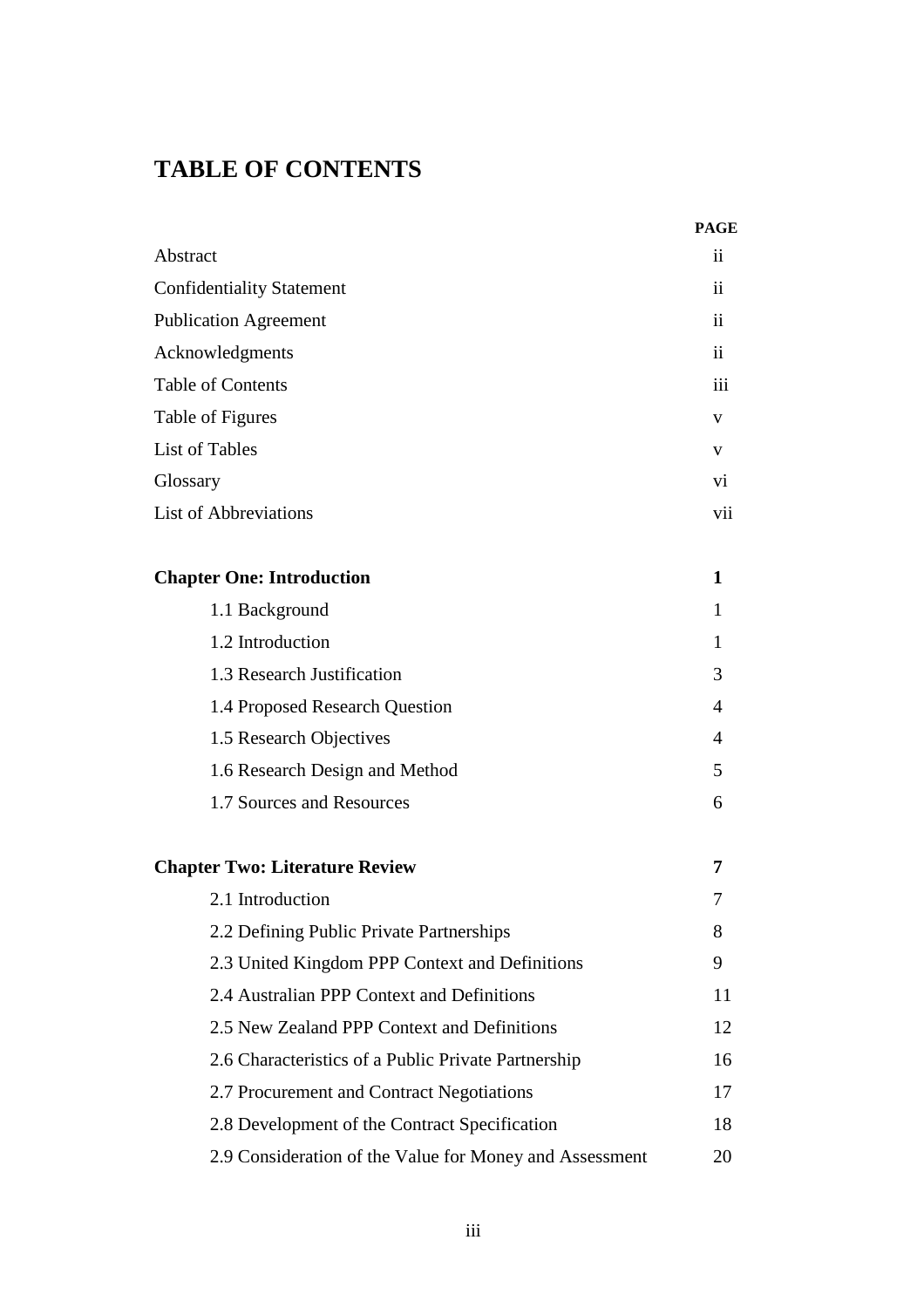| 2.10 Financial Optimisation and the Cost of Finance | 29  |
|-----------------------------------------------------|-----|
| 2.11 Risk Assessment and Risk Allocation/Transfer   | 30  |
| 2.12 Whole Life Cost Assessment and Maintenance     | 36  |
| 2.13 Summary of Literature Review                   | 37  |
|                                                     |     |
| <b>Chapter Three: Methodology</b>                   | 39  |
| 3.1 Background                                      | 39  |
| 3.2 Introduction                                    | 39  |
| 3.3 Current School Procurement Methods              | 40  |
| 3.4 Methodological Approach                         | 42  |
| 3.5 Methodology Rationale                           | 45  |
| 3.6 Ethical Considerations                          | 46  |
| <b>Chapter Four: Data Collection and Discussion</b> | 48  |
| 4.1 Background                                      | 48  |
| 4.2 Introduction                                    | 48  |
| 4.3 Development of a Hypothetical School Project    | 50  |
| 4.4 Determination of Risks                          | 55  |
| 4.5 Apportionment of Risks                          | 58  |
| 4.6 Valuing and Analysis of Risk                    | 63  |
| 4.7 The Public Sector Comparator                    | 76  |
| 4.8 Adjusting the Apportionment of Risk             | 88  |
| 4.9 Sensitivity Analysis of the Risk Adjusted PSC   | 90  |
| 4.10 Apportionment of Risk Analysis                 | 91  |
| 4.11 Summary of Data                                | 93  |
| <b>Chapter Five: Findings and Conclusions</b>       | 95  |
| 5.1 Introduction                                    | 95  |
| 5.2 Findings                                        | 95  |
| 5.3 Conclusions                                     | 102 |
| 5.4 Limitation of Research                          | 104 |
| 5.5 Recommendations                                 | 105 |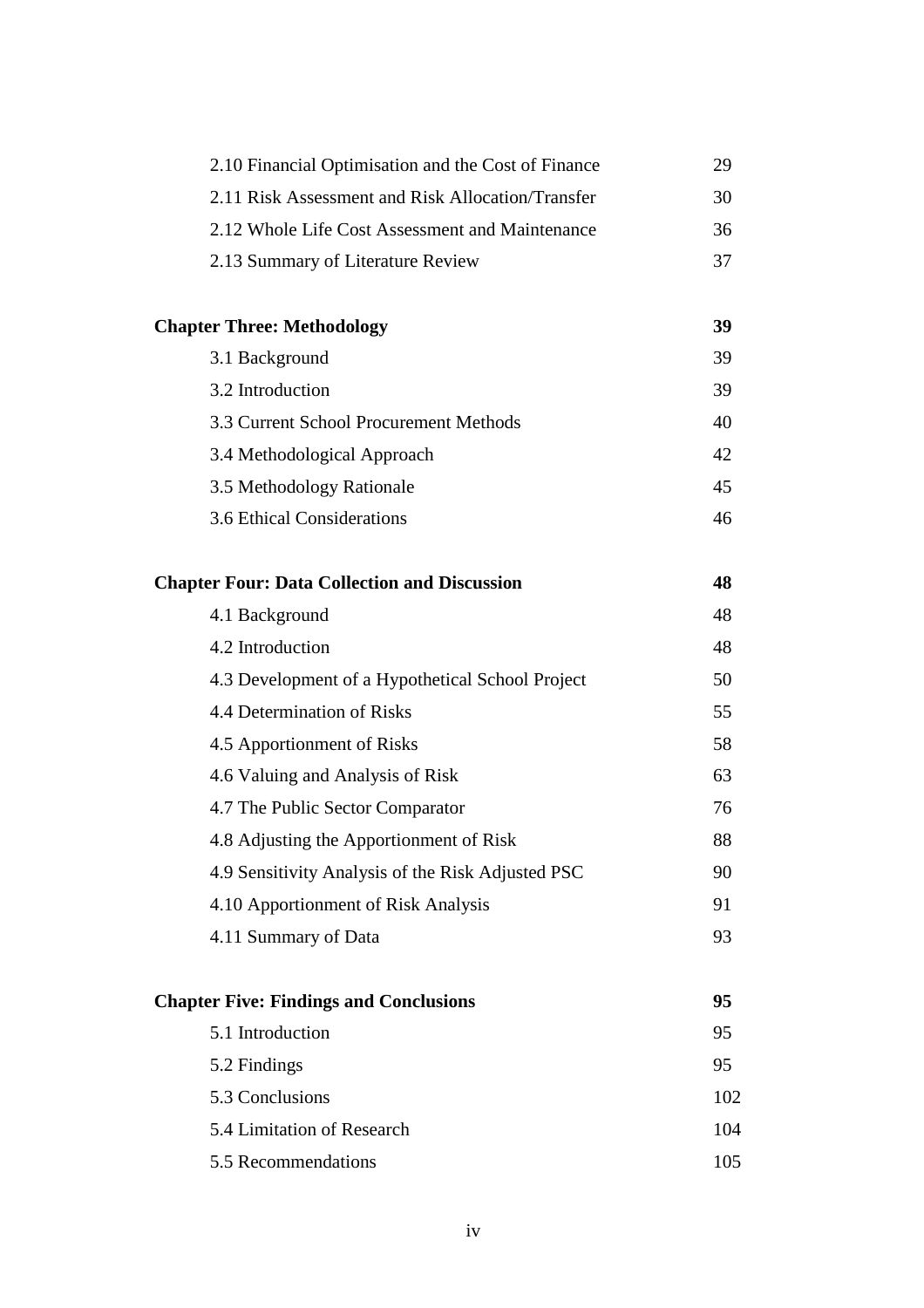## **Chapter Six: Reference List 108**

**Appendix One –** Identified Risk by Author

**Appendix Two –** Risk Adjusted PSC

**Appendix Three –** 10% Sensitivity Risk Adjusted PSC

**Appendix Four –** Risk Transferred PSC

## **LIST OF FIGURES**

|                                                              | <b>PAGE</b> |
|--------------------------------------------------------------|-------------|
| Figure $1 -$ Value for Money as Demonstrated by the PSC      | 27          |
| Figure $2 - Risk Matrix$                                     | 35          |
| Figure 3 – Single Line Accountability Design and Build Model | 40          |
| Figure 4 – Diagrammatic Representation of Report Methodology | 42          |
| Figure 5 – Data Flow Chart into the Public Sector Comparator | 49          |
| Figure 6 – Risk Matrix based on Ball et al.                  | 65          |
| Figure $7$ – Construction Cost Input into the PSC            | 81          |

## **LIST OF TABLES**

|                                                              | <b>PAGE</b> |
|--------------------------------------------------------------|-------------|
| Table 1 – Literature Referring to Public and Private Sectors | 33          |
| Table 2 – Ministry of Education SPG Calculator               | 51          |
| Table 3 – Project Construction Cost                          | 52          |
| Table 4 – Project Operating Costs and Assumptions            | 54          |
| Table $5 - Risk Literature$ Sightings                        | 56          |
| Table 6 – Apportionment of Risk Based on Literature Search   | 59          |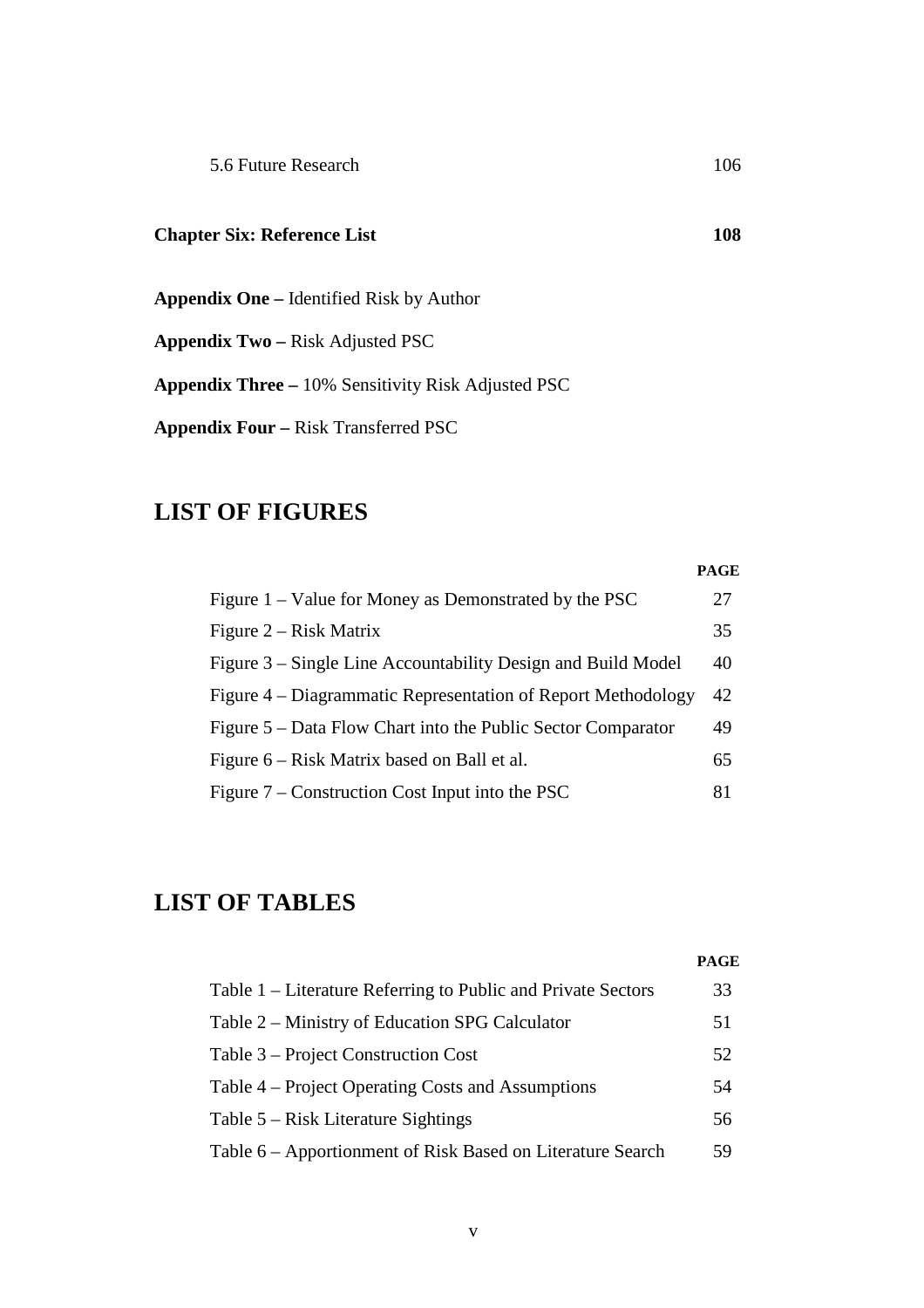| Table 7 – Construction Risk Matrix                    | 66  |
|-------------------------------------------------------|-----|
| Table 8 – Design Risk Matrix                          | 67  |
| Table 9 – Maintenance Risk Matrix                     | 68  |
| Table 10 – Staffing Operations Risk                   | 69  |
| Table 11 – Asset Operations Risk Matrix               | 70  |
| Table 12 – Policy Regulatory Changes                  | 71  |
| Table $13$ – Revenue form the Asset                   | 72  |
| Table 14 - The Site                                   | 73  |
| Table 15 – Risk Register                              | 75  |
| Table 16 – Life Cycle Costing Model                   | 80  |
| Table 17 - Raw Public Sector Comparator               | 84  |
| Table 18 – Net Present Cost Summary Calculation       | 85  |
| Table 19 – Risk Adjusted Public Sector Comparator     | 86  |
| Table 20 – Public Sector Comparator                   | 87  |
| Table 21 – Construction Sensitivity Analysis Example  | 88  |
| Table 22 – Sensitivity Analysis of Base Risk          | 89  |
| Table $23$ – Deviation of the Impact of Risk          | 90  |
| Table 24 – Adjusted PSC Values Following Risk         | 92  |
| Table 25 – Order of Sensitivity of the PSC            | 99  |
| Table 26 – Order of Sensitivity of the Impact of Risk | 100 |

## **GLOSSARY**

Five Year Agreement (5YA): An agreement of funding for maintenance and associated costs between a School and the Ministry of Education based on the school Gross Floor Area.

**Net Present Cots (NPC):** The expected whole-of-life cost to the Government of the Reference Project. (Victoria Partnership 2001)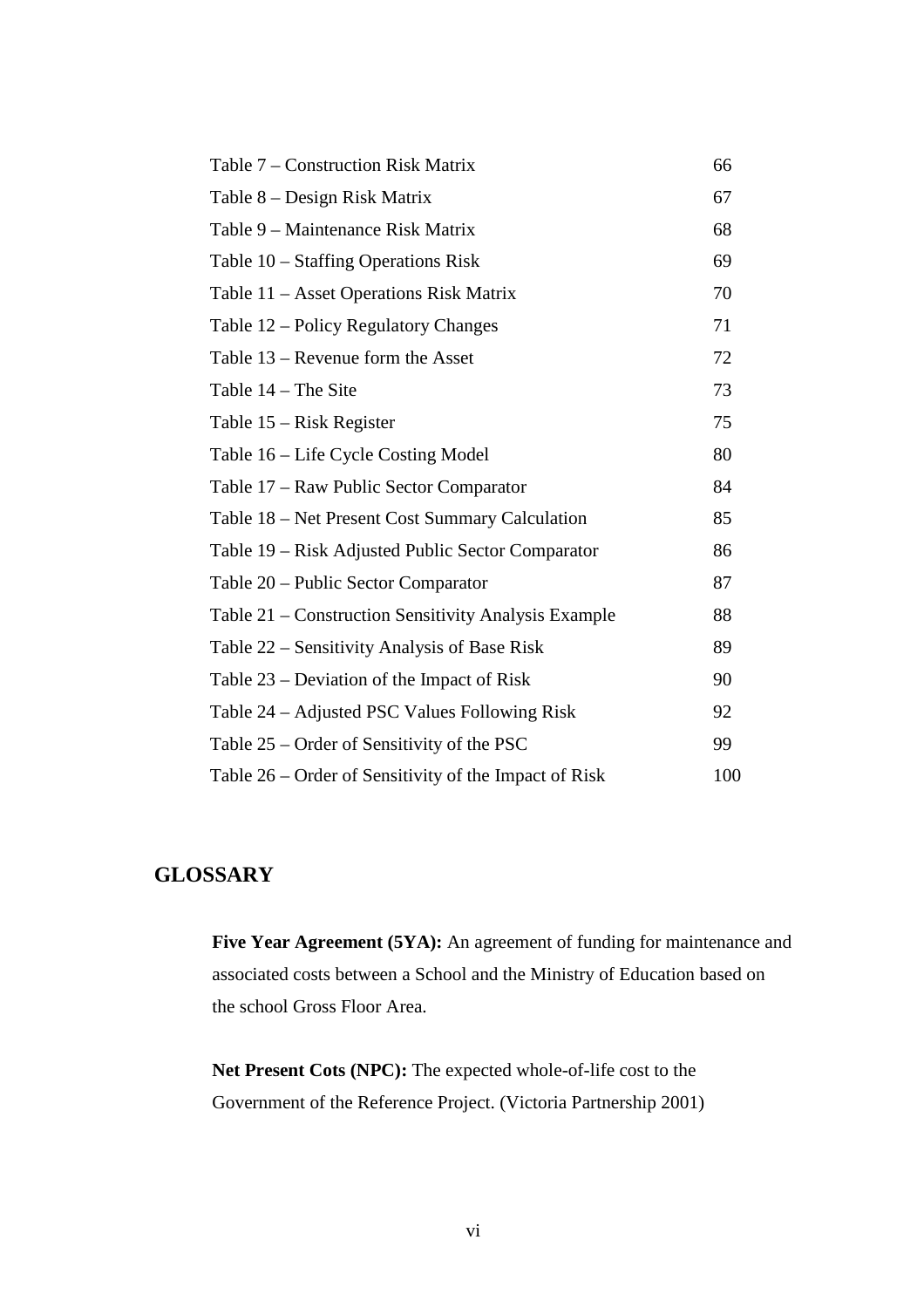**Private Funded Initiative (PFI):** A form of a Public Private Partnership used to procure private funds to develop and run an infrastructure project.

**Public Private Partnership (PPP):** "Any medium-to-long term relationship between the public and private sectors, involving the sharing of risks and rewards of multisector skills, expertise and finance to deliver desired policy outcomes". (Standard and Poor's).

**Service Payment:** The cost/price that the Public Sector pays to a consortium (on a regular basis) for the construction and operation of an asset over the life of the contract.

## **LIST OF ABBREVIATIONS**

| <b>5YA</b>   | Five Year Agreement                                |
|--------------|----------------------------------------------------|
| <b>BSF</b>   | Building Schools for the Future                    |
| <b>DBH</b>   | Department of Building and Housing                 |
| <b>MOE</b>   | Ministry of Education                              |
| <b>NAO</b>   | <b>National Auditing Office</b>                    |
| <b>NPC</b>   | <b>Net Present Cost</b>                            |
| <b>NSW</b>   | New South Wales                                    |
| NZ           | New Zealand                                        |
| <b>NZCID</b> | New Zealand Council for Infrastructure Development |
| PFI          | Private Funded Initiative                          |
| <b>PFP</b>   | <b>Privately Financed Project</b>                  |
| <b>PPP</b>   | <b>Public Private Partnership</b>                  |
| <b>PSC</b>   | <b>Public Sector Comparator</b>                    |
| <b>ROI</b>   | <b>Registrations of Interest</b>                   |
| UK           | United Kingdom                                     |
| <b>VFM</b>   | Value for Money                                    |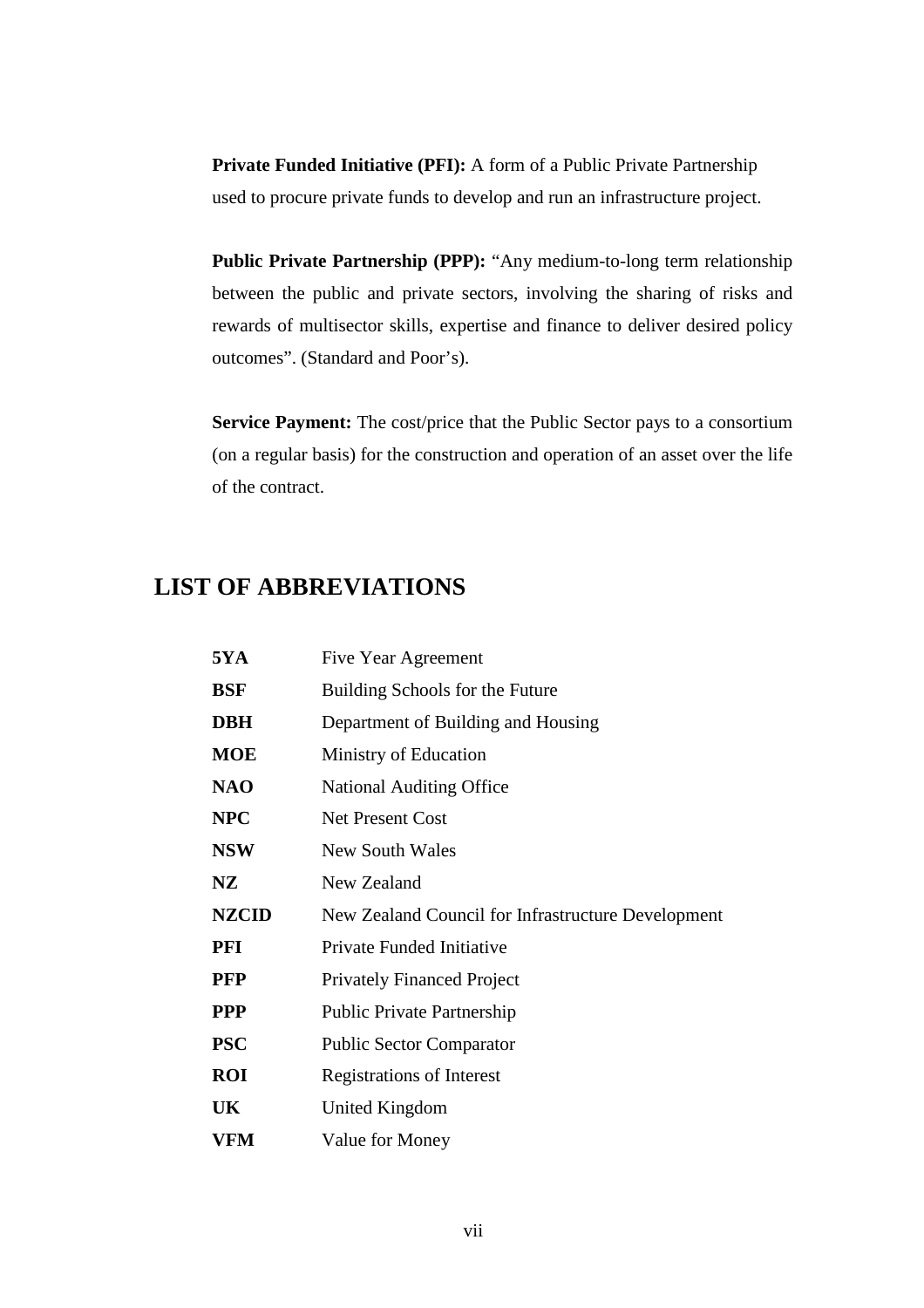## **1. INTRODUCTION**

## **1.1. Background**

Research for this project started in February of 2010. At that time the author was aware that the New Zealand Government and especially the Ministry of Education had been investigating the use of Public Private Partnership procurement in their property portfolio. Subsequent research investigated this form of procurement and the author's Literature Review and Methodology was developed around the idea of analysing risks through Qualitative discussions with construction companies and professionals linked to Education construction in the Auckland area.

In June of 2010, the author's employer was engaged by a Government Department as a Consultant to advise on Public Private Partnership related issues. As part of the engagement the author was required to sign a confidentiality statement which included the requirement not to discuss Public Private Partnership procurement with any building contractors or the like. For this reason, the author considered it inappropriate to discuss any of this research or use resources from either contractors or Government personnel. It must be specifically noted that the following report has been developed using only nationally and internationally published literature. Unless acknowledged, all tables and spreadsheets included within this report have been developed by the author.

## **1.2. Introduction**

The idea of a contractor and client aligning themselves for the better good of a project is a common concept in the New Zealand construction industry. Most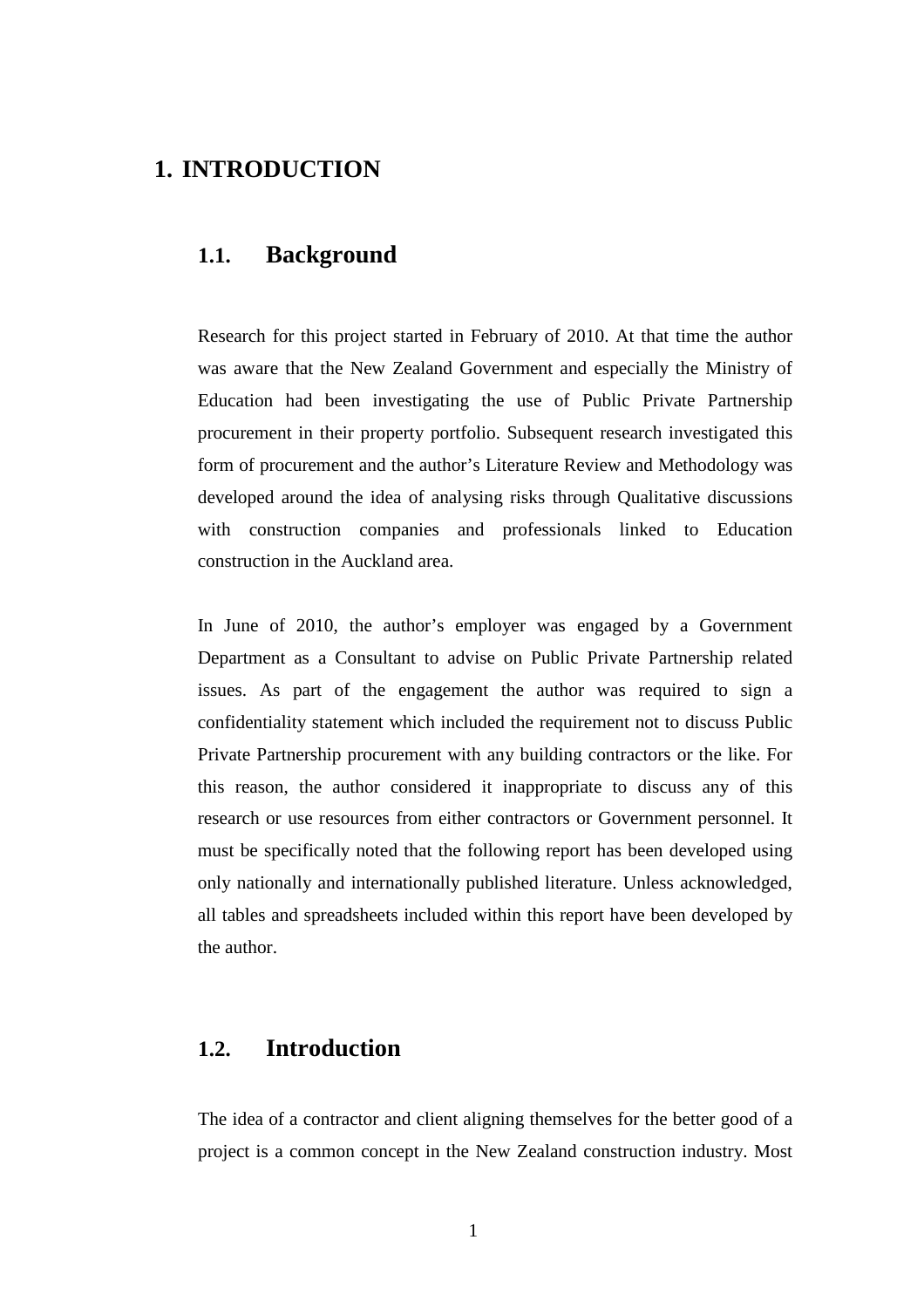construction companies now include words such as 'your partner' or 'building relationships' in their corporate marketing to evoke the idea of creating relationships with potential clients. The latest initiative to enter the New Zealand construction industry is the Public Private Partnership (PPP), where a contractor/consortium and the Government enter into a contract to construct a public entity.

In the past 10 years the Ministry of Education has undertaken a revitalised construction programme not seen in decades. In the Auckland area, the Ministry of Education has constructed five new schools and is planning for a minimum of ten more. In 2007, the Ministry of Education instigated the 'Single Line Accountability' model for the construction of new schools. This method requires a 'Consortium' to construct a school on a Guaranteed Maximum Price basis. This method allows the Ministry of Education to fund a new build and shift the design, construction and budgetary risk to the Consortium.

In December 2009 the Minister of Education, the Hon Anne Tolley, issued a press release identifying that the Ministry of Education was considering the possibility of procuring new schools on a PPP basis. Mrs Tolley indicated that the focus was on "teaching and learning, and delivering better value for taxpayers". In August 2010 the Ministry advertised consultant and advisor positions to prepare the second round business case for a proposed new school in the North Island.

It is widely published by both the United Kingdom and Australian Governments the criteria to be undertaken in developing a PPP 'Business Case". Part of this analysis is the development of a Public Sector Comparator that evaluates the costs and risks of a hypothetical project against the Service Payments tendered by a consortium.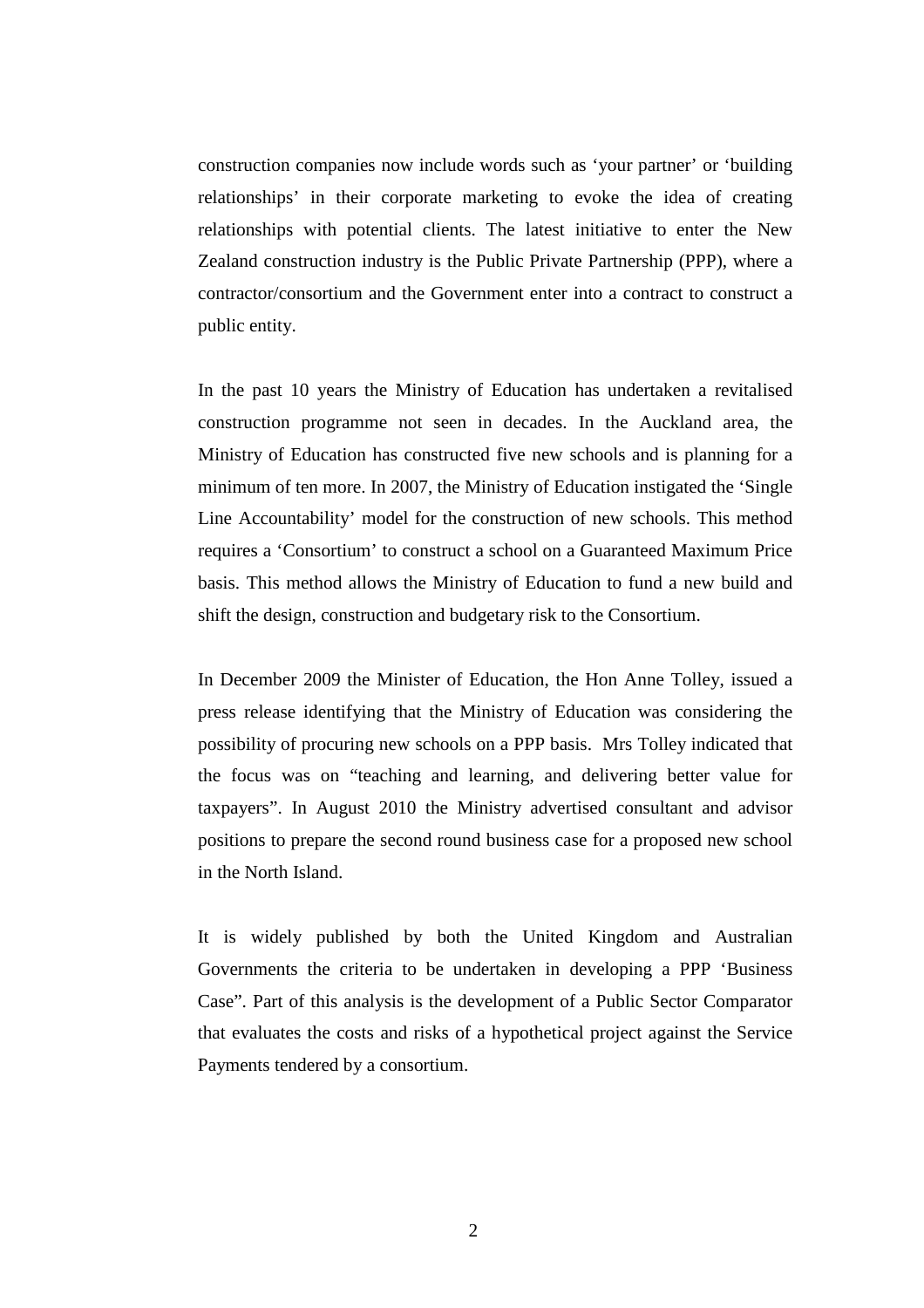The New Zealand Government however, has published little information to date and the information that is published appears to take direction from overseas methods.

This report intends to use literature to research Public Private Partnership risk factors and their links to the development of a Public Sector Comparator.

#### **1.3. RESEARCH JUSTIFICATION/RATIONALE**

Since 2007, the author has been representing the Ministry of Education in the role of Ministry of Education (Client) Representative to the Consortium, on the construction of new schools in the Auckland and Bay of Plenty areas. The author's role often extends to providing the Ministry of Education with contract, budget, building condition and site suitability advice, as well as assessments for Board of Trustee projects, Special Schools and Te Kura Kaupaupa o Maori schools.

The company the author is employed by has assisted the Ministry of Education in developing many of the procurement models it now uses, for example the 'single line accountability model'. This model allows the Ministry of Education to concentrate on setting up the learning environment rather than having to make design decisions or dealing with programme or budget issues. In simple terms, the Ministry of Education provides a predetermined build budget, design parameters and a completion date, and the Consortium agrees to deliver the project within these constraints.

The idea of a PPP is possibly seen by the Government as shifting the risk of design, funding and then maintenance of a project, to the Consortium, who are procured to design, build, fund and maintain a new building and in return are paid an annual sum, called a Service Payment, for the duration of the contract,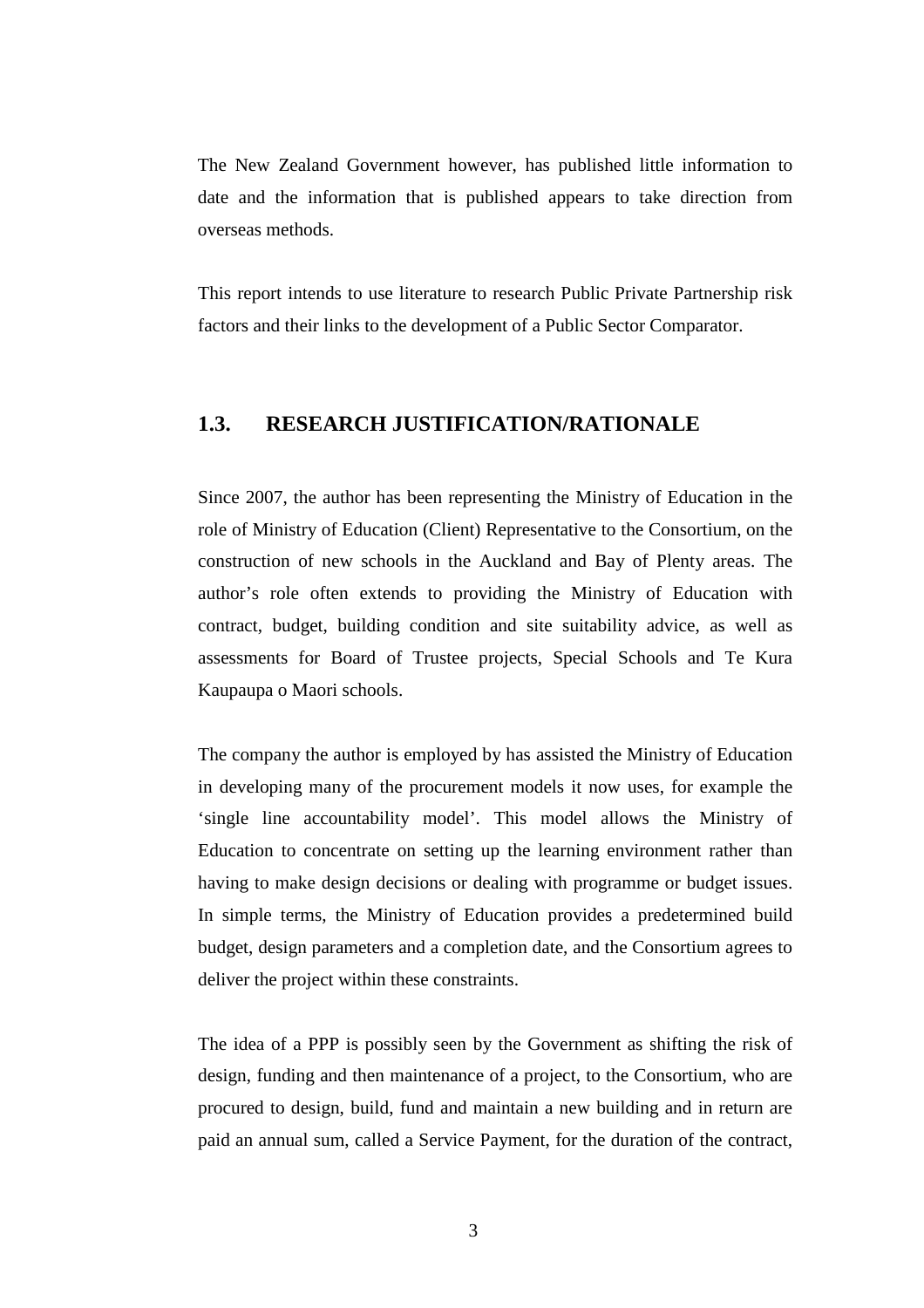i.e. 25 years, after which time the Consortium hands the building over to the Government.

It is anticipated that this document will aid the author's employer in identifying risks and assess a project that is earmarked for being procured under a PPP contract. The author also expects that the findings of this report could potentially assist the Ministry of Education in determining a preferred procurement model for the construction of their new schools programme.

## **1.4. PROPOSED RESEARCH QUESTION**

How does the evaluation of risk influence the project value of a Public Private Partnership – A case study of risk using a Public Sector Comparator for an education project.

### **1.5. RESEARCH OBJECTIVES**

This research is attempting to assess risk in terms of cost by developing a Public Sector Comparator for a hypothetical secondary school. This school will be based on the Ministry of Education's publically published criteria and calculator of project costs.

The aim is to use literature to identify risk, which will be inserted and valued in a Risk Matrix. This value of risk will then be added into a developed Public Sector Comparator that will under go a series of assessments to identify what the affect of reallocating and altering the impact of risk has on the project value.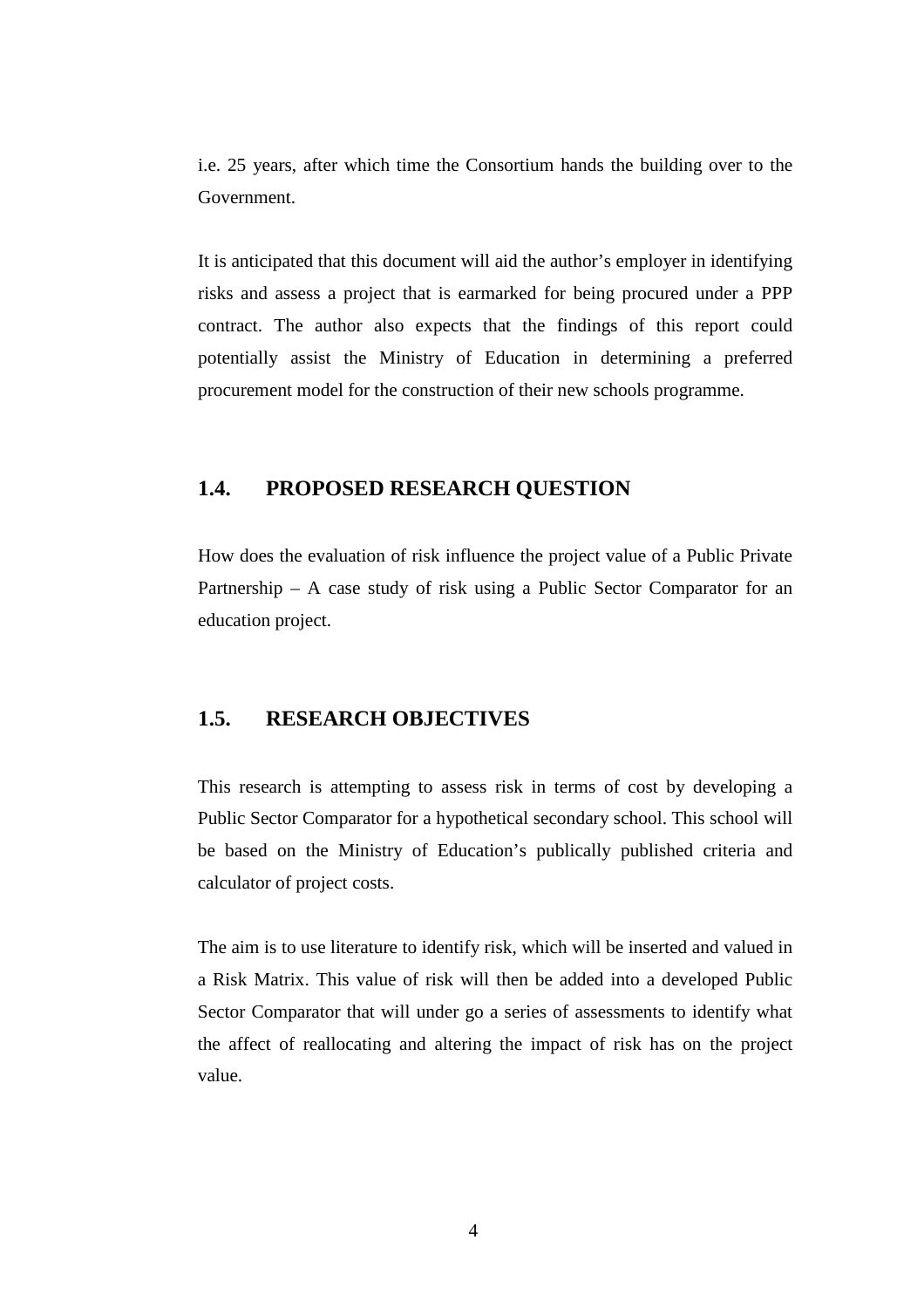#### **1.6. RESEARCH DESIGN AND METHODS**

As noted previously, this research will be based on published material to determine risk. In not discussing risk with contractors/consortia, the potential problem is that the author's assumptions or perceptions could influence the apportionment or value of risk. The author has determined that by using a variety of published material in a Quantitative study a balanced report can be produced. The following will be used to develop this report.

Literature Review

o The investigation of current literature both from national and international sources will be used to and give an overview of the history of PPP procurement and to illustrate their intricacies.

#### Methodology

- o Risks identified within the Literature Review will be tabulated to determine which risks appear most often. The top ten risks will be recorded and used in the further development of the report.
- o A hypothetical school project will be developed from the standard Ministry of Education parameters.
- o A Public Sector Comparator will be created for this hypothetical project and the identified risks will be valued and assessed.

The data analysis of this report will take the form of a case study. It is intended that this report will follow Journal articles by Chan, A. P. C., Lam, P. T. I., Chan, D. W. M., Cheung, E. and Ke, Y. (2009) and Li, B., Akintoye, A., Edwards, P. J., and Hardcastle, C. (2005) which used case studies to tabulate risk.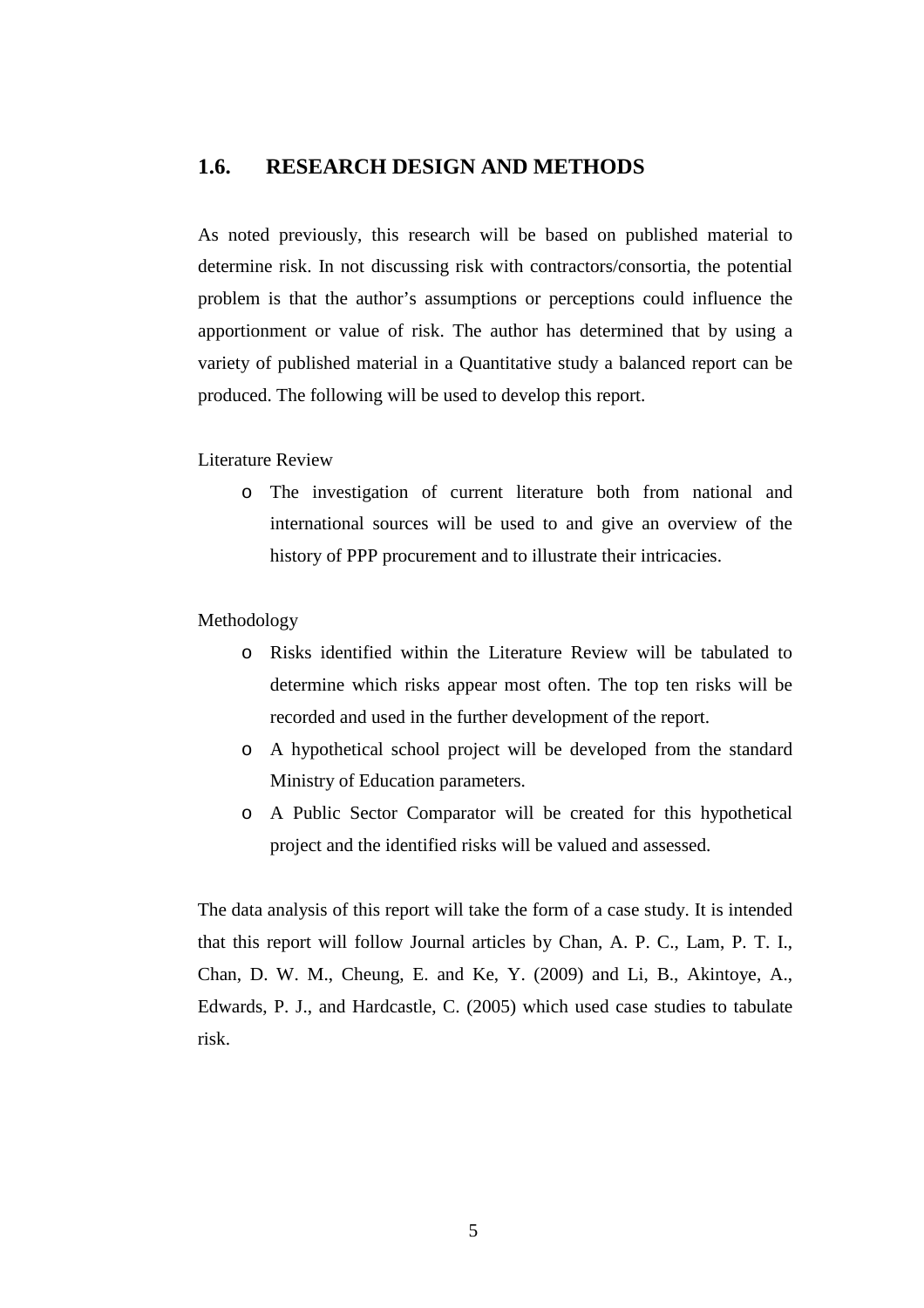## **1.7. SOURCES AND RESOURCES**

The resources for this report will be obtained from a variety of sources. These include books by Cartlidge and Bult-Spiering & Dewulf, Journal articles from Journal of Construction Procurement, Journal of Construction Engineering and Management, The Australasian Journal of Construction Economics and Building, and various other international sources. New Zealand and Australian treasury and Government briefing papers will be used to gain an insight into the direction that departments will be taking in developing a PSC.

As noted above, the author's employer was engaged by a Government department to consult on a potential Public Private Partnership. It has been deemed inappropriate for discussions with contractors or industry professionals therefore this research will be based purely on published literature.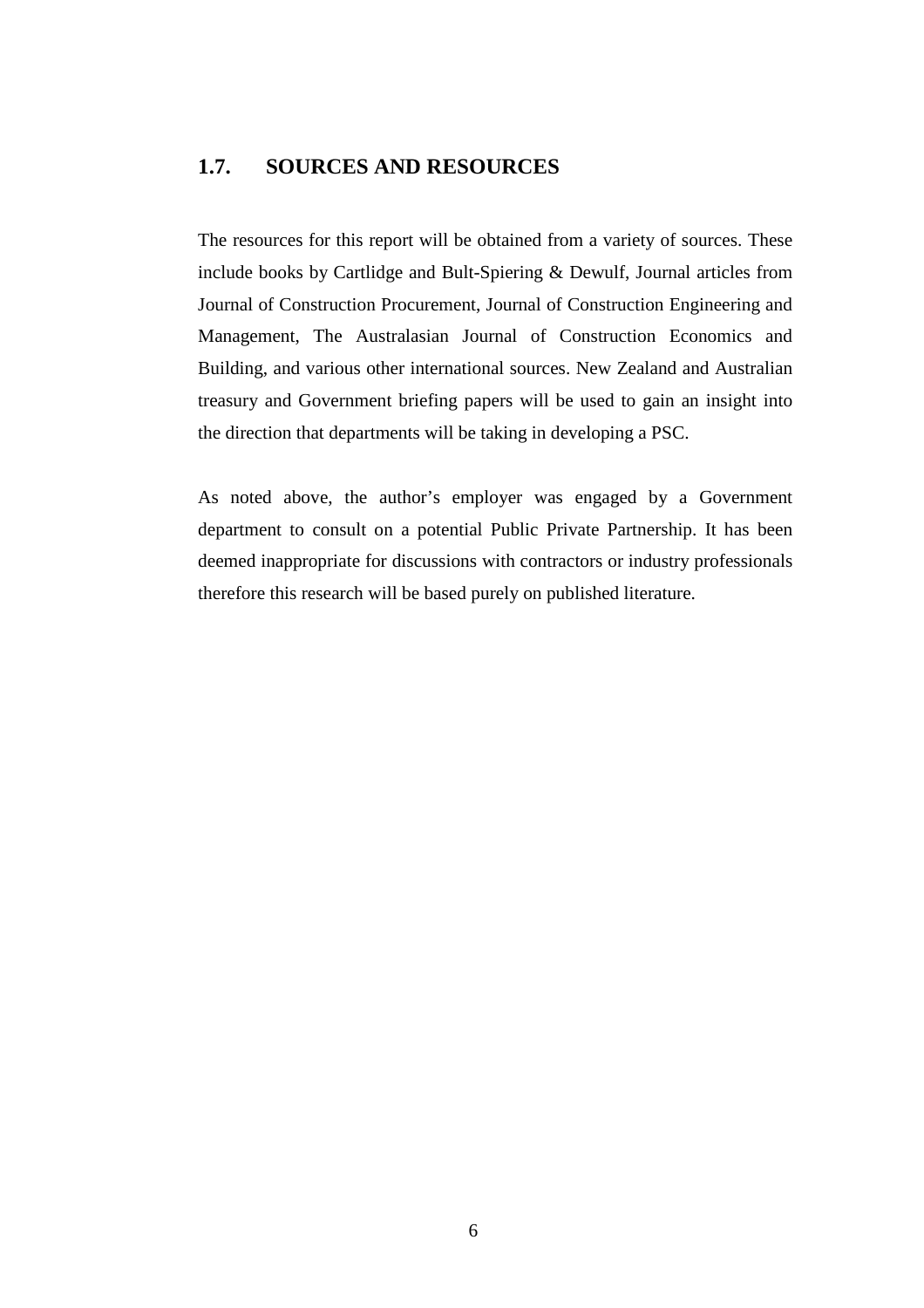## **2. LITERATURE REVIEW**

#### **2.1. Introduction**

The term Public Private Partnership (PPP) is a generic term that covers a number of similar contractual relationships between the Public and Private Sectors. There is a multitude of information on PPP procurements, which focuses on individual portions of a PPP. The following literature review will define typical terms used and discuss such terms as Risk and Value for Money, so that a methodology can be formulated to answer the question 'How does the evaluation of risk influence the project value of a Public Private Partnership*'*.

It has been proposed by academics such as Chan, Lam, Chan, Cheung and Ke in their 2009 paper on Driver's for PPP's, that the Private Sector is better equipped than the Public Sector at 'asset procurement and services delivery'. Grimsey and Lewis described in their 2005 paper that 'PPP's fill a space between traditionally procured Government projects and full privatisation'.

It has been identified by researchers including Lonergan (2006) and Jefferies and McGeorge (2008) that 'Value for Money' is the most important factor in determining the procurement of a PPP contract. However risk allocation is seen by many sources such as Chan et al., (2009), Jin (2009), Li, Edwards and Hardcastle (2005), Kumaraswamy, Ling, Khalfan and Dulaimi (2007) and the New Zealand Auditor-General as the primary objective in PPP procurement

International research has tended to be focused from a Public or Governmental perspective where the emphasis is on Value for Money. Literature from the Private perspective notes different advantages and disadvantages that tend to be based around risk allocation and mitigation.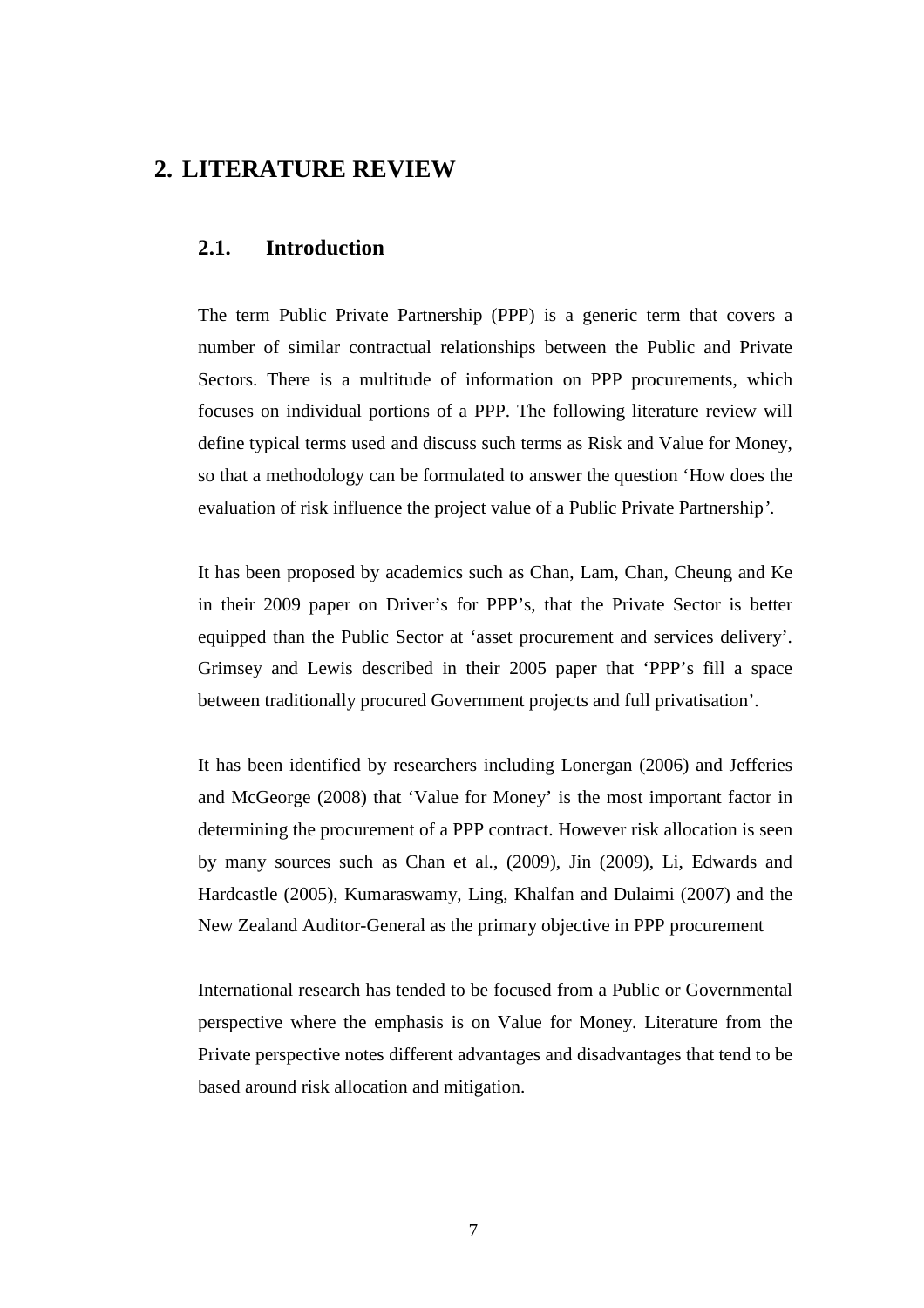The United Kingdom appears to have lead the way in the procurement of PPP's and have a preserved 'Father' figure, however Grimsey et al., (2005) have proposed that France was the founding country as they have a long involvement in PPP type procurement dating back to the  $17<sup>th</sup>$  Century.

The main body of literature the author has focused on comes from the UK, Europe, Australia and New Zealand, however Eaton et al., (2007) also notes Canada, Denmark, Greece, Japan, Portugal and South Africa are utilising PPP procurement, whereas Grimsey et al., (2005) notes that 29 countries procure projects with some form of PPP.

The basis of this research attempts to focus on Social Infrastructure, with special emphasis on the development of new schools. This report has taken resources from a large number of sources to define the meanings of PPP's, demonstrate their characteristics and attempt to value the risks that are commonly included in them.

## **2.2. Defining Public Private Partnerships**

Public Private Partnerships (PPP's) have been expressed in different terms, often depending on the country of origin, but intrinsically they all have the same meaning. The United Kingdom uses the term Private Finance Initiative (PFI), Australia has adopted the phrase Privately Funded Project (PFP), whereas the European Union, Asia, North America and New Zealand simply refer to it as a Public Private Partnership (PPP).

In basic terms, a PPP has been expressed as using Private Sector resources to assist Public infrastructure over a time period, usually 25-30 years, Jefferies and McGeorge (2008). Jin (2009, page 19) adds that it involves a "relatively risk-free long term service" and Connolly and Wall (2009, page 3) have noted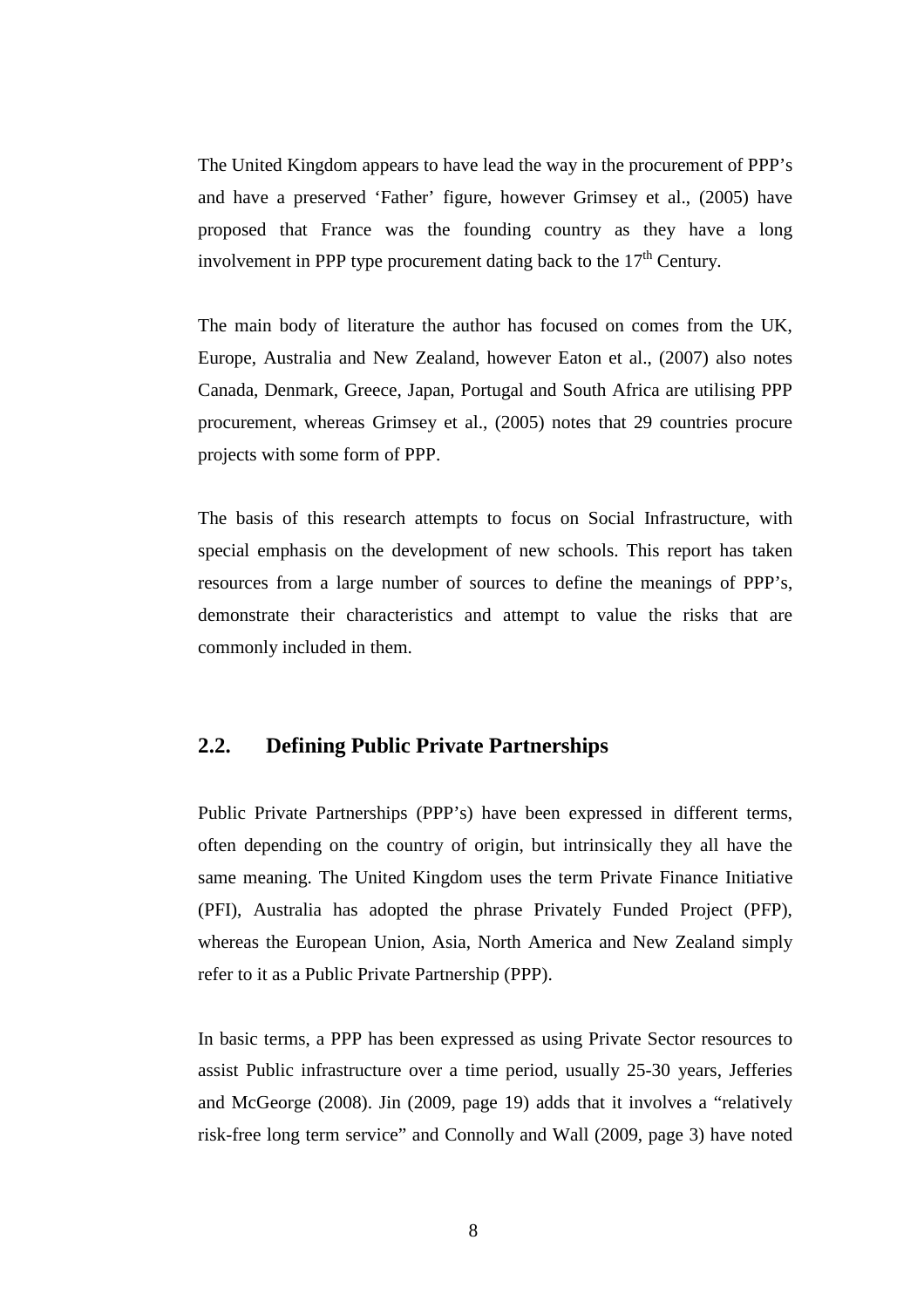that a PPP is "inappropriate without substantial risk transferred to the public sector". Eaton, Casensky, Peterka and Akbiyikli (2007) adds references from his (and his colleagues) research that the Private Sector 'determines how' the services are delivered and Li et al., (2005) describe a 'wide variety of net benefits' for Public and Private Sector participants. Grimsey et al., (2005, page 346) includes statements such as "delivery of services to specified levels" to explain the background to PPP's.

It is the author's opinion that the Standard and Poor's definition encompasses a range of ideals that, "A PPP is any medium-to-long term relationship between the Public and Private Sectors, involving the sharing of risks and rewards of multisector skills, expertise and finance to deliver desired policy outcomes".

For the purpose of this research report it is intended that unless clearly noted that there is a specific description of a procurement model, the term PPP will be used to describe this overall procurement method.

### **2.3. United Kingdom PPP Context and Definitions**

In the United Kingdom, the National Audit Office (NAO) has been the main body reporting on the progress of PPP's. They have defined a PPP as "a contractual relationship between bodies from the Public and Private Sectors with dedicated structures to manage the relationship" (NAO, page 69). HM Treasury notes a similar definition but adds that the relationship is "…for mutual benefit". Grouped under the PPP banner are such models as Private Finance Initiatives (PFI), Joint Ventures (JV), Strategic Infrastructure Partnerships (SIP), Local Asset Backed Vehicles, Concession and Integrator. The favoured form is the PFI (Cartlidge, 2006).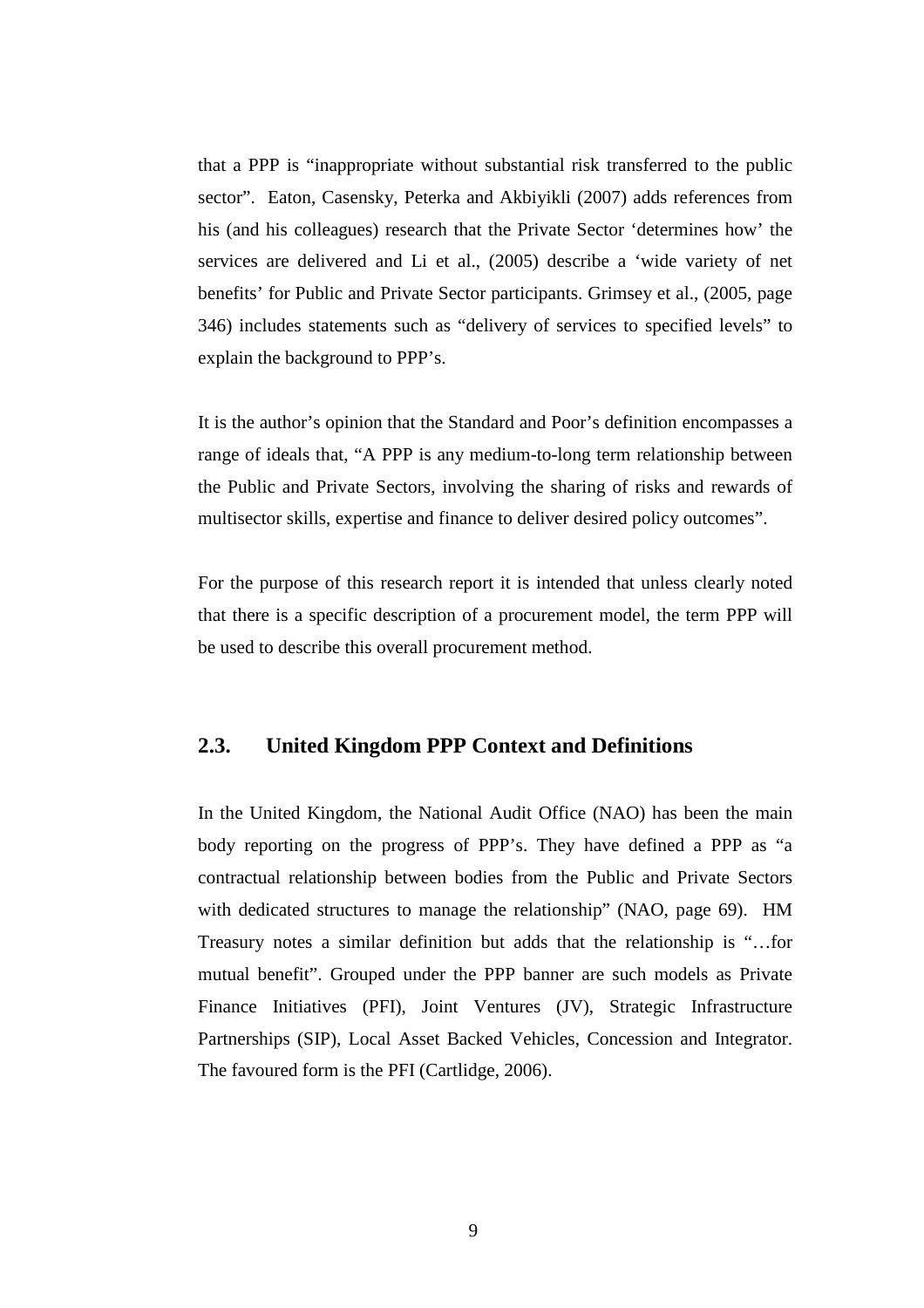Following the relaxation of the 'Ryrie Rules' in 1989 (Grimsey et al., 2005) the Conservative British Government launched the PFI scheme in 1992 to aid infrastructure development at both a National and Local level (NAO and Grimsey et al 2005). The Labour Government adopted the principle of PFI in 1997 following the commissioning of the Sir Malcolm Bates report (Kumaraswamy, Ling, Khalfan and Dulaimi, 2007) (Lonergan 2004) (Bult-Spiering, Dewulf 2006). This report defined a PFI as a fixed price contract where by a private consortium is procured following a competitive tender to deliver and maintain a specialised project on a long term basis. Lonergan (2004) and Connelly et al., (2009) amongst others, note that this is usually between 25 and 30 years. In 2000, Grimsey et al., noted that 'Partnership UK' was established to promote the PPP concept.

The preference of the Labour Government to use PPP's for the development and modernisation of public assets was noted by Poole and Mooney (2006) and reiterated by other such as Li et al., (2005) and more recently by the NAO (2009). Most other researchers, especially Lonergan (2009) and NAO (2009) noted that from experience the minimum value is £20 million.

Li et al., proposed in their 2005 journal article, that the response by the industry to PPP/PFI's was 'mixed', however it is the authors opinion that while the article describes important factors in terms of the 'attractiveness' of PPP procurement, this comment is now somewhat outdated.

The Building Schools for the Future (BSF) programme was a 2004 Government initiative in intended to improve both PFI and non PFI school procurement. In 2009 a report by Maltby, N. for the European Public Private Partnership Law Review (EPPPL) noted that, in terms of school projects, eight projects had debt finance closed, four were in the tender stage and 12 were up for tender. The value of these works was not noted but the total debt finance projects closed was in the order of £3 billion.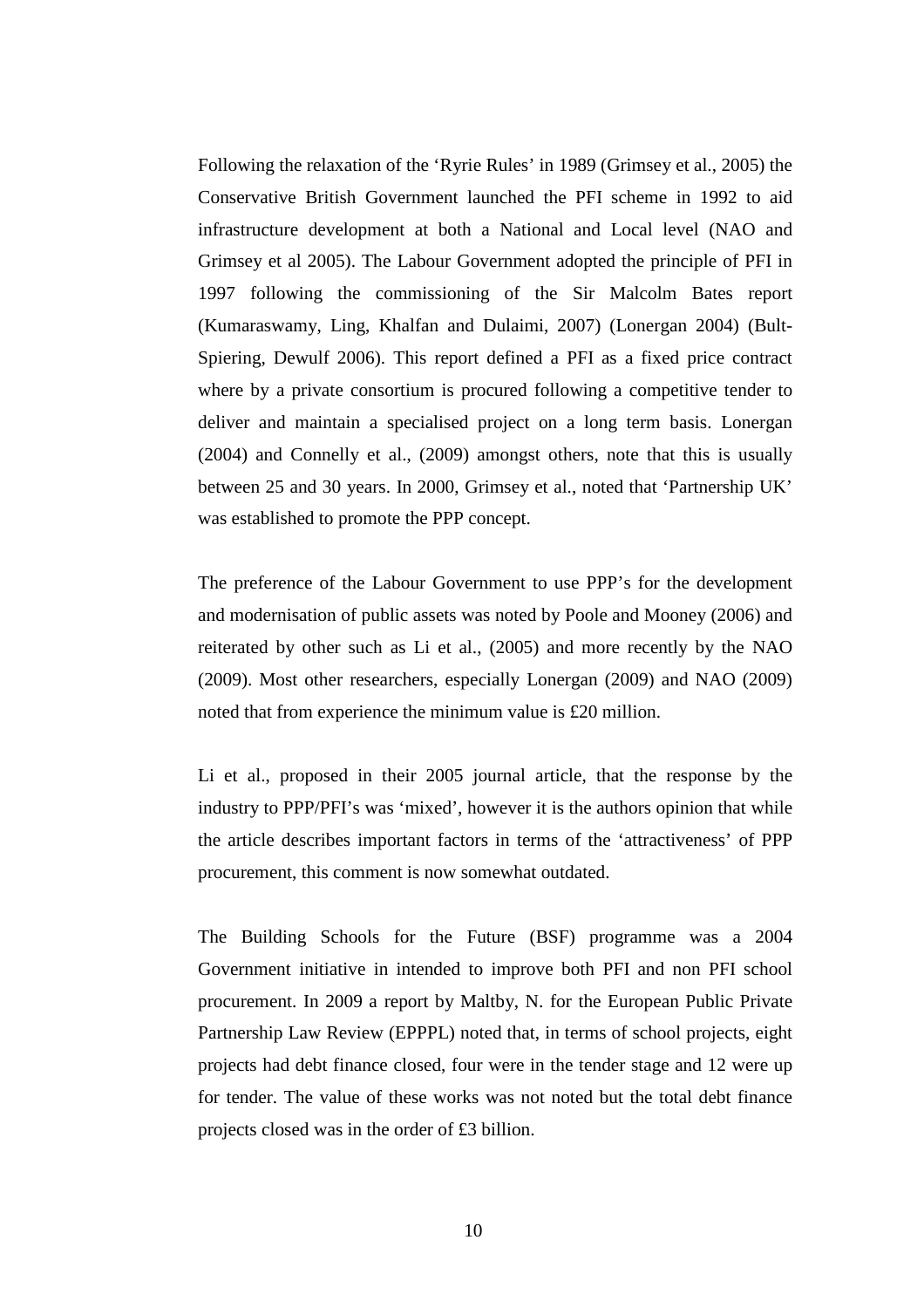The determination of 'how' the services are to be provided has been expressed by Eaton et al., in their 2007 journal article on UK school procurement as the responsibility of the Private Sector, and the Public Sector defining 'what' services would be required. This research has also been sited by Kumaraswamy et al., (2007).

Growing evidence of the popularity of PPP's was identified by the NAO that as of September 2009 the number of PFI's in England has exceeded 500 and was valued at over £28 billion.

#### **2.4. Australian PPP Context and Definitions**

In defining the context of PPP's in Australia, the Government structure must be noted because the various State Governments refer to the term in different ways. Simply, Australia is governed by a Federal System that incorporates a Commonwealth Government and Six individual State Governments. This report will focus upon the Victorian and New South Wales approaches to PPP's as the literature observed and especially Grimsey et al., (2005) describe the Victorian market as being dominant, followed by NSW.

The State of Victoria was the first state to implement PPP procurement and instigated 'Partnerships Victoria' to provide Government agencies with a guideline for PPP procurement. The document notes that the term PPP is refined to Privately Financed Project (PFP), however Jefferies and McGeorge (2008) note that the dominate model is a Private Finance Initiative (PFI). It is this author's view that there is only a slight difference in the two terms and PFP is the most relevant.

NSW has taken Victoria's PFP approach and developed it to conform to its own state regulations. The NSW Auditor-General defines a PFI as involving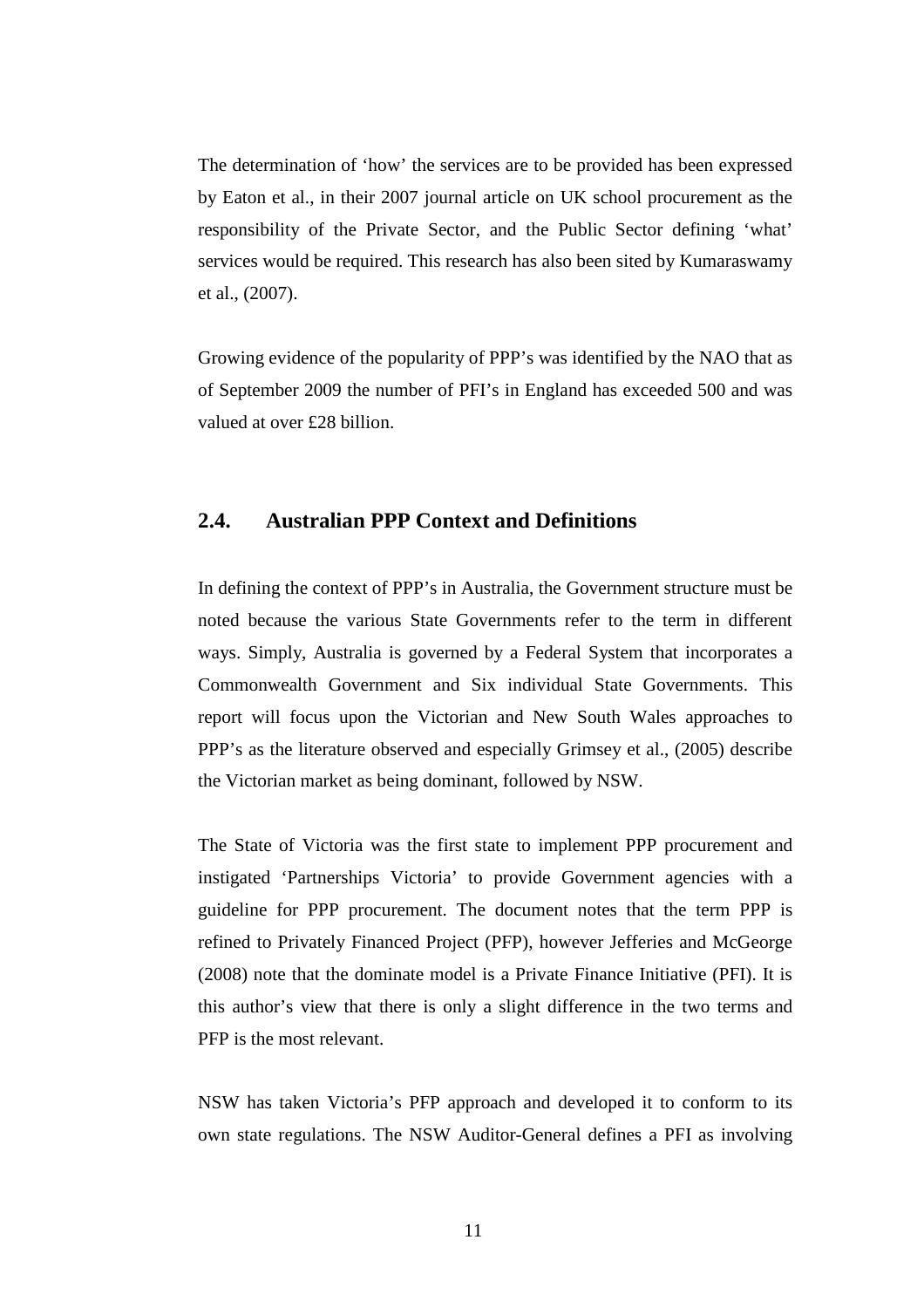"the creation of an asset through private sector financing and ownership control for a concession period" (2006, page 12). Typically they note that projects exceeding \$50 million are viable for PFP procurement. The NSW Department of Education and Training (DET) have noted that they operate in excess of 2400 schools and have assets value at \$15 billion.

In 2008 Infrastructure Australia, a Government organisation, published the National Public Private Partnership Guidelines. This six volume publication has taken the Victorian Partnership and New South Wales Working With Government Guidelines publications and developed an extensive guideline for PPP procurement.

It is the author's intention to use the Victoria Partnership and National Public Private Partnership Guidelines to develop the spreadsheets included in this report.

## **2.5. New Zealand PPP Context and Definitions**

The New Zealand construction industries contribution to the countries GDP has been documented by the NZ Treasury and Miller (2008) as being in excess of 5%, with the value of its spend on capital assets in the order of \$3 billion per year. The industry has traditionally procured contracts, as defined by the Department of Building and Housing (DBH) in their 2008 scoping paper on the procurement of projects, as either Linear, Design and Build, and Management basis. The DBH also explains that Alliances, Partnering or Joint Venture approaches are increasing to a small degree. Their paper makes no specific mention of PPP but the context of the literature outlines characteristics of them.

The previous Labour Government, under the direction of the then Minister of Finance, the Hon Dr Michael Cullen, was investigating the possibility of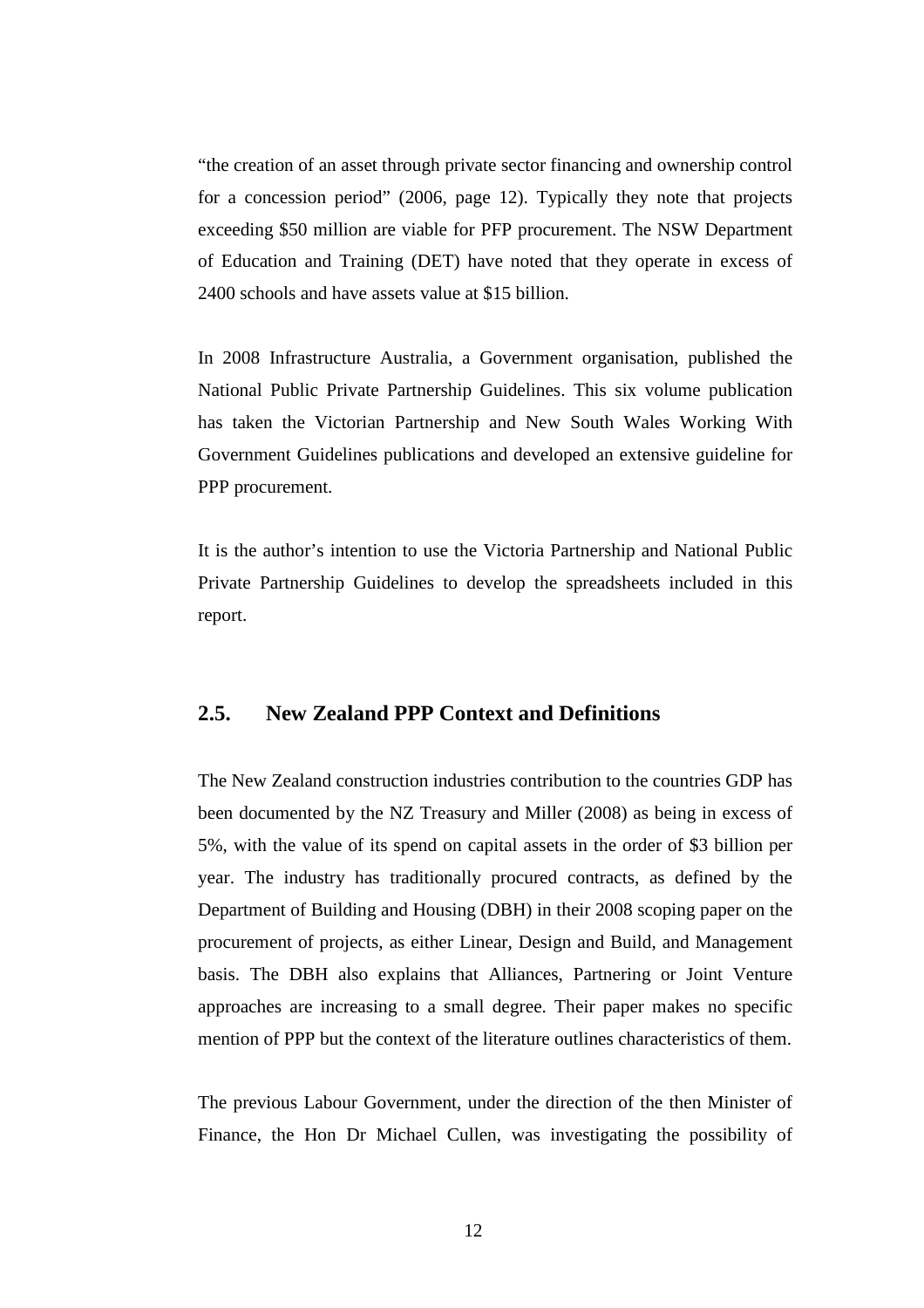procuring large capital projects on a PPP basis. The DBH noted that Treasury is experiencing 'cost overruns' and producing 'lower then expected benefits' over the last decade. As part of the Capital Management Programme, Government agencies were expected to improve 'quality at entry', which is simply the realisation that the Whole Life Cycle Costs are as important as the initial capital cost. In short, Treasury was attempting to determine the costs, risks and benefits of capital expenditure and potentially propose, by the reference to risks, the introduction of PPP's.

Following Labours' ousting in the 2008 General Election the Treasury issued a briefing paper to the incoming National Party Minister of Finance on Economic and Fiscal Strategy and commented that "PPPs can produce benefits over and above conventional procurement in some areas where details are right" (page 18). These benefits included:

- o Whole Life Cycle Cost minimisations
- o Greater cost certainty
- o Financing cost optimisation
- o Improved maintenance of school facilities
- o Greater community use of facilities

The briefing paper explains further, that there is limited capacity in Government to develop the skills and quality assurance necessary to implement this type of contract. The National Government has since appeared to move rapidly in investigating the PPP method of procurement.

The National Infrastructure Unit of the Treasury released a guideline in October 2009 for PPP's in New Zealand. They defined a PPP as a "long term contract(s) for the delivery of a service, where the provision of the service requires the construction of a facility or asset, or the enhancement of an existing facility" (page 1). They add that the Private Sector would finance the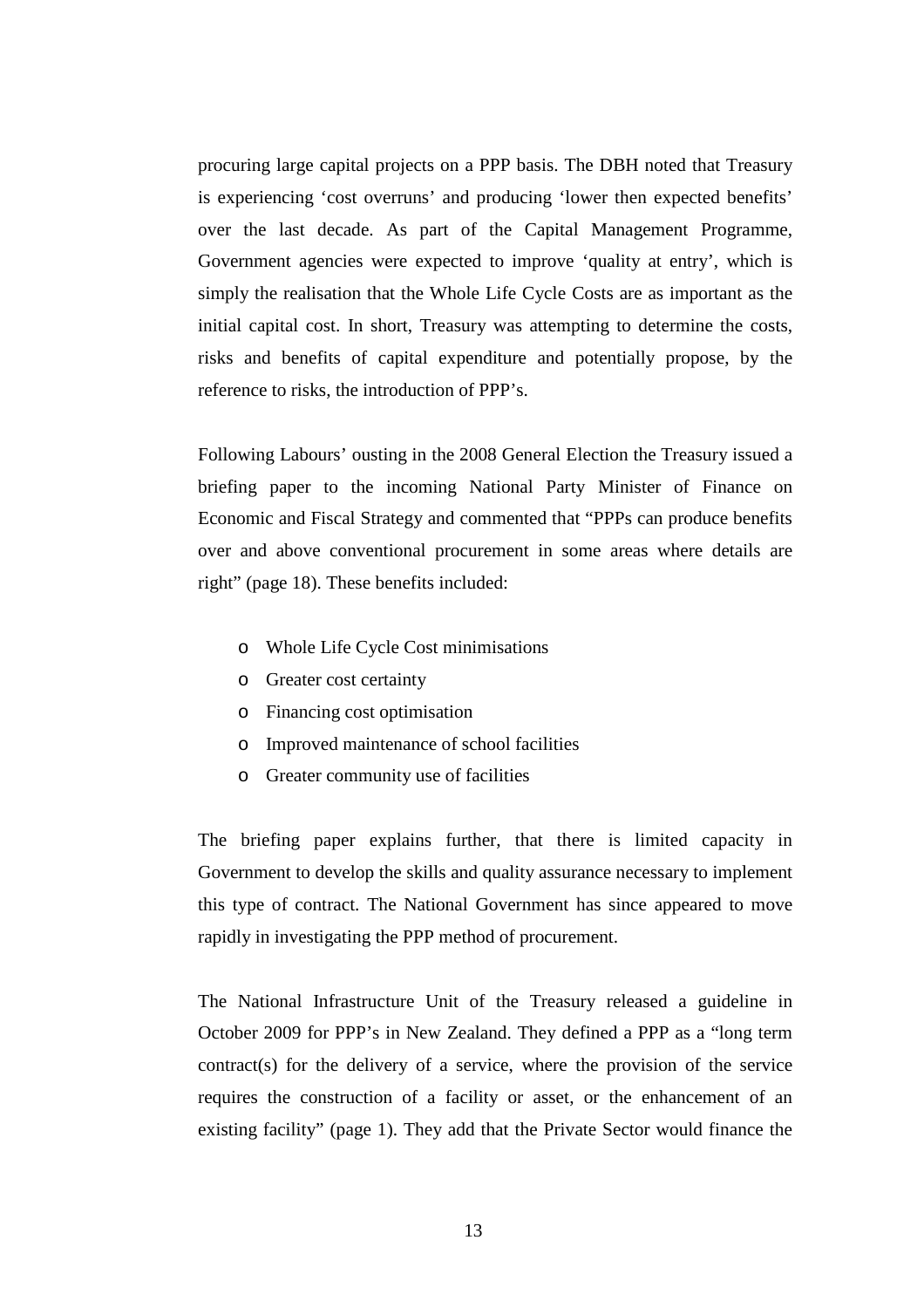project and transfer control to the Public Sector upon completion of the contract.

The New Zealand Council for Infrastructure Development (NZCID) have produced a number of publications on PPP's and offer this definition which appears to condense the meaning of a PPP into a "service contract between the Public and Private Sector where the Government pays the Private Sector to deliver infrastructure and related services over the long term". Unfortunately this does not fully encapsulate the finite terms of a PPP, as there is no specific mention of financing.

From the author's perspective, the ministerial use of the term PPP is liberal since a major portion of international PPP's reflect on the need to include operation of the asset.

The New Zealand construction industry is very small in comparison to the United Kingdom or Australian markets as generally described in this report. The New Zealand Auditor General has expressed that "projects here may not be larger enough to attract significant interest" (page 7, 2006 Audit Report). Treasury has noted that a budget of more than \$50m is suitable for the procurement of a PPP however, the author is aware that various Government departments have a mandate that any projects over \$25m should be assessed as a PPP.

At present with the number of projects earmarked for PPP procurement this is a potential issue, however if the larger organisations are not interested then the second tier operators may want involvement. To date there has not been a signed PPP contract in New Zealand, although there have been a variety of partnering contracts based loosely around the PPP notion. Notable projects are:

o Auckland Indoor Arena (Vector Arena) – Design, Build, Finance, Maintain and Own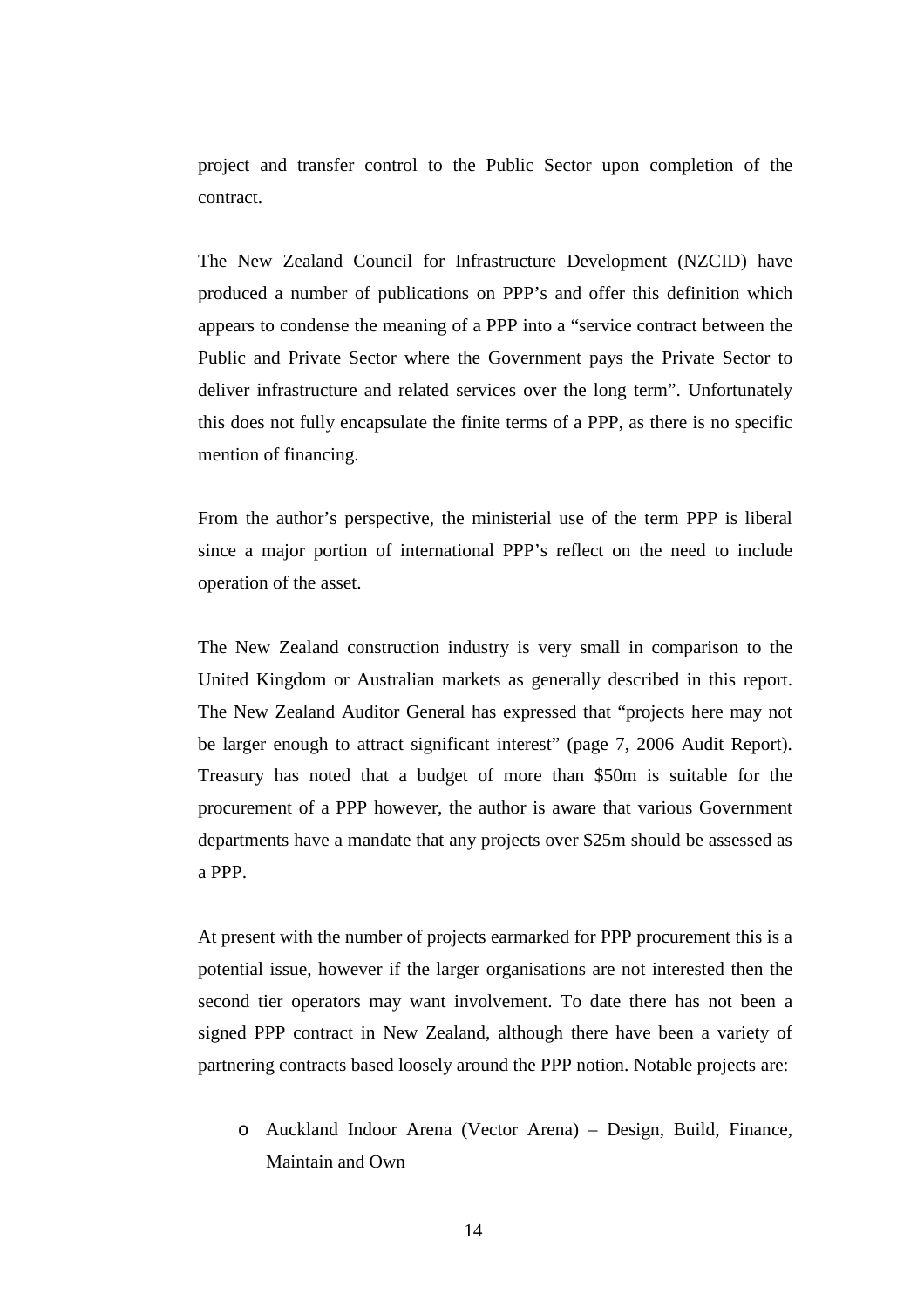- o Auckland Grafton Gully A project alliance to design and build
- o Wellington Clear Water Treatment Plant Design, Build, Maintain and Operate
- o Canterbury Landfill Public Private Joint Venture, construction through an alliance
- o Waterview Connection PPP Public submission and business case
- o Wiri Prison Currently in the PPP Business Case stage

The Minister of Education, the Hon Ann Tolley, expressed on the Government's website in December 2009, that in terms of a PPP for schools the "Private Sector would have responsibilities in relation to school property for the life of the contract but the operation of the school would remain the responsibility of the Board of Trustees". The consortium would therefore own the buildings and technically be able to use it for its own uses outside of school hours. Collin Espiner, a reporter for The Press (Christchurch) posted comments on the  $12<sup>th</sup>$  March 2010, that in a cabinet report on PPP's, one of three upcoming new schools is earmarked to be a PPP based contract.

In August 2010, the Ministry of Education advertised for consultant and advisor positions to prepare the second round business case for the proposed new school in the North Island. From the Ministries 'Expression of Interest' the author is aware the business case is to be finalised by mid 2011, however the location has not been made public.

It appears that the National Government is taking a safe approach to PPP procurement for schools. As discussed previously in this report, the current method for new school development is the Single Line accountability model, which relies on a Guaranteed Maximum Price contract. The form of PPP that the government is proposing would only add value by shifting the risk of the construction financing and long term maintenance to the consortium. The lack of inclusion in the operation of the school is clearly seen as a risk by the Government as the New Zealand Educational Institute has opposed the use of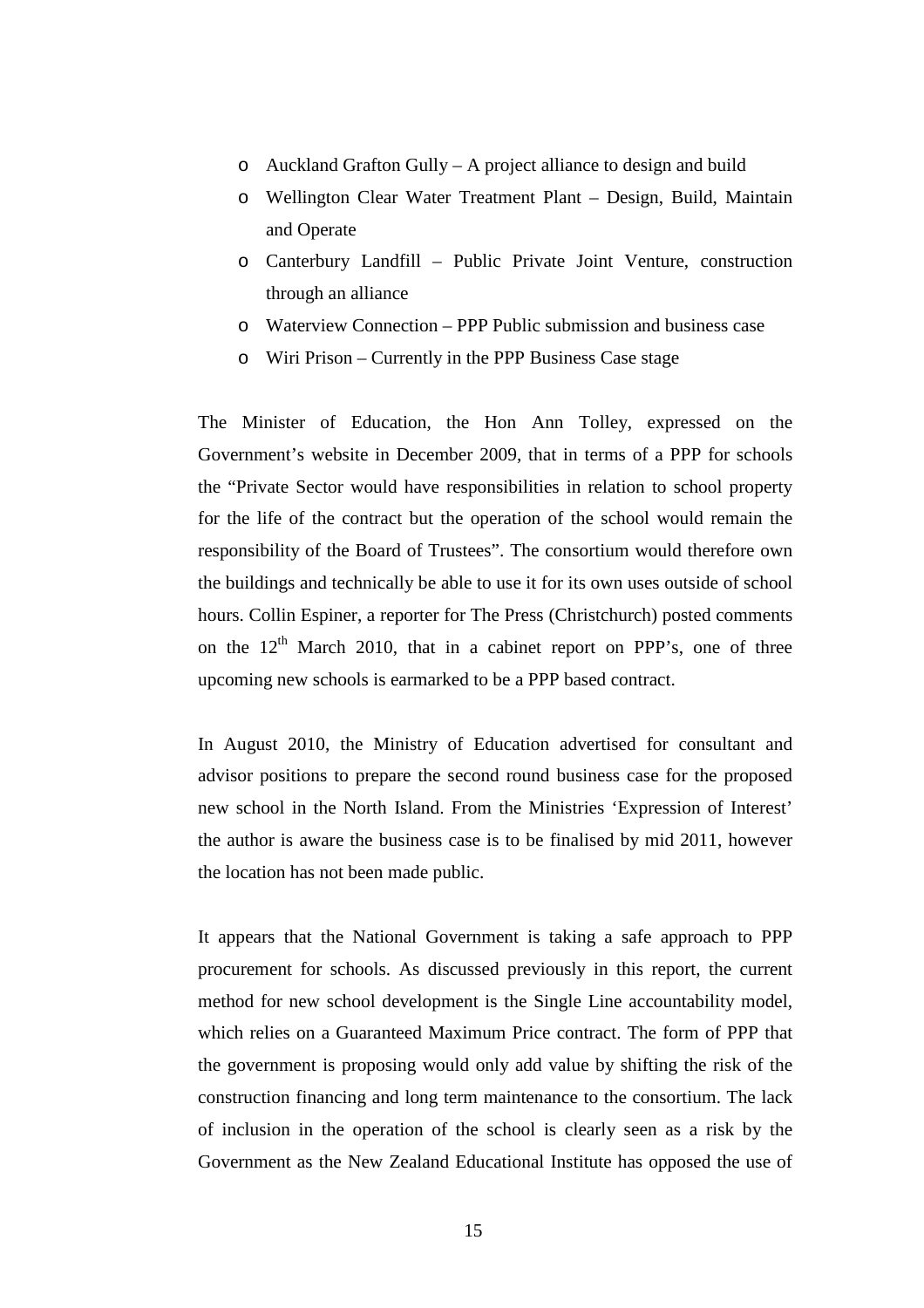PPP's (Espiner, 2010) as there is the perceived risk of teacher backlash. This is a logical point of view and is backed up internationally by Kumaraswamy et al., (2007).

#### **2.6. Characteristics of a Public Private Partnership**

Internationally, Public Private Partnerships generally follow a similar definition and have the same characteristics even though they are called different things (Kumaraswamy et al., 2007). The following section will discuss the characteristics or underlying features of a PPP from a global perspective with examples from specific countries and projects.

From the sources and definitions noted previously, a typically PPP would exhibit the following characteristics:

- o Procurement and Contract Negotiations
- o Development of the Contract Specification
- o Consideration of the Value for Money and Assessment
- o Financial Optimisation and the Cost of Finance
- o Risk Assessment and Risk Allocation/Transfer
- o Whole Life Cost Assessment and Maintenance

It has been identified by the author that this research will be focusing on benefits and risks for PPP procurement. It is intended that this section forms a brief overview of the characteristics of PPP's with reference to current literature.

The sections on Value for Money, Risk Assessment and Risk Transfer will go into more detail as the literature discussed will provide the basis of this report.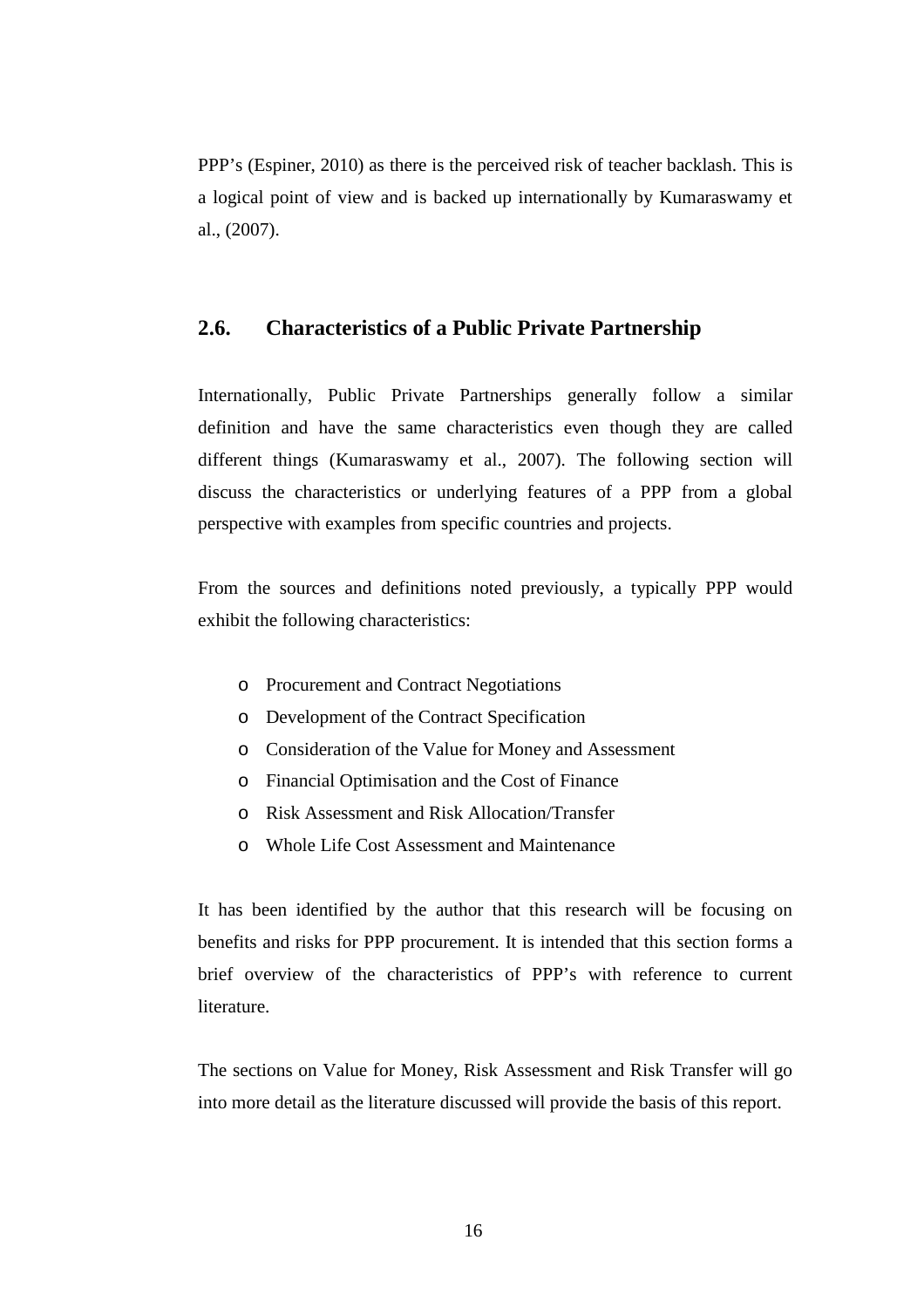#### **2.7. Procurement and Contract Negotiations**

The procurement of PPP contracts follows similar steps as standard procurement. Researchers such as Chan et al., (2009), Li et al., (2005), Jefferies et al., (2008) and Cartlidge et al., (2006 have identified a number of similar steps which can be listed as:

- o A Government would identify the need to develop infrastructure.
- o A scope/specification would be created for the project outlined the required deliverables.
- o A process of Registrations of Interests (ROI) would be advertised and short list prepared.
- o The chosen Tenderers (between 2 and 4) would prepare their tender.
- o The Public sector would evaluate the tenders.
- o Contract negotiations and refinement of the scope/specification would continue until the contract was signed.
- o The successful consortium would design, finance, maintain and operate the asset for a fixed duration.
- o The Government would pay the consortium an annual fee for the duration of the contract, which depending upon the contract could be for up to a number of years or a few decades.

The Procurement and negotiation phase is seen by many as critical for the "optimal mix of price, quality and risk transfer" (NAO, 2007, page 12). However, they also note that private finance tendering is normally a lengthy and costly process. On lengthy deals, Davies and Eustice (2005) have noted examples where bid cost equalled 3% to 4% of the value of the project. The NAO notes that the costs for large or complex bids would also deter some bidders.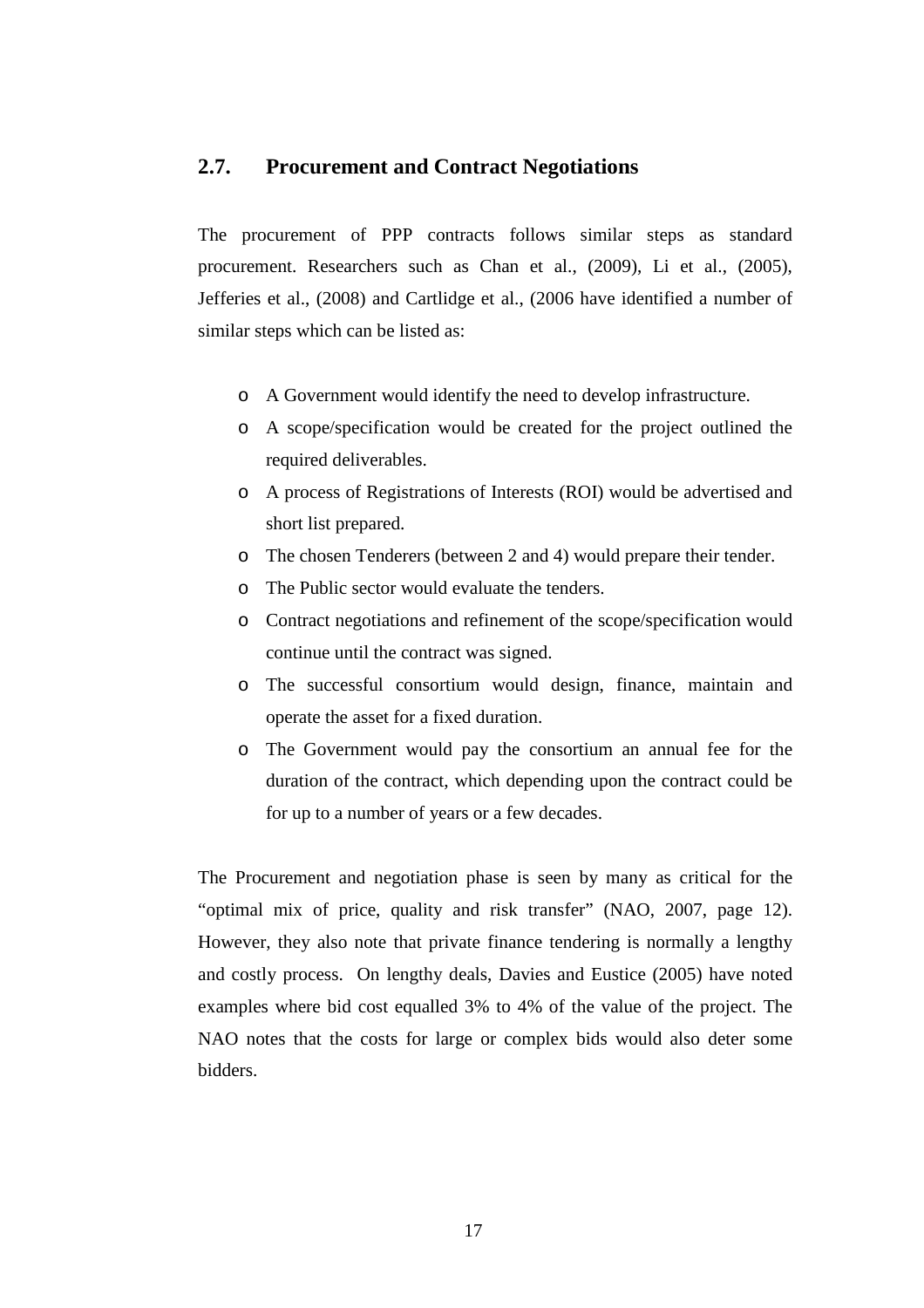Kumaraswamy et al., (2007) have described that the number of bidders prepared to submit detailed bids is generally low due to the lengthy tender period. Likewise, the NAO also explains that number of bidders can effect the negotiations as if only two bidders are sought at an early stage it potentially leaves the project vulnerable if one of the two bidders pulled out. In the NAO's 2007 report into procurement of PFI projects, they noted that the Private Sector was 'selective in developing detailed bids'. The UK Treasury has noted that lengthy periods can inflate cost associated at the beginning of the contract.

It has been outlined by the NAO that on average it took 34 months to undertake the tendering and negotiation process, however the European Public Private Partnership Law Review (EPPPL) reported that the average time was 24 months. Davies et al., (2005) sighted this review but noted that there were cases that lasted three to five years.

#### **2.8. Development of the Contract Specification**

In determining what the necessary outcomes for a project are, the Public Sector will develop a specification or scope that the consortium will tender for. Often this can lead to the consortium providing a project that has a higher standard than would potentially come from the Private Sector. The Contract Specification or Output Specification, as noted by Partnership Victoria is also an intrinsic part the Public Sector Comparator, which will be discussed in subsequent sections of this report.

It has been noted by the NAO (2009) that the process of tendering for a PFI can derail innovation because the time to tender does not allow for in-depth design. The end user often has a variety of consortia to assess and often there is insufficient time to decide what designs will work.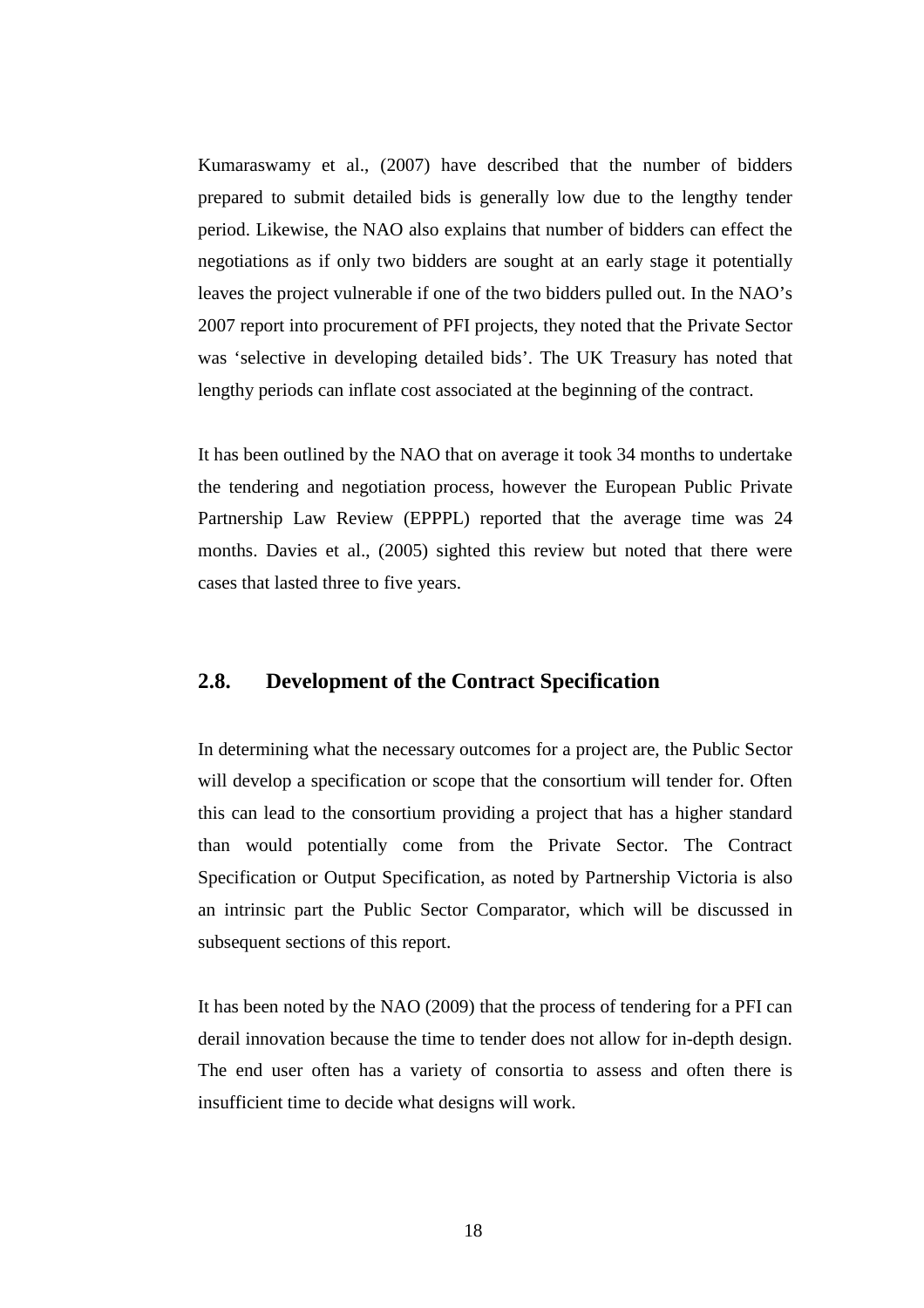As is often the case with construction projects and procurement, the initial concept design seldom resembles the finished product. With PPP's the tender process will include a design based on the Public scope, however there can often be a de-scoping of the project to make it affordable (Cartlidge et al., 2006).

In developing a full Business Case for a PPP, the Output Specification of the project is the one item that has the most influence on the potential outcomes. The Output Specification is the level of information/scope which the Government will supply to the Consortia. The New Zealand Government has determined three specification options, Minimum, Medium and Full Specification.

The Minimum Specification is commonly a series of minimum requirements, the author's example is, the project must "Provide sufficient facilities to support the current educational requirements". Likewise a Full Specification will predominately supply the consortia with fully detailed specifications of the requirements of the project, for example, "Provide fourteen teaching spaces of 78m² that include Miller desks and IBM computers for a ratio of 1:1".

This Output Specification is critical as there are Advantages and Disadvantages for either option and the risk transfer varies. The Ministry of Education's use of the Single Line Accountability Design and Build model steers itself to a Minimum Output Specification. The tender documentation that the consortia tender off is usually only a few pages long and consists of the Area requirements and cost per m² to give an overall budget.

For the purposes of this report a Minimum Output Specification will be assumed.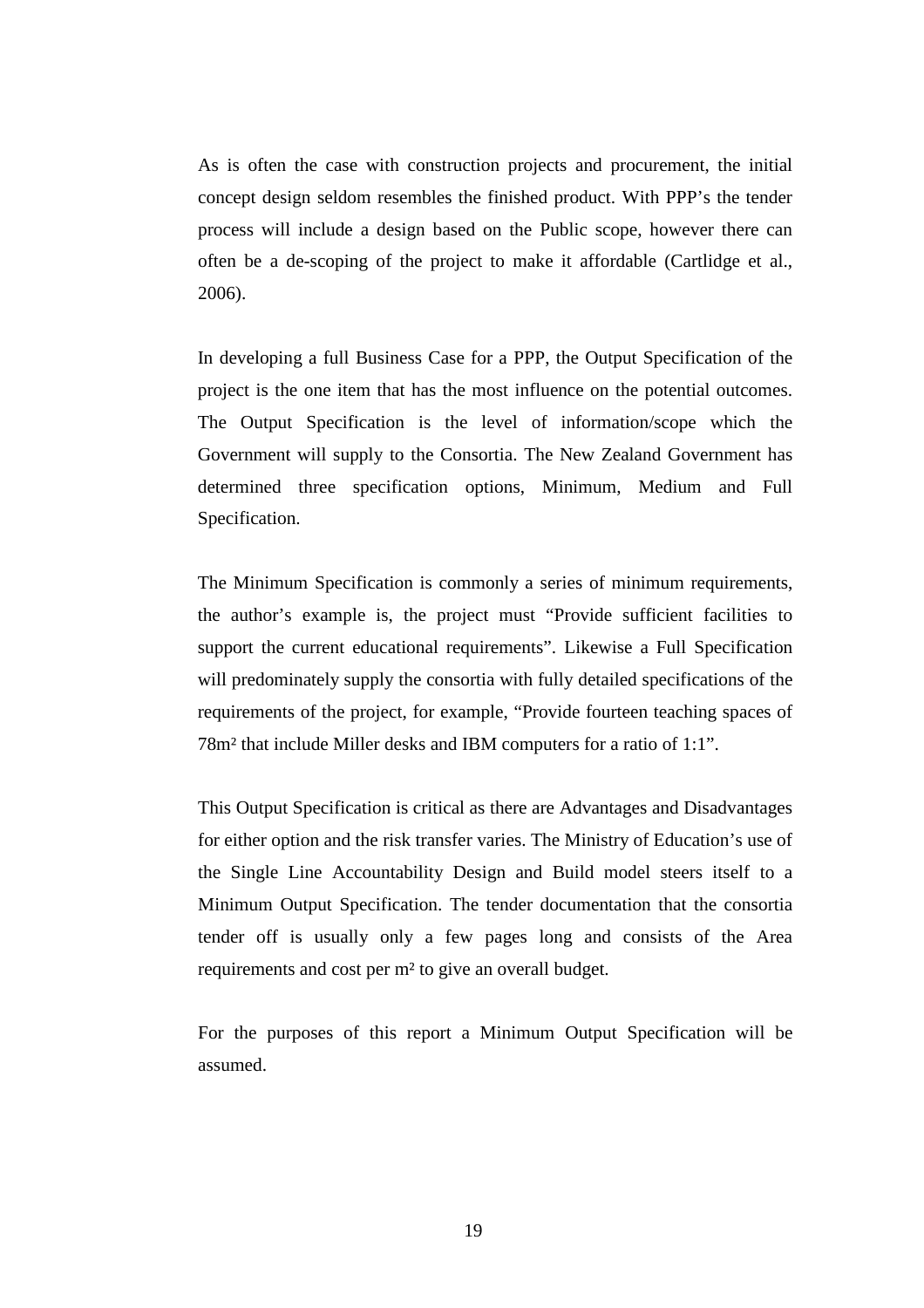### **2.9. Consideration of the Value for Money and Assessment**

If there is to be one defining idiosyncrasy of a PPP it must be whether it is Value for Money (VFM). Literature from all sources obtained makes mention of VFM in some form or another and this report focuses on VFM and how it is associated to risk. The recent Ministry of Education tender for technical advisors (as noted in section 2.5 of this report) sighted that under a PPP a contract saving of 2.6% over convention procurements could be expected.

Jin (2009) notes that risk transfer is a driver for VFM, where as the New Zealand Auditor-General and the NAO simply identify that VFM is a measurement of whether a project would be better off if it has been procured entirely by the Government. Connelly et al., (2009) say that VFM assumes "that competitive tendering and superior private sector efficiencies produce economies that off set the higher cost of borrowing" (page 5).

Lonergan (2004) noted that debate has grown on the issue of VFM and in sighting a 2003 UK House of Commons paper they asked how it was possible to "demonstrate that something is additional to what would have happened any way". Grimsey et al (2005), Lamb et al., (2004), Khandaroo (2008) and Morallos et al., (2008) have all written papers focusing on VFM, however these are just a few of the countless authors that have provided opinion and research on the topic.

The worthy definition of VFM comes from research undertaken by Grimsey et al., (2005) who have been sighted by Chan et al., (2009, page 1116) as "the optimal combination of whole life cycle costs, risk, completion time, and quality in order to meet public requirements". Grimsey et al., (2005, page 347) also adds that it should include "the use of an output specification; competition; performance management and incentives; private sector management skills".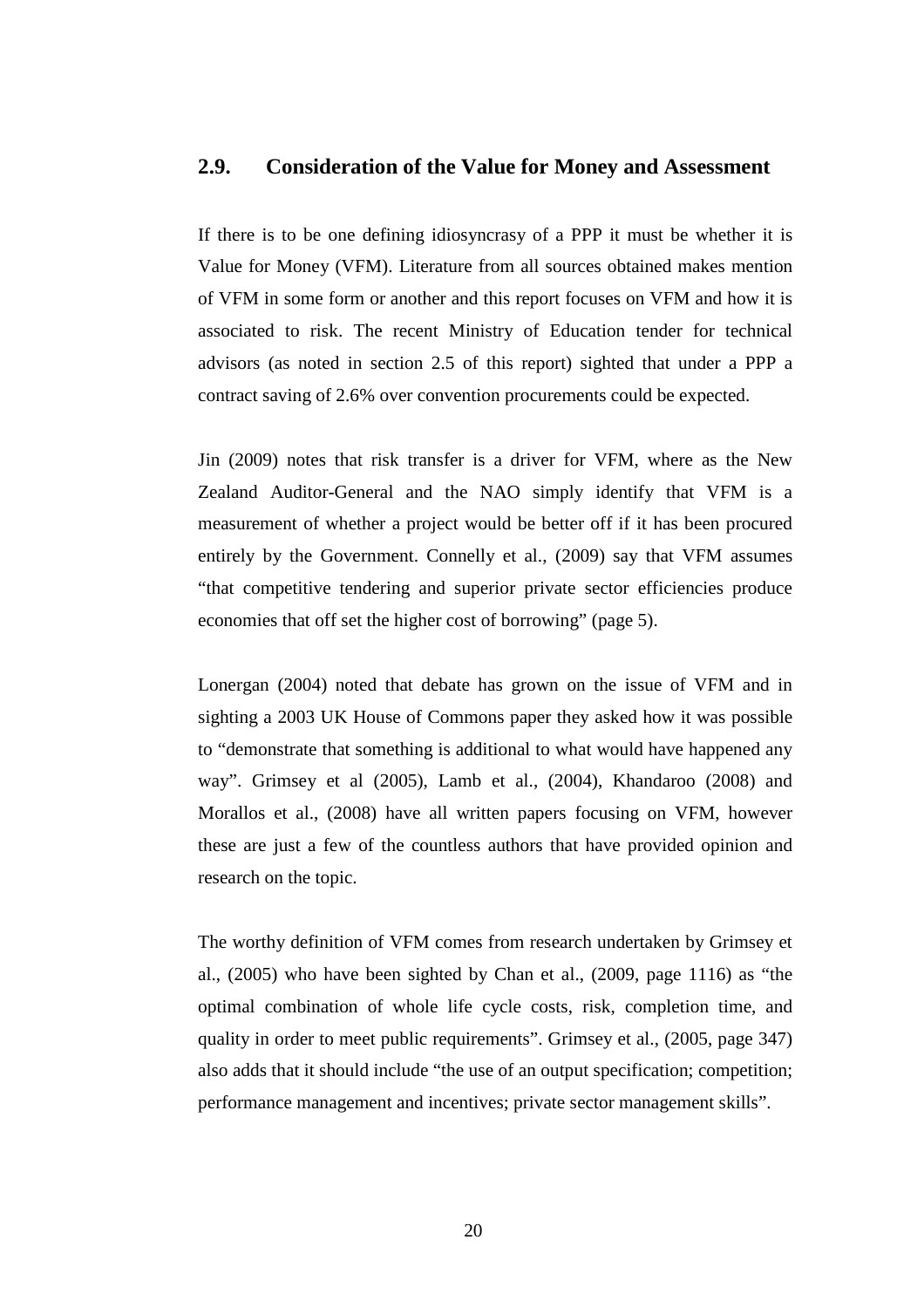The NAO defined that for a project to achieve VFM it needed to demonstrate that the additional risks of a PPP could be justified by quality improvements, efficiency savings and better management. It noted that it was difficult to comment on the VFM a PPP has, rather it was important to examine the failures. It is noted by the NAO that the "ultimate responsibility for delivery always remains with the Public Sector" (page 24).

The Value for Money is often reliant upon the number of bidders, as the NAO explained in their 2007 report on PFI procurement, when only two bidders are tendering it removes "a second opinion" that would occur if a third bidder was present. VFM is at the most risk at the end of contract negotiations where the competitive tension is the lowest due to the inclusion of a single preferred bidder (NAO). Connelly et al., (2009) also reflect that competitive tension is very important for VFM.

The New Zealand Auditor General has expressed that factors in assessing Value for Money include:

- o The scale of the project relative to the transaction cost
- o The Whole of Life Costs
- o The potential to free up Public Sector staff
- o Greater asset utilisation
- o The scope for innovation

The New Zealand Council for Infrastructure Development (NZCID) have outlined on their website that the "best Value for Money is normally achieved on major and complex projects, where there is opportunity for innovation and risk sharing". It appears that the NZCID have used the lead of the NSW Government as they refer to the use of Public Sector Comparator (PSC) to assess value for money on PPP projects. Due to the limited number of PPP's in operation in New Zealand it appears to the author that this is a simplistic approach. It is acknowledged that the New Zealand Government does not have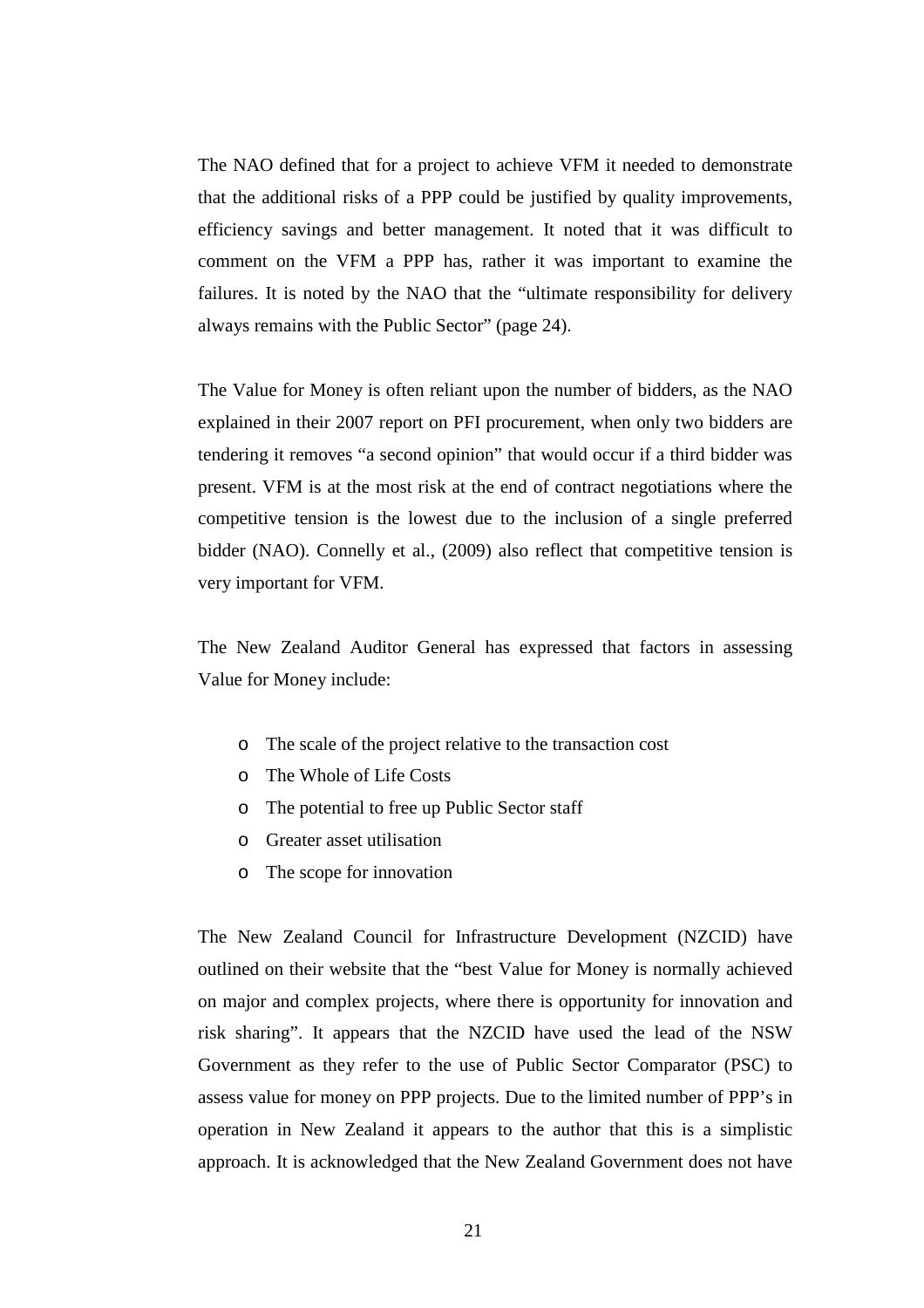surplus funds available to invest in massive projects that the NZCID would be focusing on.

It is the author's opinion that the information provided by the NZCID is slightly biased because it is focused on the positive side of PPP's and makes few mentions of any potential negative effects or risks.

As an example, the proposed Waterview connection was earmarked by the Government as a PPP in December 2007 (King, 2008). This \$1.89 billion project intends to link State Highway 16 and State Highway 20 by constructing a Ring Route tunnel through Mt Roskill. The Steering Committee, formed in  $2008$  and chaired by Sir Brian Elwood, reported on the  $26<sup>th</sup>$  June 2008 that there were a number of conditions that had to be met if a PPP was to offer Value for Money. These included:

- o Project size
- o Public Sector Commitment
- o Opportunities for risk transfer
- o Clear Project Objectives
- o Adequate Resources and Defined Roles
- o Ensuring Competitive Tension
- o Network Optimisation

The report noted that the most significant driver for VFM is "Private Sector finance because it creates incentives for innovation and cost savings" (page 24). They list a number of criteria for assessing VFM, which include:

- o Reduced Whole Life Costs
- o Greater user benefits
- o Additional revenue sources
- o Better Public cost estimation
- o Community Benefits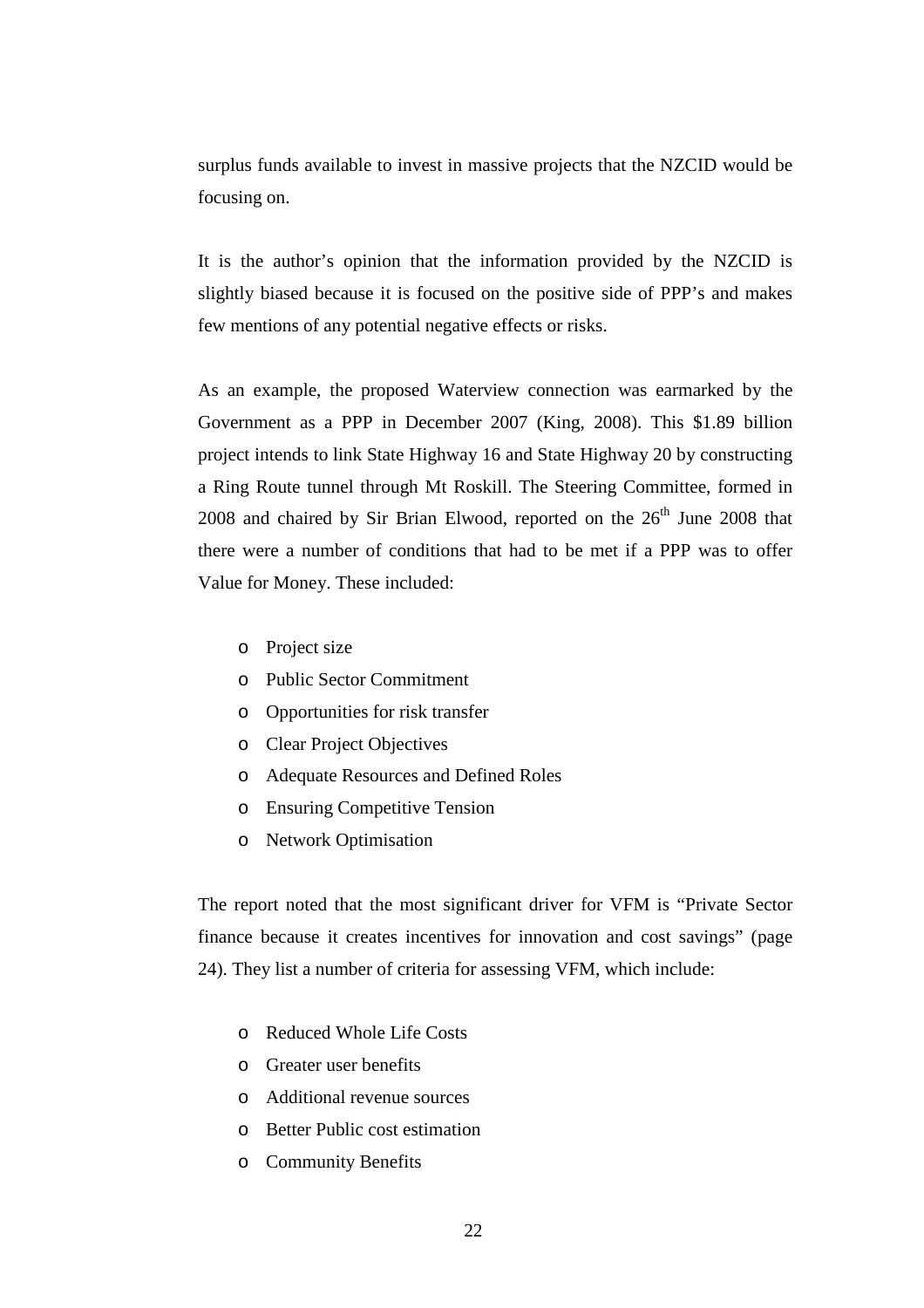- o Low tendering and contracting costs
- o Low contract charges
- o Easy contract enforcement

In simple terms, VFM is seen by the author as only as good as what you compare it against and the initial assessment criteria that facilitates the comparison.

Research and literature from most sources the author has sighted in this report and especially the Victorian Government, Pricewaterhouse Coopers, Grimsey et al., (2005), Lamb et al., (2004) and Jefferies et al., (2008) has expressed that a Public Sector Comparator (PSC) is a common benchmarking tool in defining PPP VFM. Chan et al., (2009) and Morallos et al., (2008) concurs with this comment and adds that it identifies the cost for the Private Sector to provide an asset compared to the Government providing it.

Partnership Victoria (2001 page 14) has described a PSC as a calculated value of the "Net Present Cost (NPC) of the expected Whole of Life Cost to the Government of the Reference Project". This NPC will be explored in later Chapters of this report.

Grimsey et al., (2005) explains that the PSC has two distinct purposes, namely to provide a benchmark based on a hypothetical model and to compare the benchmark against the actual cost submitted by a consortium. Basically a PSC is developed during the development of a Business Case and prior to any involvement from consortia, to form a reference point for costs and revenue. Grimsey et al., (2005) notes that this is undertaken so that it "is a 'pure' Public Sector opinion, not influenced or potentially influenced by ideas coming forward from PPP bidders".

The New Zealand Treasury has defined the PSC in their 2009 guidelines for PPP procurement (page 14) as "a measure of what the project would cost if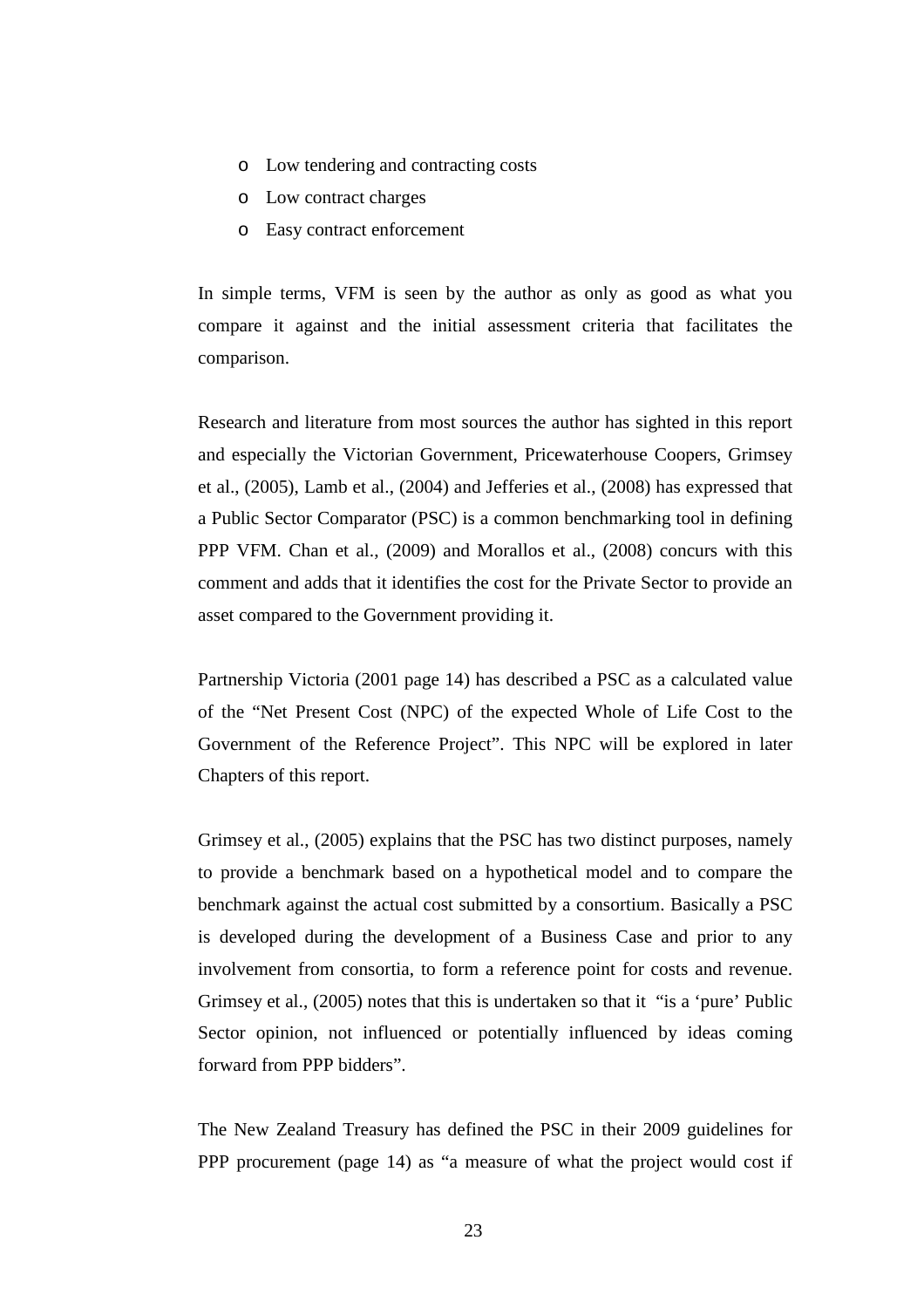delivered through conventional procurement". They note that it is made up of the following:

- o "The construction and operating costs"
- o "Competitive neutrality adjustments to remove any advantages or disadvantages that accrue to a public sector procurer by virtue of its public ownership."
- o "Provision for any additional costs and risks that would be transferred to the private sector partner under a PPP".

Partnerships Victoria (2001) noted that "the PSC is constructed and refined during the initial assessment and pre-market stages of a project prior to release of the Project Brief" (page 4). Like the New Zealand Treasury they identify the roles that the PSC performs, which are highlighted as:

- o Promoting early comprehensive cost planning
- o A key management tool and assists Government departments to manage the process and determine the specification, risks allocation
- o Demonstrates Value for Money
- o Provides a benchmark
- o Provides confidence in the procurement procedure and potentially completion between bidders.

As outline in the Victorian document a PSC is made up of the following calculation:

#### **Transferable risk + Competitive Neutrality + Raw PSC + Retained Risk**

#### **Transferable Risk:**

As noted further within this report, risk and the allocation of which party assumes that risk is the key objective of a PPP. The cost associated with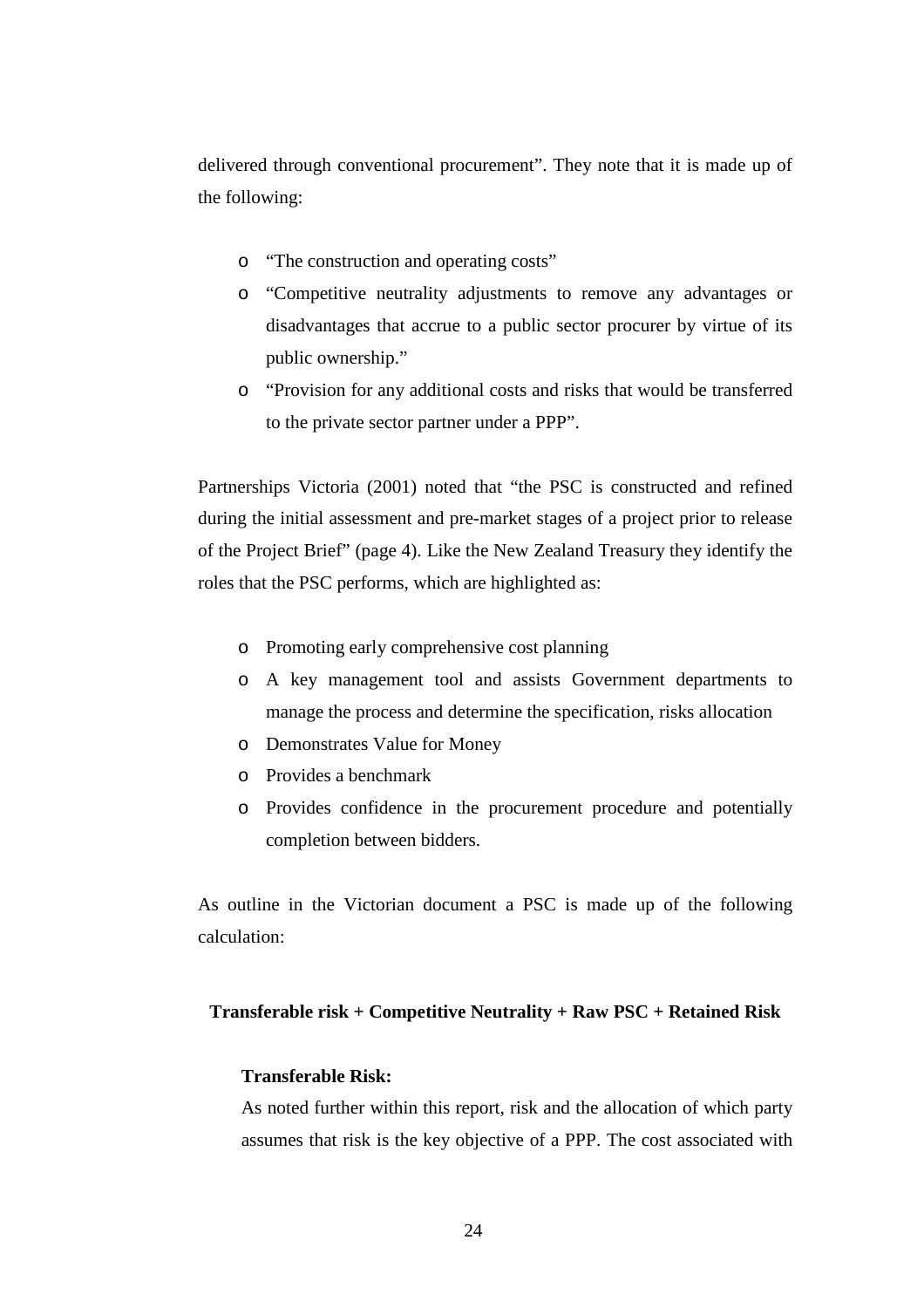risk and the 'cost' that risk has, if transferred to a consortium, and how it will affect the VFM a project has. Transferred risk is deducted from the PPP cost within the PSC assessment. Grimsey et al., (2005) has noted that as a percentage of the total PSC it can be between 10 and 15 percent.

#### **Competitive Neutrality:**

Predominately the adjustment for competitive neutrality consists removing any advantage the Government has. Grimsey et al., (2005, page 357) has identified "land, Local Government, payroll and capital transaction taxes", Partnership Victoria (2001, page 25) includes "public scrutiny and reporting requirements faced by a private enterprise". In simple terms, if competitive neutrality is not undertaken, the PSC may be artificially lower then a potential consortium bid.

It has been identified by the author that this section of the PSC could have little effect on the PSC because a school does not pay local Government rates, development contributions or the like. It is assumed that this would also be the case if a private consortium was to operate the school. This will be discussed further in Chapter Four of this report.

#### **Raw PSC:**

The raw PSC is the capital and operating cost of the project. It is a calculated sum of the construction cost, life cycle costs and operating costs based upon the contract specification for a hypothetical project. The raw PSC is purely an assessment of the assumed cost to build now and projected running cost over time and does not include any assessment of risk.

#### **Retained Risk:**

This is simply any risk that is not transferred to the consortium. These are outline further in this section of the report.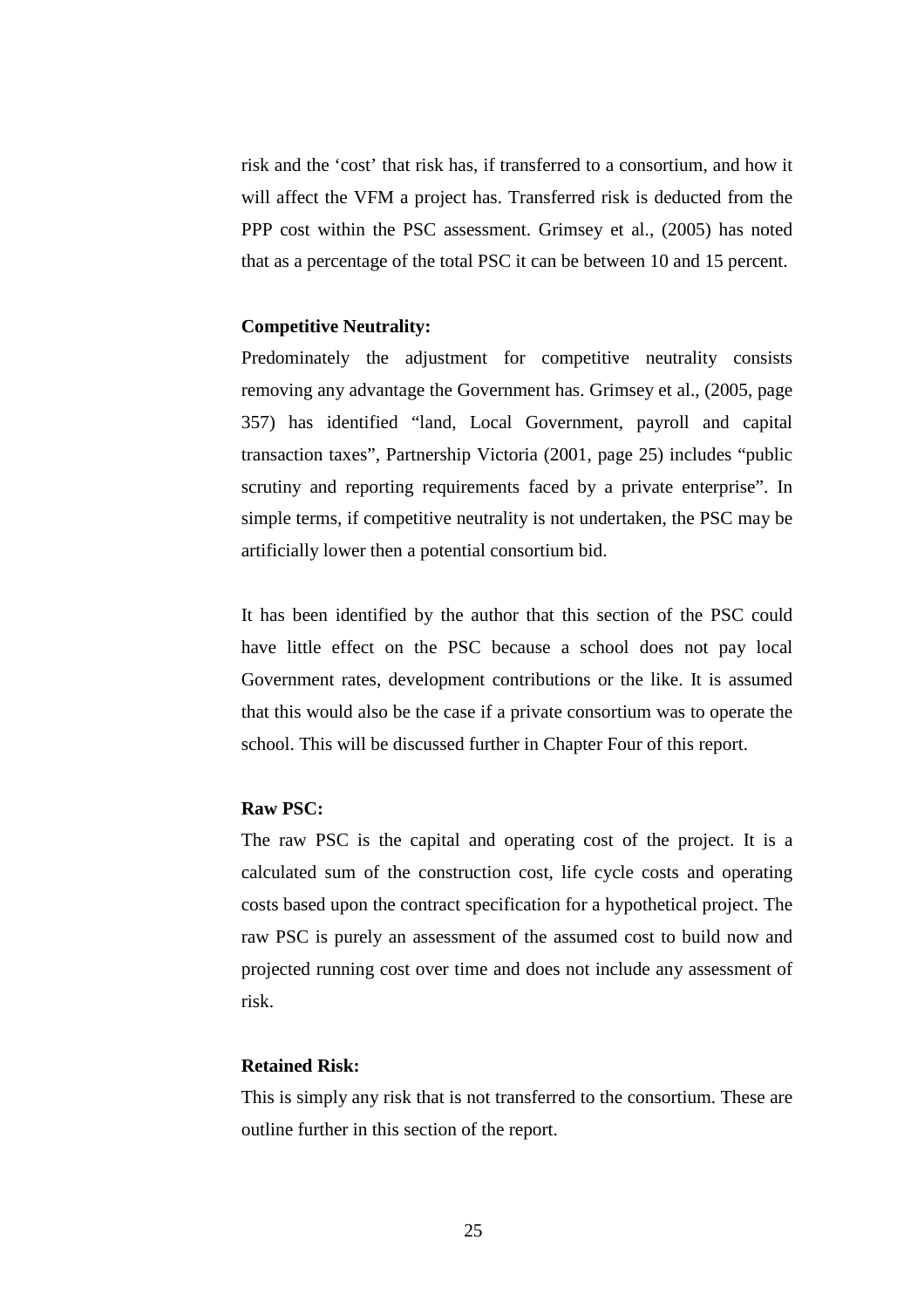Also included in the PSC is a discounted cashflow calculation, which incorporates the above and a discount rate. The discount rate is a calculated rate in which the government estimates the "time value of money plus systematic risk value" Victoria Partnership (2001, page 19). Morallos et al (2008) has sighted various authors (such as Grimsey) that based on projections and 'crystal ball' assessments, the risk of the discount rate should be excluded from the PSC and retained by the Public Sector.

The author's personal experience is that the discount rate has a huge impact on the PSC and is complex enough to warrant its own specific research, as has been undertaken by scores of academics. It has been decided that because this report is going to focus on assessing risks associated with the construction and operations of a hypothetical school, the assessment of the discount rate would be excluded.

For the purpose of this report (and discussed in Chapter Four) the current New Zealand Treasury discount rate of 6% will be used. This information was obtained from the NZ Government website (http://www.treasurary.govt.nz /publications /guidelines/reports/accounting/discountrates/index.htm).

Authors such as Morallos et al., (2008), Partnership Victoria (2001) and Cartlidge (2006), to name a few have defined this relationship of VFM by way of Figure 1 on the following page.

This figure demonstrates each of the sections of the PSC and the PPP Consortium Bid. The PSC is the calculation of the Net Present Cost of the Public Sectors hypothetical project based upon the Output Specification. This will be discussed in detail in Chapter Four of this report.

The PPP Consortium Bid is the total of the intended Service Payments that the Private Sector requires and the Retained Risks of the Public Sector. This Service Payment is the Consortiums tender price to build, operate and maintain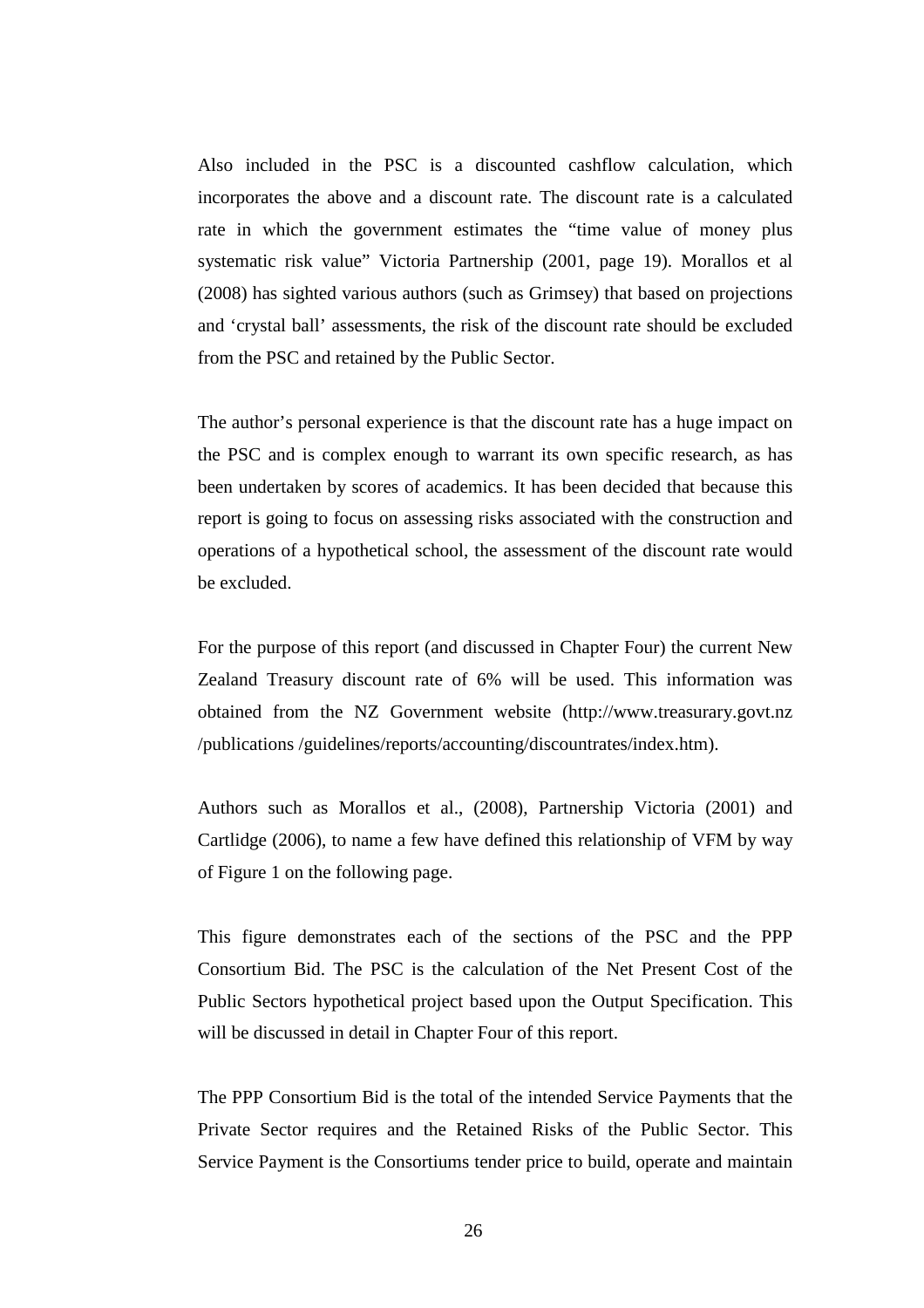the project, inclusive of funding and profit. The Service Payment is generally paid to the Consortium in regular yearly payments over the life of the contract once the asset is operational. It is noted by Ng, S. Xie, J. and Kumaraswamy, M. (2010) that there is a "long period of cash outflow before a net cashflow can be realised" (page 355).



**Figure 1:** Value for Money as Demonstrated by PSC Evaluation (Morallos et al., 2008)

If the sum of the PSC is greater than the cost submitted by a consortium (Service Payments and the Retained Risk by the Public Sector) then the PPP will be VFM.

The approach of using a PSC to determine VFM is in no way universal. Many countries do not use a PSC. The Unites States predominately excludes a PSC type assessment. Grimsey et al., (2005) has used the example that some States expect that the cost benefit through the process of tendering a PPP project is approximately 5-10% lower than the cost it would be if it was run by the State.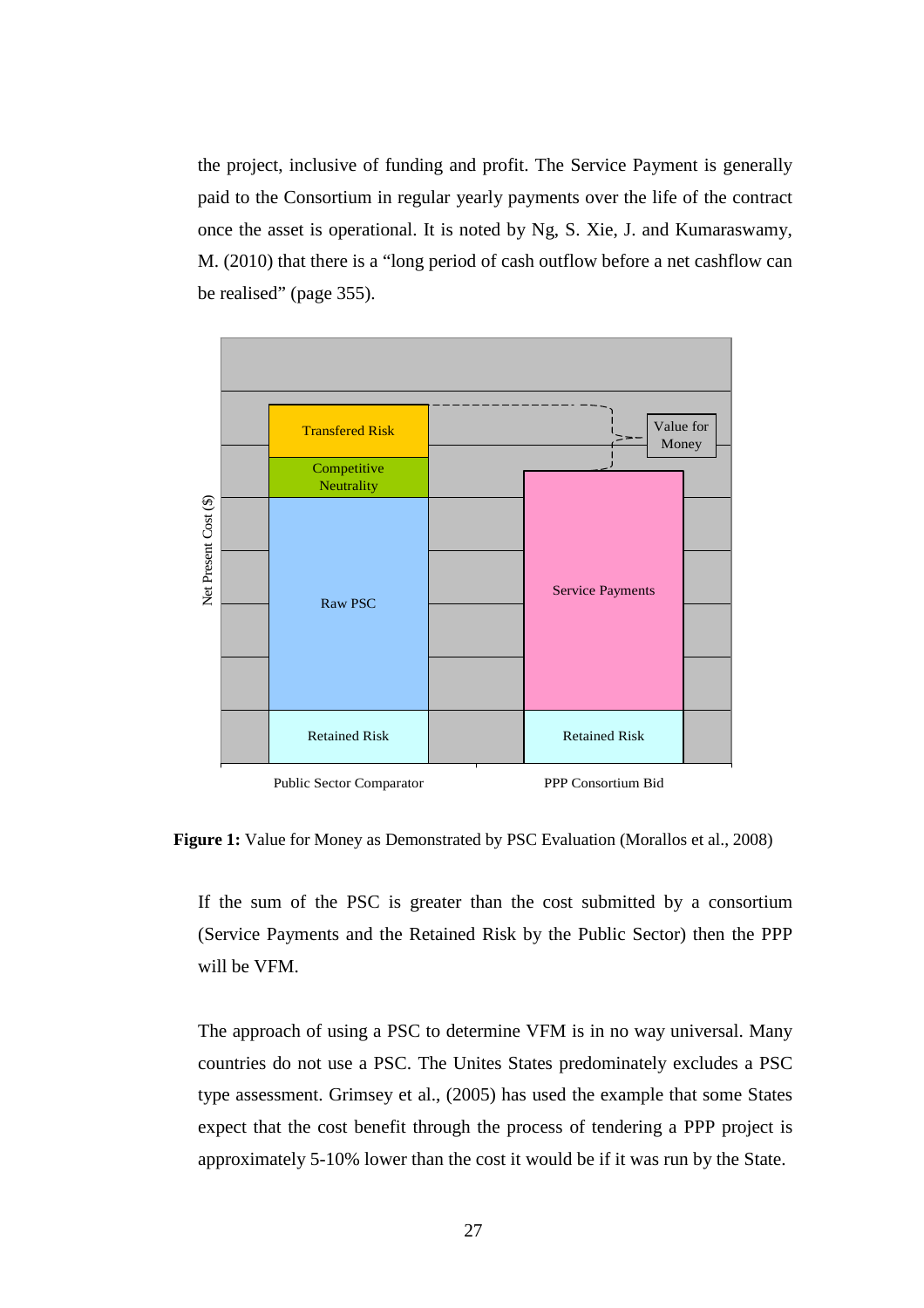The author assumes that this is based upon running and fixed/typical maintenance costs and is based upon historical information. France, Latin America and most Eastern European countries also do not use a PSC but rely on a concession model purely because the type of procurement has been in place for such a long period of time.

Lonergan (2004) notes that the PSC focuses on narrow benefits, often at a stage in procurement when the scope has not been clearly defined. The information resulting from a PSC is dependant upon the long-term forecast and Jin (2009) continues that it can be highly sensitive to risk allocation. Jefferies et al., (2008) notes that it can be inaccurate because it is only an approximation and not based on current costs. They also explain that the assessment is beneficial in terms of decision making and accountability, but is often arbitrary and subjective. Grimsey et al., (2005 page 358) also notes that it can be "manipulated to show what ever the users require it to show", and the author tends to agree based on experience in developing a PSC for this report

The New South Wales Auditor General has commented that the "comparator analysis should not be seen as only a means of supporting decisions on whether to proceed or not to proceed with PPP's, rather they could be used to drive better value from private sector bids, by focusing on individual elements of bids that could be improved" (page 31).

This report is attempting to create a hypothetical PSC for a hypothetical school to value risk and determine how changes in risk assessment can affect not only Value for Money but also and more importantly the validity that a project should be procured by way of a PPP.

The author's observations while being involved in technical assistance in a real life Public Private Partnership contract has been backed up by the abovementioned research, which notes that subtle changes in the PSC can have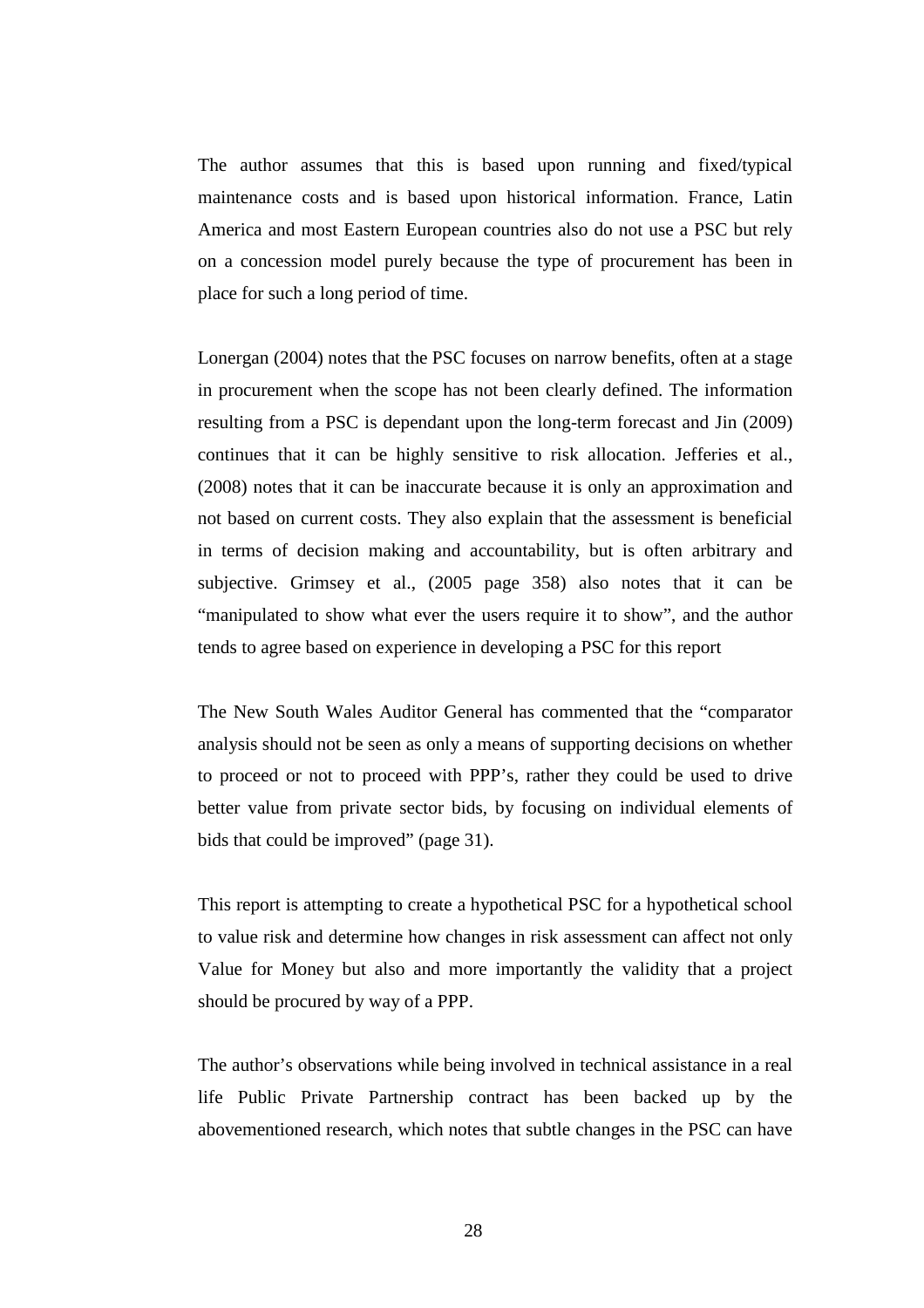a dramatic effect on the viability of a project, thus there must be accuracy of assessing and forecasting sections of a PSC.

#### **2.10. Financial Optimisation and the Cost of Finance**

A PPP provides Governments with the ability to develop infrastructure without constraining their budget, Jefferies et al., (2008) and improves cashflow management, Chan et al., (2009). It has been observed by Kumaraswamy, Ling, Khalfan and Dulaimi in their 2007 paper that "if it can be shown that economic costs associated with implementing a project in partnership with the Private Sector are much lower than if it is developed by the Public Sector" (page 123), then a PPP is recommended.

It has been widely publicised, for example NAO (2009) and Lonergan (2004), that the private finance comes at a premium than if a Government was to fund a project from its own borrowing. Government borrowing is funded from tax revenues and is therefore seen as low risk. Most references make mention that procurement under a PPP represents a reduction in public debt.

Quiggin notes that it is a "way of funding infrastructure without incurring debt" (Quiggin, 2004 page 59). Lonergan (2004, page 9) adds that it is "at a lower funding premium". Both sources do however note that even though Public Sector borrowing is seen as risk free, there is a residual risk to the taxpayer.

Reports of a 1% to 1½ % premium have been proposed by the aforementioned authors where as Davis et al., (2005) and Spackman (2002) determined it between 1% and 3%. It is poignant to note that the NAO has estimated that post 2009 Credit Crisis the banking sector finance rates have risen by approximately 2.5 %.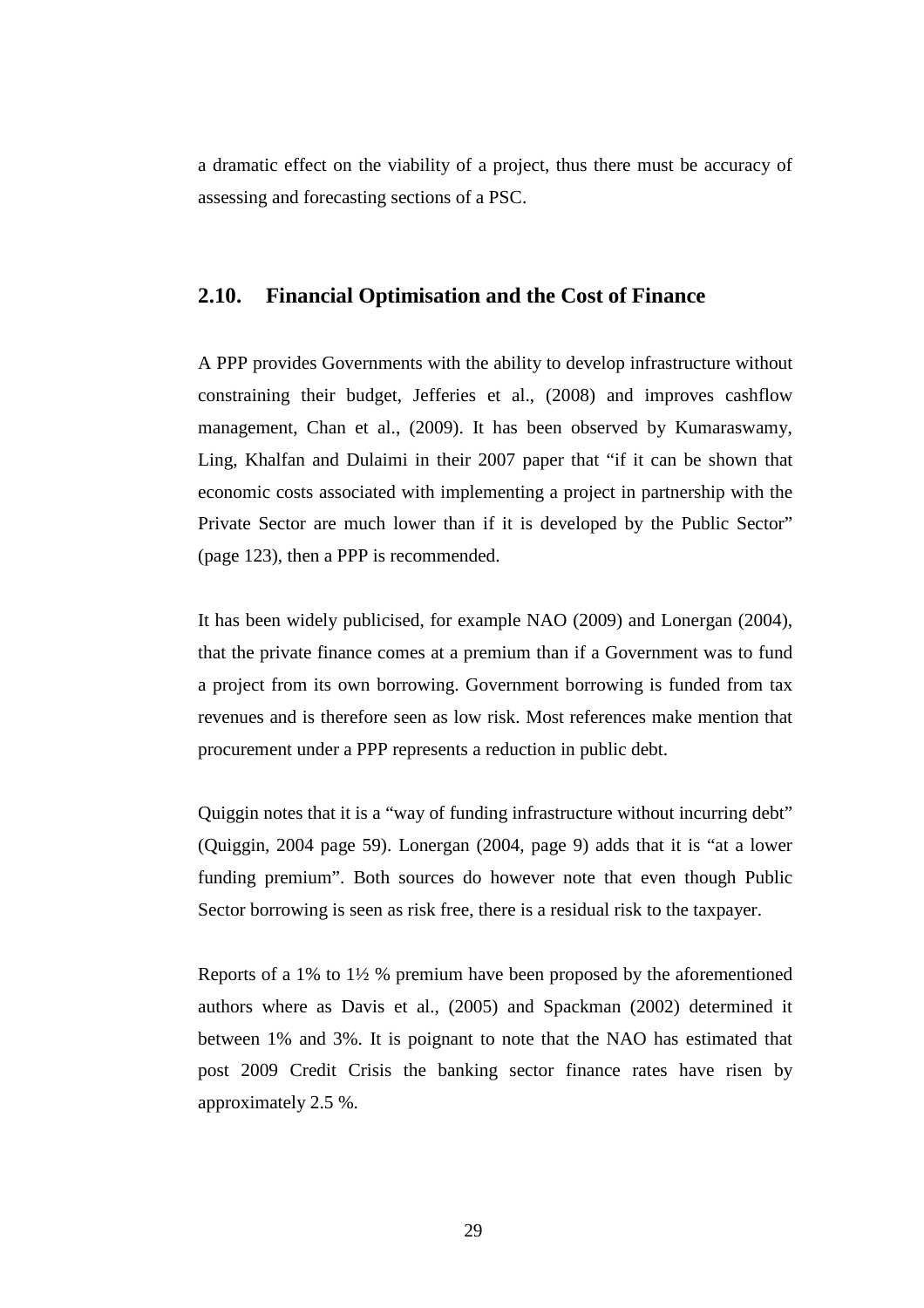The financial content of a PPP clearly lies with the Private Sector and financial institutions who assess the financial risk as the highest priority. Jefferies et al., (2008).

In the UK, one huge advantage is that due to accounting principles, a PPP does not appear on a Government's balance sheet as public borrowing (NAO, 2009) , (Lonergan, 2004) therefore the Government's 'books' could look better than the actually are.

# **2.11. Risk Assessment and Risk Allocation/Transfer**

Risk allocation is seen by many sources such as Chan et al. (2009), Jin (2009), Jefferies et al., (2008), Li et al., (2005), Kumaraswamy et al., (2007) and the New Zealand Auditor-General as the primary objective in PPP procurement and project success. It is simplistic to assume that the more the risks transferred to the Private Sector by the Public Sector the better.

The level of risk is often determined by the particular project. Jefferies et al., (2008) notes the risk of operating costs of a hospital or school could be higher than a road, therefore it could be better to retain some risk by the Public Sector rather than pass it to the Private Sector who could value it at a premium, thus raising the value of the Service Payments.

The National Public Private Partnership guidelines explain that;

"Optimal risk allocation seeks to minimise both project costs and the risks to the project by allocating particular risks to the party in the best position to control them. This is based on the theory that the party in the greatest position of control with respect to a particular risk has the best opportunity to reduce the likelihood of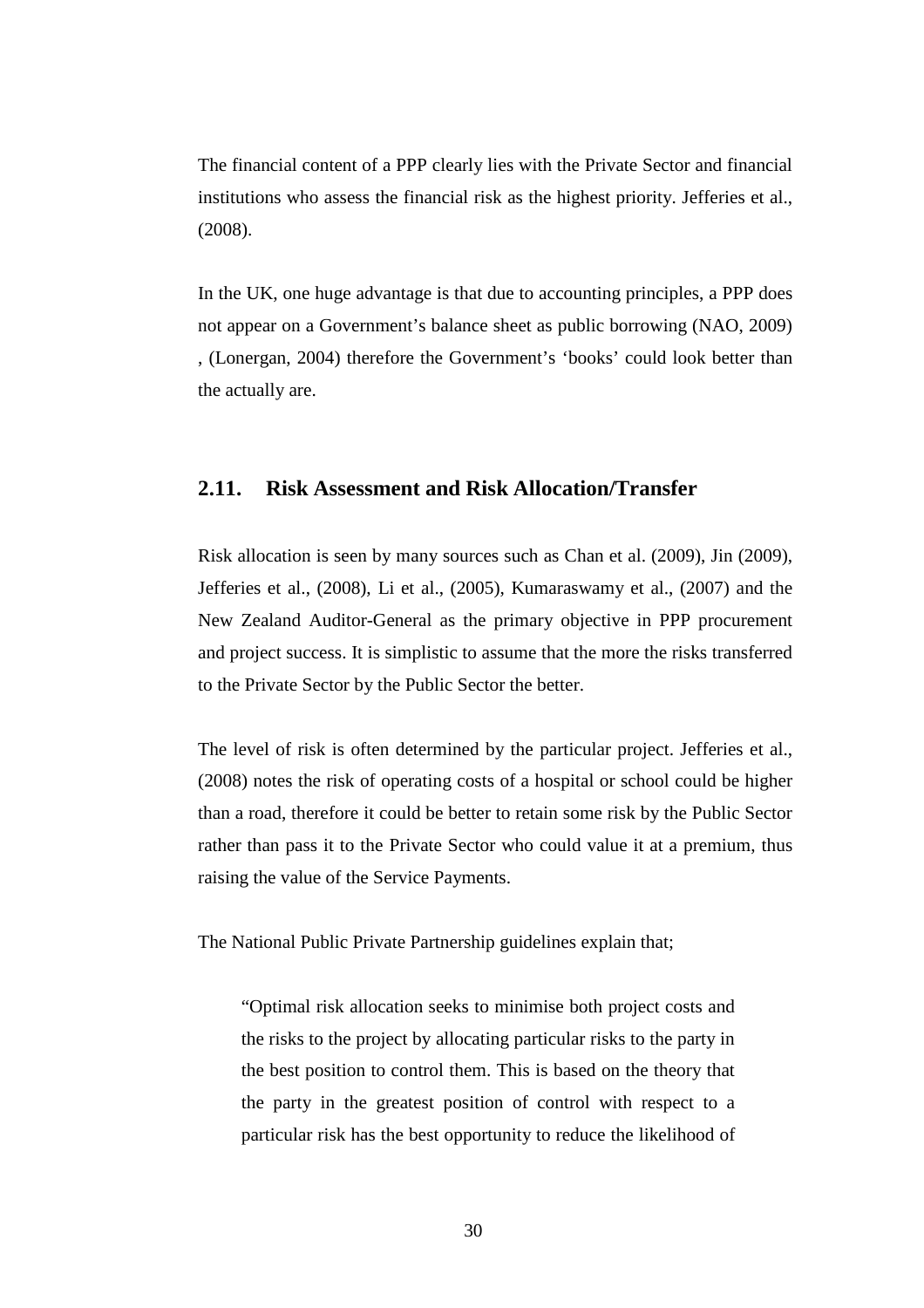the risk eventuating and to control the consequences of the risk if it materialises" (page 29).

Bing et al., (International Journal of Project Management, 2005 page 26) has provided a simple explanation of the process of risk assessment as: "the public sector identifies the risk attached to the project in a risk register, setting out the risks relevant to each stage of the project, the likelihood of occurrence for each risk event and an estimate for the financial consequences".

A Government must identify which risks it should retain because in some cases the Private Sector is not set up for dealing with them, and would potentially pass on a higher cost to cover them than it would cost the Government (Connolly et al., 2009). Governments must retain some risks and Davies et al., (2005 page 28) propose that PPP's are "designed so that the risks are allocated to the party which is best able to manage them", Partnerships Victoria (2001, page 50) adds that this depends on the ability "to manage the risk at the least cost". This is also noted by Cartlidge (2006).

Jin (2009) outlines that in theory, the Government should be transferring all the risks to the Private Sector, however there are some risk that it should accept for 'optimal risk distribution'.

Bing et al., (International Journal of Project Management, 2005) has also identified that there are three categories of risk, namely Macro Risk that reflect Government based risks such as interest rates and public opposition, Meso Risks with examples such as construction delays and building, and Micro Risks, for example a consortium's inexperience or staffing issues.

It has been discussed by Davies et al., (2005 page 28) that "PPP's do not achieve absolute risk transfer". This is seen by the author as a logical approach as it would be difficult to foresee all of the future risks of a project and then allocate them to the benefit of each party.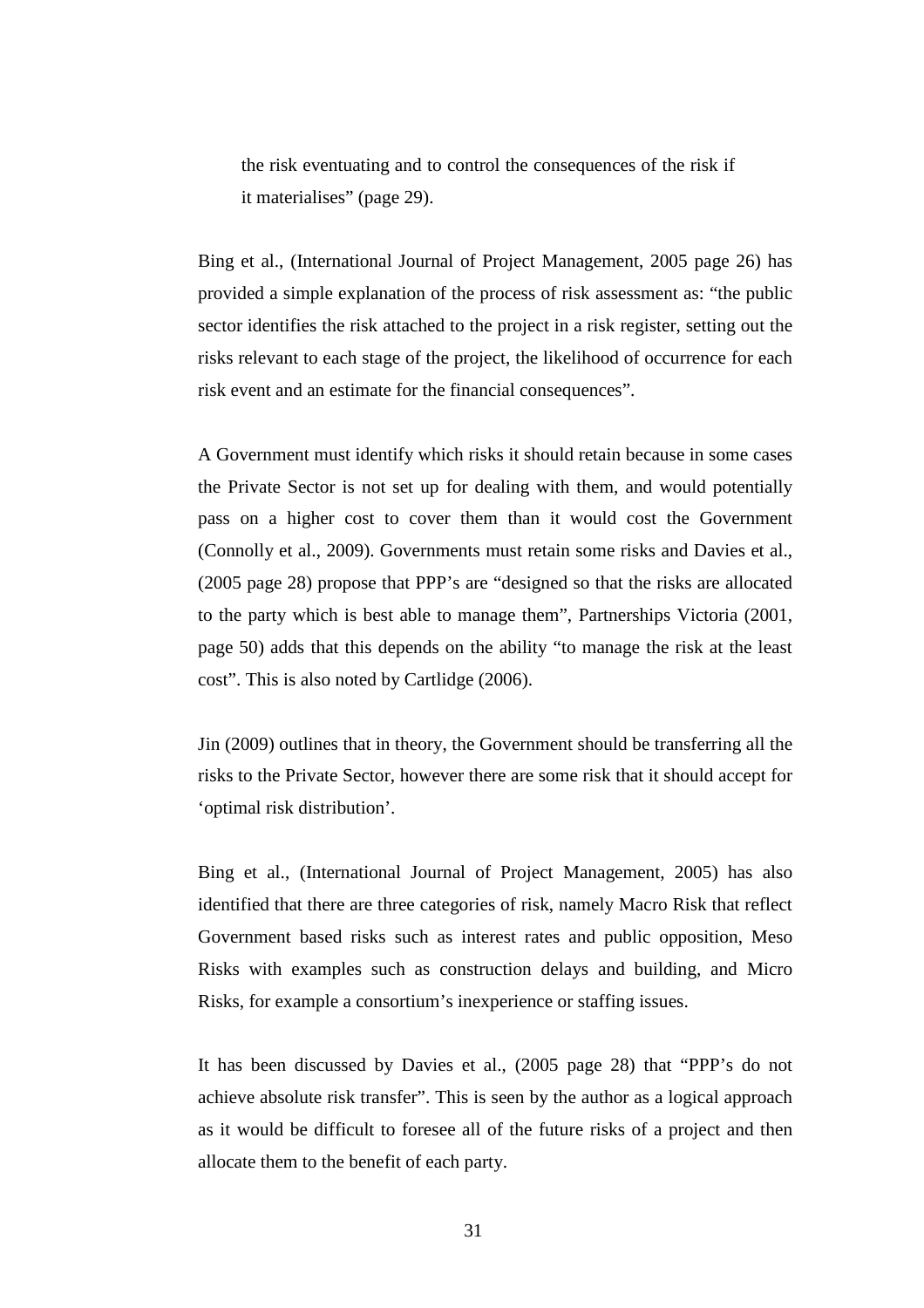The NSW Department of Education and Training (DET) outlined a 'plan' to transfer risks to the private sector. These included design, construction, facility operation, maintenance, inflation linked payments, changes in interest rates.

These were seen by the NSW Auditor General as good examples of risk transfer and potentially VFM. The study however does not sight all of the Public risks apart from the risk that the role may alter. This has been discussed later in this report under the New Zealand Project Context as it has consequences for the Public Sector.

The NZ Treasury in their 2009 guidelines for PPP's defines a number of key factors in the allocation of risks which appear to expand upon Lonergan's research. These are identified as:

- o Financial and commercial members developing the risk matrix
- o Legal advisers to determine the intent of the risk allocation
- o Determining the likelihood of the risk occurring and how to manage it if it does
- o Identify who is best suited to manage the Resource consent process

Literature proposes a variety of Public and Private Sector risks. It has been determined by the author that to display the literature in simple terms a tabular display will show how risks are identified by different researchers.

Table 1 on the following page is a condensed version of Appendix Two, which is a full list of all the risks discovered from the corresponding researchers.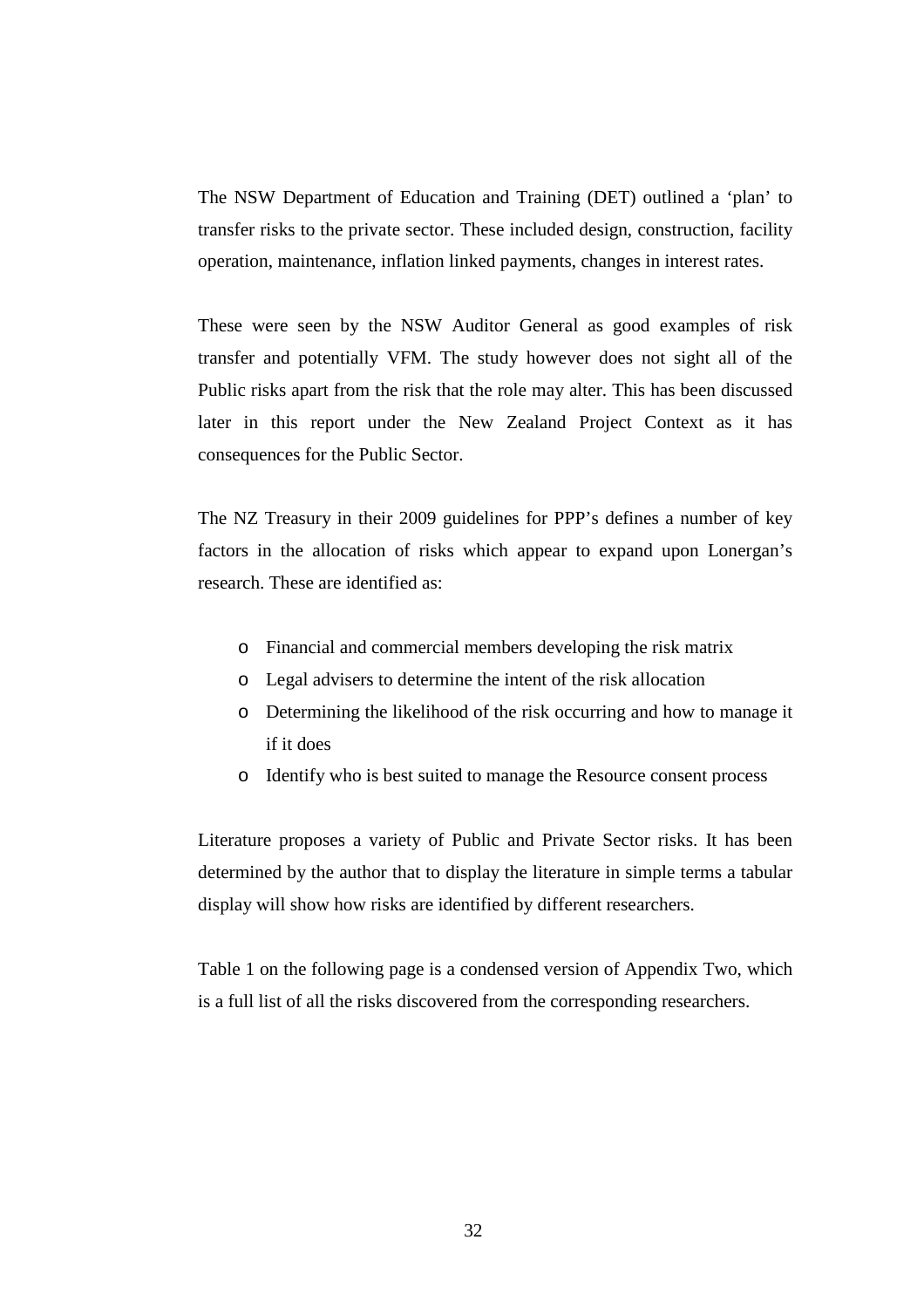|       |                              | REFERENCE LITERATURE  |                     |                         |                           |                  |                            |                  |                        |                     |                     |                           |                               |                             |                      |                              |                    |                                     |
|-------|------------------------------|-----------------------|---------------------|-------------------------|---------------------------|------------------|----------------------------|------------------|------------------------|---------------------|---------------------|---------------------------|-------------------------------|-----------------------------|----------------------|------------------------------|--------------------|-------------------------------------|
|       |                              | Bing, L et al. (2005) | Brady, K.B, (2006). | Cartridge et al. (2006) | Grimsey, D. et al. (2005) | Infranews (2006) | Jefferies, M et al. (2008) | Jin, X.H. (2009) | Jin, X.H et al. (2008) | Khadaroo, I. (2008) | Lonergan, R. (2004) | Marques, A. et al. (2009) | National Audit Office. (2009) | NSW Auditor General. (2006) | Ng, A. et al. (2007) | Partnerships Victoria (2001) | Quiggin, J. (2004) | Waterview Steering Committee (2008) |
|       | <b>Construction Risks</b>    | $\mathbf X$           | $\mathbf{X}$        | $\mathbf X$             | $\mathbf X$               |                  | $\mathbf X$                | $\mathbf X$      |                        | $\mathbf X$         |                     | $\mathbf X$               |                               | $\mathbf X$                 | $\mathbf X$          | $\mathbf X$                  | $\mathbf{X}$       | $\mathbf X$                         |
|       | Demand for the Asset         | $\mathbf X$           | $\mathbf X$         | $\mathbf X$             |                           | $\mathbf X$      |                            |                  |                        |                     | $\mathbf X$         |                           |                               |                             |                      | $\mathbf X$                  | $\mathbf X$        | $\mathbf X$                         |
|       | Design Risks                 |                       | $\mathbf X$         | $\mathbf X$             |                           | $\mathbf X$      | $\mathbf X$                |                  |                        |                     |                     |                           |                               | $\mathbf X$                 |                      | $\mathbf X$                  | $\mathbf X$        | $\mathbf X$                         |
|       | Environmental                | $\mathbf X$           |                     |                         |                           |                  | $\mathbf X$                |                  |                        |                     |                     |                           |                               |                             | $\mathbf X$          | $\mathbf X$                  |                    |                                     |
|       | Employees                    |                       |                     |                         |                           | $\mathbf X$      |                            |                  |                        |                     |                     |                           | $\mathbf X$                   |                             |                      | $\mathbf X$                  |                    |                                     |
|       | Financing                    | $\mathbf X$           | $\mathbf X$         |                         |                           |                  | $\mathbf X$                | $\mathbf X$      |                        |                     |                     | $\mathbf X$               | $\mathbf X$                   |                             | $\mathbf X$          | $\mathbf X$                  |                    |                                     |
|       | Force majeure                | $\mathbf X$           |                     |                         |                           | $\mathbf X$      |                            |                  |                        | $\mathbf X$         | $\mathbf X$         | $\mathbf X$               |                               |                             |                      | $\mathbf X$                  |                    | $\mathbf X$                         |
|       | Interest rate volatility     | $\mathbf X$           |                     |                         |                           |                  |                            |                  |                        |                     |                     |                           |                               | $\mathbf X$                 |                      |                              |                    |                                     |
|       | Inflation                    | $\mathbf X$           |                     |                         |                           |                  |                            |                  |                        |                     | $\mathbf X$         | $\mathbf X$               |                               |                             |                      |                              |                    |                                     |
|       | <b>Market Risks</b>          | $\mathbf X$           |                     |                         |                           |                  | $\mathbf{X}$               |                  |                        |                     | $\mathbf X$         |                           |                               |                             |                      |                              |                    | $\mathbf{X}$                        |
| RISKS | Maintenance costs            | $\mathbf X$           | $\mathbf X$         |                         |                           |                  | $\mathbf{X}$               |                  |                        |                     | $\mathbf X$         | $\mathbf X$               |                               |                             |                      |                              |                    |                                     |
|       | Operating the Asset          | $\mathbf X$           |                     | $\mathbf X$             |                           |                  | $\mathbf X$                |                  |                        | $\mathbf X$         |                     | $\mathbf X$               |                               | $\mathbf X$                 |                      | $\mathbf X$                  | $\mathbf X$        | $\mathbf X$                         |
|       | Policy/Regulatory Changes    | $\mathbf X$           | $\mathbf X$         |                         |                           |                  |                            |                  |                        | $\mathbf X$         | $\mathbf X$         |                           |                               |                             |                      | $\mathbf X$                  | $\mathbf X$        | $\mathbf X$                         |
|       | Political opposition         | $\mathbf X$           |                     |                         |                           |                  | $\mathbf X$                |                  |                        |                     |                     | $\mathbf X$               |                               |                             |                      |                              |                    |                                     |
|       | Poor public decision making  | $\mathbf X$           |                     |                         |                           |                  |                            |                  | $\mathbf X$            |                     |                     |                           |                               |                             |                      |                              |                    |                                     |
|       | Public opposition to project |                       |                     |                         |                           |                  |                            |                  | $\mathbf X$            |                     |                     | $\mathbf X$               |                               |                             |                      |                              |                    |                                     |
|       | Revenue from the Asset       |                       | $\mathbf X$         | $\mathbf X$             |                           |                  | $\mathbf{X}$               |                  |                        |                     | $\mathbf X$         |                           |                               | $\mathbf X$                 | $\mathbf{X}$         |                              |                    |                                     |
|       | Technology and Obsolesce     |                       | $\mathbf{X}$        |                         |                           |                  | $\mathbf X$                |                  |                        |                     |                     | $\mathbf X$               |                               |                             |                      | $\mathbf X$                  |                    |                                     |
|       | <b>Termination Costs</b>     |                       |                     |                         |                           |                  |                            |                  |                        |                     |                     |                           | $\mathbf X$                   |                             |                      |                              |                    |                                     |
|       | The Site                     | $\mathbf X$           |                     |                         |                           | $\mathbf X$      | $\mathbf X$                |                  |                        | $\mathbf X$         |                     |                           |                               |                             |                      |                              |                    | $\mathbf X$                         |
|       | Timeliness                   |                       |                     |                         |                           |                  |                            |                  |                        | $\mathbf X$         | $\mathbf X$         |                           |                               |                             |                      |                              |                    |                                     |

# **Table 1:** Literature Referring To Public and Private Sector Risk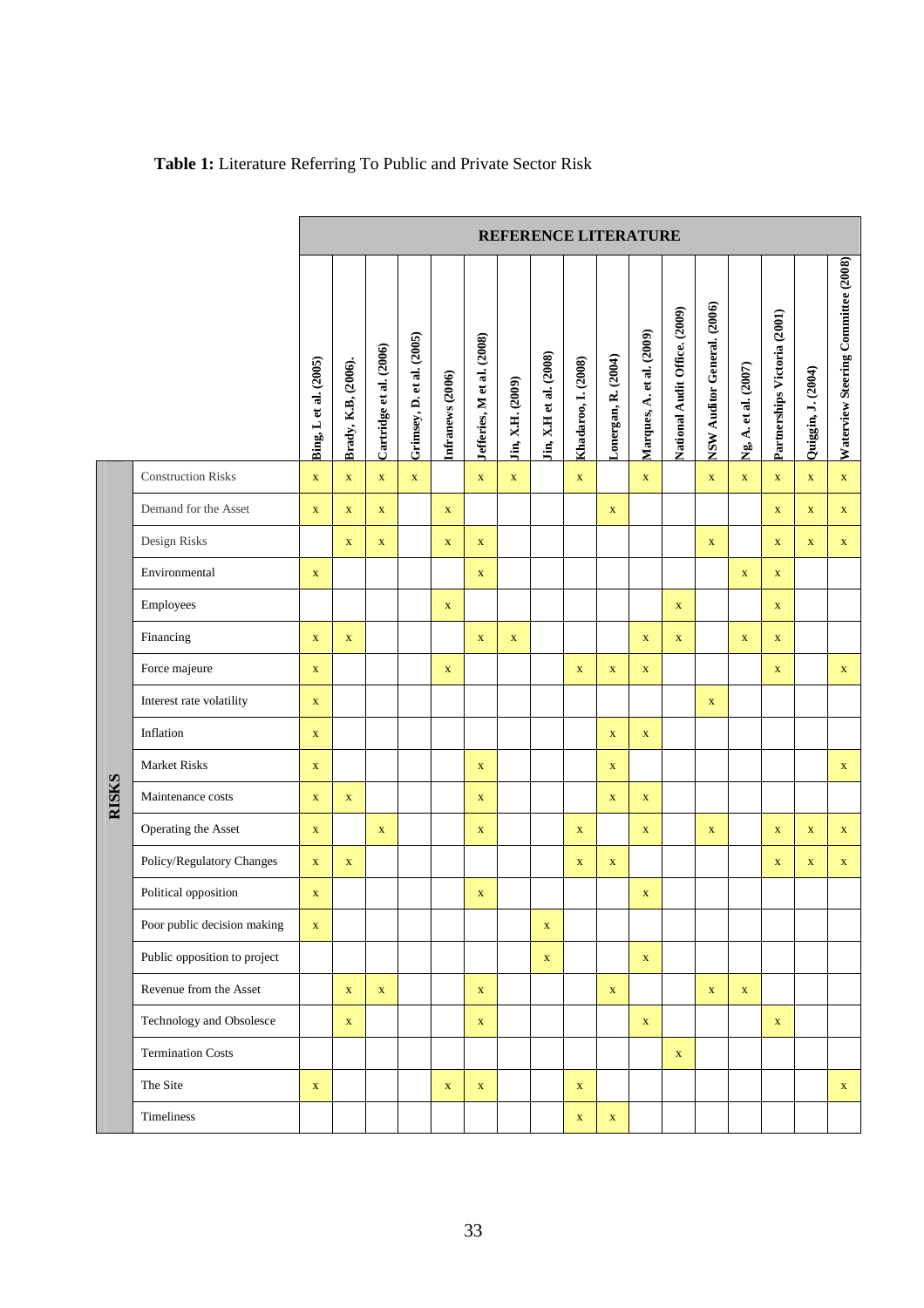Valuing risk is a complex process and one that has been sighted by many researched included in this report. The assessment of the value of risk ranges from simple probability techniques to complex statistical analysis based on techniques such as Monte Carlo analysis. Partnerships Victoria (2001) outlined that the Public Sector Comparator requires an assessment of risk and proposes that risk should be calculated by the following:

#### **Value of Risk = Consequence x Probability of Occurrence + Contingency**

The above equation is very simple in its form, but the factors could be difficult to determine. The 'consequence' would be apparent and assuming the contract included clear 'punishments' for non performance, this could be measured. The 'probability of the risk occurring' can be gauged by using a statistical analysis.

Victorian Partnerships note that the difficulty in assessing the financial impacts of risks lead to the inclusion of contingencies, while still being conscious of the risk being cost effective. The contingency has been sighted by authors such as Ball et al., (2003) as not being necessary as it is another assumption that needs to be substantiated, The author agrees with this comment and has not included a contingency in the risk register as it is seen as a difficult assumption to clarify.

To determine the impact of a particular risk, this report has used a simple risk matrix outlined by Ball et al., (2003). They note, as shown in Figure 2 on the following page, that a risk is ranked into either a High, Medium or Low impact, for example, a "low probability and high cost gives a medium impact" (page 283). Chapters Three and Four will expand on this idea and the measurement of risk.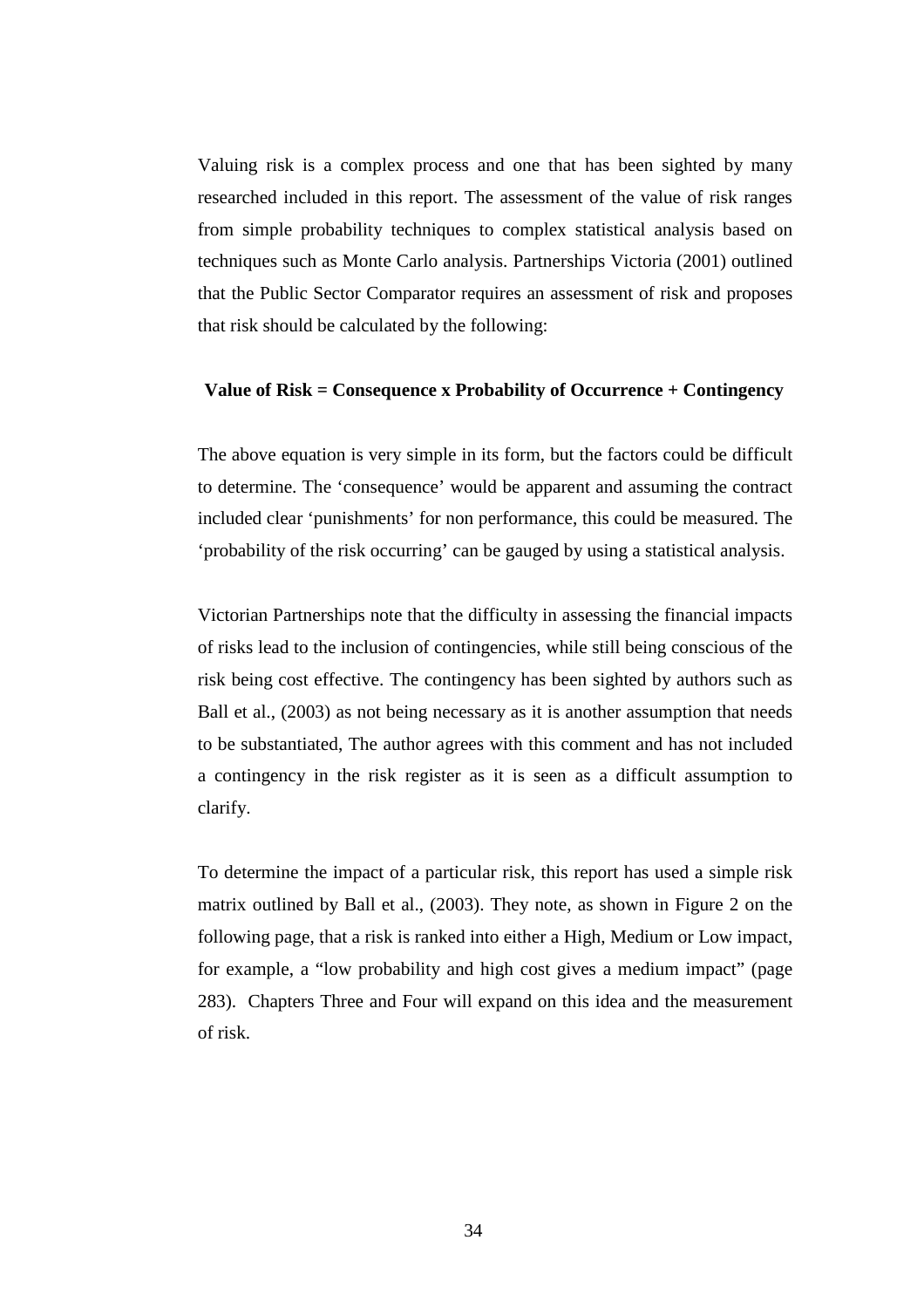|             | <b>High</b>   | Medium                        | High          | High        |  |  |  |  |
|-------------|---------------|-------------------------------|---------------|-------------|--|--|--|--|
| <b>Cost</b> | <b>Medium</b> | Low                           | Medium        | High        |  |  |  |  |
|             | Low           | Low                           | Low           | Medium      |  |  |  |  |
|             |               | Low                           | <b>Medium</b> | <b>High</b> |  |  |  |  |
|             |               | <b>Occurrence Probability</b> |               |             |  |  |  |  |

**Figure 2:** Risk Matrix, Ball et al., (2003).

For the development of a robust Public Sector Comparator the author's valuation of risk is very important. Various techniques have been described in the literature sourced for this report. For example, Li, B. (2009) has identified valuing risk with statistical analysis and risk modelling and the New Zealand Government references the 'Australian and New Zealand Risk Management Standard NZS4360:2004: Risk Management'. The author has used a mixture of valuation techniques to value risk, which are described further in Chapter Four of this report.

As noted previously, risk should be allocated to the sector that is able to manage it effectively. If too much risk to proportioned to the private sector the public sector may be paying a premium ( NAO, 2009).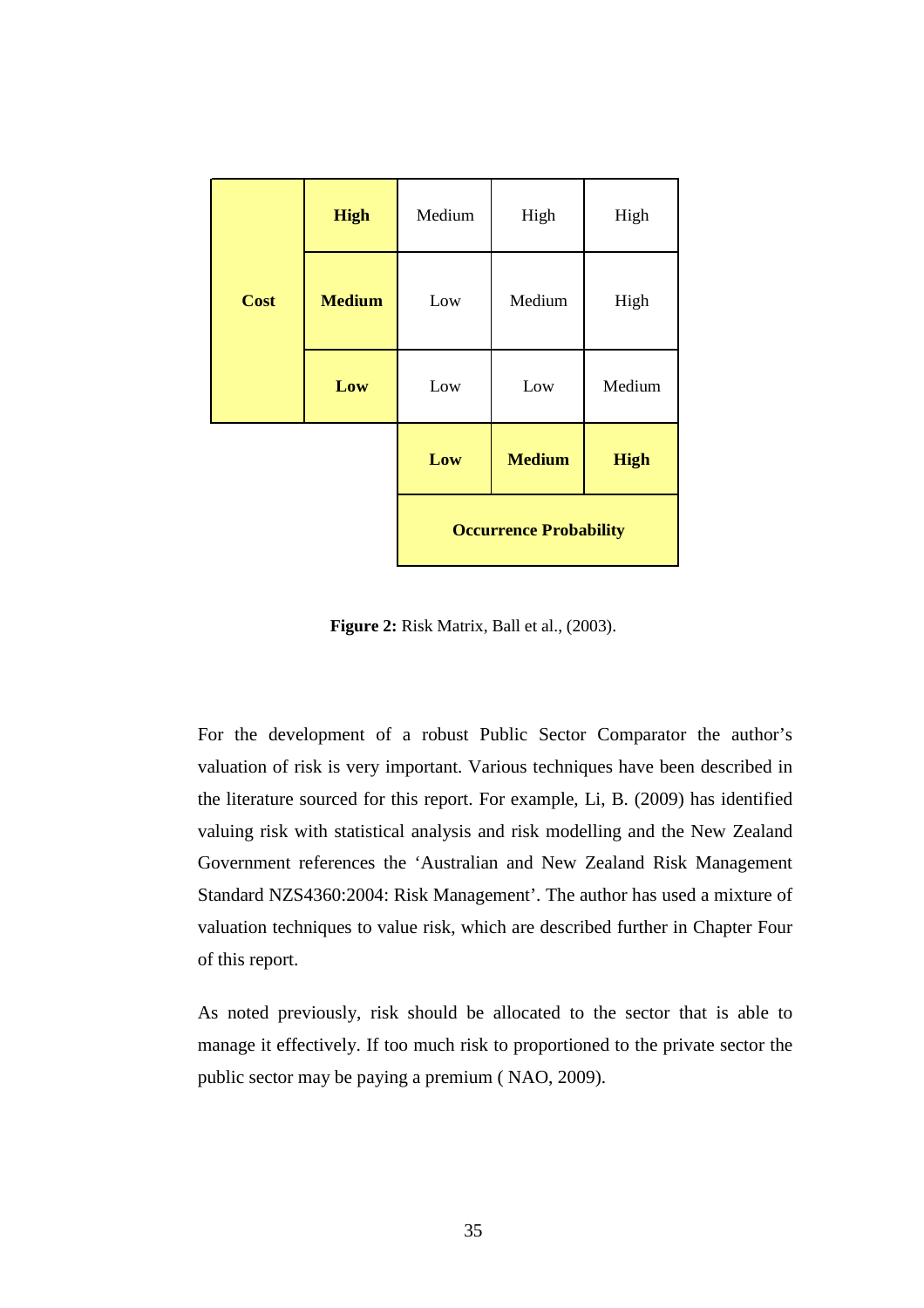Risk allocation should be determined for each project and consideration of the following factors quoted by Partnership Victoria may be included:

- o The context of the project
- o The strengths of the sector to manage the risk
- o Flexibility of the scope/specification
- o Historical levels of risk transfer
- o Market attitudes
- o Public interests

The ability for the Public or Private Sectors to determine the risks of a project is seen by the author as a simple task, however the valuing of these and the corresponding costs placed on a project may be rather more difficult.

### **2.12. Whole Life Cost Assessment and Maintenance**

The focus of a Public Private Partnership is that a Consortium need to focus on providing an asset that is more efficient in terms of the life cycle costs because it needs to operate and maintain it rather than just build it and hand to over to it owner to 'deal with'. Predominately this can lead to higher upfront costs if the expectation is that there are lower running costs (Eaton et al., 2007).

From the authors own experience, school buildings and potentially public buildings in general are inherently prone to damage. It has been expressed by Network Facilitators in the Ministry of Education that a new or refurbished school has a 'grace' period of around 6 years where damage is minor. After this time, as the building slightly ages, damage increases.

Ministry of Education guidelines for the Maintenance of buildings set out a list of obligations that the Board of Trustee must comply with. The school is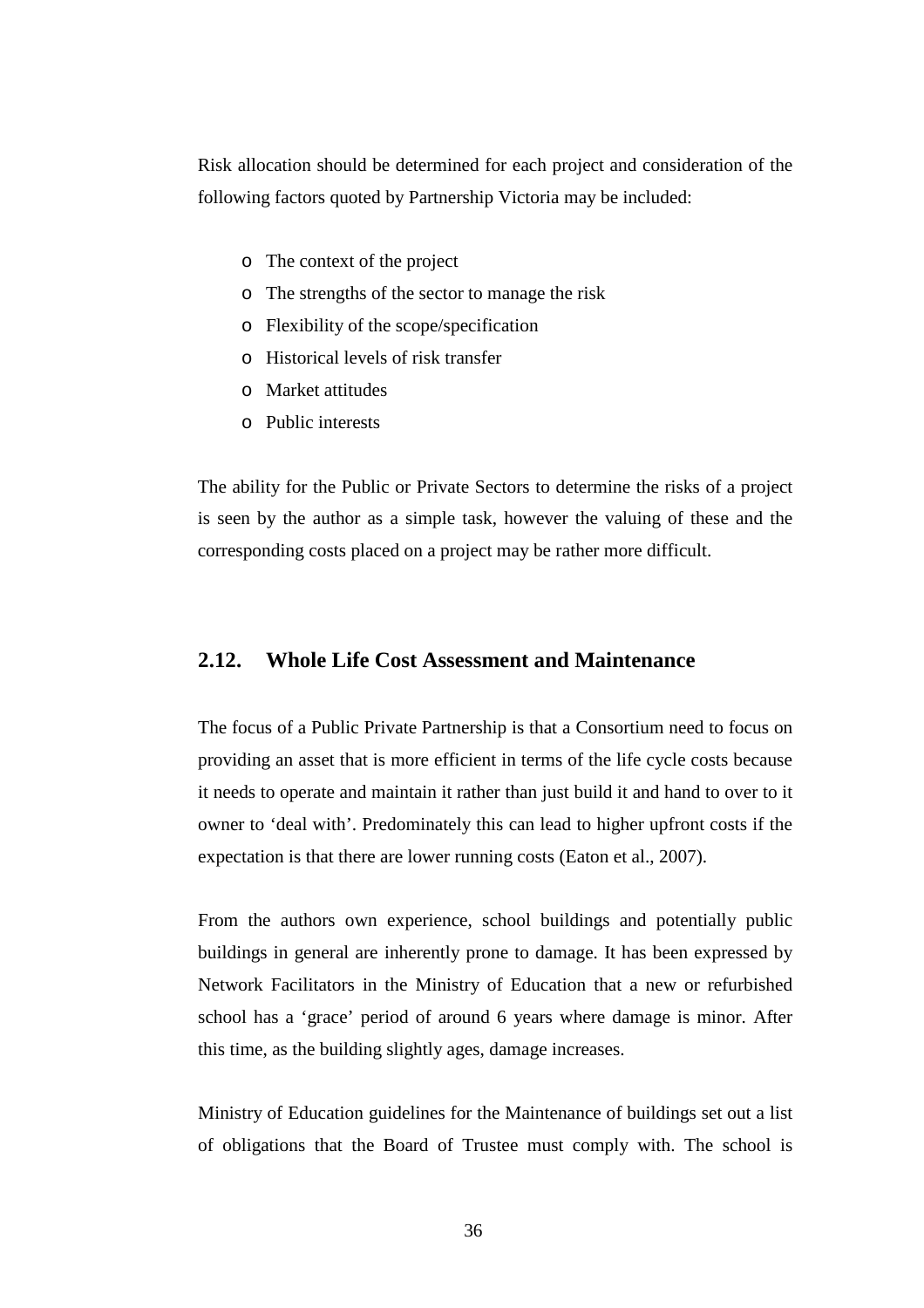funded for maintenance by the Ministry of Education under a system called 5YA Funding, which is a predetermined sum based on the area of the school and calculated every five years. It has always been the author's experience that this funding is often inappropriate and schools have often deferred maintenance or spent the funds in other areas. In some cases the Ministry has had to provide further funds to maintain the school.

In the case of hospitals, the life cycle cost can be difficult to determine due to 'technological advances' Jefferies et al., (2008). In the case of schools the technology may not be as inherent as in a hospital but the advance in teaching media over the past few years have seen the inclusion of wireless networks and web based learning, which was not available 10 years ago.

As noted in section 2.9 above, the Public Sector Comparator includes the assessment of life cycle costs, which will be assessed under Chapter Four of this report.

### **2.13. Summary of Literature Review**

This literature review has attempted to define Public Private Partnerships in its various forms. It is the author's opinion that the Standard and Poor's definition encompasses a range of ideals where 'A PPP is any medium-to-long term relationship between the public and private sectors, involving the sharing of risks and rewards of multisector skills, expertise and finance to deliver desired policy outcomes'.

Characteristics such as Value for Money, Risk Assessment and Risk Allocation are noted as being intrinsic factors for PPP procurement. Tools such as the Public Sector Comparator are readily used to determine the Value for Money however it can use general assumptions, which if subtlety changed can alter, or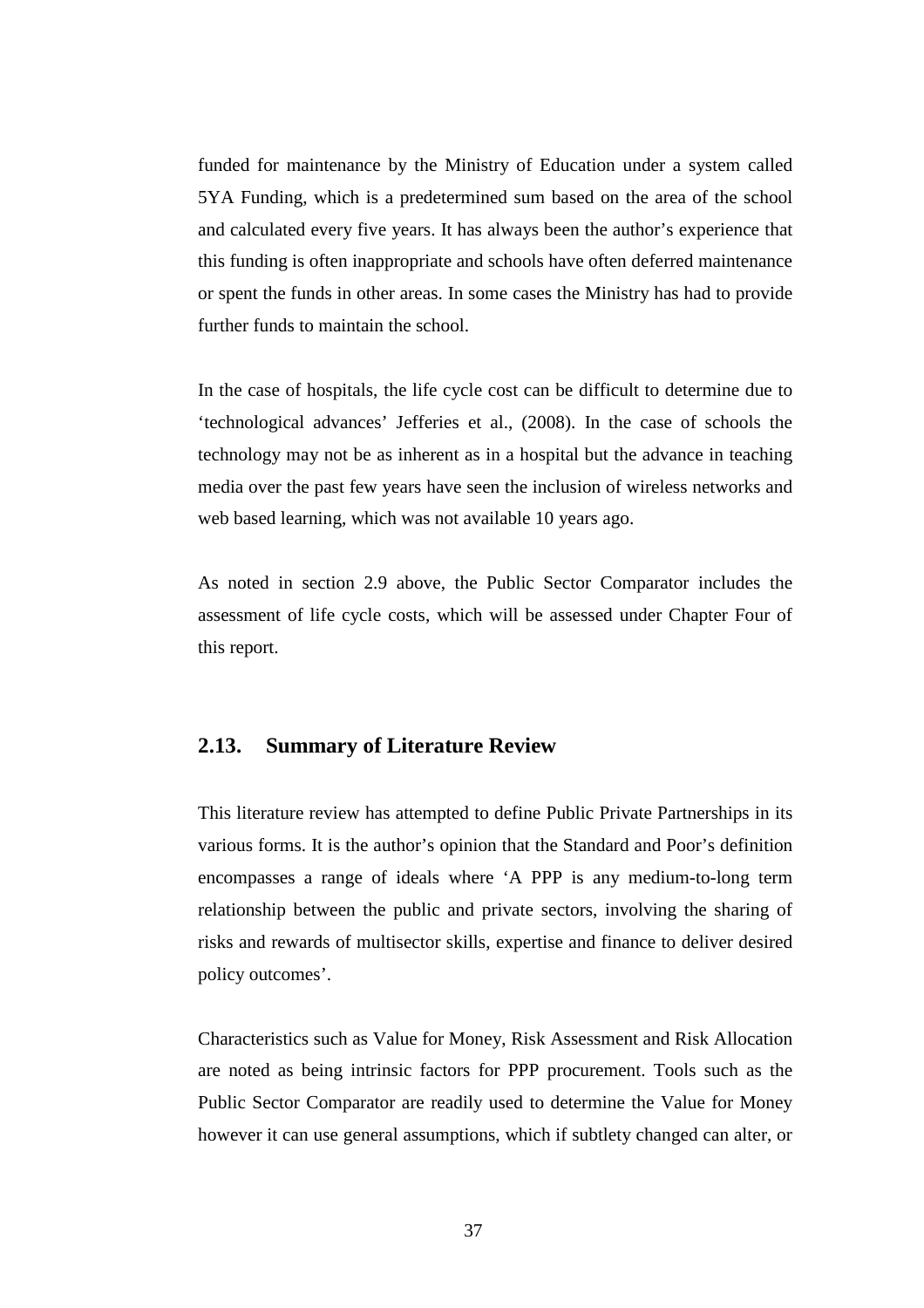be used to alter, the final output. Based on the authors investigations into the various sources of information on PPP risks it has been concluded that there is sufficient literature to provide a basis for developing a robust report into 'How does the evaluation of risk influence the procurement of a project under a Public Private Partnership'.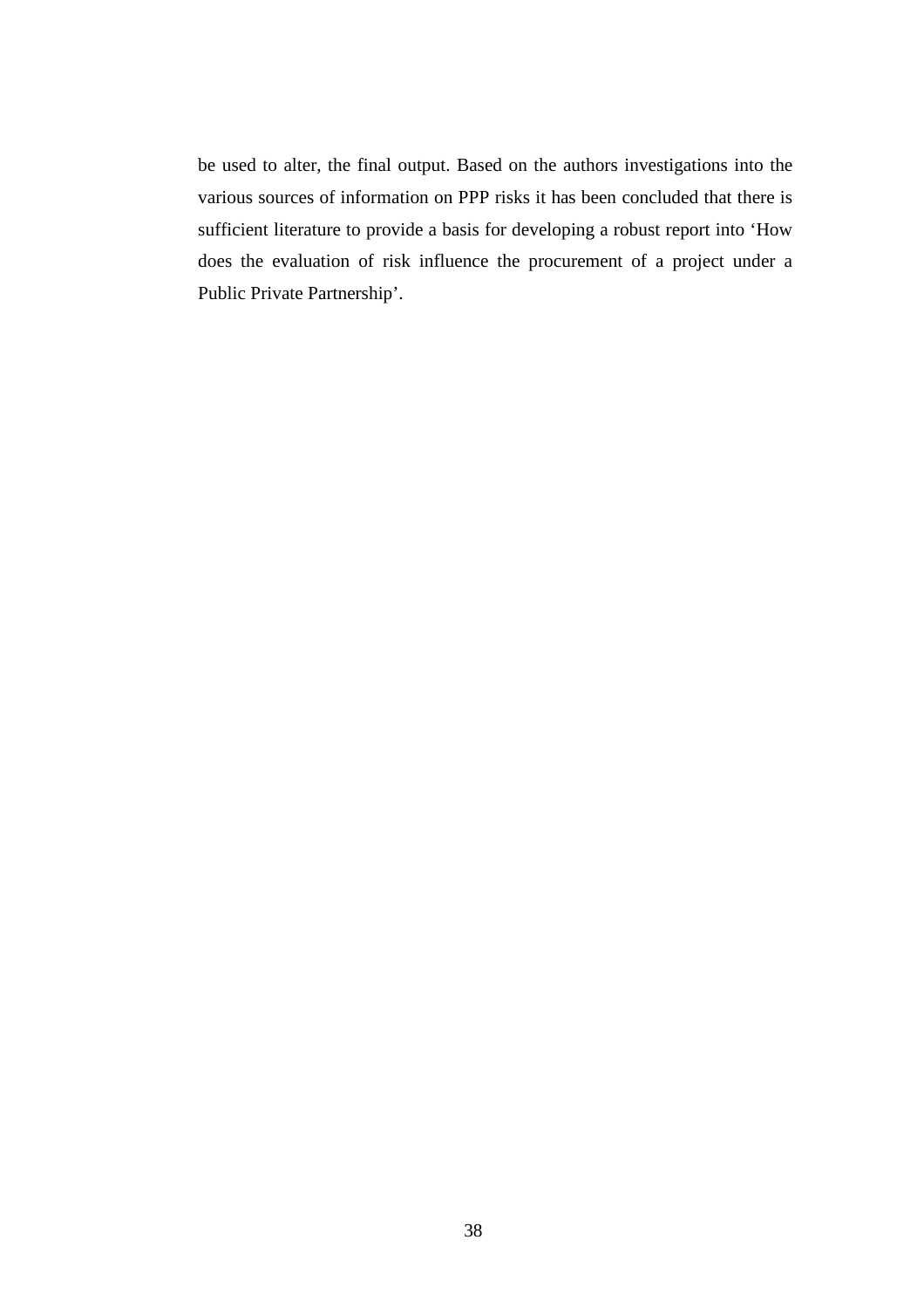# **3. METHODOLOGY**

## **3.1. Background**

As indicated under Chapter 1.1 (Background) of this report, the author's employer was engaged by a Government Department as a consultant to advise on Public Private Partnership (PPP) related issues. As part of the engagement the author was required to sign a confidentiality statement, therefore the author considered it inappropriate to discuss any of this research with consortia/construction companies or the Ministry of Education currently involved in the construction of schools.

The author has been involved with analysing data that will potentially be included in a business case for a PPP. Prior to the development of this research the author was not fully versed with the intrinsic nature of the assessments/assumption made. It has been necessary to investigate a number of methodological options to determine the best way of identifying the risks apportioned to PPP's without compromising the terms of the author's confidentiality agreement with his employer. It should be stressed that the information incorporated within this report is in no way derived from commercially sensitive information and has been developed fully from publically accessible literature.

## **3.2. Introduction**

To answer the research question, 'How does the evaluation of risk influence the project value of a Public Private Partnership  $- A$  case study of risk using a Public Sector Comparator for an education project' and while maintaining the restrictions of the authors employment, it has been decided that a Quantitative 'desktop' analysis of available literature data is the best option.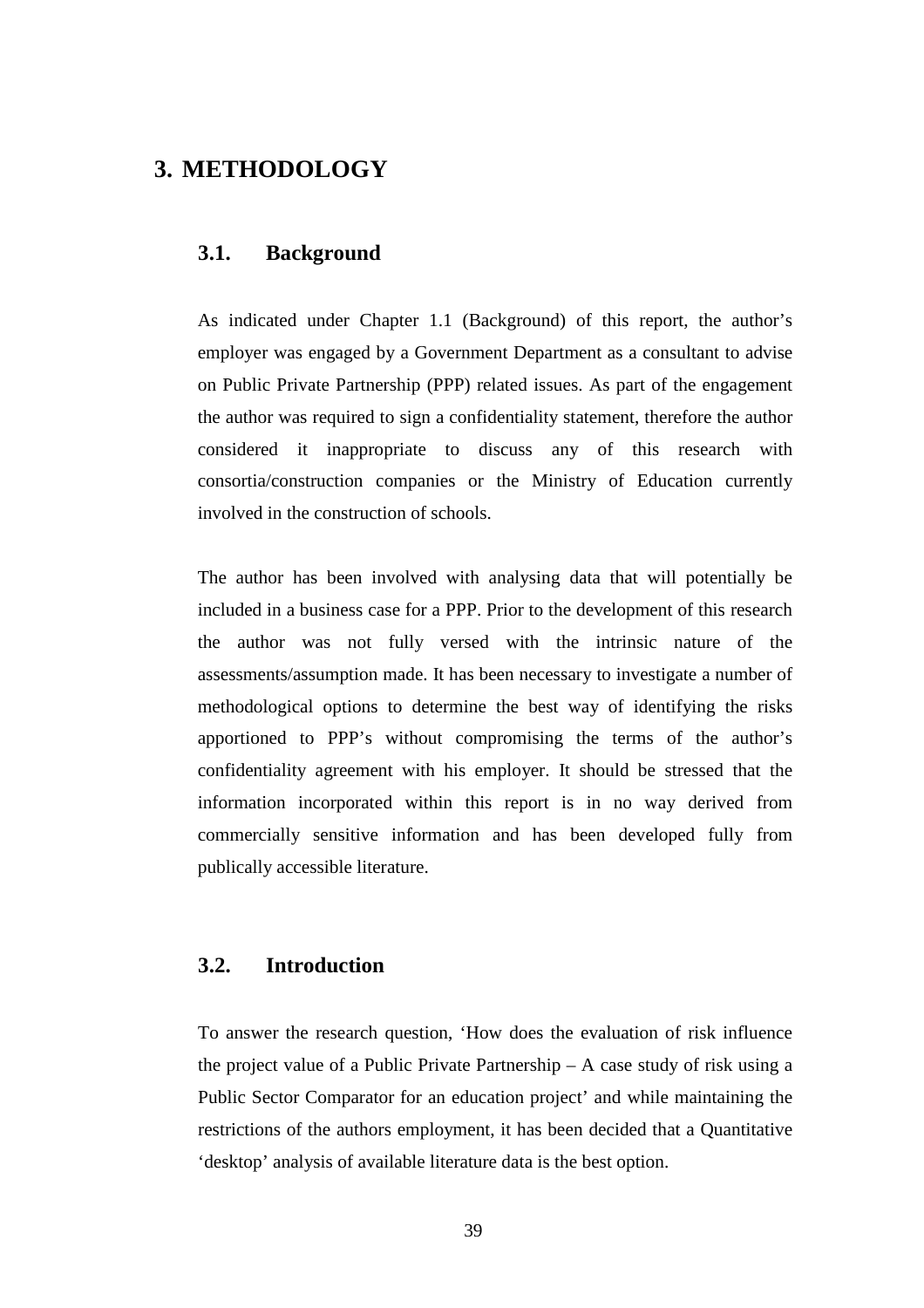This research is attempting to assess risk in terms of cost by developing a Public Sector Comparator (PSC) for a hypothetical secondary school. This school will be based on the Ministry of Education's publically published criteria and determining project costs. The aim is to use literature to identify risk, which will be apportioned then inserted into a risk matrix and valued. This value of risk will then be added into a developed PSC that will under go a series of analysis to show the affect that reallocating risk has on the overall cost of the project.

# **3.3. Current School Procurement Methods**

In describing the methodology used in this report, it is first necessary to briefly define the basis of the information that will be used to develop the PSC and therefore produce potential results. As outlined in section 1.3 of this report, the Ministry of Education has, for the past few years, undertaken all their new school construction projects on a Single Line Accountability Design and Build model. The model is noted below in Figure 3.



**Figure 3:** Single Line Accountability Design and Build Model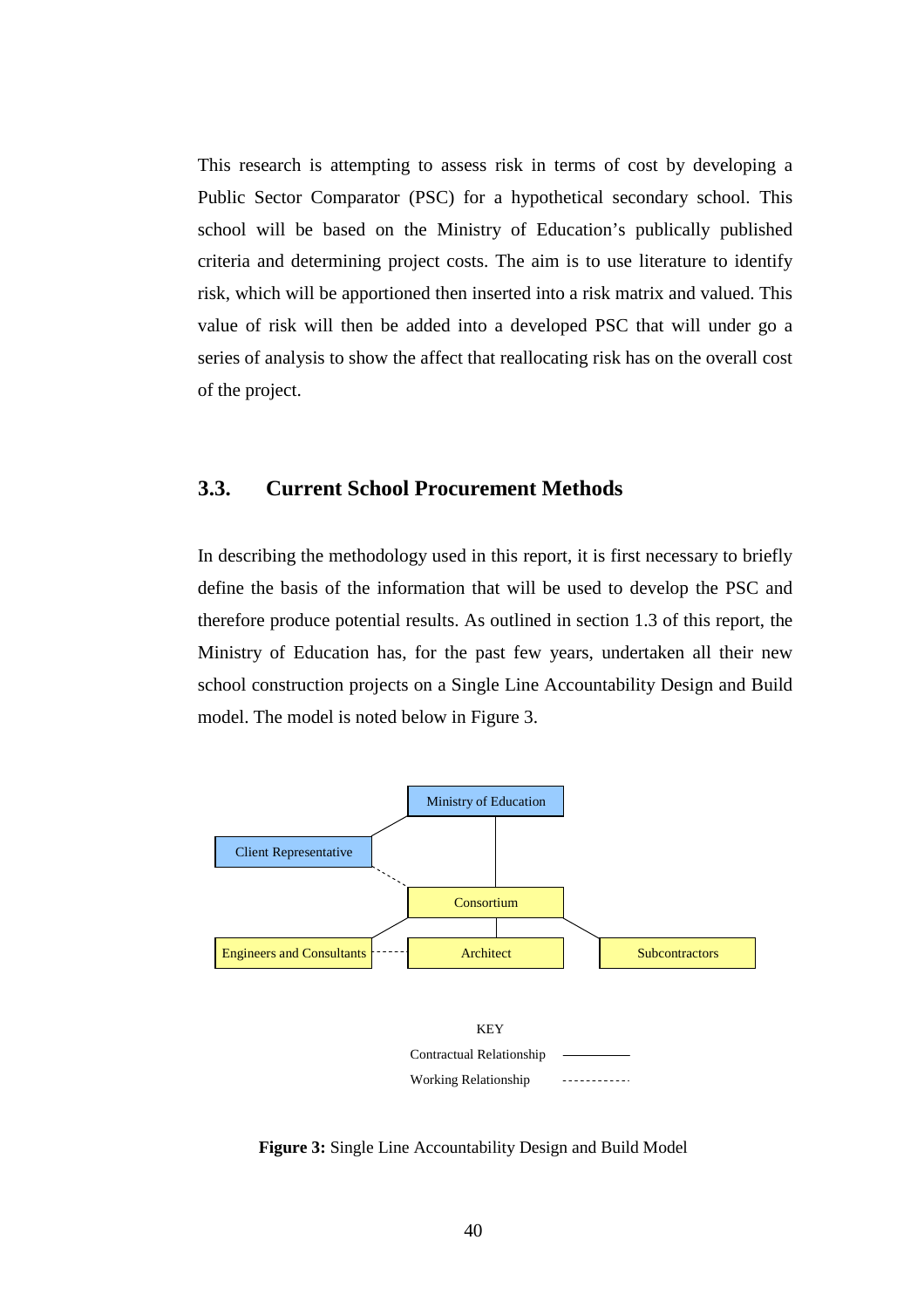The Ministry invites Consortia to submit a tagless tender for Design fees, Margin and Preliminaries and General, based upon a predetermined budget. The tenders are assessed on combination of this total sum and non-priced attributes like quality and previous experience in education projects. At the time of tender, the consortia are not required to provide a design but only identify their costs in developing a 'Master Plan'.

The initial procurement of a Consortium is normally undertaken over a period of a month. Under the current Design and Build (GMP) model all the design and build risk is transferred to the Consortium. The funding, maintenance and running of the school is retained by the Ministry and future Board of Trustees.

The successful Consortium, with the direction from the Establishment Board of Trustees, develops a Master Plan for the school, which includes a Developed Design and a budget based on a Guaranteed Maximum Price (GMP). The duration of this Master Plan development and GMP approval typically takes around six months to complete. If at any stage during the Master Plan development, the Ministry of Education feel that the design or the costs of the projects are not to their expectations, they have the contractual right to dissolve the project. Once the Master Plan is approved by the Ministry of Education, the Consortium undertake to construct and deliver the project to the approved design for the GMP. The Consortium, at the discretion of the Ministry, can alter design items to keep within their GMP.

It has been determined that this process is closely linked to that of PPP procurement and therefore the costs associated with the Master Plan will provide a good basis for a PSC and the anticipated research of this report.

As defined in section 2.8 of the Literature Review, a critical aspect of the development of the PSC is the Output Specification of the project. This is the one item that has the most influence on the potential design outcomes, apportionment of risk and eventual cost of the project.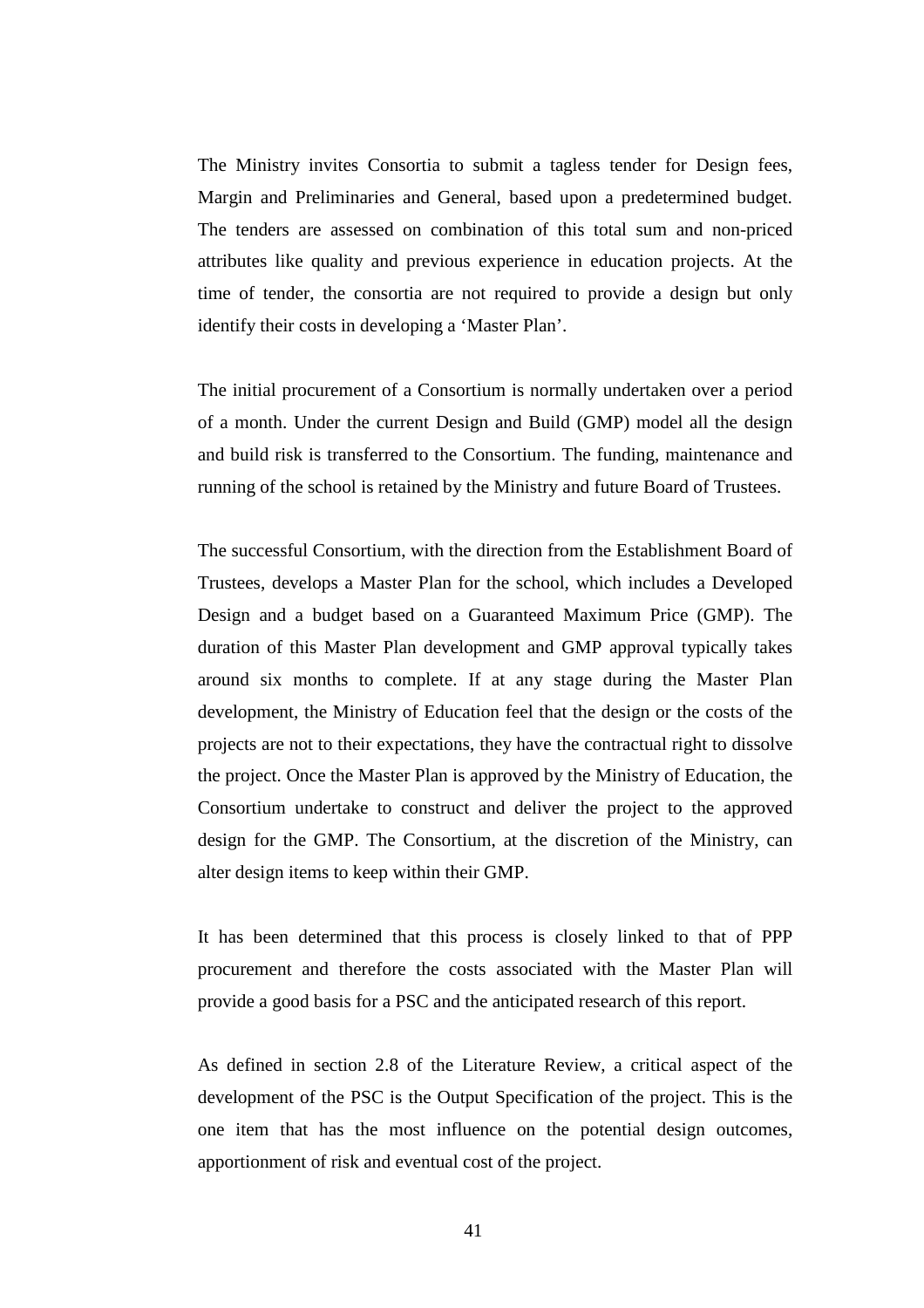## **3.4. Methodological Approach**

Due to the restrictions on interaction with potential consortia/contractors the author has chosen to undertake a Quantitative approach to this research. A Case Study will be used to develop a PSC and analyse risk for a hypothetical school based on publically available information from the Ministry of Education. Chan, A. et al., (2009) and Li, B. et al., (2005) have both sighted and used case studies to tabulate and analysis risk. The quantitative analysis of this report will be undertaken by way of the following figure:



**Figure 4:** Diagrammatic Representation of Report Methodology.

### **Development of a Hypothetical School Project**

o A hypothetical secondary school project called Project College will be created. As this is only a hypothetical project the location does not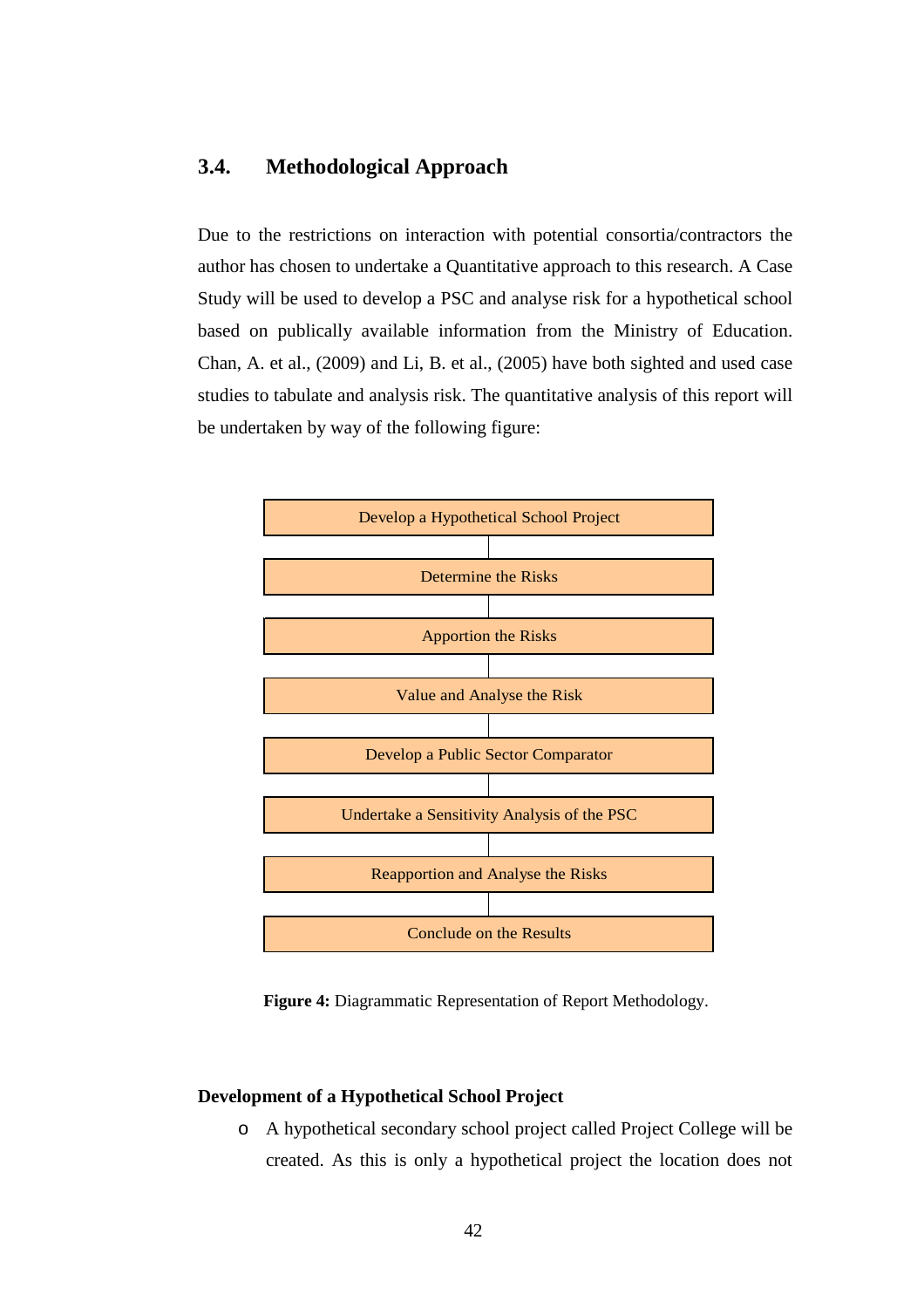need to be determined, the site is assumed on a gentle slope typical of current locations of new schools.

o The construction and site component costs for Project College will be developed using the Ministry of Education's project calculators.

### **Determine the Risks Associated with PPP Procurement**

o Literature – as previously outlined in the Literature review, there are numerous text that describe the risks associated PPP procurement. These range from Government publications to researchers such as Albert Chan and his associates in their 2009 Journal article on the Drivers for Adopting PPPs'.

### **Apportion the Risks to the Public and Private Sectors**

o Using the literature noted previously, each risk will be identified as either a Public (Retained) or Private (Transferred) risk. The tabulated results will be used as the basis for the risk matrix and future reapportionment of the risks. Any risk that is identified as being shared will be clearly defined and excluded if necessary.

#### **Value and Analyse the Risks Identified in the Literature**

- o Using a risk matrix sourced from Ball et al., (2003) the author will be rating risk into Impact and Probability, in a 'simple' risk matrix. These values will be included in a risk register where each risk will be processed against a base cost to give an assumed cost of that risk. These values will be fed into the PSC and analysed.
- o The rating of risk will be undertaken from the author's experience. The author has been involved in analysing data that has been included with the development of a PPP as well as assisting the Ministry of Education with procuring new schools under a GMP format. This, knowledge combined with the authors 18 years in the construction industry, should give a basis for the assumptions included in the report.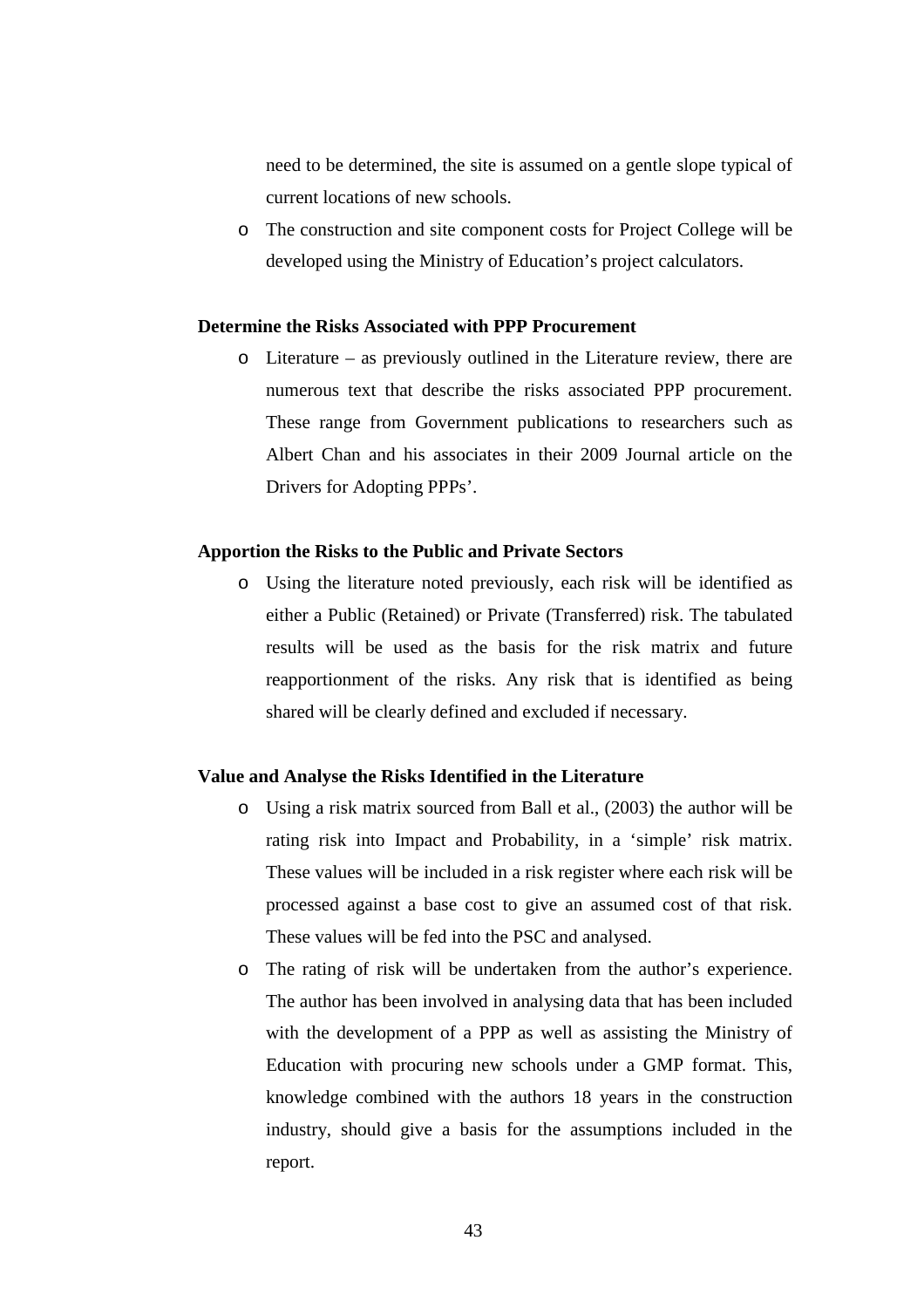o As described by Clarke and Hosking (1986), the assessment of probability has been undertaken by using a 'subjective probability' technique that estimates the distribution of outcomes.

#### **Develop a Public Sector Comparator (PSC)**

- o This report will be developing a complete PSC based on the Victorian Partnerships, National Public Private Partnerships Guidelines and a research paper by Lamb et al., (2004). It is specifically noted that the author has developed all the Microsoft Excel spreadsheets that appear in this report, unless referenced.
- o This PSC will become the basis of determining the Net Present Cost of the hypothetical project and allow the sensitivity of risks to be analysed.
- o Project Construction Costs as noted above these will be developed using the Ministry of Education's project calculators.
- o Life Cycle Costs the Life Cycle Cost of the school will be determined though the development of a Life Cycle analysis on a trade basis.

#### **Undertake a Sensitivity Analysis of the PSC**

o Once the baseline PSC has been developed, a sensitivity analysis will be undertaken to show how the Net Present Cost of the PSC is affected by revaluing it at 5% increments between -15% and +15%. This will be shown in both numerical and graphical form.

### **Reapportion and Analyse the Risks between the Sectors**

o As a secondary analysis to the sensitivity analysis noted above, the following risks, Design, Finance, Operations – Assets Management and the Site will be reapportioned by transferring them from the Private to the Public Sector and re-valued. Equally, Operations – Staffing will be transferred from the Public to the Private sector.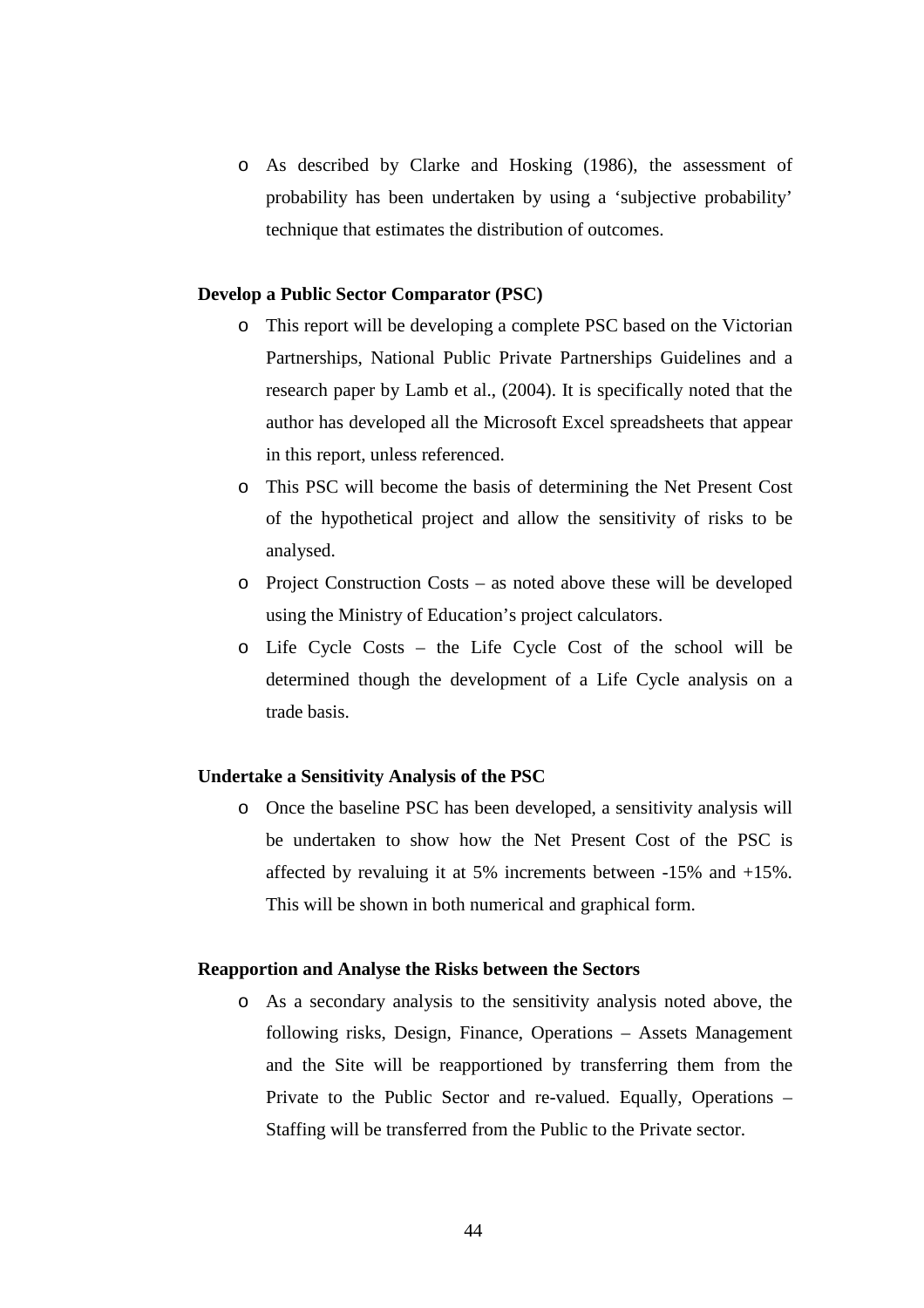o This analysis is to show a more detailed way of analysing the Net Present Cost than the simple sensitivity analysis of the PSC.

#### **Conclude on the Results**

- o Once the analysis of risk has been undertaken the report will conclude on the assessments to identify trends and discrepancies.
- o The author will then comment on the limitations of the research and identify potential avenues for future research.

## **3.5. Methodology Rationale**

#### **Why a Quantitative Approach?**

As previously discussed, information on risks and their value can not be gathered from consortia/contractors or the Ministry of Education, therefore a Quantitative 'desktop' approach as been determined to analyse literature on risks and their apportionment to the various sectors.

### **Why a PSC?**

A PSC is simply an analysis of data with a number of assumptions. Most of the literature sighted has used the PSC to assess risk. The data available will provide a suitable basis for determining risks borne by either the Public or Private Sector and allow further analysis to occur. It is noted that the development of the PSC in the initial stages of a project excludes input from a Consortium, therefore the PSC is based upon Public Sector assumptions. It is the author's intention that the assumptions made within this PSC assessment will be based from a Public perspective.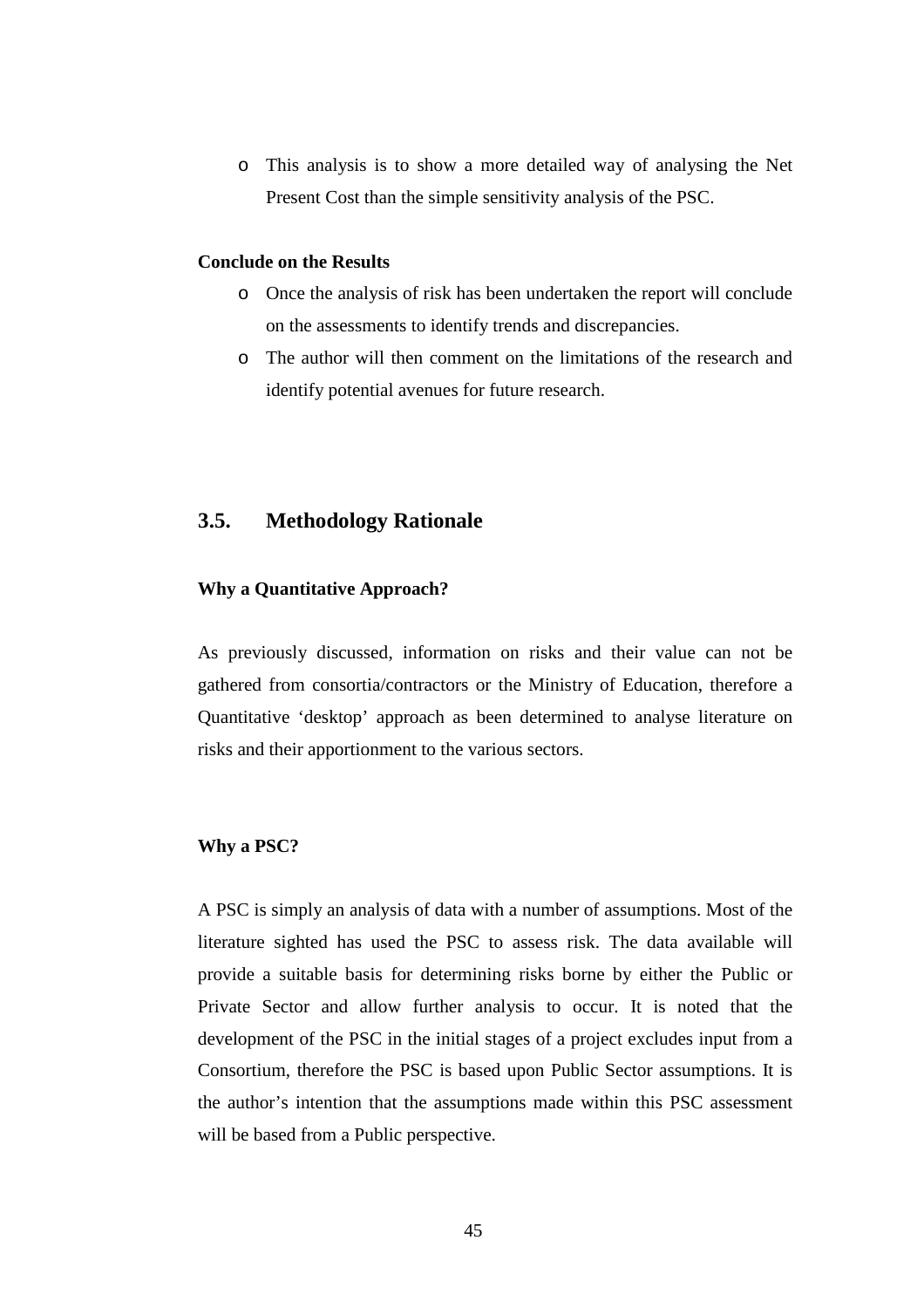PPP procurement is relatively new in New Zealand and there are few organisations that have specific expertise or data available to discuss portions of this research with. Currently there are a number of potential projects being investigated by the Government, however the level of information transfer is limited due to the commercially sensitive nature of a PSC. The need to use available literature to develop risks and answer question is intrinsic in this report.

### **Why a Case Study?**

Case studies have been sighted in literature by researchers in the determination of risks associated with PPP's. Authors such as Li, B. et al. (2005), Chan et al. (2009) and Jin et al. (2009) have sighted case studies, however in all cases they have used a combination of both Quantitative and Qualitative forms of analysis. These studies relied upon some form of questioning of consortia/contractors to determine the risks to PPP's. It is this reports intention to only use literature to determine suitable risks. The author has recorded over 70 different risks noted within the literature used in this report and is confident that this will give a robust basis for focusing on the top ten risks.

### **3.6. Ethical Considerations**

As indicated previously, the author has been involved in a PPP related project for a Government department. It was decided that it would be unwise for the author to speak directly to any construction company/consortium or the Ministry of Education as initially intended. The author had undertaken a vast amount of research before his employer was engaged to work on a PPP in June of this year, which would have meant that this report would have had to cease. It was decided, with the assistance of the author's supervisor, that a desktop exercise based on the literature sighted would be appropriate.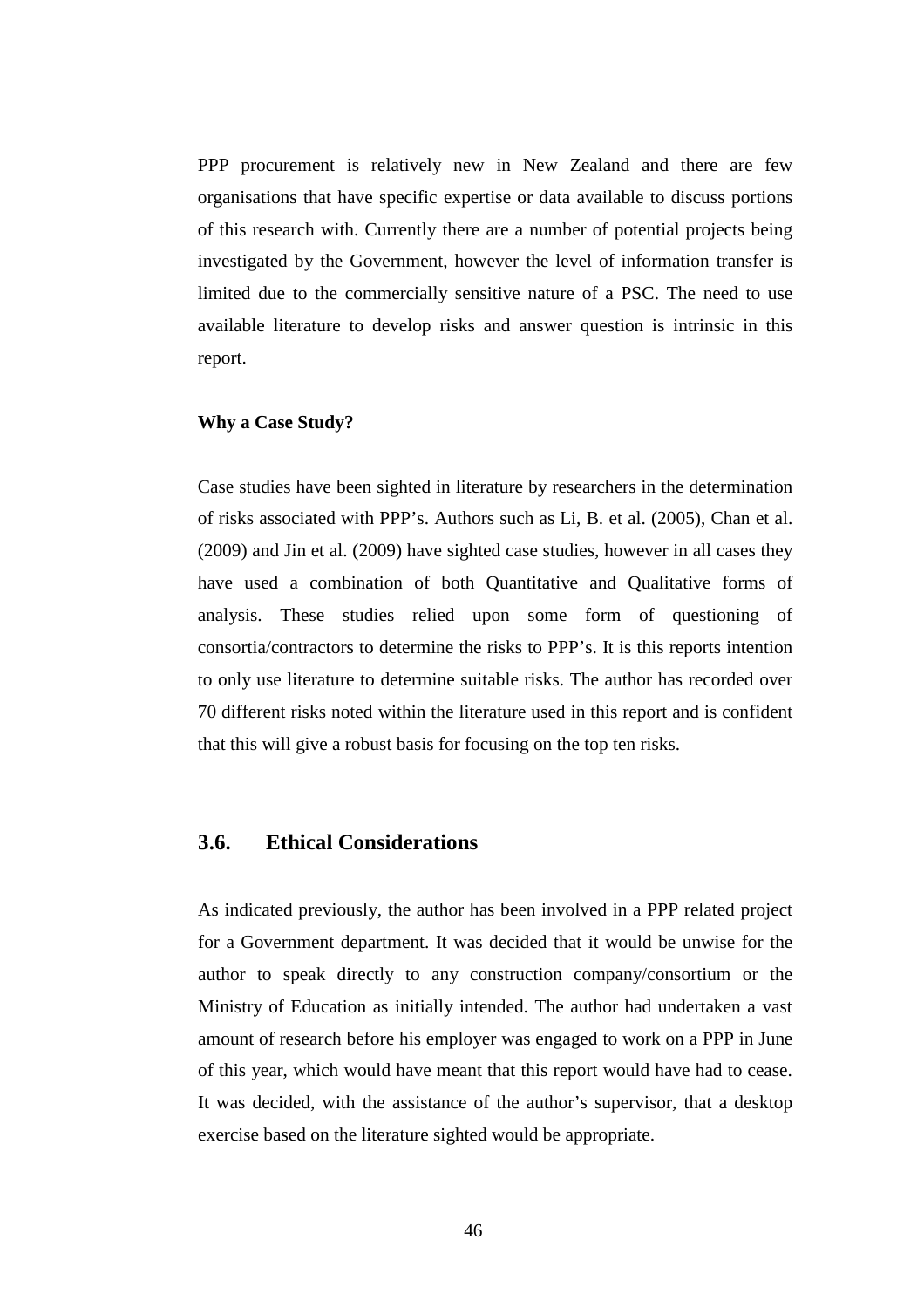This research report will not require contact or correspondence with anyone or any external party. The research will be based purely on the literature available and publically published documents.

The ethical approval for this research was granted by Unitec Course Coordinator Linda Kestle on the 3rd September 2010.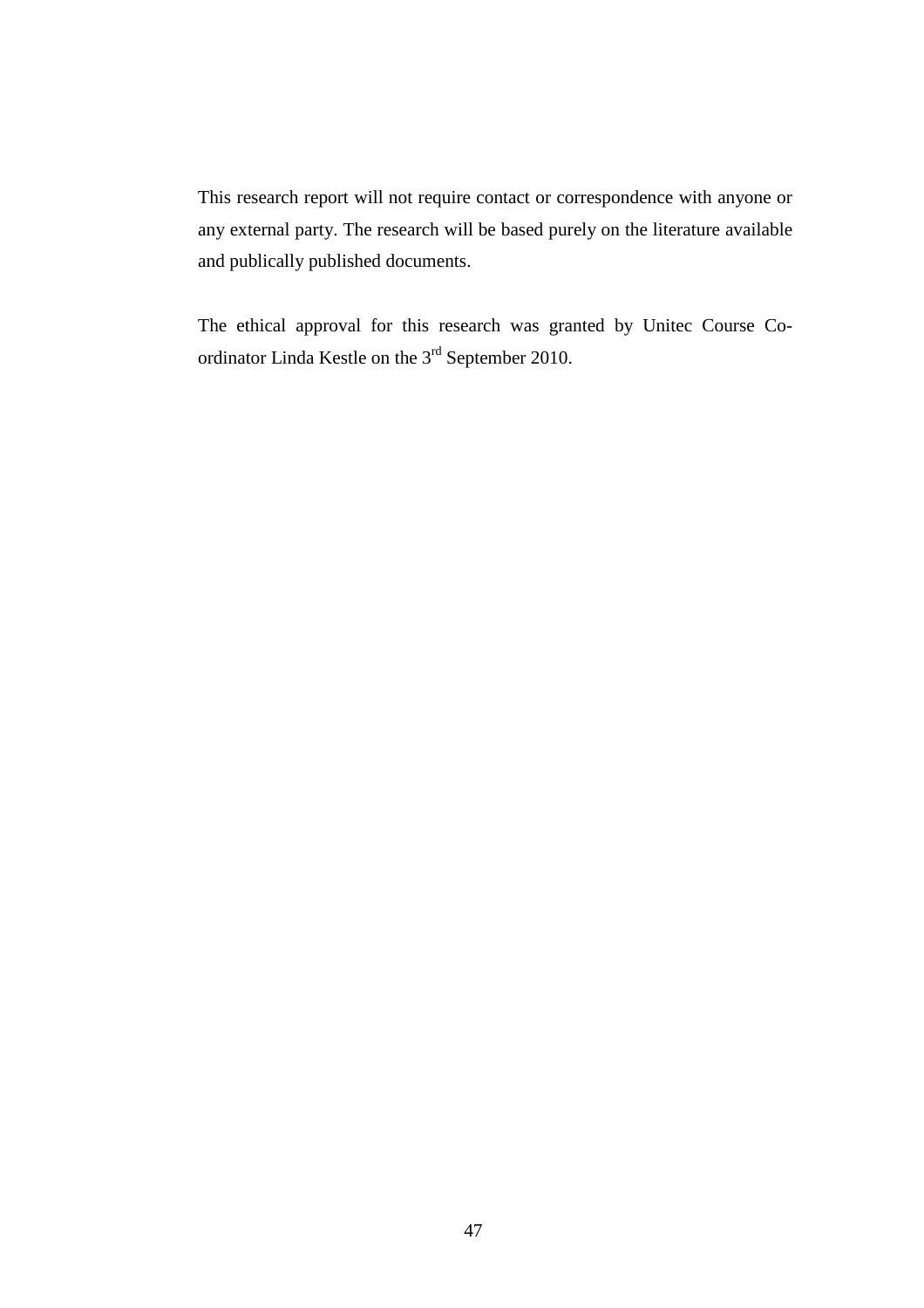# **4. DATA COLLECTION AND DISCUSSION**

## **4.1. Background**

This chapter of the report will take the literature and methodology and develop a Risk Register and Public Sector Comparator for a hypothetical school project. As noted in the methodology chapter of this report, risks will be identified from sourced literature and assessed by way of a Risk Matrix. Risk will then be valued and allocated to either the Public or Private sector within the Public Sector Comparator. Specific risk costs will then be reapportioned between the Public and Private sectors to show how this adjustment can affect the resulting value of the Public Sector Comparator.

## **4.2. Introduction**

The data for this research was sourced from over 30 pieces of literature and publically published documents. The intention of the following section is to provide a list of potential risks that appear in the development of a Public Private Partnership (PPP) business case and demonstrate how theses risks fit within the development and assessment of a Public Sector Comparator (PSC).

As outlined in the methodology this portion of the report will be split in to the following:

- o Development of a Hypothetical School Project
- o Determine the Risks of a PPP
- o Apportion the Risks to the Public or Private Sectors
- o Value and Analyse the Risks identified from the Literature
- o Development of a Public Sector Comparator (PSC)
- o Undertake a Sensitivity Analysis of the PSC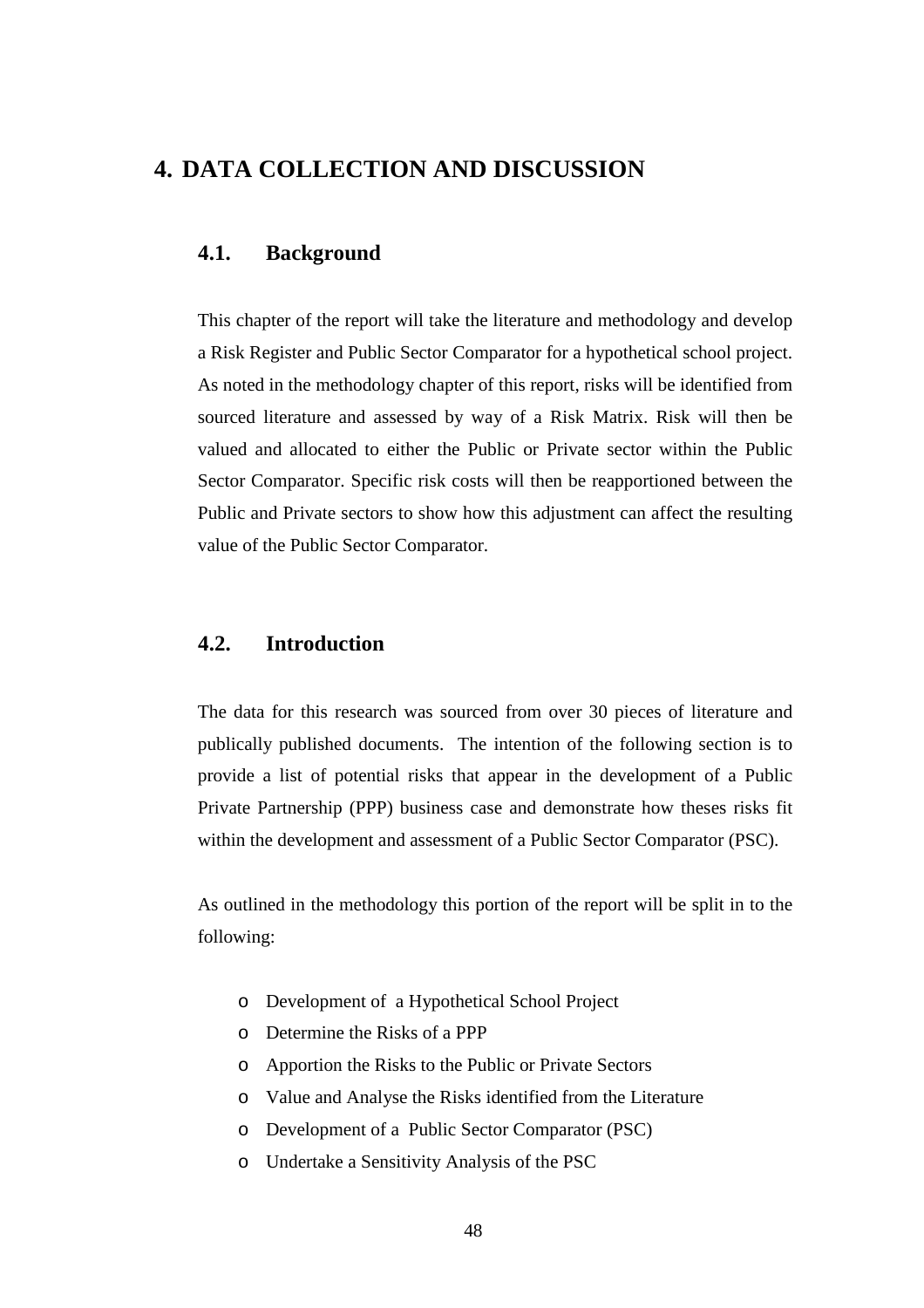o Reapportion the Risks Between the sectors and Analyse these risks

The PSC is an extremely complex document, but one that when understood can be very powerful. The PSC is simply a series of spreadsheets that take base values for construction costs, operating costs, valued risk, assumed inflation and adjustments to calculate the Net Present Cost (NPC) of the project. Within the PSC is a vast amount of raw data and assumptions being processed, which is potentially difficult to completely describe, however Figure 5 below shows a simplistic flowchart of data. This chapter will bring all of the components of the PSC together to show how the risks are valued and assessed and how the Net Present Cost is calculated.



**Figure 5:** Data Flow Chart into the Public Sector Comparator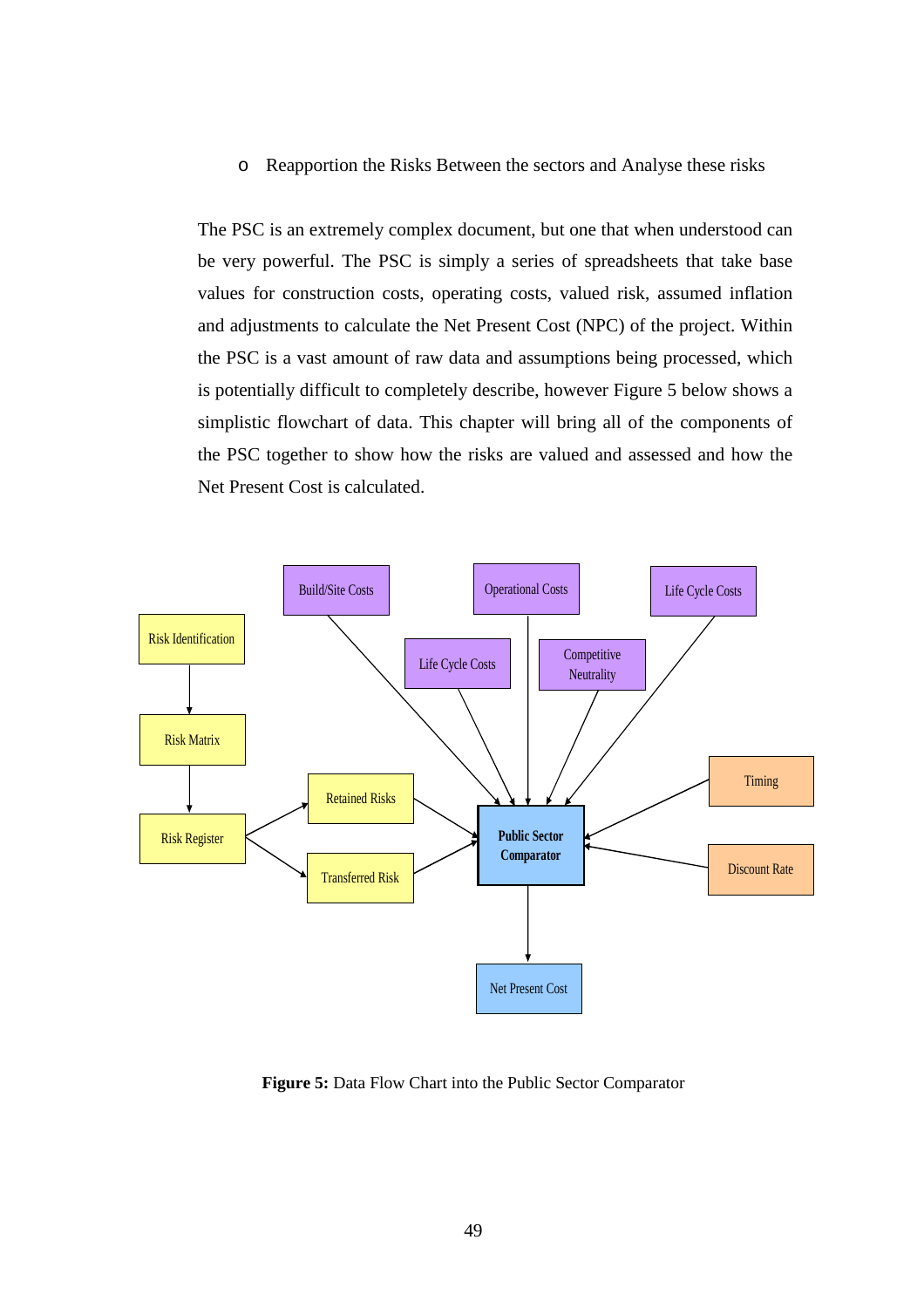### **4.3. Development of a Hypothetical School Project**

The first task in developing a Public Sector Comparator and determining the Net Present Cost of a PPP project is to create what is called the Raw Public Sector Comparator. This is a spreadsheet that illustrates costs for construction, operations, maintenance and general expenses that would be borne by the Public Sector if it built and operated a school for a period of time. This report has assumed that the PPP contract period has an operating duration of 25 years.

For the purposes of this report the hypothetical school is going to be called Project College.

The next section will define both the construction and operating assumptions included in the Public Sector Comparator (PSC).

### **Construction Costs**

The first stage in determining the capital costs of a school is to calculate the area of classrooms and associated facilities. The Ministry of Education's website has online calculators that determine the Gross Floor Area (GFA) of a potential school for a specific roll of students.

Based upon the author's experience of 10 current and previous Ministry of Education projects, a total roll of 1050 students would be appropriate when considering a new state Secondary School. Table 14 on the following page identifies that a roll of 1050 year 9 to 13 (Secondary) students requires a GFA of 10,034m².

This area includes allowances for teaching spaces, administration and resource areas, and library and gymnasium facilities. This rate excludes any potential special allowances for low decile (low social-economic) areas which is not necessary for this level of research.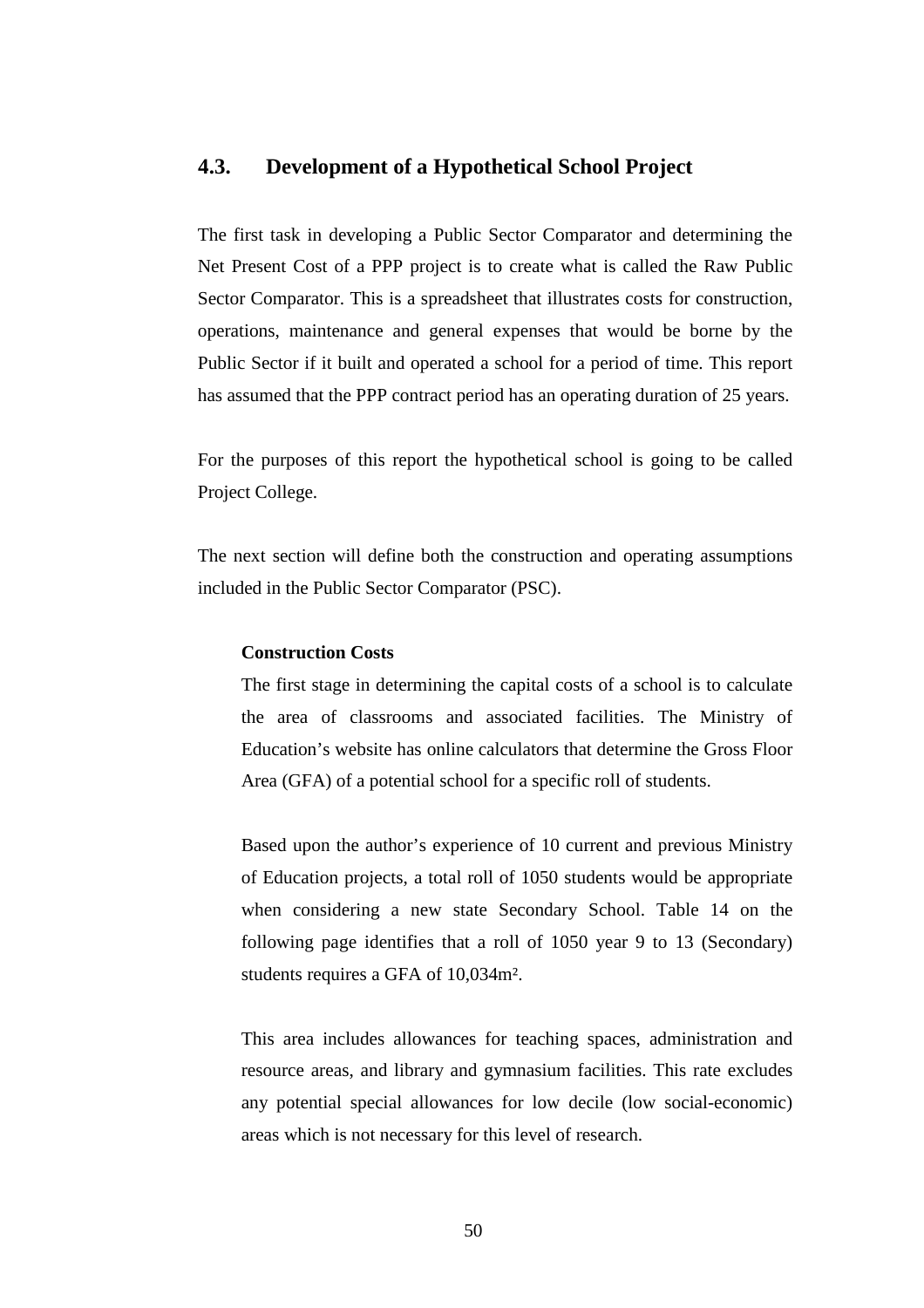### **Table 2:** Ministry of Education School Property Guide Calculator

|                                                                                  |                                                                      |                                                                         | <b>School Information</b>                             | Version 2008/09 - 1.4 Single School                                      |                     |
|----------------------------------------------------------------------------------|----------------------------------------------------------------------|-------------------------------------------------------------------------|-------------------------------------------------------|--------------------------------------------------------------------------|---------------------|
| School number<br>School name<br>School type                                      |                                                                      | 100<br><b>Project College</b><br><b>Year 9-13</b><br><b>School Roll</b> |                                                       | <b>School Entitlement</b>                                                |                     |
| Year $0$<br>Year <sub>1</sub>                                                    | Non MI roll<br>$\Omega$<br>$\overline{0}$                            | MI roll<br>0<br>$\Omega$                                                | <b>Total roll</b><br>$\Omega$<br>$\Omega$             | Classroom TS (excl gym)<br><b>Gymnasium TS</b>                           | 56<br>2.4           |
| Year <sub>2</sub><br>Year <sub>3</sub><br>Year <sub>4</sub><br>Year <sub>5</sub> | $\overline{0}$<br>$\overline{0}$<br>$\overline{0}$<br>$\overline{0}$ | $\Omega$<br>0<br>$\Omega$<br>$\mathbf 0$                                | $\Omega$<br>$\overline{0}$<br>$\Omega$<br>$\mathbf 0$ | Classroom area<br>Gymnasium area<br>Library area                         | 4,431<br>947<br>340 |
| Year <sub>6</sub><br>Year 7<br>Year <sub>8</sub><br>Year 9                       | $\overline{0}$<br>$\overline{0}$<br>$\overline{0}$                   | $\mathbf 0$<br>$\mathbf 0$<br>$\Omega$                                  | $\mathbf 0$<br>$\mathbf 0$<br>$\Omega$                | <b>Administration area</b><br>Resource area<br>Hall / Multi-purpose area | 745<br>842<br>412   |
| Year 10<br>Year 11<br>Year 12                                                    | $\Omega$<br>$\overline{0}$<br>$\overline{0}$<br>$\overline{0}$       | 210<br>210<br>210<br>210                                                | 210<br>210<br>210<br>210                              | <b>Total net area</b><br><b>Total gross area</b>                         | 7,719<br>10,034     |
| Year $13 +$<br><b>Total school roll</b>                                          | $\overline{0}$                                                       | 210                                                                     | 210<br>1050                                           |                                                                          |                     |
| <b>ORRS</b> high<br><b>ORRS</b> very high                                        |                                                                      |                                                                         | 0<br>$\Omega$                                         |                                                                          |                     |
| Outside technology roll                                                          |                                                                      |                                                                         | $\mathbf 0$                                           |                                                                          |                     |

The calculation of a budget to construct the buildings for inclusion in the construction section of the PSC can be developed by the use of current Ministry of Education rates and allowances for each portion of the works, as noted in Table 3 on the following page.

Based on the author's experience the area allowances have been assumed for playing fields, hard courts, parking and general circulation. The total assumed site area is 50,000m². Please note that for the purposes of this report the format of the following Table 3 has been developed by the author to mimic the Ministry of Education's area calculator.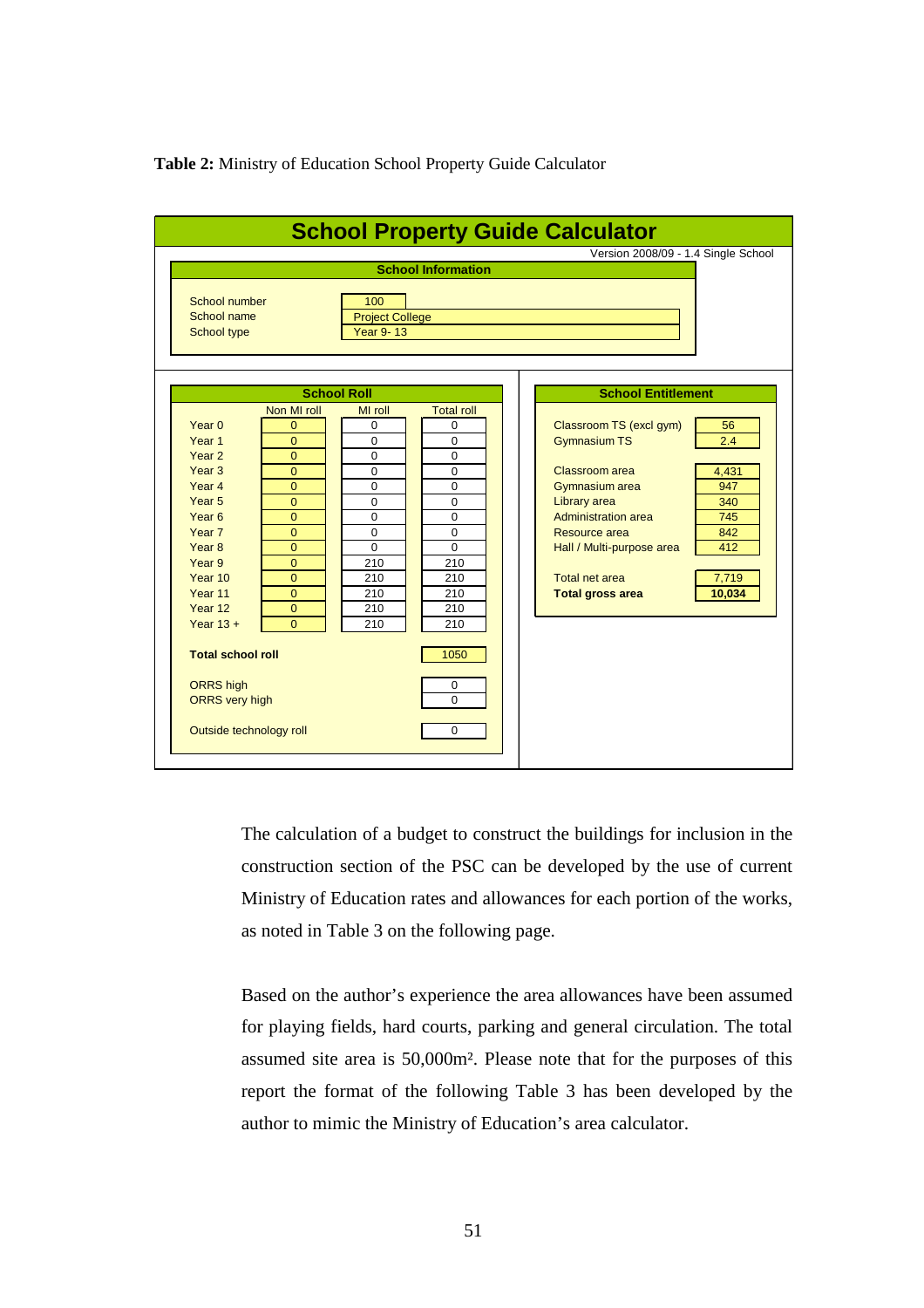|                                    | <b>Budget Calculation</b> |                           |                |         |    |                   |  |  |  |  |  |
|------------------------------------|---------------------------|---------------------------|----------------|---------|----|-------------------|--|--|--|--|--|
|                                    |                           | <b>School Information</b> |                |         |    |                   |  |  |  |  |  |
|                                    |                           |                           |                |         |    |                   |  |  |  |  |  |
| School number                      | 100                       |                           |                |         |    |                   |  |  |  |  |  |
| School name                        | <b>Project College</b>    |                           |                |         |    |                   |  |  |  |  |  |
| School type                        | Year 9-13                 |                           |                |         |    |                   |  |  |  |  |  |
|                                    |                           |                           |                |         |    |                   |  |  |  |  |  |
| <b>Building Area</b>               | 10034                     | m <sup>2</sup>            |                |         |    |                   |  |  |  |  |  |
| Site Area                          | 50000 m <sup>2</sup>      |                           |                |         |    |                   |  |  |  |  |  |
| <b>Building Construction Cost</b>  |                           |                           |                |         |    |                   |  |  |  |  |  |
| <b>Description</b>                 | Qty                       | <b>Unit</b>               |                | Rate    |    | <b>Totals</b>     |  |  |  |  |  |
| <b>Base Build Cost</b>             | 10,034                    | m <sup>2</sup>            | \$             | 2,300   | \$ | 23,079,314        |  |  |  |  |  |
| Allowance for ESD Factors          | 1                         |                           |                | 10%     | \$ | 2,307,931         |  |  |  |  |  |
| Allowance for Innovation           | 1                         |                           |                | 5%      | \$ | 1,153,966         |  |  |  |  |  |
| <b>Lift Allowance</b>              | 2                         | Item                      | \$             | 100,000 | \$ | 200,000           |  |  |  |  |  |
| <b>Total Building Budget</b>       |                           |                           |                |         | \$ | 26,741,211        |  |  |  |  |  |
| <b>Siteworks Construction Cost</b> |                           |                           |                |         |    |                   |  |  |  |  |  |
| <b>Description</b>                 | $Q$ ty                    | <b>Unit</b>               |                | Rate    |    | <b>Net Totals</b> |  |  |  |  |  |
| Area of Site                       | 50,000                    | m <sup>2</sup>            | \$             | 110     | \$ | 5,500,000         |  |  |  |  |  |
| Site Specific Allowances           | 10,034                    | m <sup>2</sup>            | $\mathfrak{L}$ | 200     | \$ | 2,006,897         |  |  |  |  |  |
| <b>Total Building Budget</b>       |                           |                           |                |         | \$ | 7,506,897         |  |  |  |  |  |
| <b>TOTAL PROJECT BUDGET</b>        |                           |                           |                |         |    |                   |  |  |  |  |  |
| <b>Building Budget</b>             |                           |                           |                |         | \$ | 26,741,211        |  |  |  |  |  |
| <b>Siteworks Budget</b>            |                           |                           |                |         | \$ | 7,506,897         |  |  |  |  |  |
| <b>Total Project Budget</b>        |                           |                           |                |         | \$ | 34,248,108        |  |  |  |  |  |

Within this budget are allowances for Environmentally Sustainable Design (ESD) and Innovation. These are allowances to reflect the requirement to design and build a school to the New Zealand Green Building Council's Education Tool guidelines, with the expectations that the building gains a Five Star rating.

From the calculation above, the project construction budget is \$34,248,108 inclusive of all construction costs, preliminaries & general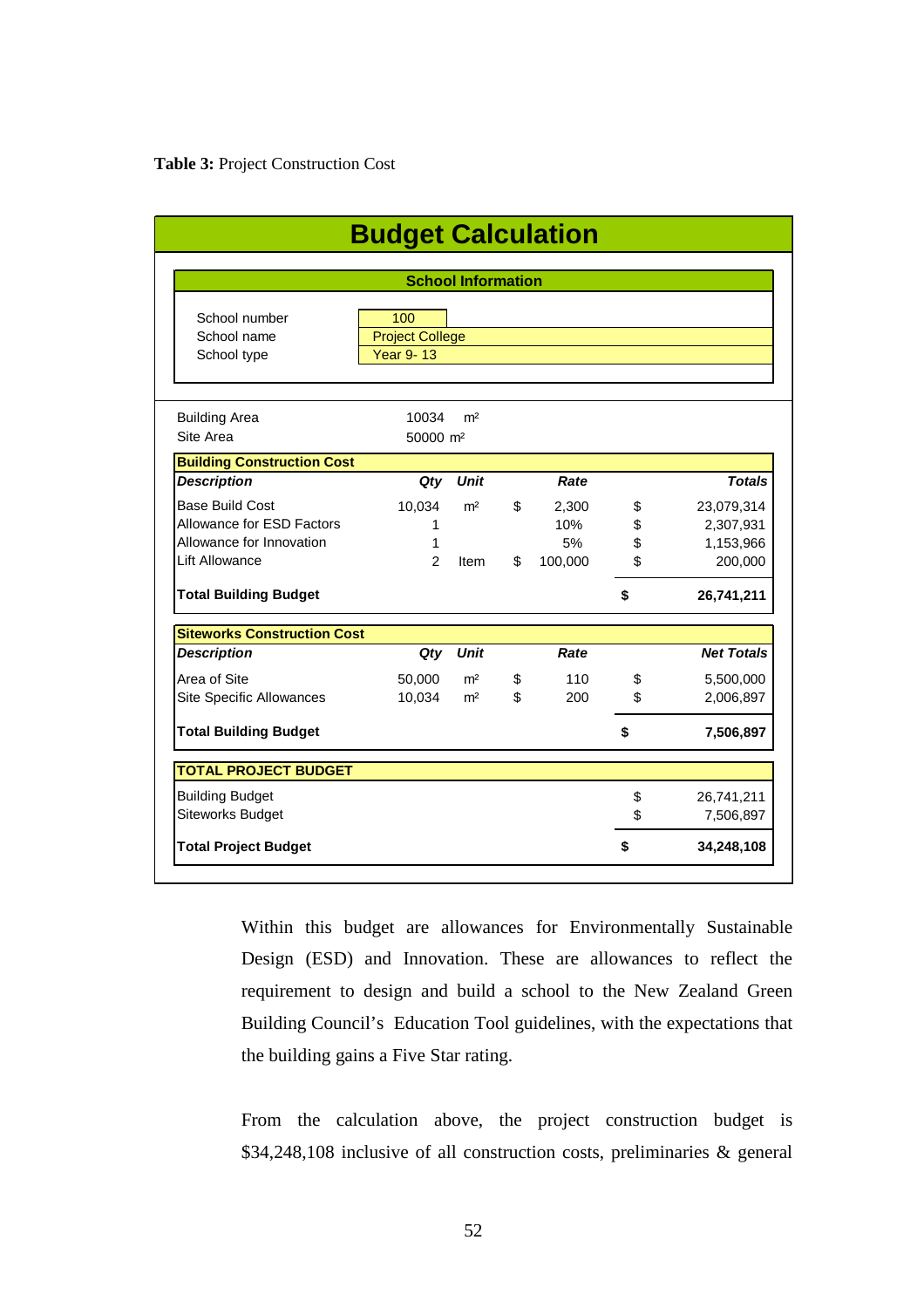costs, margin and contractors contingency. It has been assumed that the design and construction period for the project will be completed in 24 months, with design and architectural supervision continuing for the full period but construction taking 18 months. It is assumed that design/construction would start on  $10^{th}$  January 2011.

Based on previous projects undertaken by the author, this budget is sufficient. All of the rates and allowances identified above are published on the Ministry of Education website.

#### **Operating Assumptions**

The total value of the operating costs over the life of the project, in this case 25 years, is based upon 'today's prices'. As described previously, the result of the Public Sector Comparator (PSC) is the Net Present Cost of the project. The operating costs are the largest portion of the total cost to the project over its lifetime, and the PSC attempts to value these costs now and in the future.

Unlike the construction costs that will be expended during the first few years of the PPP contract, operating costs will run from the time the school is opened until the PPP contract has been completed i.e. after 25 years of operation.

For the purposes of the PSC, operating costs are determined and assumed from historical cost information. The author has used published material to assume the potential cost the Ministry of Education would have to expend to operate the school.

These assumptions are summarised in Table 4 on the following page. The full list of assumptions are included in Appendix Two.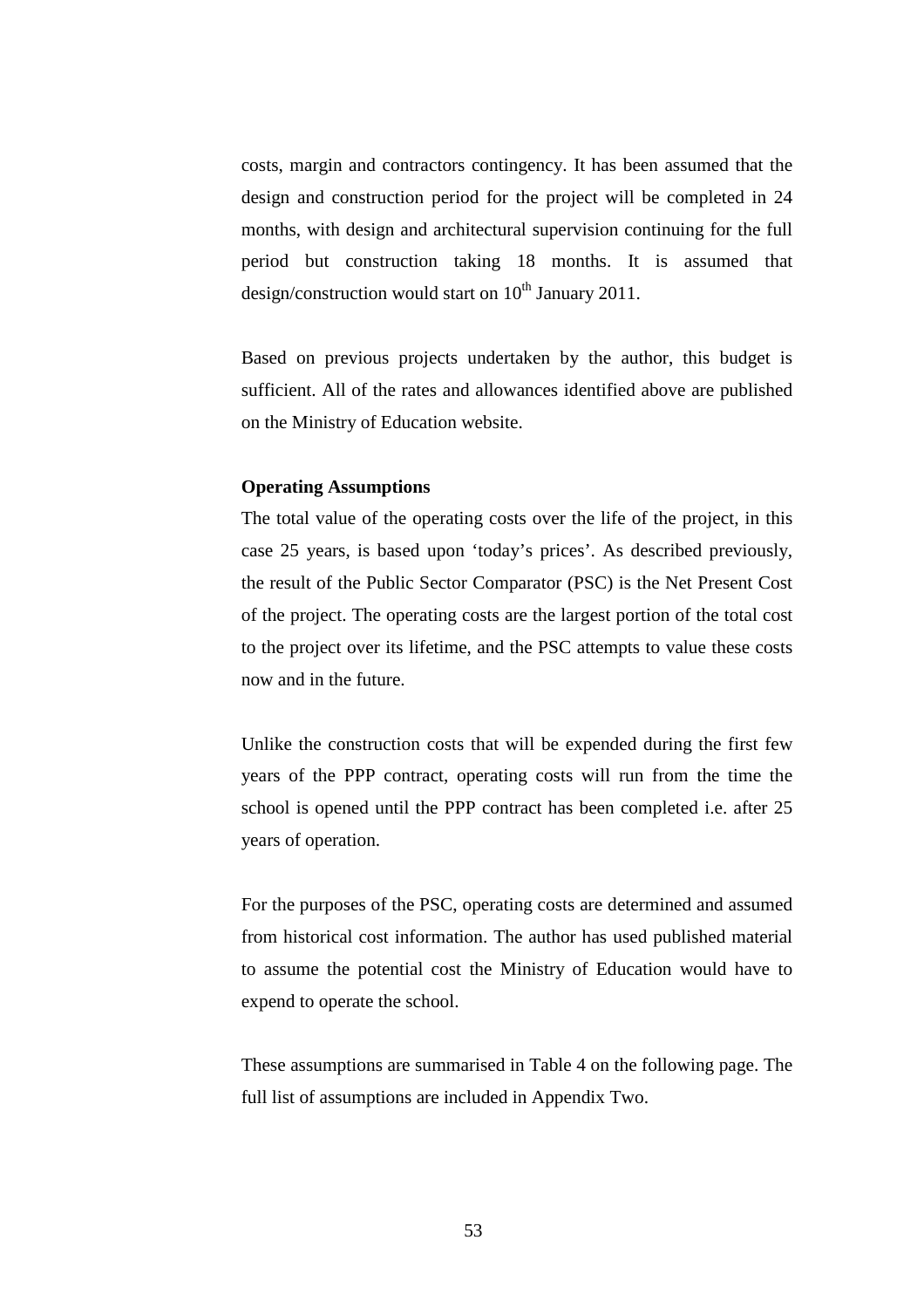# **Table 4:** Project Operation Costs and Assumptions

Anticipated Third Party Revenue  $\qquad$  \$ 208,125

**Total Costs \$ 4,286,057** 

| <b>GENERAL ASSUMPTIONS</b>                                                                                                                                                                                                                                                                                                                      | <b>Assumption</b>                                                       | <b>Comments</b>                                                                                                                                                                                                                                                                                                                                                                                                                                                      |
|-------------------------------------------------------------------------------------------------------------------------------------------------------------------------------------------------------------------------------------------------------------------------------------------------------------------------------------------------|-------------------------------------------------------------------------|----------------------------------------------------------------------------------------------------------------------------------------------------------------------------------------------------------------------------------------------------------------------------------------------------------------------------------------------------------------------------------------------------------------------------------------------------------------------|
| <b>CPI</b> Rate<br>Discount Rate (Real Return)<br>Discount Rate (Nominal)<br>Capital Start Date<br>Capital End Date                                                                                                                                                                                                                             | 2.50%<br>3.50%<br>6.00%<br>1 January 2011<br>30 December 2012           | Rates sourced from NZ Treasury - July 2010<br>Capital Period<br>2.0 Years                                                                                                                                                                                                                                                                                                                                                                                            |
| <b>Operation Start Date</b><br><b>Operation End Date</b><br>Project Name                                                                                                                                                                                                                                                                        | 1 January 2013<br>31 December 2037<br>Project College                   | <b>Operation Period</b><br>25.0 Years                                                                                                                                                                                                                                                                                                                                                                                                                                |
| <b>CAPITAL COSTS</b>                                                                                                                                                                                                                                                                                                                            | <b>Assumption</b>                                                       | <b>Comments</b>                                                                                                                                                                                                                                                                                                                                                                                                                                                      |
| <b>Direct Capital Costs</b><br>Land Acquisition and Development<br>Site Works<br><b>Construction Price</b><br><b>Technical Consultants Allowance</b><br><b>Consultant Fees for Reference Project</b><br>Plant and Equipment Acquisitions<br>Required through-life capital expenditure<br><b>Indirect Costs</b><br><b>Construction Overheads</b> | \$<br>\$<br>\$<br>\$<br>\$<br>\$<br>\$<br>\$                            | 5,000,000 Assumes land cost of \$5,000,000 for green field site<br>7,506,897 Assumes site area of 50,000m <sup>2</sup><br>26,741,211 Assumes that design and construction will take 24 months<br>513,722 Assumes 1.5% of Development Budget<br>1,712,405 Assumes 5% of Development Budget<br>3,424,811 Assumes a 10% of the cost of the development for FF&E<br>16,364,066 Applied as per the Life Cycle Costing Model<br>267.412 Assumed as 1% of construction cost |
| OPERATING AND MAINTENANCE COSTS                                                                                                                                                                                                                                                                                                                 | <b>Assumption</b>                                                       | <b>Comments</b>                                                                                                                                                                                                                                                                                                                                                                                                                                                      |
| <b>Direct Maintenance Costs</b>                                                                                                                                                                                                                                                                                                                 |                                                                         |                                                                                                                                                                                                                                                                                                                                                                                                                                                                      |
| Maintenance Costs (annual)                                                                                                                                                                                                                                                                                                                      | \$                                                                      | 451,552 Assumed as \$45/m <sup>2</sup> of GFA, based on Ministry 5YA average funding                                                                                                                                                                                                                                                                                                                                                                                 |
| <b>Direct Operating Costs</b><br><b>School Executive Costs</b><br><b>Teaching Staff Costs</b><br>Other Staff Costs<br>Electricity                                                                                                                                                                                                               | 529,233<br>\$<br>\$<br>2,396,924<br>\$<br>232,000<br>\$                 | \$<br>3,158,157                                                                                                                                                                                                                                                                                                                                                                                                                                                      |
| Water<br>Telecommunications<br><b>Facilities Management</b><br>Insurances                                                                                                                                                                                                                                                                       | 99,245<br>\$<br>80,083<br>\$<br>12,000<br>\$<br>239,895<br>\$<br>12,000 | \$<br>443,223                                                                                                                                                                                                                                                                                                                                                                                                                                                        |
| <b>Indirect Operating Costs</b><br>Operating overheads (annual)<br>Administrative overheads<br><b>Third Party Revenue</b>                                                                                                                                                                                                                       | \$<br>15,000<br>\$<br>10,000                                            |                                                                                                                                                                                                                                                                                                                                                                                                                                                                      |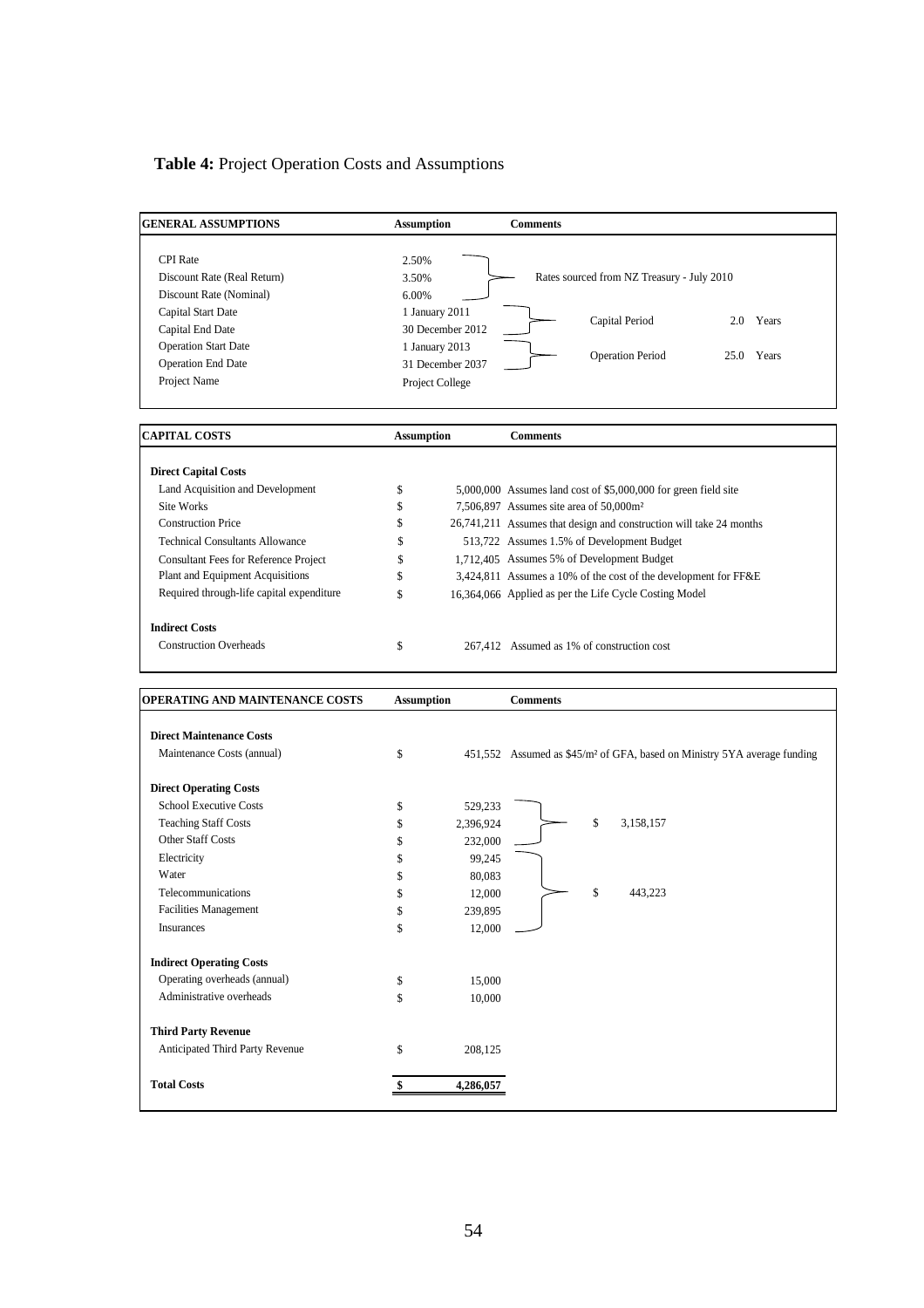It must be noted that in a 'real life' PPP business case assessment by the Public Sector, these costs would be based on actual historical data. For the purposes of this report and because it was deemed inappropriate for the author to contact the Ministry of Education to investigate the true costs for a school, these costs are purely assumptions. Even though there is a potential risk in under/over estimating these costs, the purpose of this report is to assess the interactions of risk, and these assumptions of the base operating costs will allow this to occur.

Once all of the operating costs are valued, the figures can be included in the Raw Public Sector Comparator spreadsheet as described in section 4.7 of this report.

### **4.4. Determination of Risks**

Through the research of literature, this report has identified a large number of risks ranging from construction to financial and environmental risks, many of which have also been allocated to either the Private or Public sector. Table 5 on the following page identifies and ranks risks in terms of the number of individual sighting (summarised in some cases) from their respective authors.

This table highlights and ranks those risks that appeared in the literature more than twice, and illustrates that there is a partial consensus (of the authors) of the common risks within Public Private Partnership procurement. The leading number of sightings was Construction Risk (13 sightings) and the lowest was Inflation Rate Volatility and Timeliness (two sightings each). The top ten risks have been highlighted in light green.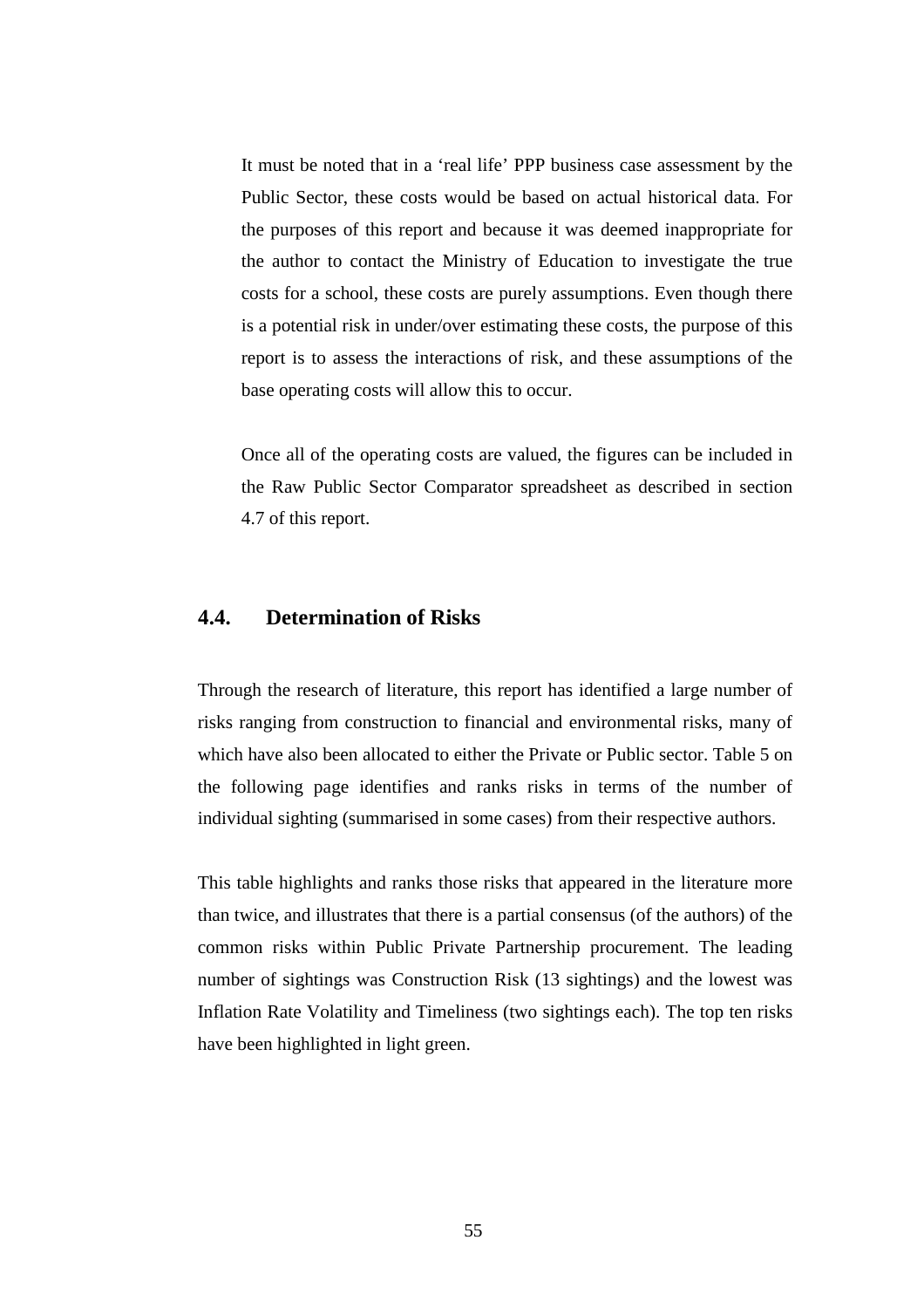# **Table 5:** Risk Literature Sightings

|         |                              | REFERENCE LITERATURE      |                           |                           |                           |                         |                           |                           |                       |                           |                            |                            |                               |                              |                         |                              |                           |                                     |
|---------|------------------------------|---------------------------|---------------------------|---------------------------|---------------------------|-------------------------|---------------------------|---------------------------|-----------------------|---------------------------|----------------------------|----------------------------|-------------------------------|------------------------------|-------------------------|------------------------------|---------------------------|-------------------------------------|
|         |                              | Bing, L et al. (2005)     | Brady, K.B, (2006)        | Cartridge et al. (2006)   | Grimsey, D. et al. (2005) | infranews (2006)        | efferies, M et al. (2008) | (in, X.H. (2009)          | in, X.H et al. (2008) | Khadaroo, I. (2008)       | $L$ onergan, R. $(2004)$ . | $L$ onergan, R. $(2004)$ . | National Audit Office. (2009) | NSW Auditor General. (2006). | Ng, A. et al. (2007)    | Partnerships Victoria (2001) | Quiggin, J. (2004)        | Waterview Steering Committee (2008) |
|         | <b>Construction Risks</b>    | $\mathbf X$               | $\boldsymbol{\mathrm{X}}$ | $\overline{\mathbf{X}}$   | $\mathbf X$               |                         | $\boldsymbol{\mathrm{X}}$ | $\mathbf X$               |                       | $\bar{\mathbf{X}}$        |                            | $\overline{\mathbf{X}}$    |                               | $\mathbf X$                  | $\mathbf X$             | $\mathbf X$                  | $\overline{\mathbf{X}}$   | $\bar{\mathbf{X}}$                  |
|         | Demand for the Asset         | $\mathbf X$               | $\mathbf X$               | $\boldsymbol{\mathrm{X}}$ |                           | $\overline{\mathbf{X}}$ |                           |                           |                       |                           | $\mathbf X$                |                            |                               |                              |                         | $\boldsymbol{\mathrm{X}}$    | $\boldsymbol{\mathrm{X}}$ | $\mathbf X$                         |
|         | Design Risks                 |                           | $\mathbf X$               | $\boldsymbol{\mathrm{X}}$ |                           | $\overline{\mathbf{X}}$ | $\boldsymbol{\mathrm{X}}$ |                           |                       |                           |                            |                            |                               | $\mathbf X$                  |                         | $\mathbf X$                  | $\mathbf X$               | $\mathbf X$                         |
|         | Environmental                | $\mathbf X$               |                           |                           |                           |                         | $\mathbf X$               |                           |                       |                           |                            |                            |                               |                              | $\mathbf X$             | $\mathbf X$                  |                           |                                     |
|         | <b>Employees</b>             |                           |                           |                           |                           | $\overline{\mathbf{X}}$ |                           |                           |                       |                           |                            |                            | $\mathbf X$                   |                              |                         | $\overline{\mathbf{X}}$      |                           |                                     |
|         | Financing                    | $\boldsymbol{\mathrm{X}}$ | $\mathbf X$               |                           |                           |                         | $\mathbf X$               | $\boldsymbol{\mathrm{X}}$ |                       |                           |                            | $\mathbf X$                | $\mathbf X$                   |                              | $\mathbf X$             | $\mathbf X$                  |                           |                                     |
|         | Force majeure                | $\mathbf X$               |                           |                           |                           | $\mathbf X$             |                           |                           |                       | $\mathbf X$               | $\mathbf X$                | $\mathbf X$                |                               |                              |                         | $\mathbf X$                  |                           | $\mathbf X$                         |
|         | Interest rate volatility     | $\mathbf X$               |                           |                           |                           |                         |                           |                           |                       |                           |                            |                            |                               | $\mathbf X$                  |                         |                              |                           |                                     |
|         | Inflation                    | $\pmb{\mathbf{X}}$        |                           |                           |                           |                         |                           |                           |                       |                           | $\overline{\mathbf{X}}$    | $\overline{\mathbf{X}}$    |                               |                              |                         |                              |                           |                                     |
| SIGHTED | <b>Market Risks</b>          | $\mathbf X$               |                           |                           |                           |                         | $\boldsymbol{\mathrm{X}}$ |                           |                       |                           | $\mathbf X$                |                            |                               |                              |                         |                              |                           | $\mathbf X$                         |
|         | Maintenance costs            | $\pmb{\mathbf{X}}$        | $\boldsymbol{\mathrm{X}}$ |                           |                           |                         | $\boldsymbol{\mathrm{X}}$ |                           |                       |                           | $\boldsymbol{\mathrm{X}}$  | $\boldsymbol{\mathrm{X}}$  |                               |                              |                         |                              |                           |                                     |
| RISKS   | Operating the Asset          | $\overline{\mathbf{X}}$   |                           | $\overline{\mathbf{X}}$   |                           |                         | $\mathbf X$               |                           |                       | $\overline{\mathbf{X}}$   |                            | $\overline{\mathbf{X}}$    |                               | $\mathbf X$                  |                         | $\boldsymbol{\mathrm{X}}$    | $\mathbf X$               | $\overline{\mathbf{X}}$             |
|         | Policy/Regulatory Changes    | $\mathbf X$               | $\mathbf X$               |                           |                           |                         |                           |                           |                       | $\pmb{\mathbf{X}}$        | $\mathbf X$                |                            |                               |                              |                         | $\mathbf X$                  | $\mathbf X$               | $\mathbf X$                         |
|         | Political opposition         | $\pmb{\mathbf{X}}$        |                           |                           |                           |                         | $\boldsymbol{\mathrm{X}}$ |                           |                       |                           |                            | $\boldsymbol{\mathrm{X}}$  |                               |                              |                         |                              |                           |                                     |
|         | Poor public decision making  | $\pmb{\mathbf{X}}$        |                           |                           |                           |                         |                           |                           | $\pmb{\mathbf{X}}$    |                           |                            |                            |                               |                              |                         |                              |                           |                                     |
|         | Public opposition to project |                           |                           |                           |                           |                         |                           |                           | $\mathbf X$           |                           |                            | $\mathbf X$                |                               |                              |                         |                              |                           |                                     |
|         | Revenue from the Asset       |                           | $\mathbf X$               | $\mathbf X$               |                           |                         | $\mathbf X$               |                           |                       |                           | $\overline{\mathbf{X}}$    |                            |                               | $\mathbf X$                  | $\overline{\mathbf{X}}$ |                              |                           |                                     |
|         | Technology and Obsolesce     |                           | $\mathbf X$               |                           |                           |                         | $\mathbf X$               |                           |                       |                           |                            | $\mathbf X$                |                               |                              |                         | $\mathbf X$                  |                           |                                     |
|         | The Site                     | $\mathbf X$               |                           |                           |                           | $\mathbf X$             | $\mathbf X$               |                           |                       | $\mathbf X$               |                            |                            |                               |                              |                         |                              |                           | $\mathbf X$                         |
|         | Timeliness                   |                           |                           |                           |                           |                         |                           |                           |                       | $\boldsymbol{\mathrm{X}}$ | $\mathbf X$                |                            |                               |                              |                         |                              |                           |                                     |

A full list of all the documented risks is included in Appendix Two of this report.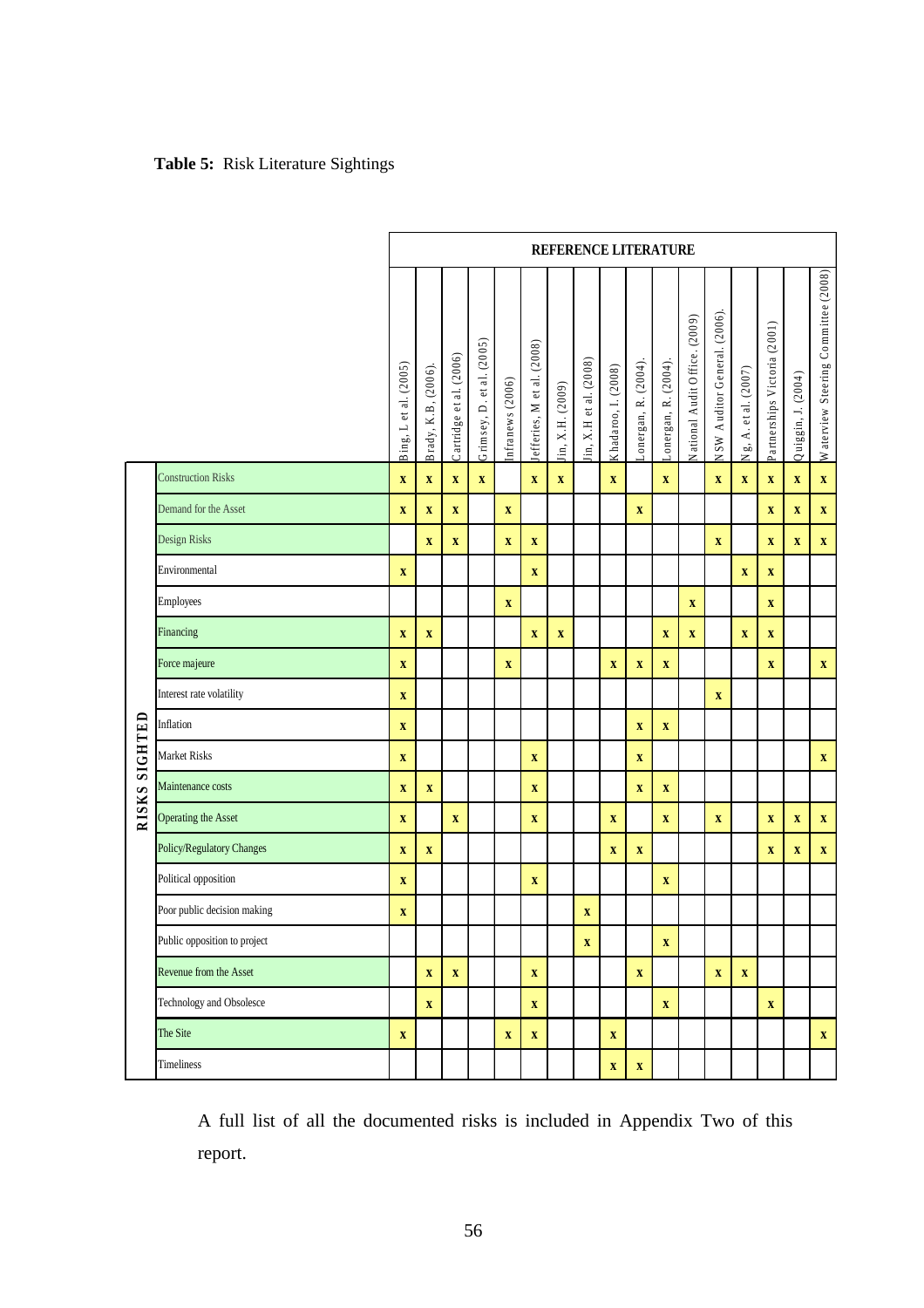In some cases, risks that would not apply to the New Zealand construction industry or educational environment have been excluded by the author from this literature table. There were two sightings of Unsuitable Government risk possibly effecting PPP procurement. In the New Zealand context, this would have a minimal chance of occurring considering the economies current stability, therefore has been excluded.

The majority of the literature sighted used a mixture of Quantitative and Qualitative method to extract these risks. The studies also used various surveys to identify and rate the identification of risk.

From the literature matrix on the previous page, the top ten risks have been identified, in alphabetic order, as:

- o Construction Risks
- o Demand for the Asset
- o Design Risks
- o Financing
- o Force majeure
- o Maintenance costs
- o Operating the Asset
- o Policy/Regulatory Changes
- o Revenue from the Asset
- o The Site

In the next section, these top ten identified risks will be further assessed and apportioned to either the Public or Private sectors.

In many cases, the aforementioned risks were often sighed as headings for a range of similar risks. For example, construction risk often included such subheadings as material prices, resources and time delays. It has been outlined by the National PPP Guidelines (2008) that identifying and valuing risk as a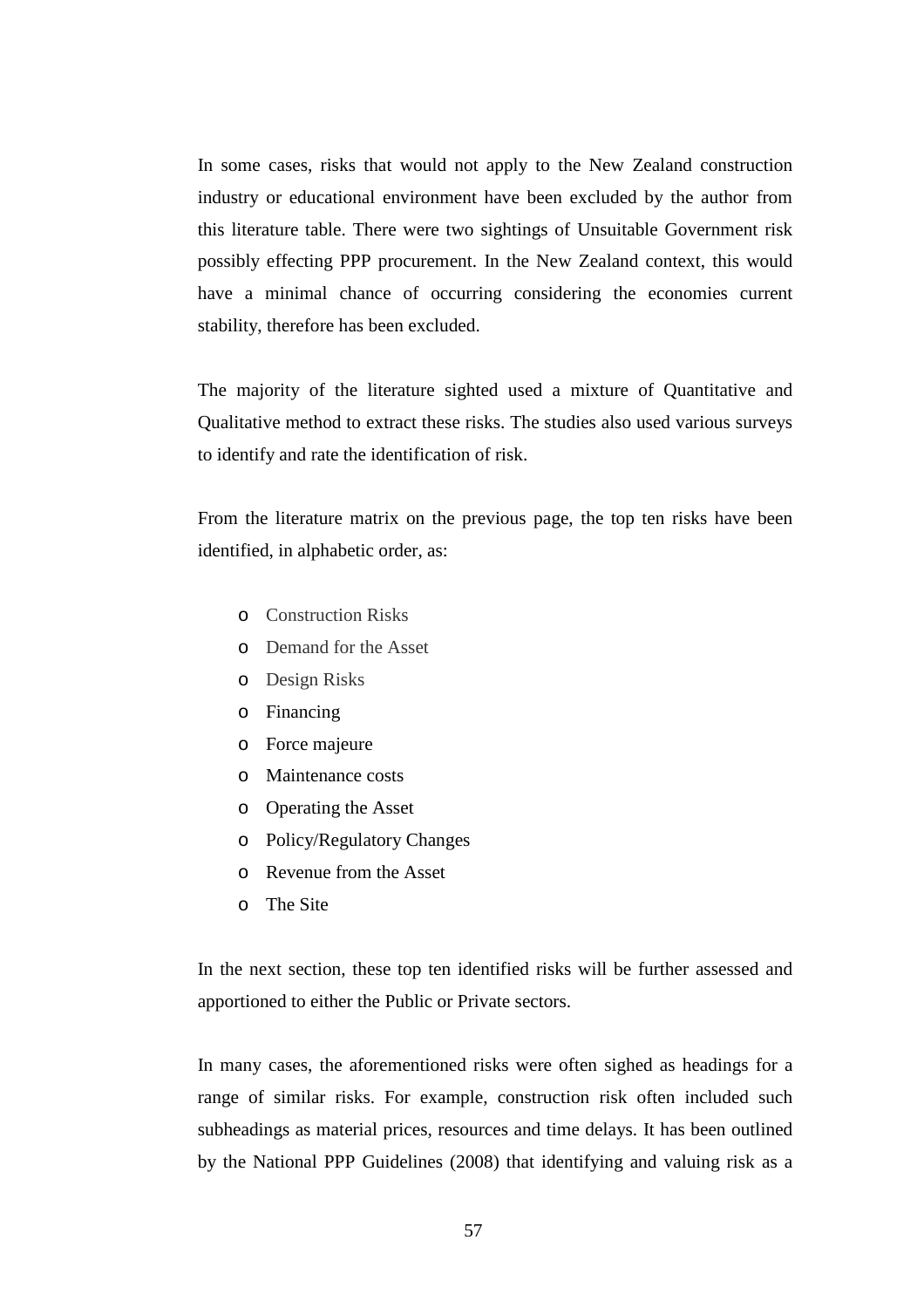high level heading, such as 'construction', will, in certain circumstances, give a suitable basis for the development of a risk matrix and the PSC.

The assessment of these underlying items or sub-headings, is pertinent but could depend upon the level of documentation that is available to the Public Sector during their development of the PSC. If for example, a hypothetical project based on a minimal output specification, as described in section 2.8 and as is the case for this report, the assessment of individual construction components i.e. façade elements or the duration to construct them, would not be documented. It would be difficult it assume these kinds of intricate details under a minimal output specification.

It may be necessary to consolidate a variety of risks into one heading or general assumption based upon a potential questions such as, *'how long would it take to construct a building of 10,034m² and what is the risk of a competent contractor not being able to construct it in 12 months'* 

On the other hand, if a Full Specification is developed for a hypothetical project, individual risk items can easily be assessed and valued. This will be discussed further, but output based assessment of risk is a potential inaccuracy in valuing risk and producing a robust Public Sector Comparator.

## **4.5. Apportionment of Risk**

Following the identification of risks, the next step in determining the value of risk is to apportion each risk to either the Public or Private sector. Identification and apportionment is intrinsic to the development of the PSC and this report. Authors such as Chan, (2009) have used a similar format as that used in Table 6 on the next page, to determine a specific sector to apportion risk. Correct apportionment is sighted by Bing et al., (2004), Li (2009) and Lamb et al.,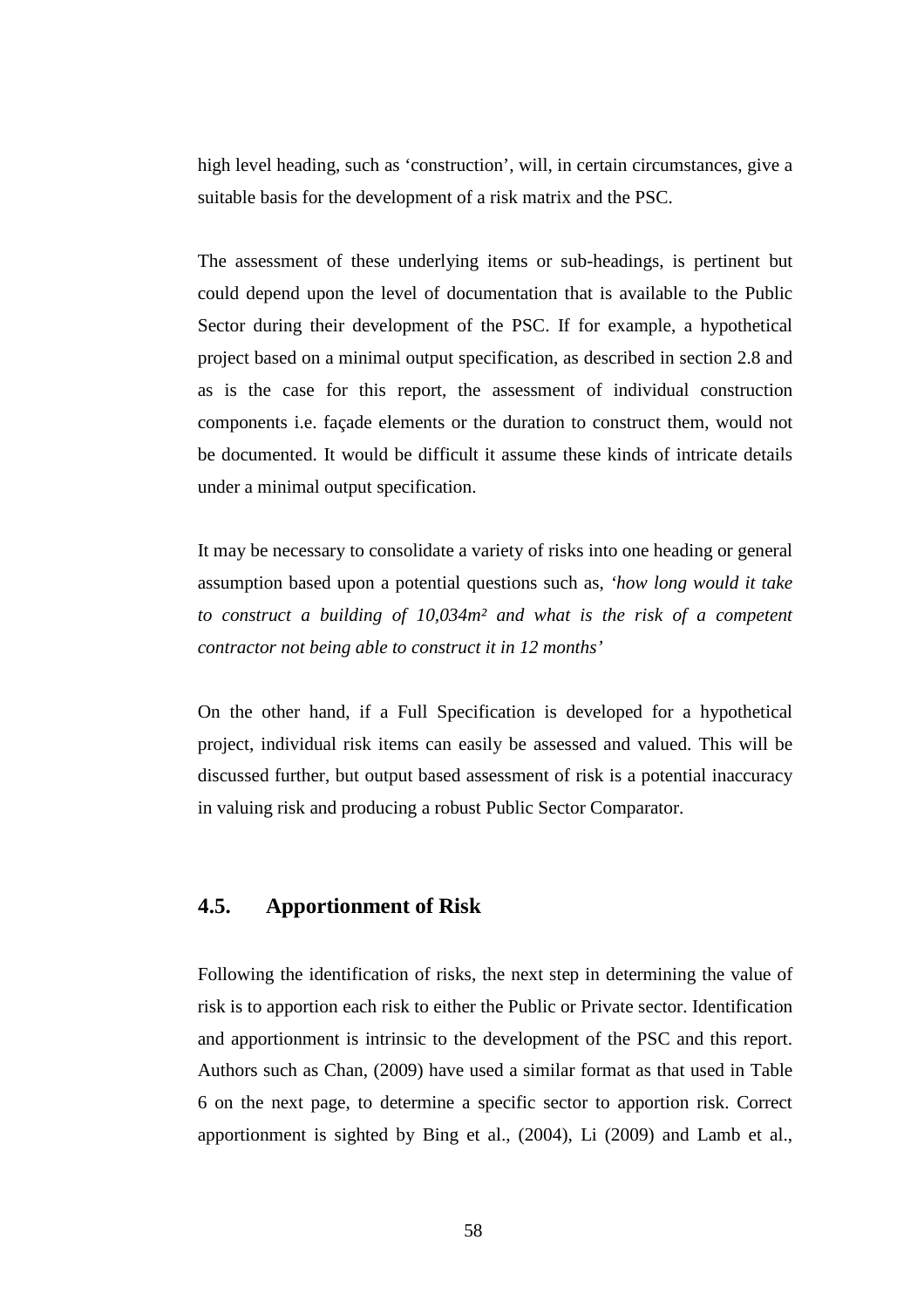(2004) as necessary to identify which sector will assume and price the risks within the project the most efficiently. Literature has identified these apportionments based on both historical information and Qualitative studies.

|         |                           | <b>REFERENCE LITERATURE</b> |                     |                         |                  |                            |                  |                     |                      |                            |                                 | PERCENTAGE MIX       |                              |                         |                                        |               |                |        |                |
|---------|---------------------------|-----------------------------|---------------------|-------------------------|------------------|----------------------------|------------------|---------------------|----------------------|----------------------------|---------------------------------|----------------------|------------------------------|-------------------------|----------------------------------------|---------------|----------------|--------|----------------|
|         |                           | Bing, L et al. $(2005)$     | Brady, K.B, (2006). | Cartridge et al. (2006) | Infranews (2006) | Jefferies, M et al. (2008) | Jin, X.H. (2009) | Khadaroo, I. (2008) | Lonergan, R. (2004). | Marquues, R. et al. (2009) | Auditor General. (2006).<br>NSW | Ng, A. et al. (2007) | Partnerships Victoria (2001) | $Q$ uiggin, J. $(2004)$ | Waterview Steering Committee<br>(2008) | Public Sector | Private Sector | Shared | Not Identified |
|         | <b>Construction Risks</b> | X                           | X                   | PT                      |                  | PT                         | PT               | PT                  |                      | PT                         | PT                              | PT                   | PT                           | PT                      | PT                                     | 0%            | 83%            | 0%     | 17%            |
|         | Demand for the Asset      | PT                          | X                   | PB                      | <b>PB</b>        |                            |                  |                     | PT                   |                            |                                 |                      | PT                           | PB                      | PT                                     | 38%           | 50%            | 0%     | 13%            |
|         | Design Risks              |                             | X                   | PT                      | PT               | PT                         |                  |                     |                      |                            | PT                              |                      | PT                           | PB                      | S.                                     | 13%           | 63%            | 13%    | 13%            |
|         | Financing                 | PT                          | X                   |                         |                  | PT                         | PT               |                     |                      | PB                         |                                 | PT                   | PT                           |                         |                                        | 14%           | 71%            | 0%     | 14%            |
| SIGHTED | Force majeure             | X                           |                     |                         | S                |                            |                  | PT                  | X                    | X                          |                                 |                      | S                            |                         | X                                      | 0%            | 14%            | 29%    | 57%            |
| S       | Maintenance costs         | PT                          | X                   |                         |                  | PT                         |                  |                     | PT                   | PT                         |                                 |                      |                              |                         |                                        | 0%            | 80%            | 0%     | 20%            |
| RISK:   | Operating the Asset       | PT                          |                     | PT                      |                  | PT                         |                  | PT                  |                      | PT                         | PT                              |                      | PT                           | PT                      | PT                                     | 0%            | 100%           | 0%     | 0%             |
|         | Policy/Regulatory Changes | PB                          | $\mathbf{X}$        |                         |                  |                            |                  | PB                  | PB                   |                            |                                 |                      | $\mathbf X$                  | PB                      | PT                                     | 57%           | 14%            | 0%     | 29%            |
|         | Revenue from the Asset    |                             | $\mathbf X$         | PT                      |                  | PT                         |                  |                     | PT                   |                            | PB                              | PT                   |                              |                         |                                        | 17%           | 67%            | 0%     | 17%            |
|         | The Site                  | PT                          |                     |                         | PT               | <b>PB</b>                  |                  | PT                  |                      |                            |                                 |                      |                              |                         | X                                      | 20%           | 60%            | 0%     | 20%            |
|         |                           |                             |                     |                         |                  |                            |                  |                     | <b>LEGEND</b>        |                            |                                 |                      |                              |                         |                                        |               |                |        |                |

### **Table 6:** Apportionment of Risk Based on a Literature Search

|                                                                                       | -------- |  |  |  |  |  |  |  |  |  |  |  |
|---------------------------------------------------------------------------------------|----------|--|--|--|--|--|--|--|--|--|--|--|
| $PB = PUBLIC SECTOR$<br>$X = NOT IDENTIFIED$<br>$PT = PRIVATE$ SECTOR<br>$S = SHARED$ |          |  |  |  |  |  |  |  |  |  |  |  |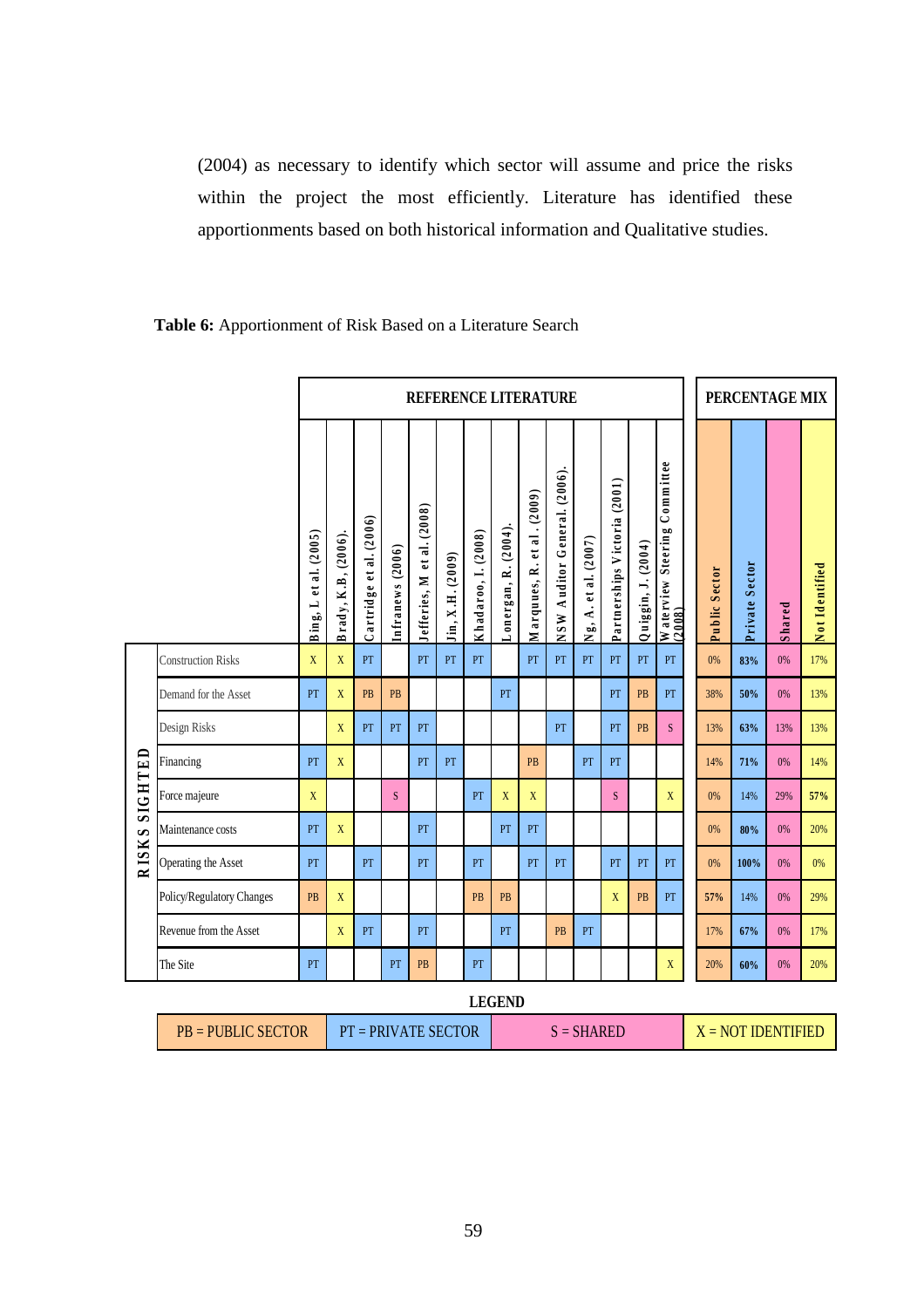From the apportionment matrix the risks can be allocated to the following sectors:

### **Public Sector**

o Policy/Regulatory Changes

#### **Private Sector**

- o Construction Risks
- o Demand for the Asset
- o Design Risks
- o Financing
- o Maintenance costs
- o Operating the Asset
- o Revenue from the Asset
- o The Site

### **Shared Risk**

o Force Majeure

Tables 5 and 6 identify a series of risks that would generally be assessed and valued if a report was being undertaken with a Quantitative study, but because this report is being undertaken through a Qualitative study, the above risks need to be clarified, and in some cases excluded from the assessment of risk and inclusion in the PSC. These are as follows:

### **Clarified Risks**

- o **Operational Risks**
	- o In assessing 'Operating the Asset', it is necessary to split this into Staff Operations and Asset Management to reflect the Governments indications that operating the staffing of a school would not be transferred to the Private Sector. However, it is the intention of this report that this risk will be transferred to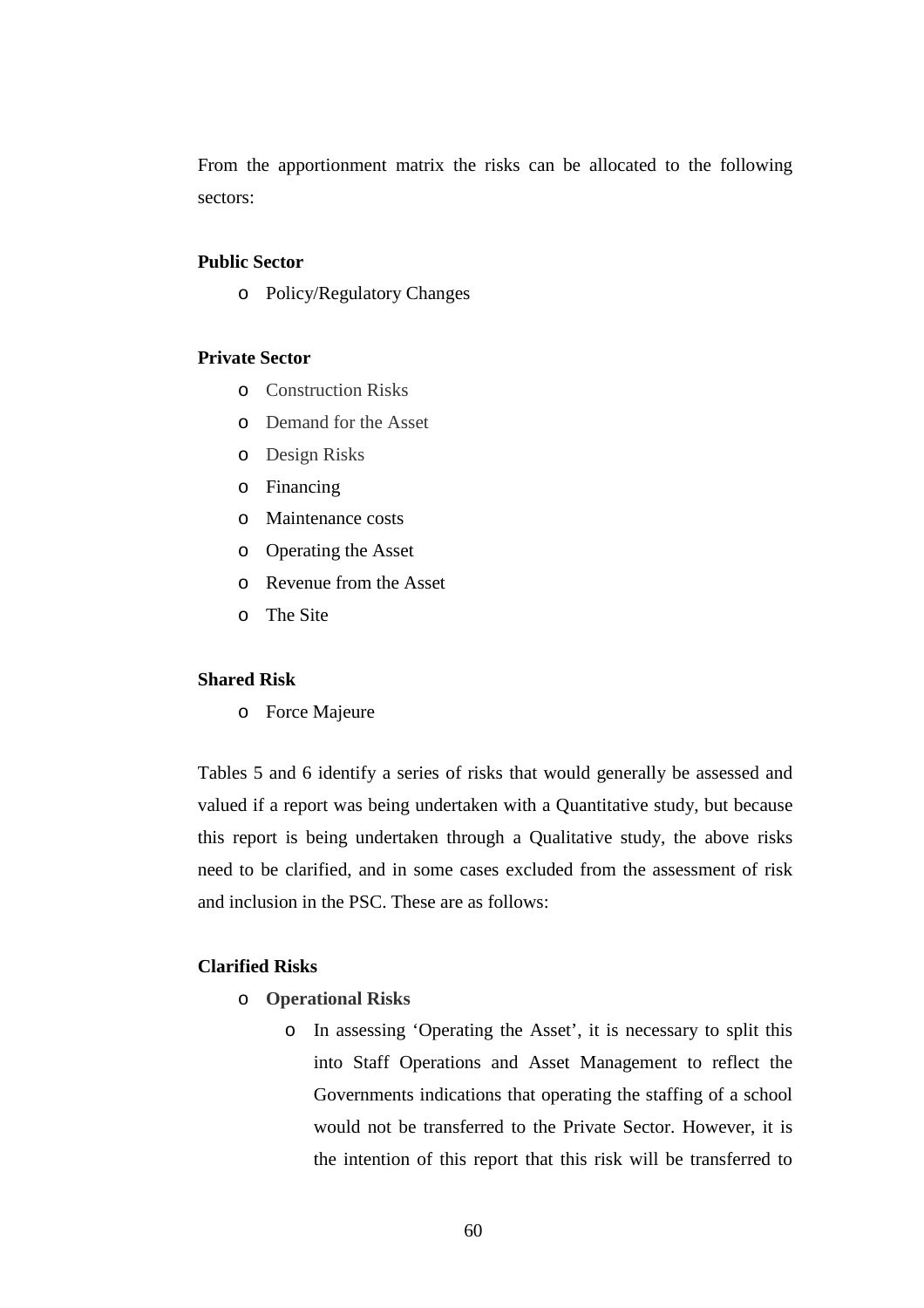the Private Sector, as it is acknowledged that the cost of staffing is potentially the largest cost to a project over the life of a contract. It is postulated that the sensitivity of altering this cost could have a dramatic effect on the value and potential Service Payments of the project.

### **Excluded Risks**

- o **Demand Risks**
	- o The assessment of demand risk is difficult for a school as there is no tangible dollar return on money 'invested' in it. A few PPP procured schools in the UK have specific targets that they must meet, that determines their 'students attainment' Rintala (2009), however there is no assessment of the actual cost of this attainment.
	- o The Ministry of Education funds a school based upon its roll and any changes to this roll affect both its funding for maintenance (through Five Year Agreement '5YA' funding) and their classroom allotment. A decrease in roll could mean that a school does not have enough funds to pay for the upkeep of the school or potentially it could have a classroom space removed. It has been assumed that there would be little chance of the roll decreasing in the initial years of the new schools inception.
	- o If this risk was retained by the Public sector, it is the author's assumption that there would be no cost.
	- o If this was a transferable risk, then the private sector would have to include a sum for covering costs if the roll decreases. The issue here would not be the loss of any classrooms, but the potential decrease in Service Payment or potentially a breach of contract, as it is assumed that part of the contract between the Public and Private sectors would include some form of minimum roll. If for example, the roll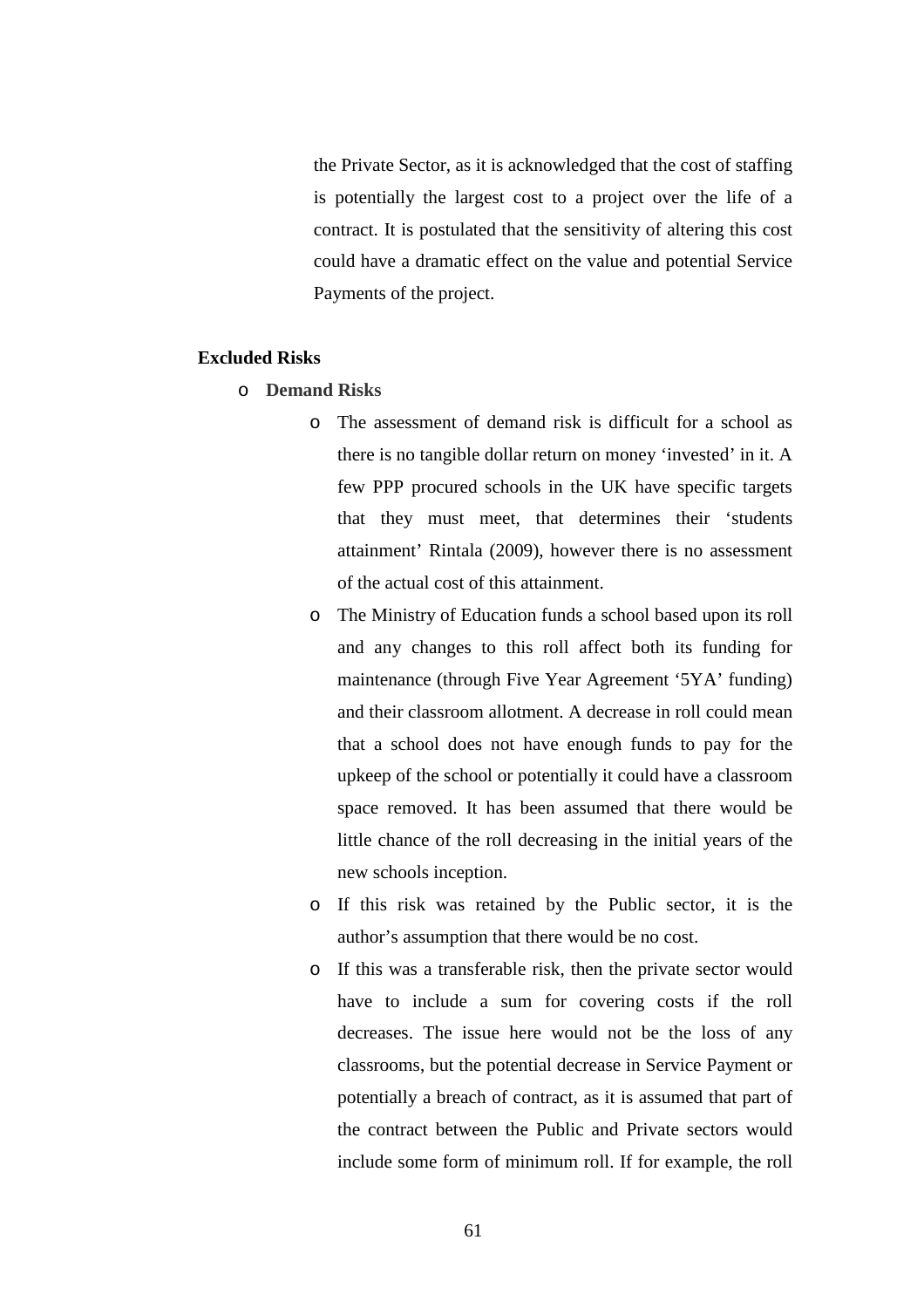did decrease, the Private Sector would be required to increase the roll or it would be in breach of its contract and could have its Service Payments decreased.

o The assessment of the value of demand for a school has been seen by the author as too subjective, therefore this has been excluded from the assessment of risk and the PSC.

#### o **Financing Risks**

- o Financing risk has been sighted by many such as Grimsey et al., (2003) as the risk of not being able to obtain the necessary funding or on the opposite side, having the ability to refinance during the life of the project at a cheaper rate. The actual cost of financing is excluded from the assessment of the PPP because it is often assumed that a potential consortium will not fund the project from borrowing but have some form of equity that would finance it during the duration of the project. The National PPP guidelines also exclude any mention of financing costs from their PSC.
- o From the literature, it appears that the assumptions on the risks associated of procuring the financing can also be very subjective and will depend upon the makeup of the financial section of the consortium. For these reasons financing has been specifically excluded from the assessment of risk.

### o **Force Majeure Risks**

o The allocation of Force Majeure has been identified by the above authors as a shared risk, however it is noted that it is often difficult to value this risk, as it depends on factors such as 'acts of God' which could potentially occur but the assumption would be extremely subjective and the author would only be guessing.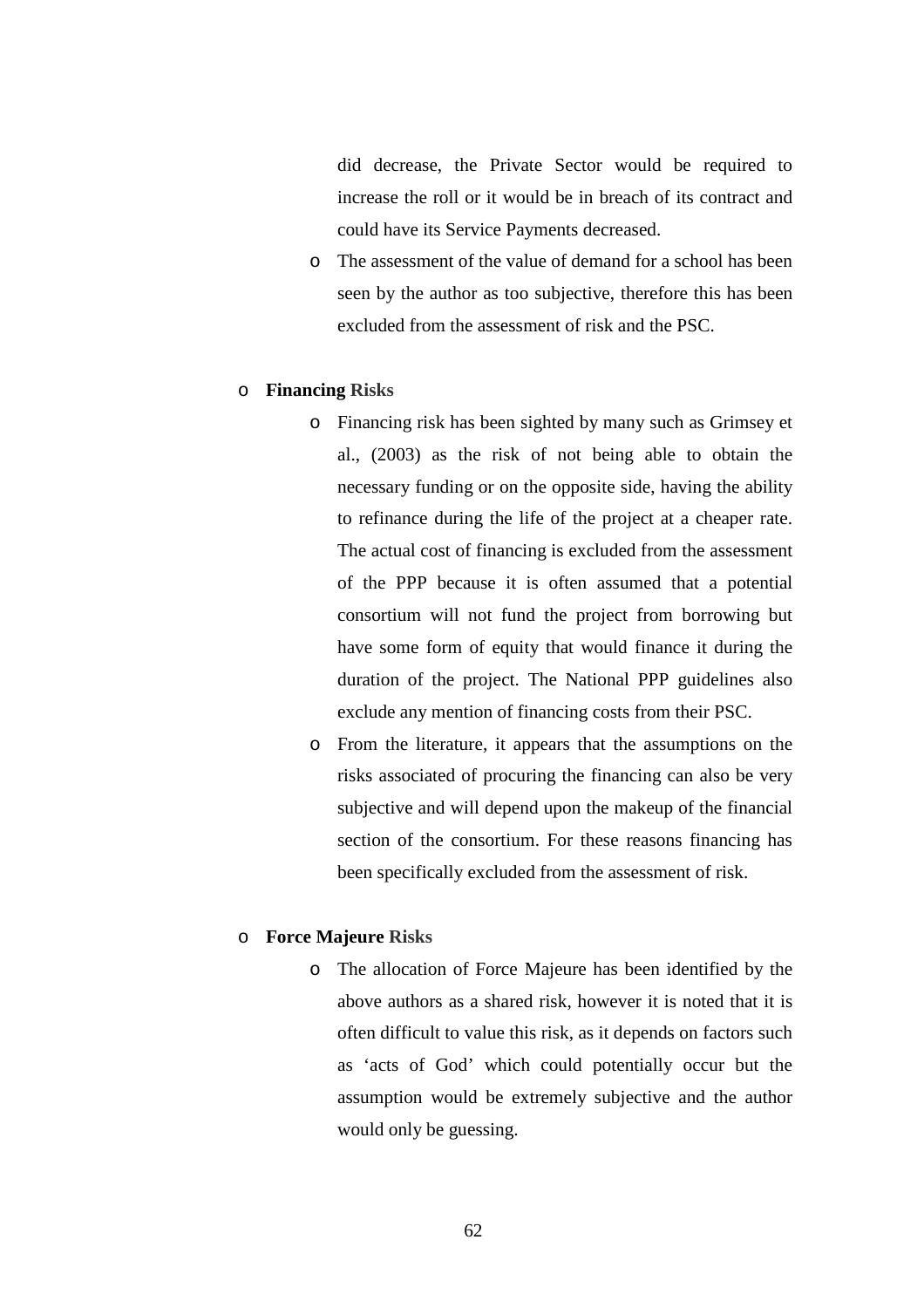o For the purposes of this report, this risk has been excluded from assessment or inclusion in the PSC as the probability for error is high and the potential value low enough that it would not alter the PSC assessment.

Based on the literature review of the risks and the above clarifications and exclusions, the following risks will be valued and fully assessed in this report:

- o Construction Risk
- o Design Risk
- o Maintenance
- o Operations Asset Management
- o Operations Staffing
- o Policy Changes
- o Revenue form the Asset
- o The Site

It must be noted that the initial allocation of risk is a reference point for this report and the development of the PSC. The author intends to show how altering the transfer of risk affects the value and sensitivity of the PSC. To include each risk into the PSC it is now necessary to value them in terms of a cost to the project.

### **4.6. Valuing and Analysis of Risk**

Academics such as Spackman (2002) have identified statistical equations and sighted the need to link risk assessment to income, and in some cases people's perceptions are "influenced by many complex factors such as fairness and blame." (Page 292). As noted previously, the author's employer was engaged by a Government Department as a consultant to advise on Public Private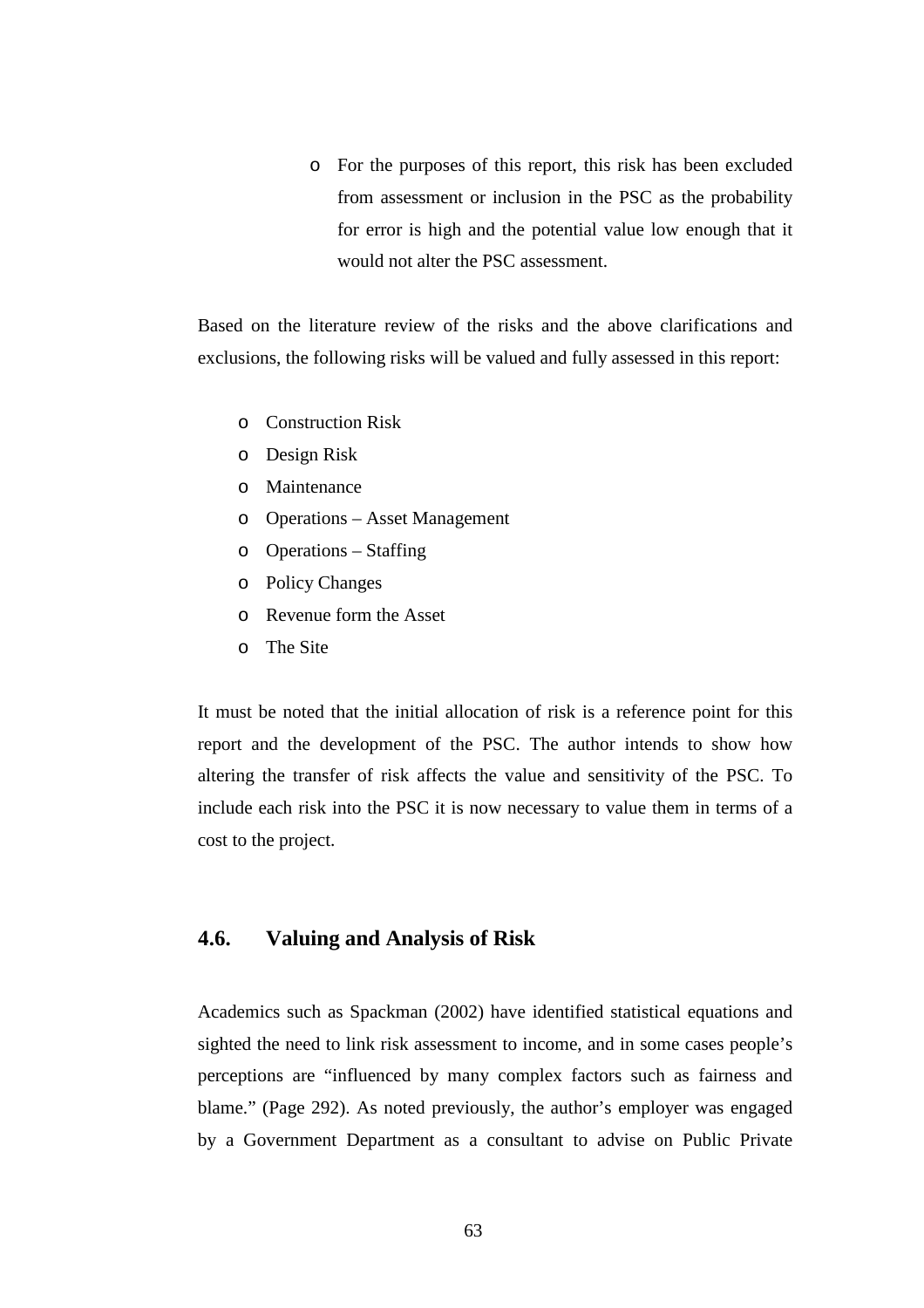Partnership (PPP) related issues. As part of the engagement the author was required to sign a confidentiality statement, therefore the author considered it inappropriate to discuss risks with consortia/construction companies or the Ministry of Education. This report will therefore use research and the authors experience to rate the risks.

In valuing risk Partnerships Victoria (2001) outlined that the:

#### **Value of Risk = Consequence x Probability of Occurrence + Contingency**

The 'Consequence' or 'impact', could be apparent and assuming the contract included clear 'punishments' for non performance, this could be measured. In this instance the consequence/impact is the costs borne by the project i.e. increased construction costs due to delay etc. The 'probability of the risk occurring' can be gauged by using a statistical analysis. Partnerships Victoria notes that the difficulty in assessing the financial impacts of risks lead to the inclusion of contingencies, while still being conscious of the risk being cost effective.

The contingency has been sighted by authors such as Ball et al., (2003) as not being necessary as it is another assumption that needs to be substantiated. The author agrees with the Ball et al., comments. For the purposes of determining a base risk value that can be changed and analysed, a contingency has been excluded from the value of risk. If nothing more, the inclusion of a contingency shows how many assumptions are in a PSC and potentially how inaccurate it can be.

Each risk identified in sections 4.4 and 4.5 now needs to be placed into a risk matrix based on Ball et al., (2003) as shown in the example in Figure 6 on the following page.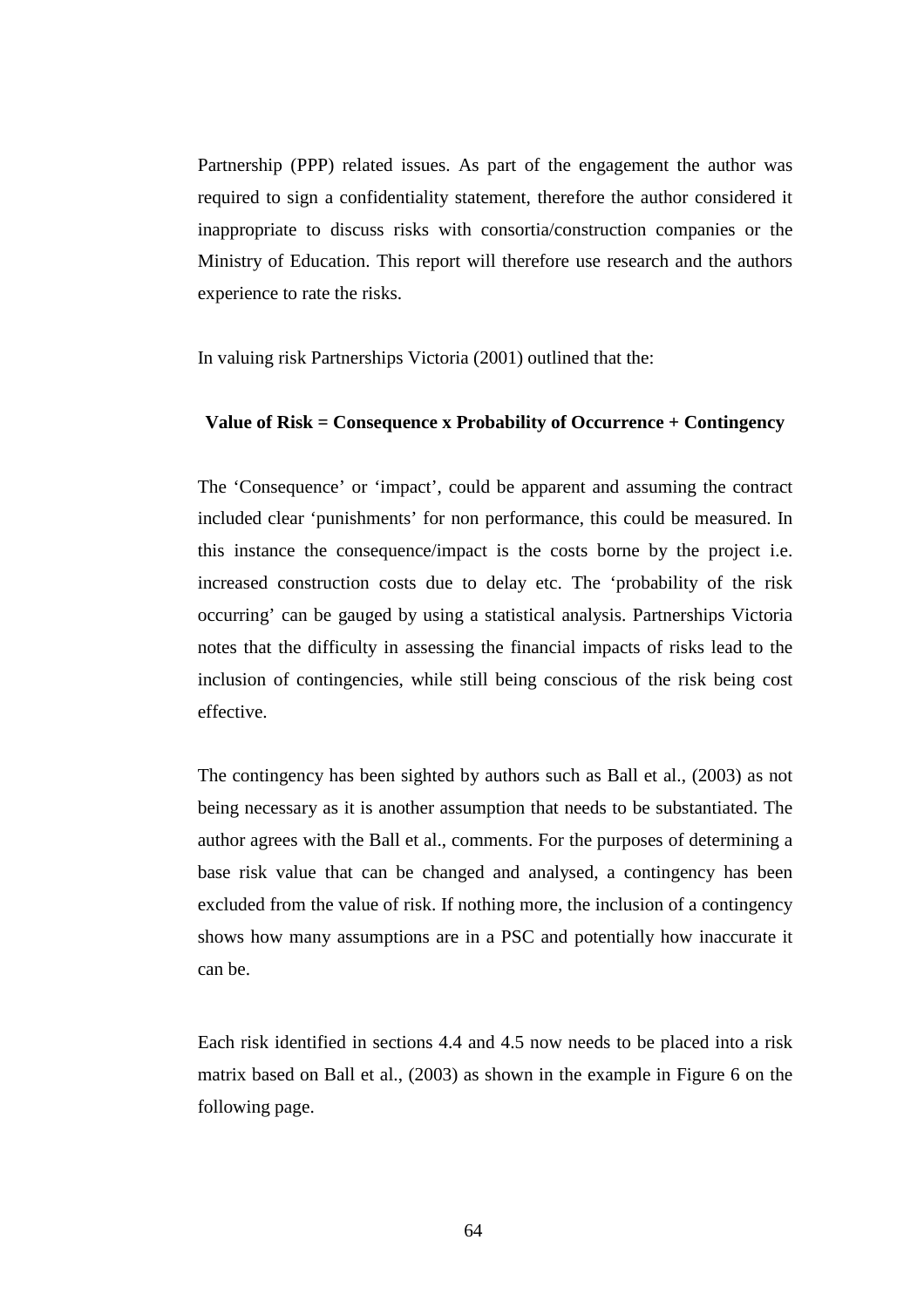A risk is separated into three scenarios, Below Base (Blue), No Deviation (Green) and Above Base (Purple). Each risk attracts a certain percentage of impact and probability i.e. the location of the coloured dot. The location of the dot is the estimate of the risk by the person assessing it. By moving the coloured dots, the percentages of Impact and Probability will change.



**Figure 6:** Risk Matrix Based on Ball et al., (2003).

In Figure 6, the Below Base Risk (in Blue) has a High impact on the project cost and a Medium probability of it occurring (identified by the blue dotted lined). The percentages for each are determined by estimating where these are positioned on the scale of percentages. Once again, Below Base Risk would have a 75% impact on the project cost and the probability of this occurring is 42%.

These percentages are important because they allow the risk register and the equation provided by the Victorian Partnership, to put a price on the risk. This valuing of risk will be described later in this section.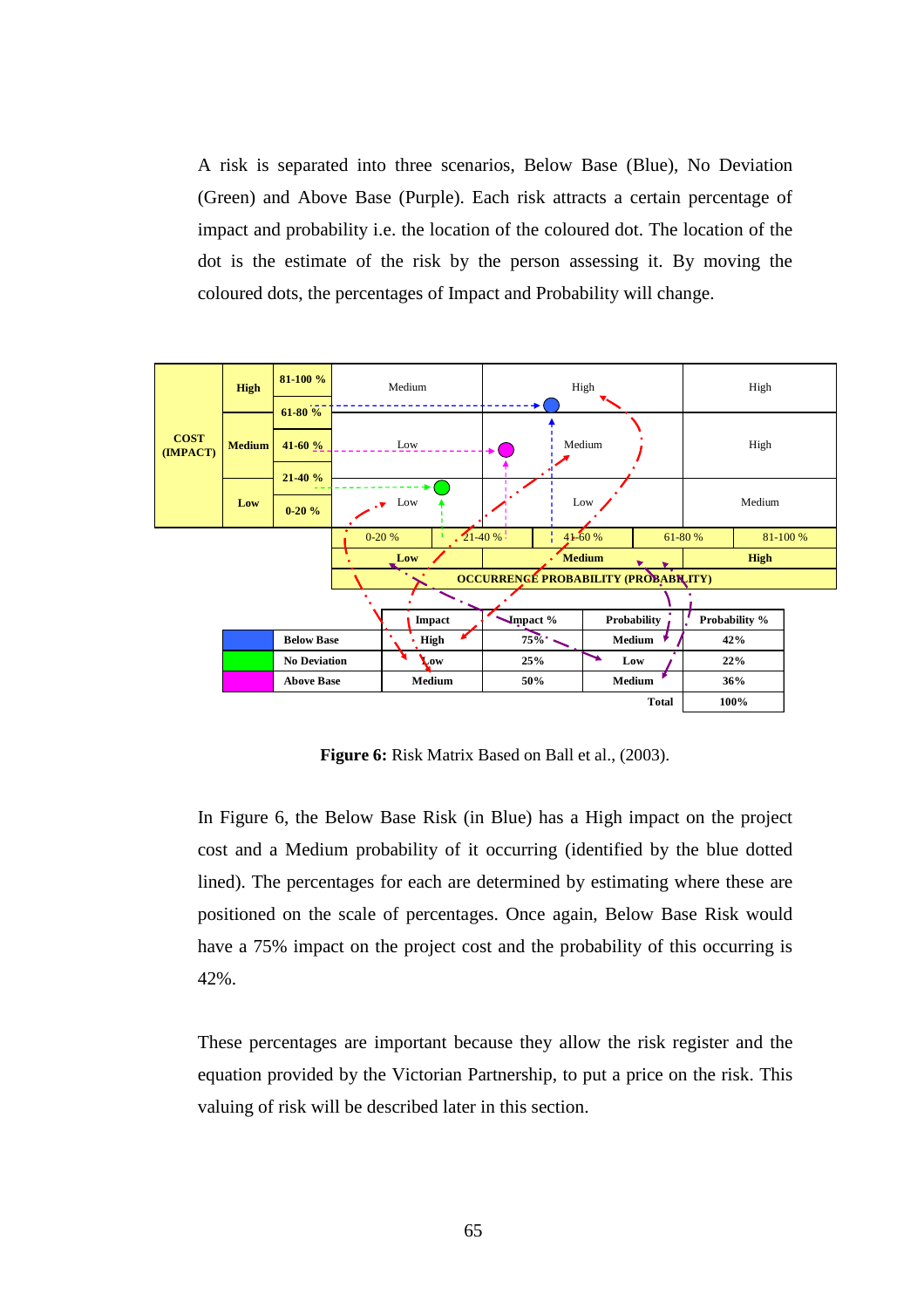The following tables are a summary of the assumptions the author has used to assess the risk and the actual risk matrix from the Public Sector Comparator spreadsheet for each of the identified risks. It must be specifically noted that the rating of risk and the placement of the 'dots' on the risk matrix is the authors choice. The position of these dots could be completely different if the assessment was made by another assessor.

# **Construction Risks**

Construction risk includes such risks as would normally be identified during the construction phase of a project. These risks can include material prices, inaccurate pricing, delays, staffing issues and productivity. From literature such as Marques et al (2009) and Bing et al (2004), and the author's experience, it has been decided that the most important factor is a delay to the works.





A below base assessment would reflect that the project was delivered under budget and within programme. An above base assumption reflects

**100%**

**Total**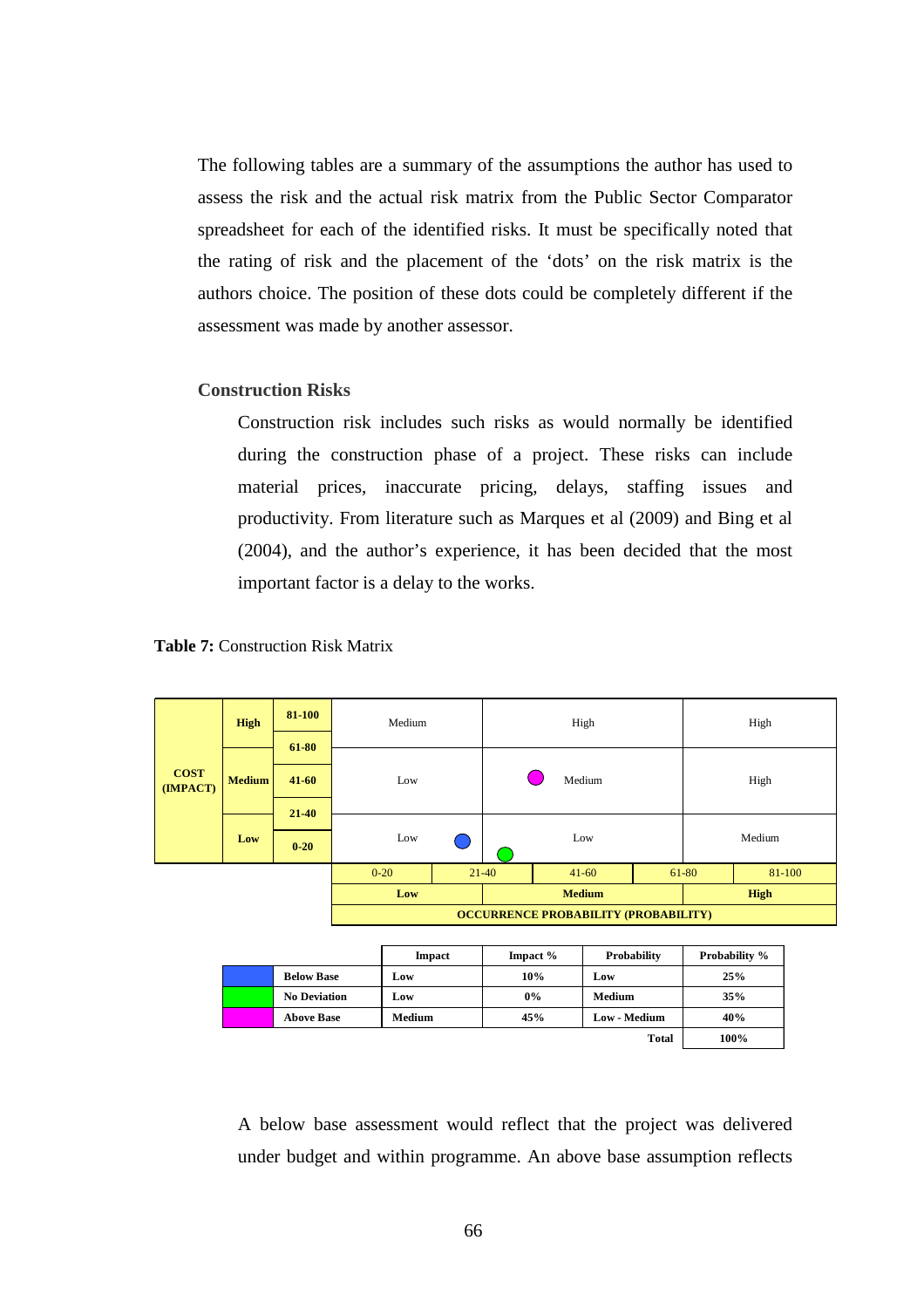the project running over budget, where the cost is managing the project past the completion date.

## **Design Risks**

Design for a school project is normally determined by the pedagogy of the Board of Trustees that are establishing the school. The way the Board wants the learning environment to be will therefore affect the amount of space for teaching area, i.e. standard classrooms or learning commons (large open plan areas for approximately 100 students). The risk is that the design team or the Board may simply get this wrong and the design may falter or require reworking.

**Table 8:** Design Risk Matrix

|                         | <b>High</b>   | 81-100    | Medium   |                                             |               | High      |  | High   |        |  |
|-------------------------|---------------|-----------|----------|---------------------------------------------|---------------|-----------|--|--------|--------|--|
|                         |               | 61-80     |          |                                             |               |           |  |        |        |  |
| <b>COST</b><br>(IMPACT) | <b>Medium</b> | $41 - 60$ | Low      |                                             |               | Medium    |  |        | High   |  |
|                         |               | $21 - 40$ |          |                                             |               |           |  |        |        |  |
|                         | Low           | $0 - 20$  | Low      |                                             | Low           |           |  | Medium |        |  |
|                         |               |           | $0 - 20$ |                                             | $21-40$       | $41 - 60$ |  | 61-80  | 81-100 |  |
|                         |               |           | Low      |                                             | <b>Medium</b> |           |  | High   |        |  |
|                         |               |           |          | <b>OCCURRENCE PROBABILITY (PROBABILITY)</b> |               |           |  |        |        |  |

|                     | <b>Impact</b> | Impact $%$ | Probability   | <b>Probability %</b> |
|---------------------|---------------|------------|---------------|----------------------|
| <b>Below Base</b>   | Low           | 5%         | Low           | 10%                  |
| <b>No Deviation</b> | Low           | $0\%$      | Medium        | 50%                  |
| <b>Above Base</b>   | Medium        | 50%        | <b>Medium</b> | 40%                  |
|                     |               |            | <b>Total</b>  | 100%                 |

The design risk has been assumed as factors that affect the project from obtaining it original design intent. A below base risk would mean that the design was completed within the allocated design and exceed the original scope, whereas an above base assessment would mean that the design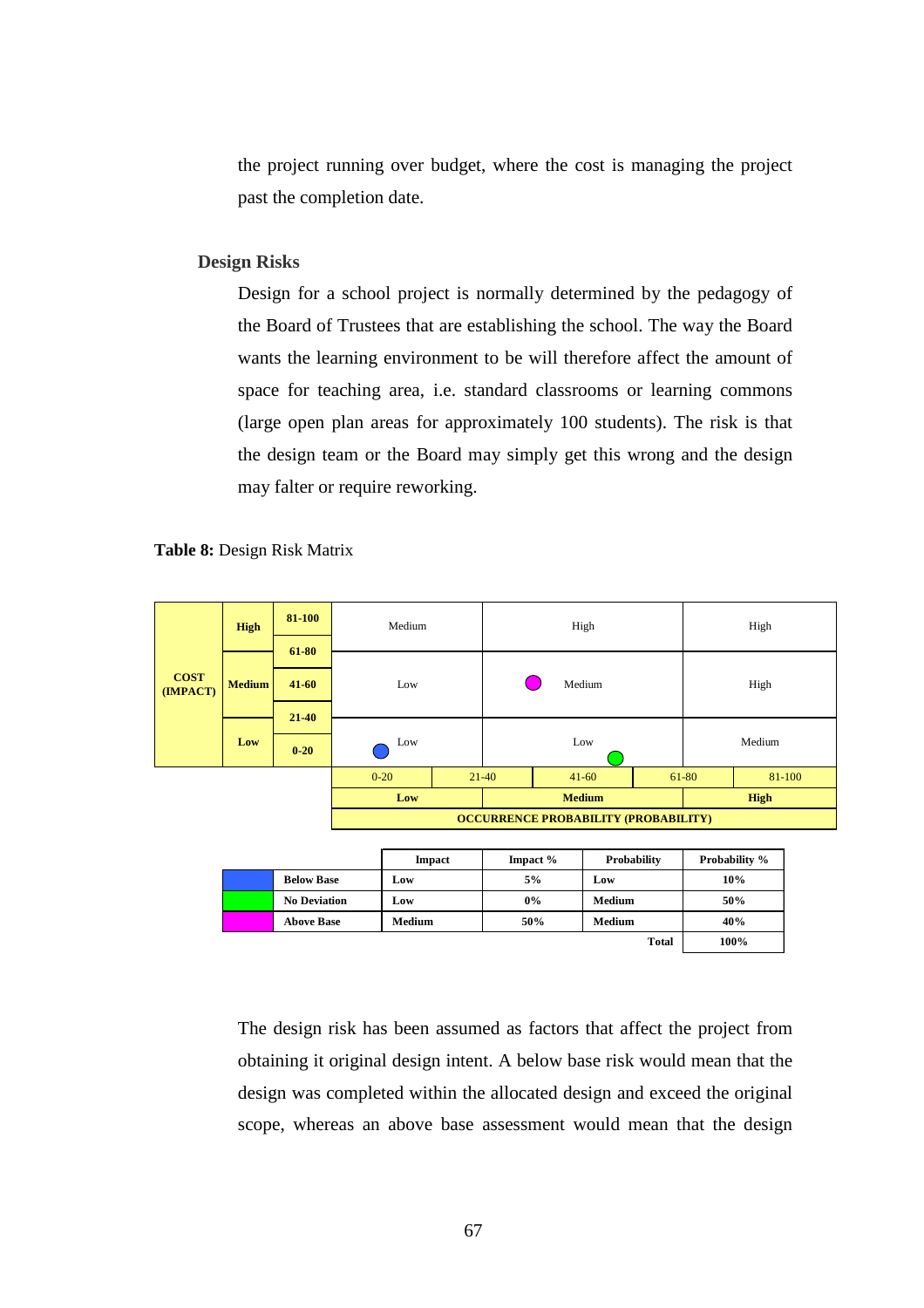required many reiterations and the final product did not reflect the concept.

## **Maintenance costs**

Risk in maintenance costs would arise from the consortium designing or constructing materials that are not fit for purpose or have a low level of maintenance.





|  |                     | <b>Impact</b> | Impact $%$ | Probability   | <b>Probability %</b> |
|--|---------------------|---------------|------------|---------------|----------------------|
|  | <b>Below Base</b>   | Medium        | 50%        | Low           | 10%                  |
|  | <b>No Deviation</b> | LOW.          | $0\%$      | Low           | 25%                  |
|  | <b>Above Base</b>   | High          | 80%        | <b>Medium</b> | 65%                  |
|  |                     |               |            | <b>Total</b>  | 100%                 |

A below base risk would reflect a decreased requirement to maintain the building due to the superior materials used. An above base reflects poor materials or design requiring more maintenance that originally required.

# **Operating the Asset - Staff Operations**

As noted previously, the Government has indicated that the staffing will not be transferred to a consortium, therefore the author has retained this portion of operating the risk. The risk is assumed as any industrial action and pay increases that would affect the Public Sectors ability to provide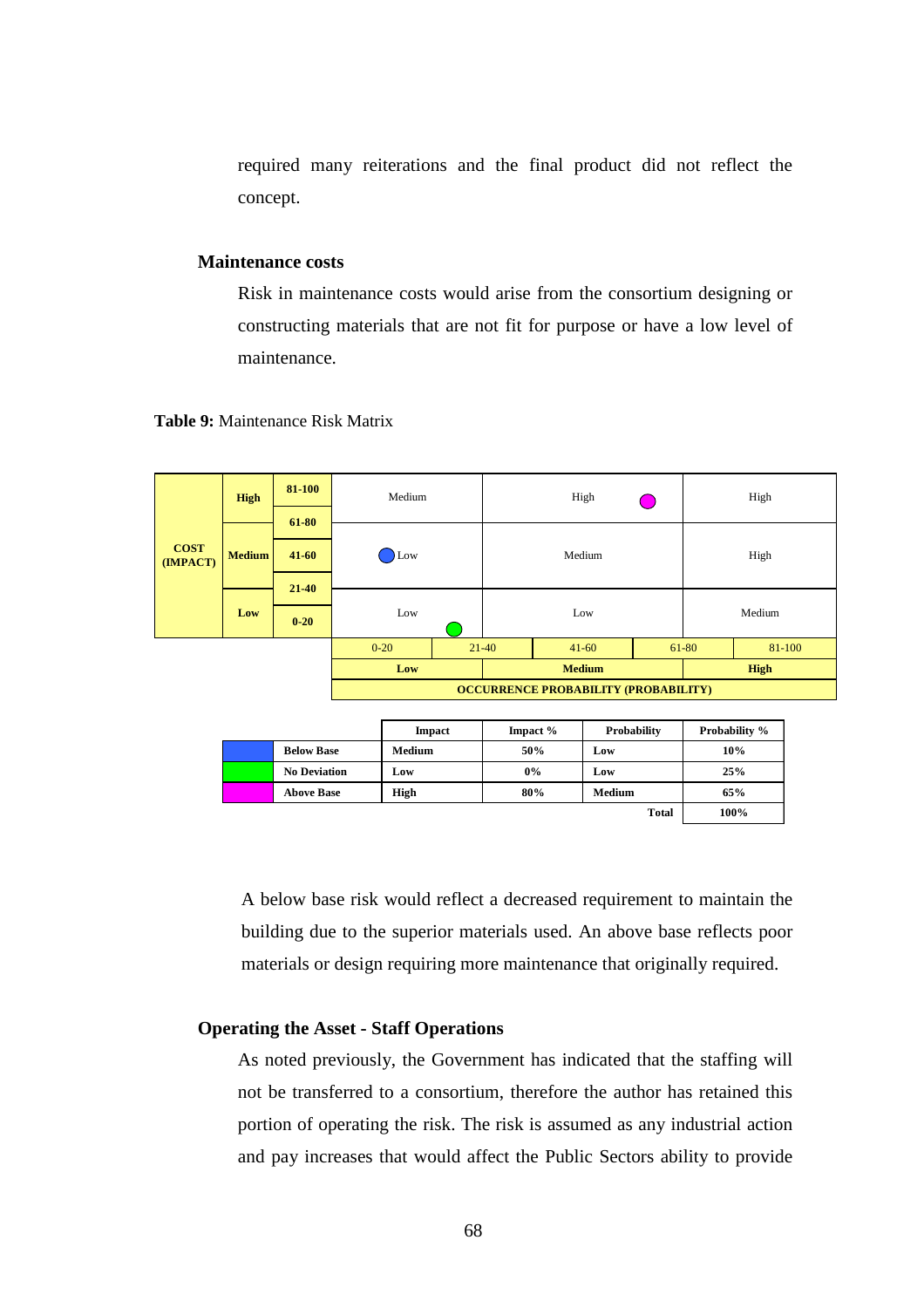the staffing and having the school open for the required number of days, which would be assumed as an intrinsic part of their requirements under the contract and the Service Payments.





|  |                     | <b>Impact</b> | Impact $%$ | Probability  | <b>Probability %</b> |
|--|---------------------|---------------|------------|--------------|----------------------|
|  | <b>Below Base</b>   | Low           | 0%         | Low          | 20%                  |
|  | <b>No Deviation</b> | Low           | 0%         | Low          | 10%                  |
|  | <b>Above Base</b>   | Medium        | 40%        | High         | 70%                  |
|  |                     |               |            | <b>Total</b> | 100%                 |

A below base assumption indicates that salaries would decrease and industrial action would be non existent, which has been assumed as extremely unlikely. An above base assumption reflects wages rising by more than inflation and continued industrial action. Based on the current teachers pay negotiations reported by the media as being stalled and previous industrial action, this is a high risk.

# **Operating the Asset - Asset Management Operations**

This risk reflects the daily operation and running costs of the school in terms of utilities, maintenance and general running costs. The typical way that a school is funded maintenance is through Ministry 5YA funding and a 10 Year Property Plan (10YPP), which the author has been directly involved with. This forward planning of anticipating what the school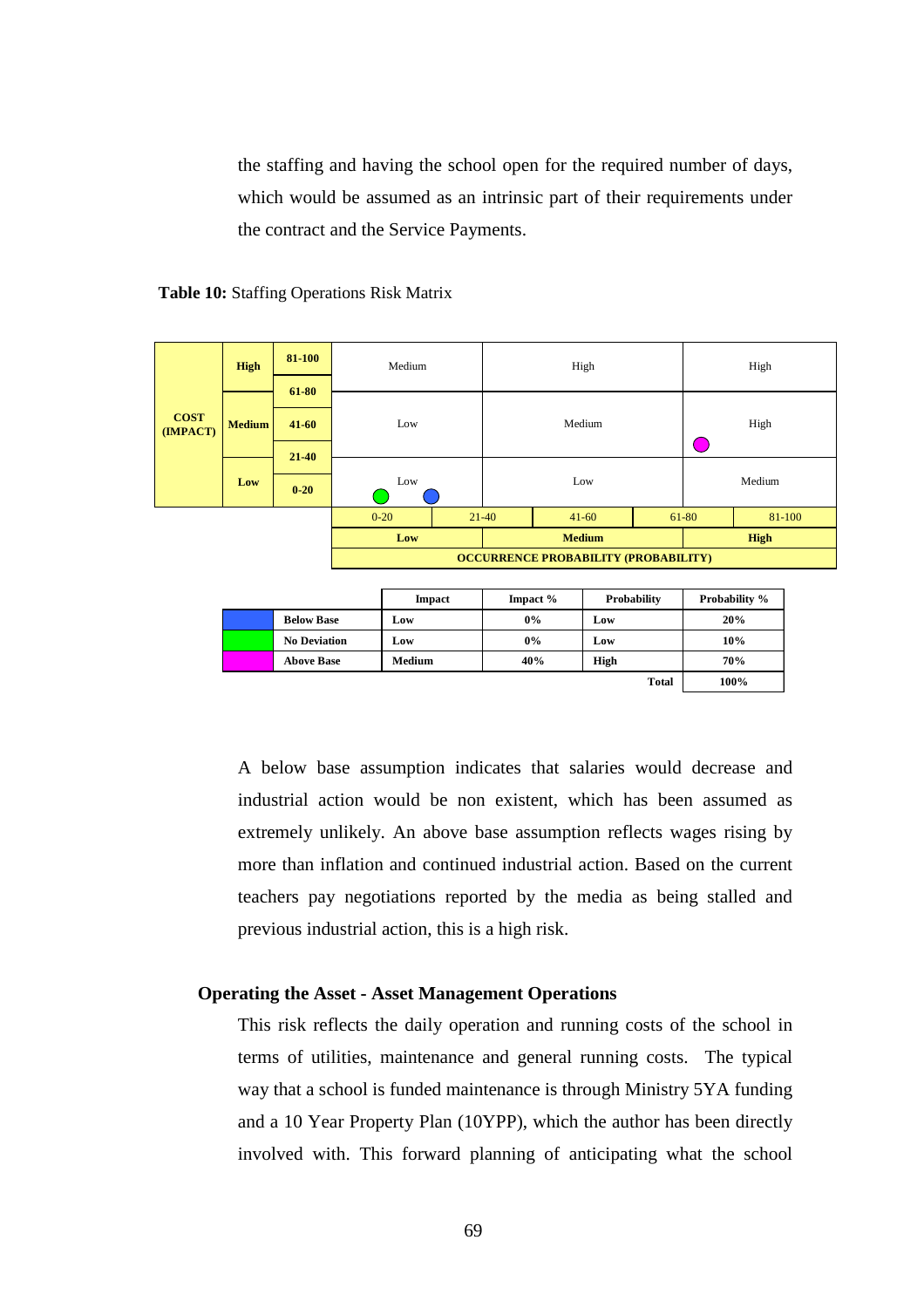property will require over the next 10 years is not an exact science and in reality if the forecasting is incorrect, works just do not get completed, as further funding is not always granted.





|  |                     | <b>Impact</b> | Impact $%$ | Probability  | <b>Probability %</b> |
|--|---------------------|---------------|------------|--------------|----------------------|
|  | <b>Below Base</b>   | Low           | 10%        | Low          | 20%                  |
|  | <b>No Deviation</b> | Low           | 0%         | Medium       | 30%                  |
|  | <b>Above Base</b>   | Low - Medium  | 30%        | Medium       | 50%                  |
|  |                     |               |            | <b>Total</b> | 100%                 |

The author has assumed that the project has the industries standard maintenance programs in place, therefore a below base assessment reflects operating costs being below the forecast level, and would reflect cost cutting exercises. An above base assessment reflects cost increasing beyond expectations, and could be attributed to either higher costs for utilities or poor design, and a requirement to maintain the property more.

# **Policy/Regulatory Changes**

As noted in the literature this is also a retained risk.

A below base assumption reflects the site is designated for a school and there is public interest in the school being provided. It has been assessed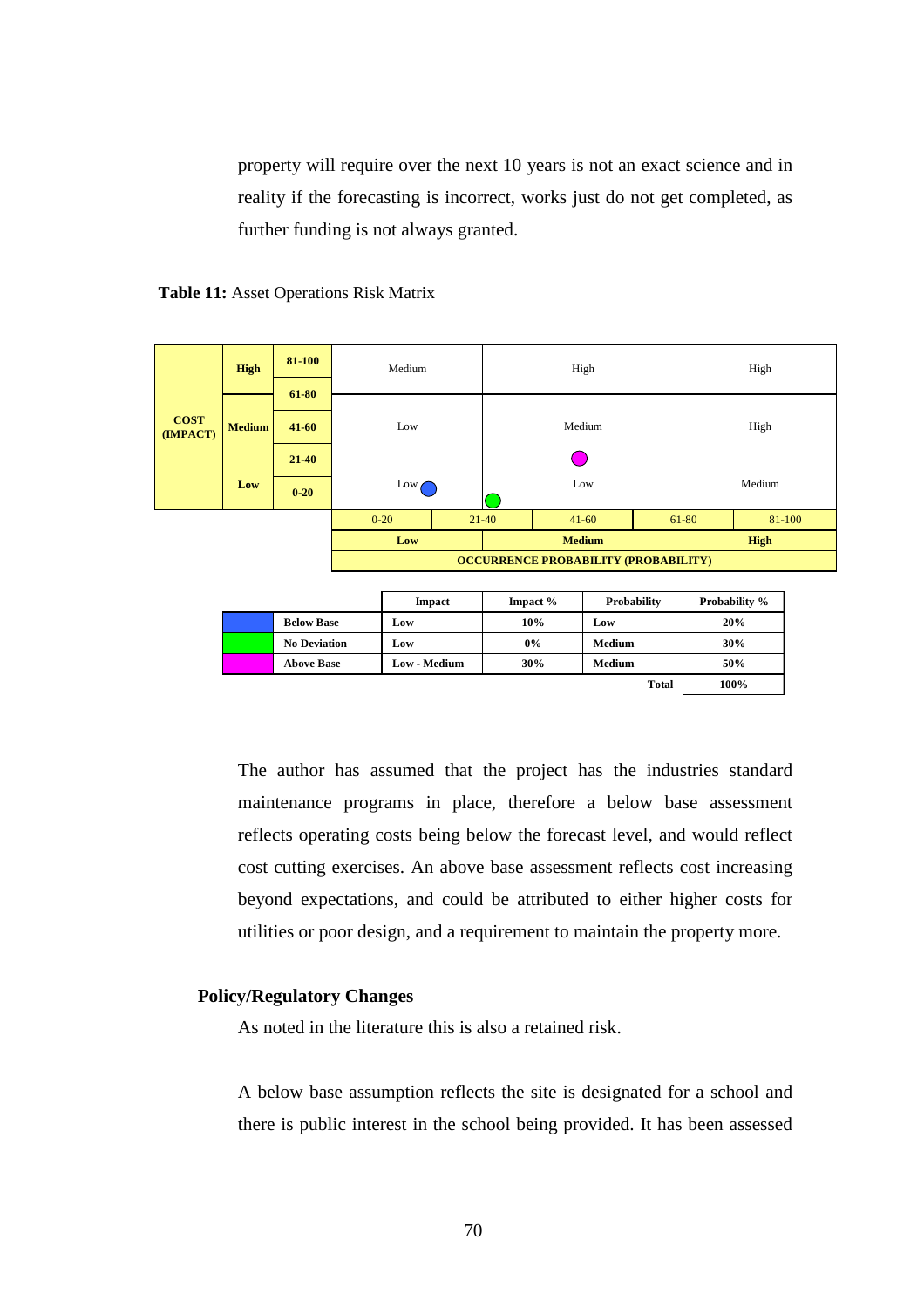that there would be a small chance of this occurring but the cost impact would be zero.



|                         | <b>High</b>   | 81-100    | Medium                                      |           | High          |  | High  |        |  |  |
|-------------------------|---------------|-----------|---------------------------------------------|-----------|---------------|--|-------|--------|--|--|
|                         |               | 61-80     |                                             |           |               |  |       |        |  |  |
| <b>COST</b><br>(IMPACT) | <b>Medium</b> | $41 - 60$ | Low                                         |           | Medium        |  |       | High   |  |  |
|                         |               | 21-40     |                                             |           |               |  |       |        |  |  |
|                         | Low           | $0 - 20$  | Low                                         |           | Low           |  |       | Medium |  |  |
|                         |               |           | $0 - 20$                                    | $21 - 40$ | $41 - 60$     |  | 61-80 | 81-100 |  |  |
|                         |               |           | Low                                         |           | <b>Medium</b> |  |       | High   |  |  |
|                         |               |           | <b>OCCURRENCE PROBABILITY (PROBABILITY)</b> |           |               |  |       |        |  |  |

|                     | <b>Impact</b> | Impact % | Probability   | <b>Probability %</b> |
|---------------------|---------------|----------|---------------|----------------------|
| <b>Below Base</b>   | Low           | $0\%$    | Low           | 20%                  |
| <b>No Deviation</b> | Low           | $0\%$    | Low           | 20%                  |
| <b>Above Base</b>   | Medium        | 50%      | <b>Medium</b> | 60%                  |
|                     |               |          | <b>Total</b>  | 100%                 |

An above base assessment assumes that the site will not be designated for a school or the designation is revoked or challenged by the public. This would lead to an extension to the project time frame and increased costs to alter the designation, district plan or engage legal representation to have the project considered through the Environmental Court.

## **Revenue from the Asset**

The revenue source from the asset would be collected from the properties use outside of schooling hours. It is clearly visible by visiting various schools that they provide not only after school care but holiday programmes and extra curriculum activities and in some cases adult night school classes, all of which attract revenue stream for the school. The ability of a school to gain revenue from out of zone or international students has been excluded from this assessment as the revenue is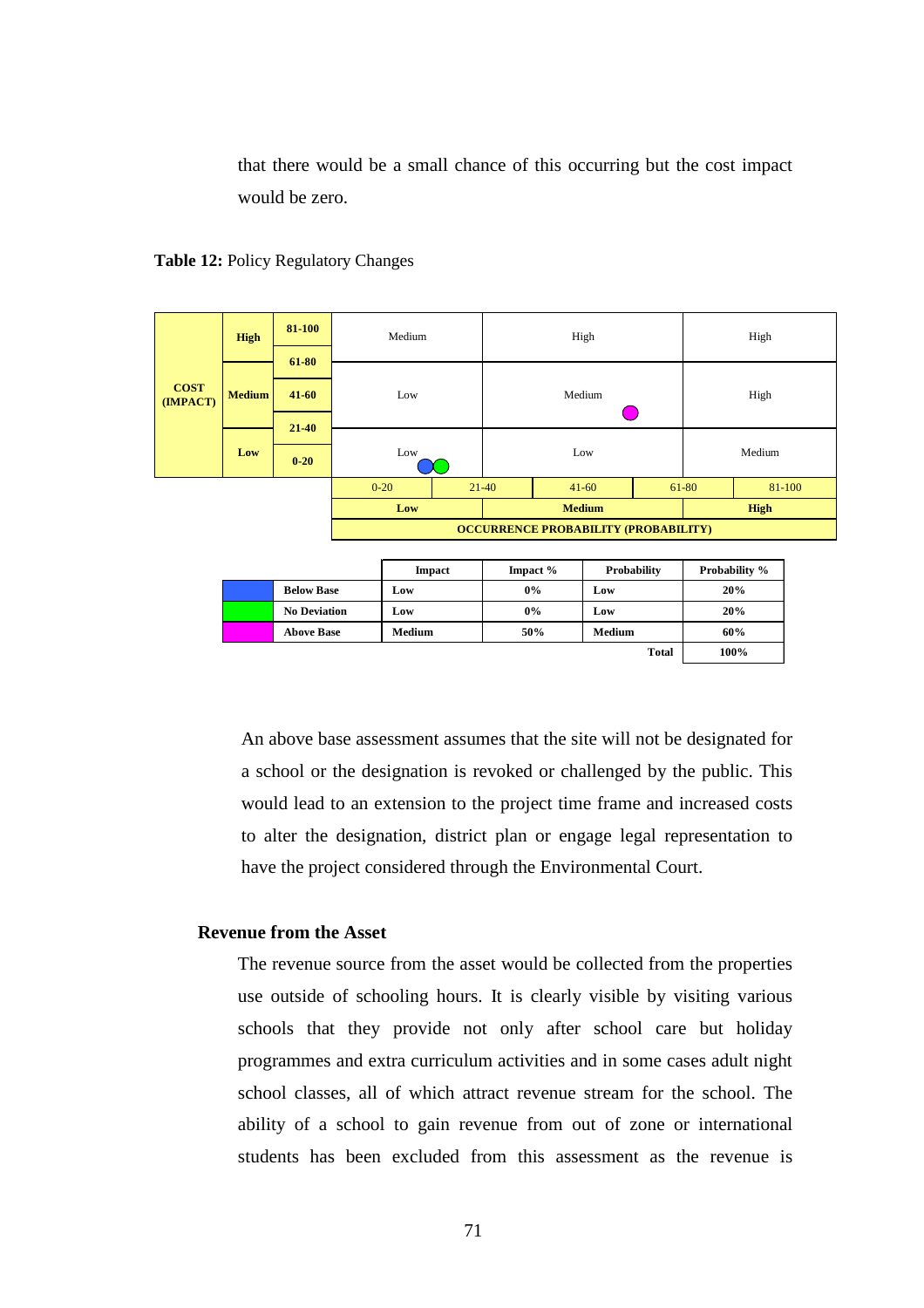confidential and would distort the results as there are only a select few schools that operate in this manner.





|                     | <b>Impact</b> | Impact $%$ | Probability  | <b>Probability %</b> |
|---------------------|---------------|------------|--------------|----------------------|
| <b>Below Base</b>   | High          | 80%        | Medium       | 20%                  |
| <b>No Deviation</b> | Low           | 0%         | Low          | 40%                  |
| <b>Above Base</b>   | Medium        | 65%        | Medium       | 40%                  |
|                     |               |            | <b>Total</b> | 100%                 |

A below base assessment would mean that this revenue is higher than projections and the above base was below projections. This reversal compared to the previous risks reflects that if the property attracts extra revenue, which counteracts any costs associated with the risk.

# **The Site**

The author has observed that in the past, the Ministry of Education has purchased school sites out of possible necessity, rather than through researched long term planning. This has led to a raft of issues, none more than having to expend a vast amount of money adjusting a steep gradient site to a useable platform.

Basically, a site must have a reasonably low gradient or the cost of developing the site to overcome retaining and bulk earthworks increases.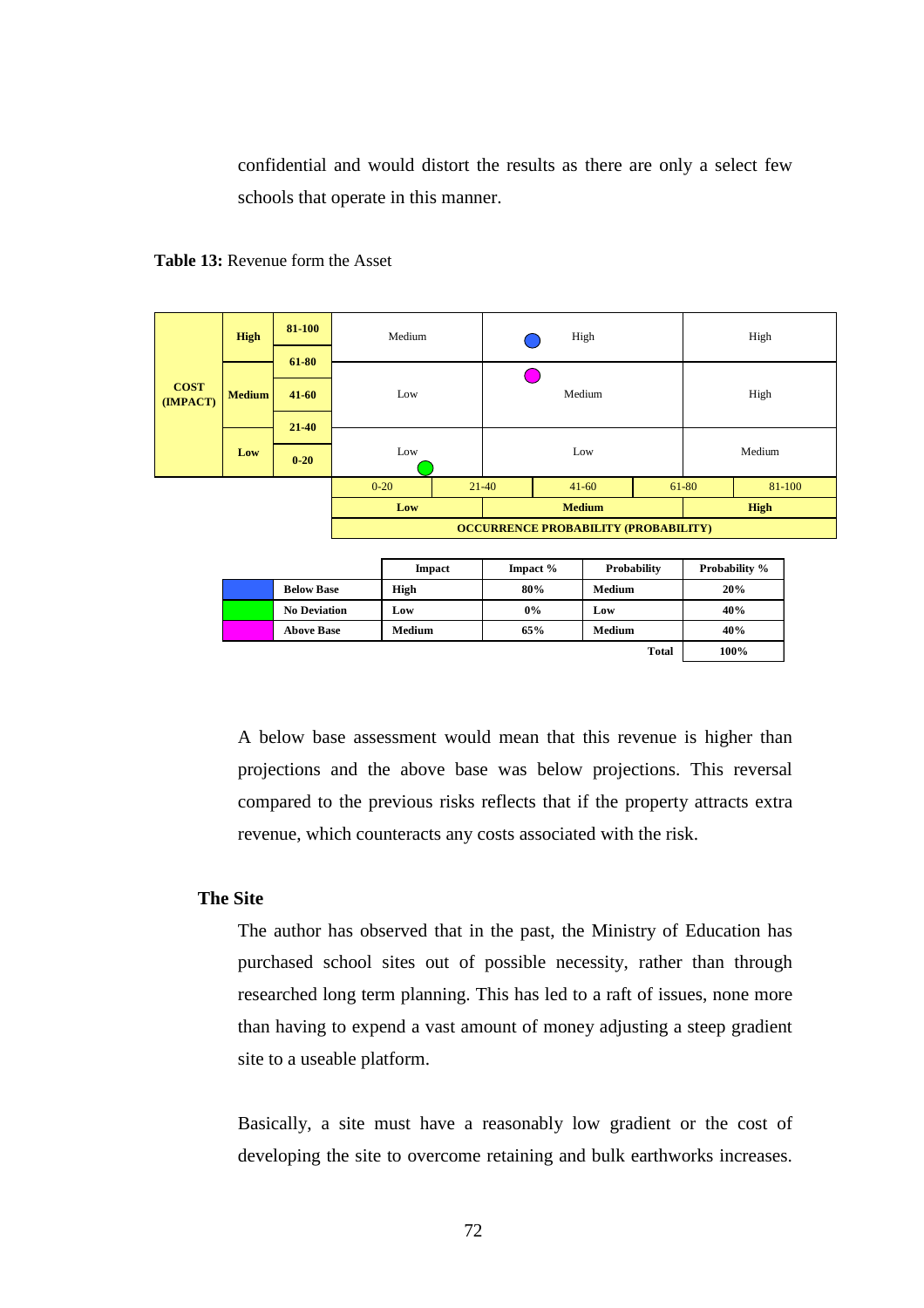In recent times, the Ministry of Education has undertaken a more standardised level of due diligence in purchasing sites for schools, which has taken some of the risk out of the overall development costs.

#### **Table 14:** The Site

|                         | <b>High</b>   | 81-100            |                                             | Medium |               |          |        | High               |       |                      | High   |  |
|-------------------------|---------------|-------------------|---------------------------------------------|--------|---------------|----------|--------|--------------------|-------|----------------------|--------|--|
|                         |               | 61-80             |                                             |        |               |          |        |                    |       |                      |        |  |
|                         |               |                   |                                             |        |               |          |        |                    |       |                      |        |  |
| <b>COST</b><br>(IMPACT) | <b>Medium</b> | $41 - 60$         |                                             | Low    |               |          | Medium |                    |       | High                 |        |  |
|                         |               | $21 - 40$         |                                             |        |               |          |        |                    |       |                      |        |  |
|                         |               |                   |                                             |        |               |          |        |                    |       |                      |        |  |
|                         | Low           | $0 - 20$          |                                             | Low    |               |          |        | Low                |       |                      | Medium |  |
|                         |               |                   | $0 - 20$                                    |        |               | $21-40$  |        | $41 - 60$          | 61-80 |                      | 81-100 |  |
|                         |               |                   | Low                                         |        | <b>Medium</b> |          |        |                    | High  |                      |        |  |
|                         |               |                   | <b>OCCURRENCE PROBABILITY (PROBABILITY)</b> |        |               |          |        |                    |       |                      |        |  |
|                         |               |                   |                                             |        |               |          |        |                    |       |                      |        |  |
|                         |               |                   |                                             | Impact |               | Impact % |        | <b>Probability</b> |       | <b>Probability %</b> |        |  |
|                         |               | <b>Below Base</b> |                                             | High   |               | 80%      |        | Low                |       |                      | 30%    |  |

|  |                     | шпрасс | mupact 70 | 1100a0111ty | <b>LIUDADIII</b> V /0 |
|--|---------------------|--------|-----------|-------------|-----------------------|
|  | <b>Below Base</b>   | High   | 80%       | Low         | 30%                   |
|  | <b>No Deviation</b> | Low    | 0%        | Low         | 10%                   |
|  | <b>Above Base</b>   | High   | 80%       | Medium      | 60%                   |
|  |                     |        |           | Total       | 100%                  |

Based on the literature, the site has been assumed as being a Transferred risk within the Risk Adjusted PSC. It has been assumed that site risks include items such as geological and civil issues.

As defined in the Chapter 3 of this report there are documented problems with risk matrices to assess risk (Mokhtari et al., 2005), as the assessments are often very subjective. From the authors experience in developing risk matrixes and attempting to determine a value of a risk, it is acknowledged that this assessment of risk gives a 'simple' value. It would have been preferable to use a statistical matrix to determine the value of risk based on a number of questioned construction professionals and the Ministry of Education, but this was not possible due to limits on the author's interactions with consortia and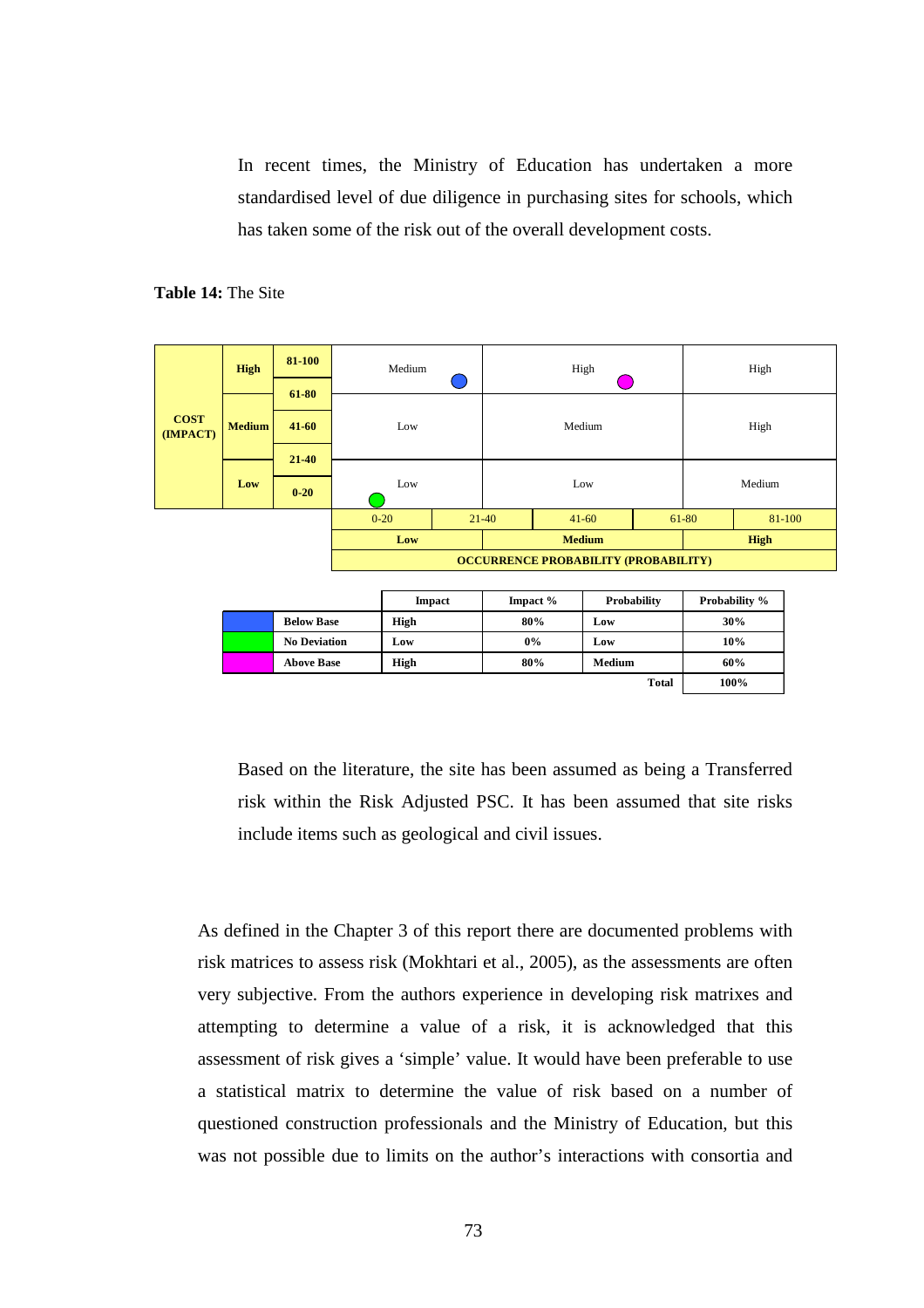the Ministry of Education. It has been decided that the basic intent of this report is to set a benchmark of risk, which can be provided by a simple risk matrix.

For the development of a robust PSC, the author's assumptions on the valuation of risk are very important. Various techniques have been described in the literature sourced for this report. For example, Li, B. (2009) has identified valuing risk with statistical analysis and risk modelling. The New Zealand Government references the 'Australian and New Zealand Risk Management Standard NZS4360:2004: Risk Management'.

Table 15 on the following page, is the developed risk register. This identifies each risk and comments on when the risk would be realised during the contract period. The full table is included in Appendix Two

The value of risk is calculated by multiplying the Base Cost by the Impact by the Probability. For example the valuation of the Policy Changes Risk in a situation where it is Above the Base is:

## **Base Cost x Impact % x Probability % = Above Base Policy Changes Risk**

**or** 

**\$500,000 x 50% x 60% = \$150,000**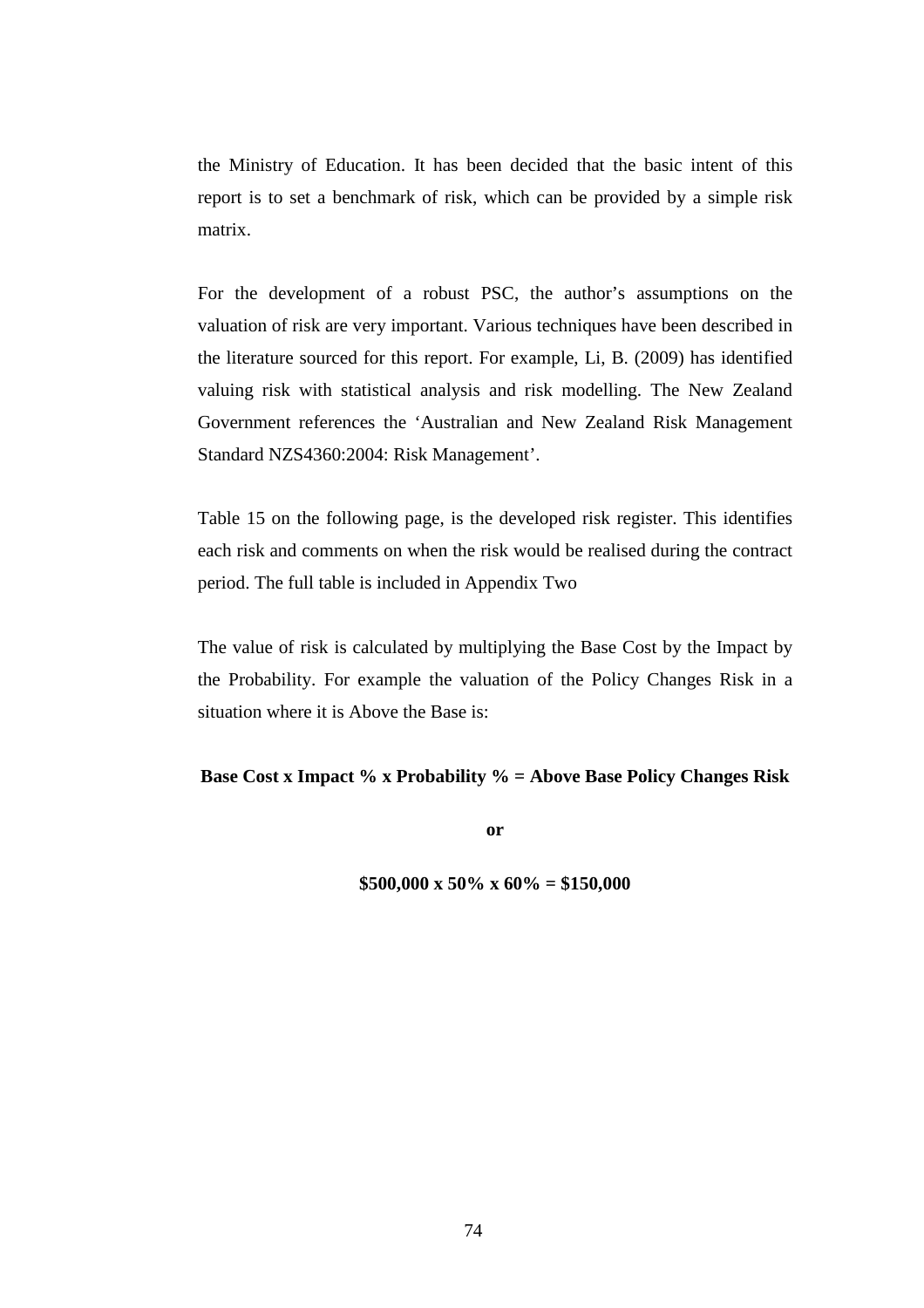# **Table 15:** Risk Register

| <b>RETAINED RISK</b>             |                                                      |                                                |                    |                                                           |                 |                           |              |
|----------------------------------|------------------------------------------------------|------------------------------------------------|--------------------|-----------------------------------------------------------|-----------------|---------------------------|--------------|
| <b>Risk</b>                      | <b>Description of Risk</b>                           | Consequence                                    | <b>Base</b> $(\$)$ | Scenario                                                  |                 | <b>Impact Probability</b> | <b>Value</b> |
| <b>Policy/Regulatory Changes</b> | Issues with District Plan or<br>Designation changes. | Cost increase                                  |                    | <b>Below Base</b><br>500,000 No Deviation<br>Above Base   | 0%<br>0%<br>50% | 20%<br>20%<br>60%         | 150,000      |
|                                  |                                                      |                                                |                    | Subtotal                                                  |                 | 100%                      | 150,000      |
| <b>Operations - Staffing</b>     | Changes in wage costs and<br>industrial action       | Cost increase<br>and Disruption<br>of Services |                    | <b>Below Base</b><br>3,158,157 No Deviation<br>Above Base | 0%<br>0%<br>40% | 20%<br>10%<br>70%         | 884,284      |
|                                  |                                                      |                                                |                    | <b>Subtotal</b>                                           |                 | 100%                      | 884,284      |
| <b>TOTAL RETAINED RISK</b>       |                                                      |                                                |                    |                                                           |                 |                           | 1,034,284    |

| <b>TRANSFERRED RISK</b>                                            |                                                                         |                |             |                                              |              |                           |             |
|--------------------------------------------------------------------|-------------------------------------------------------------------------|----------------|-------------|----------------------------------------------|--------------|---------------------------|-------------|
| <b>Risk</b>                                                        | <b>Description of Risk</b>                                              | Consequence    | <b>Base</b> | Scenario                                     |              | <b>Impact Probability</b> | Value       |
| <b>Construction Risk</b>                                           | Construction issues due to<br>delay and increase costs of Cost Increase |                |             | <b>Below Base</b><br>26.741.211 No Deviation | $-10%$<br>0% | 25%<br>35%                | (668, 530)  |
|                                                                    | building                                                                |                |             | Above Base                                   | 45%          | 40%                       | 4,813,418   |
|                                                                    |                                                                         |                |             | Subtotal                                     |              | 100%                      | 4,144,888   |
|                                                                    | Design not complying                                                    |                |             | <b>Below Base</b>                            | $-5%$        | 10%                       | (12, 818)   |
| <b>Design Risk</b>                                                 | with guidelines or not a                                                | Revenue        |             | 2,563,591 No Deviation                       | 0%           | 50%                       |             |
|                                                                    | suitable environment                                                    |                |             | Above Base                                   | 50%          | 40%                       | 512,718     |
|                                                                    |                                                                         |                |             | <b>Subtotal</b>                              |              | 100%                      | 499,900     |
|                                                                    | Issues with the specified                                               |                |             | <b>Below Base</b>                            | $-50%$       | 10%                       | (22,578)    |
| <b>Maintenance</b>                                                 | materials or structure lead Cost Increase                               |                |             | 451.552 No Deviation                         | 0%           | 25%                       |             |
|                                                                    | to constant repairs                                                     |                |             | Above Base                                   | 80%          | 65%                       | 234,807     |
|                                                                    |                                                                         |                |             | <b>Subtotal</b>                              |              | 100%                      | 212,229     |
|                                                                    | Changes in operation costs                                              |                |             | <b>Below Base</b>                            | $-10%$       | 20%                       | (8, 864)    |
| Operating - Asset Management such as Power and Water Cost Increase |                                                                         |                |             | 443.223 No Deviation                         | 0%           | 30%                       |             |
|                                                                    | etc                                                                     |                |             | Above Base                                   | 30%          | 50%                       | 66,483      |
|                                                                    |                                                                         |                |             | Subtotal                                     |              | 100%                      | 57,619      |
|                                                                    | Third party revenue from                                                | Cost increase  |             | <b>Below Base</b>                            | $-80%$       | 20%                       | (33,300)    |
| <b>Revenue for the Asset</b>                                       | the School                                                              | and Disruption |             | 208.125 No Deviation                         | 0%           | 40%                       |             |
|                                                                    |                                                                         | of Services    |             | Above Base                                   | 65%          | 40%                       | 54,113      |
|                                                                    |                                                                         |                |             | Subtotal                                     |              | 100%                      | 20,813      |
|                                                                    |                                                                         |                |             | <b>Below Base</b>                            | $-80%$       | 30%                       | (1,801,655) |
| <b>The Site</b>                                                    | Site development and<br>construction risk                               | Cost Increase  |             | 7,506,897 No Deviation                       | 0%           | 10%                       |             |
|                                                                    |                                                                         |                |             | Above Base                                   | 80%          | 60%                       | 3,603,311   |
|                                                                    |                                                                         |                |             | Subtotal                                     |              | 100%                      | 1,801,655   |
|                                                                    |                                                                         |                |             |                                              |              |                           |             |
| <b>TOTAL TRANSFERRED RISK</b>                                      |                                                                         |                |             |                                              |              |                           | 6,737,104   |
|                                                                    |                                                                         |                |             |                                              |              |                           |             |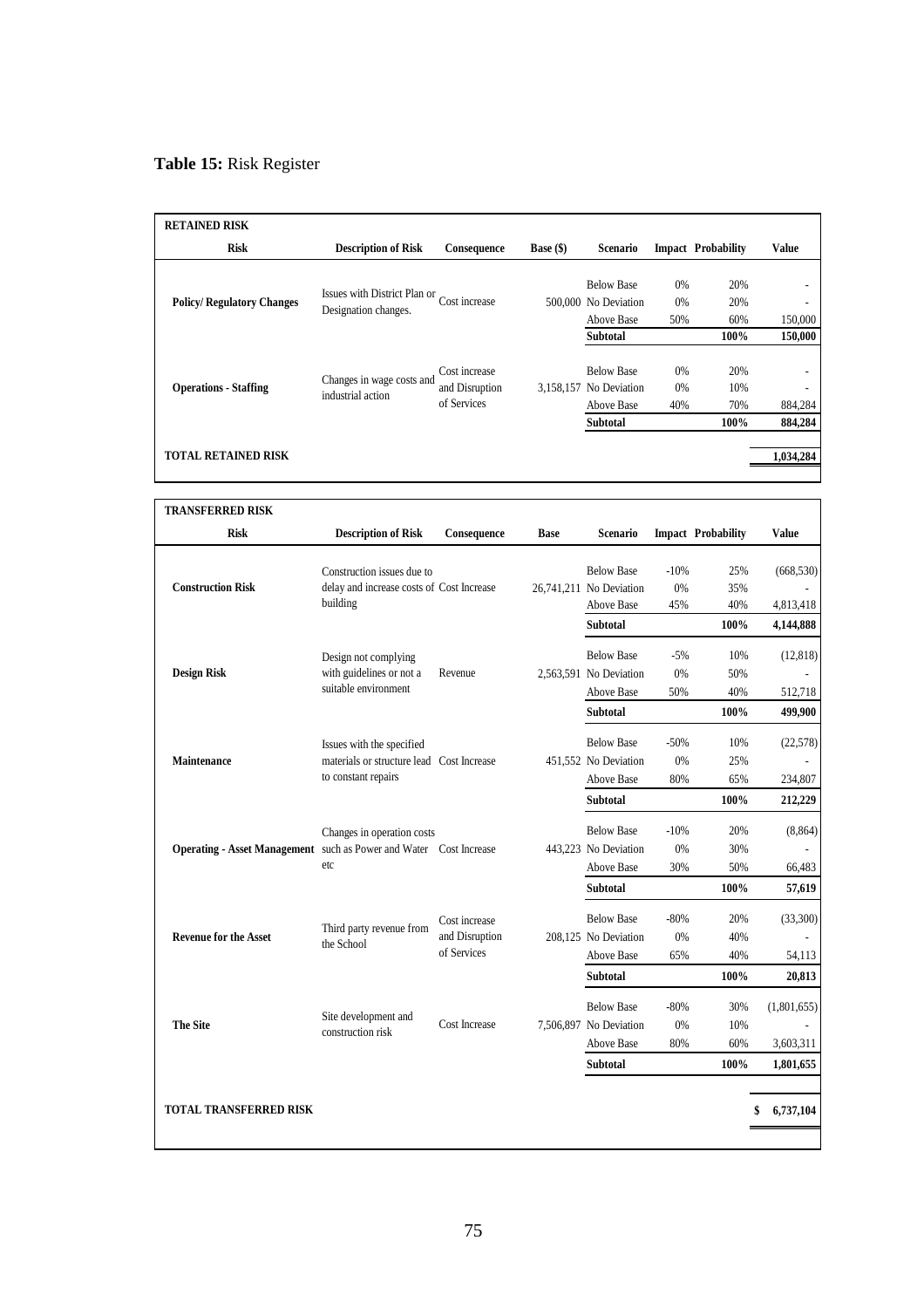The values of risk, calculated within the risk register on the previous page, are summarized as follows:

- o **Construction Risks** Value added to the Raw PSC is \$4,144,888.
- o **Design Risks** Value added to the Raw PSC is \$499,900.
- o **Maintenance costs** Value added to the Raw PSC is \$212,229.
- o **Operating the Asset –** Value added to the Raw PSC is \$884,284.
- o **Asset Management Operations** Value added to the Raw PSC is \$57,619
- o **Policy/Regulatory Changes** Value added to the Raw PSC is \$150,000.
- o **Revenue from the Asset** Value added to the Raw PSC is \$20,813.
- o **The Site** Value added to the Raw PSC is \$1,801,655.

These risks are required to be transferred to a Raw PSC, which once completed, becomes a Risk Adjusted Public Sector Comparator. This process is described in the next section.

# **4.7. The Public Sector Comparator**

The Public Sector Comparator (PSC) is a summary of all the assumptions, costs and risks developed throughout the various spreadsheets into one number, i.e. the Net Present Cost. Simplistically, and as discussed in Chapter 2, the PSC is an analysis of:

## **Transferable Risk + Competitive Neutrality + Raw PSC + Retained Risk**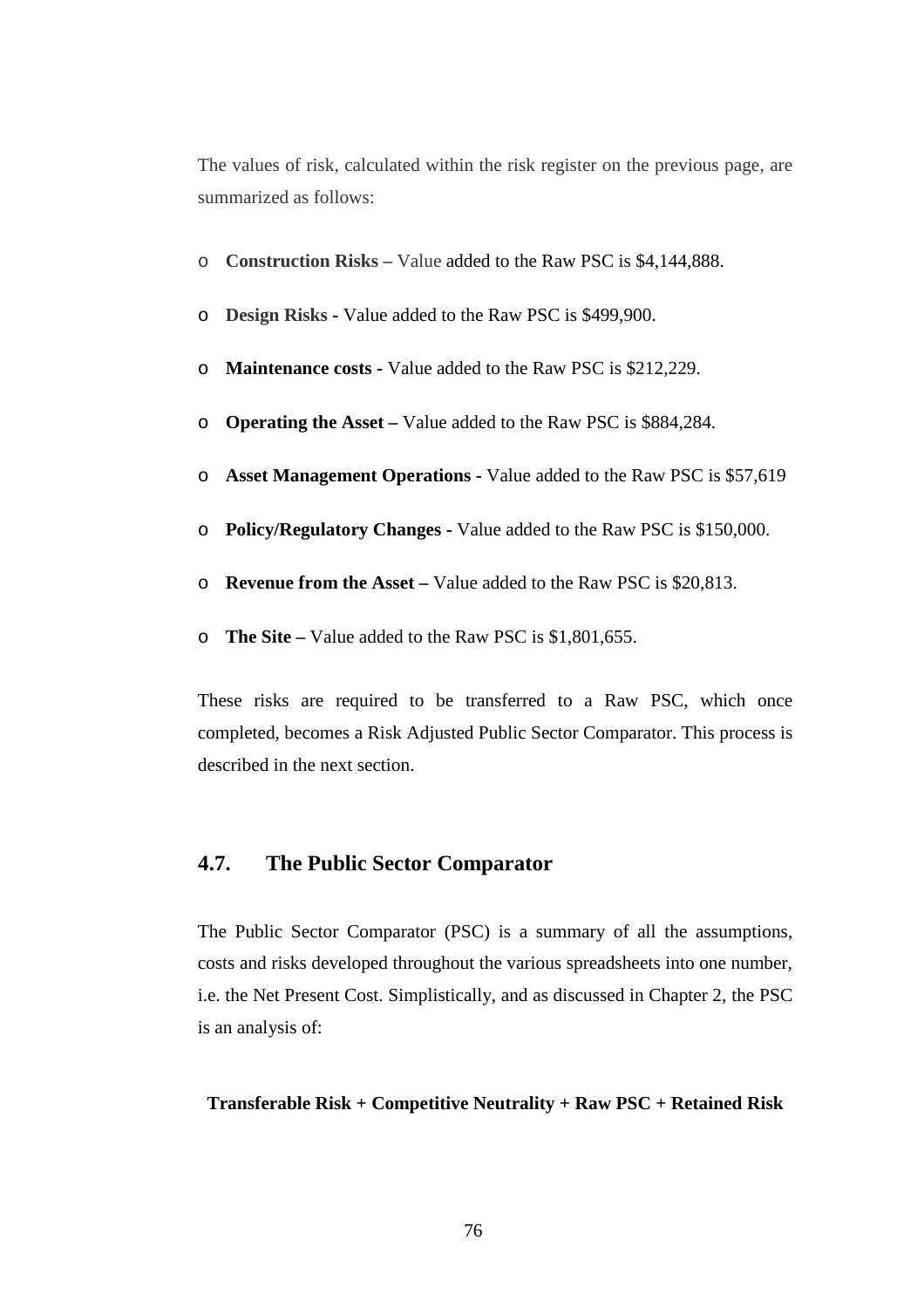It is specifically noted that the author has developed a complete PSC based on the Victorian Partnerships, National Public Private Partnerships Guidelines and a research paper by Lamb et al (2004). All the spreadsheets that appear in this report (unless referenced) and the following sections are a result of the author's creation of Microsoft Excel documents, based on these reference documents. In a few literature cases, the values are expressed as a negative figure, however for the purposes of this report these are identified as a positive number. The development of the PSC includes the following spreadsheets:

- o Project Assumptions of Costs
- o Risk Register
- o Life Cycle Costing Model
- o Competitive Neutrality
- o Raw PSC
- o Risk Adjusted PSC

# **Project Assumptions of Costs**

The project assumption costs have been explained in section 4.3 entitled 'Development of a Hypothetical Project'. The values for this will be included into the Raw PSC described further in this chapter.

## **Risk Register**

The valuing of risk has already been described in the previous section, however now these values need to be added to a Raw PSC to give a Risk Adjusted Public Sector Comparator. This will be explained further in this chapter under the subheading of Risk Adjusted PSC.

## **Life Cycle Costing Model**

The Life Cycle Model is a spreadsheet that attempts to estimate when the Buildings and Siteworks will require maintenance and upgrades over the life of the contract. For Project College, the Life Cycle analysis has been undertaken on a Trade basis for the project. Each item is assessed on its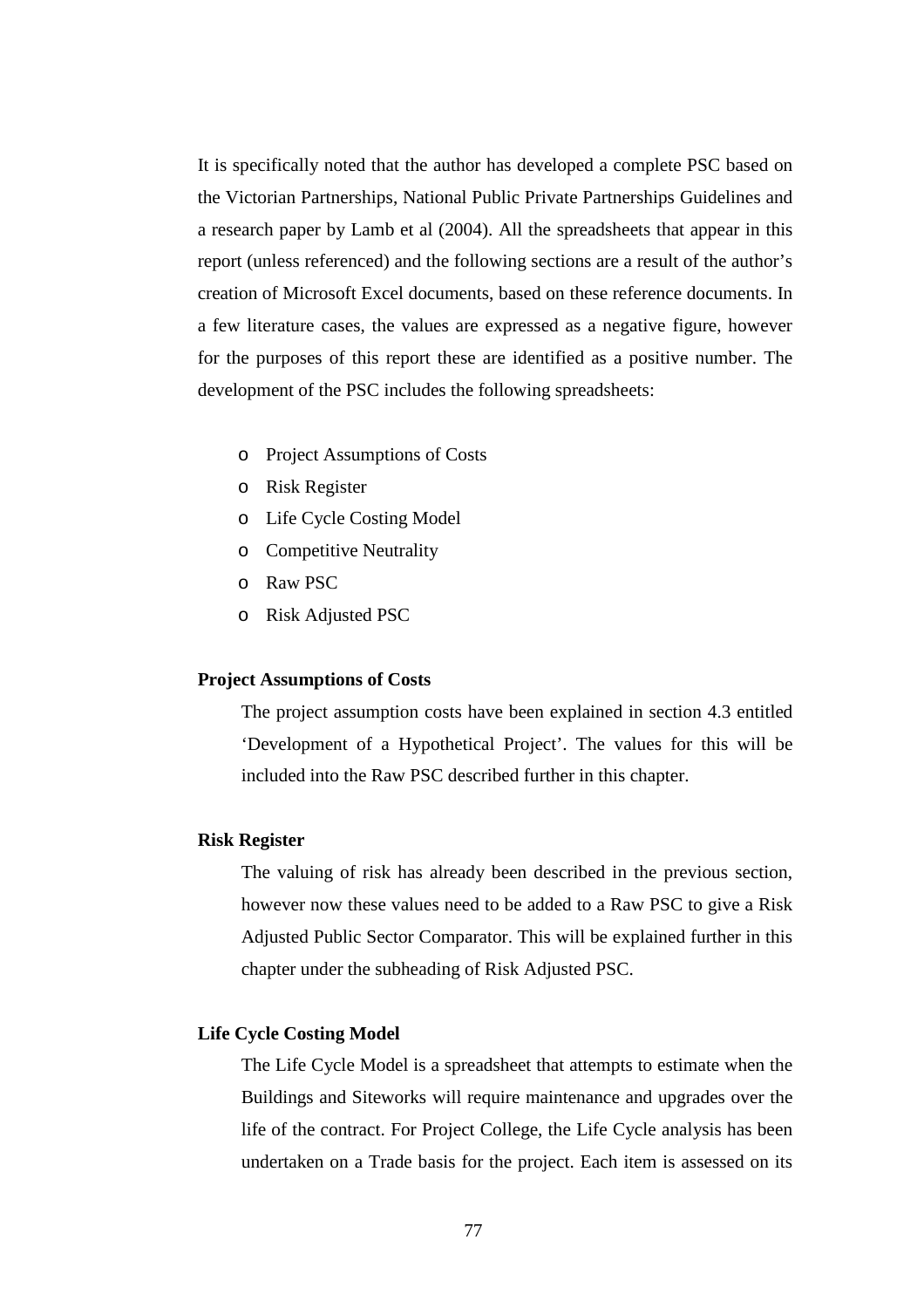Potential Life, which identifies how many times it may need to be replaced and the percentage of the item that would need to be replaced. These factors are multiplied to the original cost of the item to show at which point during the project a cost will be borne. The timing for these changes has been sourced from The Australian Institute of Quantity Surveyors, (2002). Australian Cost Management Manual, Volume 3 as well as the author's own construction experience.

For example, based on the literature, the Internal Wall Partitions have an expected life of 10 years. The trade cost of the linings as identified in the Assumptions spreadsheet is \$1,294,096. Within this price is also the structure and items that have a life exceeding 10 years, therefore only an assumed 35% of the \$1,294,096 will be physically removed and replaced. Items within this 35% would be the plasterboard, plastering and painting portion of the cost.

A percentage of the original cost also needs to be included for demolition and removal of the old items. As sighted by the Australian Institute of Quantity Surveyors, (2002) 5% of the total cost has been included for this removal and disposal work on every item that is required to be replaced.

The full calculation is therefore:

## **Trade Cost x % of Capital Replaced x Disposal % = Total Replacement Cost**

**or** 

## **\$1,294,096 x 35% x 5% = \$517,639**

This sum (\$517,639) is then transferred to each cell under the 'Year' columns in the Life Cycle spreadsheet. A formula then calculates when the cost should be borne based upon the number of replacements, in this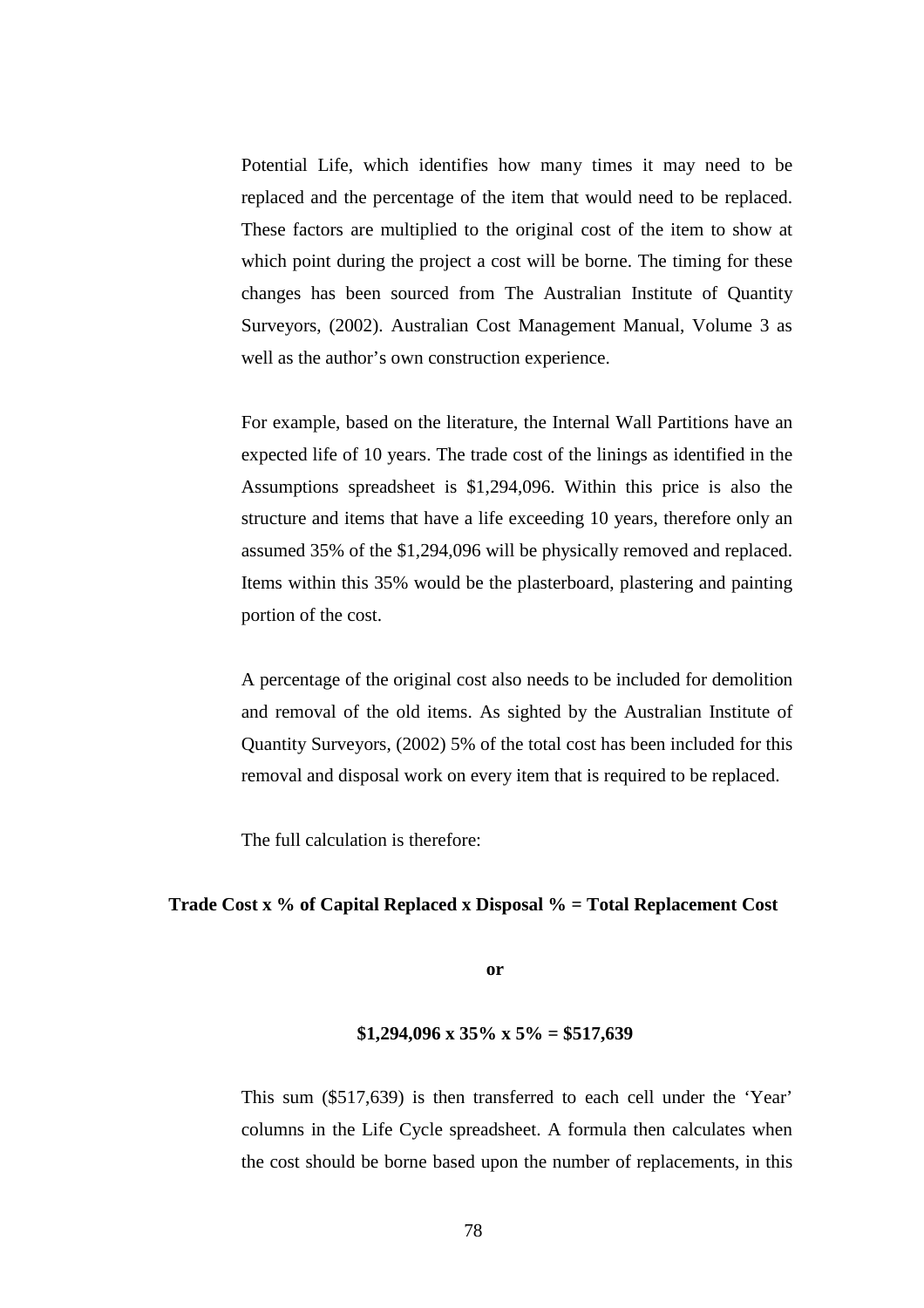case every 10 years. Therefore, assuming that years 1 and 2 of the project will be the construction phase of the project, year 3 is the first year of operations. Based on the Life Cycle assumptions, after 10 years of operations the linings should be replaced i.e. in year 13. Therefore in the Life Cycle spreadsheet \$517,639 appears in the year 13 column and every 10 years after that i.e. again in year 23.

The total cost for the replacement of the linings is calculated by the spreadsheet by totalling the entire row, in this case the total is \$1,035,277.

Once each trade item has been assessed by the spreadsheet, the total value of each of the 'year' columns is transferred into the Raw Public Sector Comparator under the subheading of 'Required Through Life Expenditure'.

These figures are then processed by the Raw Public Sector Comparator to include Inflation, Timing and the Discount Rate. These adjustments will be explained further in the next few pages.

The full Life Cycle Costing spreadsheet is on the following page.

It must be noted that this type of analysis can be based on an 'Elemental Cost' basis, but because of the minimal Output specification of this report a Trade based assessment is appropriate.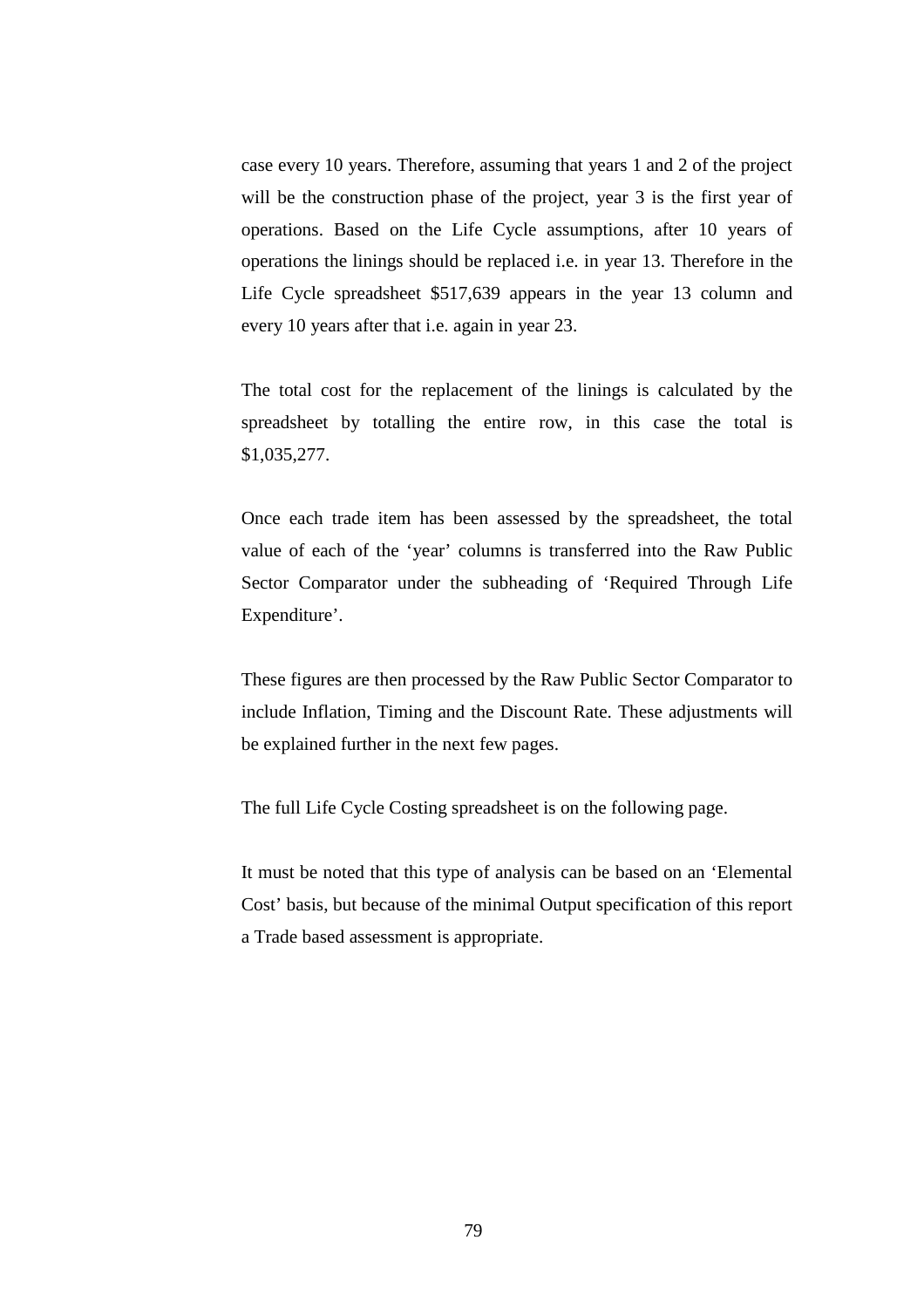# **AUCKLAND COLLEGE**

**LIFE CYCLE COSTING MODEL**

| <b>DESCRIPTION</b><br>Cost<br>Structure<br>Site Preparation<br>[3,37]<br>Substructure<br>1,564,361<br>2,157,124<br>Franc<br>Structural Wall<br>69,617<br>Upper Floors<br>623.962<br>5,08,04<br><b>Total Structure</b><br>External Fabric<br>Rof<br>2,099,185<br>External Walls<br>2,986,102<br>Windows and Doors<br>1,417,284<br>650,511<br>Total External Fabric<br><b>Internal Finishing</b><br>30.54<br><b>Stairs</b><br>Internal Walls Partitions<br>1,060,735<br>Internal Doors<br>534,824 | Construction LCC Including % of Capital<br>On Costs Replaced<br>16,312<br>1.908.520<br>2.61.02<br>804,732<br>761,233<br>6,12,499<br>2,561,006 | $^{16}$<br>$\frac{1}{2}$<br>$\frac{1}{2}$<br>$\frac{1}{2}$<br>$\mathfrak{g}$ | Total<br>Replacement<br>Cost | Life<br>$\sqrt{ }$<br>-91<br>$\sqrt{ }$<br>-91                                                          | No.of<br>$\mathcal{C}_{\text{hanges}}$<br>During<br>Contract | Total LCC                                   | Year<br>Ended<br>Year<br>Number | 2013<br>$\mathbf{1}$     | 2014<br>-1 | 2MS<br>$\overline{3}$ |        |         |         |        | 3121       | 2021 | M         | 303    | 204    | 205 | M         | 2027         | m                        | $\mathcal{M}9$ | 10     | 2031 | 2032      | 113        | 264    | 205     | 2036    | 167          |
|-------------------------------------------------------------------------------------------------------------------------------------------------------------------------------------------------------------------------------------------------------------------------------------------------------------------------------------------------------------------------------------------------------------------------------------------------------------------------------------------------|-----------------------------------------------------------------------------------------------------------------------------------------------|------------------------------------------------------------------------------|------------------------------|---------------------------------------------------------------------------------------------------------|--------------------------------------------------------------|---------------------------------------------|---------------------------------|--------------------------|------------|-----------------------|--------|---------|---------|--------|------------|------|-----------|--------|--------|-----|-----------|--------------|--------------------------|----------------|--------|------|-----------|------------|--------|---------|---------|--------------|
|                                                                                                                                                                                                                                                                                                                                                                                                                                                                                                 |                                                                                                                                               |                                                                              |                              |                                                                                                         |                                                              |                                             |                                 |                          |            |                       |        |         |         |        |            |      |           |        |        |     |           |              |                          |                |        |      |           |            |        |         |         |              |
|                                                                                                                                                                                                                                                                                                                                                                                                                                                                                                 |                                                                                                                                               |                                                                              |                              |                                                                                                         |                                                              |                                             |                                 |                          |            |                       |        |         |         |        |            |      |           | 11     | 12     | 13  | 14        | 15           | 16                       | 17             | 18     | 19   | N         | 21         | 22     | B       | Μ       | 15           |
|                                                                                                                                                                                                                                                                                                                                                                                                                                                                                                 |                                                                                                                                               |                                                                              |                              |                                                                                                         |                                                              |                                             |                                 |                          |            |                       |        |         |         |        |            |      |           |        |        |     |           |              |                          |                |        |      |           |            |        |         |         |              |
|                                                                                                                                                                                                                                                                                                                                                                                                                                                                                                 |                                                                                                                                               |                                                                              |                              |                                                                                                         |                                                              |                                             |                                 |                          |            |                       |        |         |         |        |            |      |           |        |        |     |           |              |                          |                |        |      |           |            |        |         |         |              |
|                                                                                                                                                                                                                                                                                                                                                                                                                                                                                                 |                                                                                                                                               |                                                                              |                              |                                                                                                         |                                                              |                                             |                                 |                          |            |                       |        |         |         |        |            |      |           |        |        |     |           |              |                          |                |        |      |           |            |        |         |         |              |
|                                                                                                                                                                                                                                                                                                                                                                                                                                                                                                 |                                                                                                                                               |                                                                              |                              |                                                                                                         |                                                              |                                             |                                 |                          |            |                       |        |         |         |        |            |      |           |        |        |     |           |              |                          |                |        |      |           |            |        |         |         |              |
|                                                                                                                                                                                                                                                                                                                                                                                                                                                                                                 |                                                                                                                                               |                                                                              |                              |                                                                                                         |                                                              |                                             |                                 |                          |            |                       |        |         |         |        |            |      |           |        |        |     |           |              |                          |                |        |      |           |            |        |         |         |              |
|                                                                                                                                                                                                                                                                                                                                                                                                                                                                                                 |                                                                                                                                               |                                                                              |                              |                                                                                                         |                                                              | l.                                          |                                 |                          |            |                       |        |         |         |        |            |      |           |        |        |     |           |              |                          |                |        |      |           |            |        |         |         |              |
|                                                                                                                                                                                                                                                                                                                                                                                                                                                                                                 |                                                                                                                                               |                                                                              |                              | - 50                                                                                                    |                                                              | $\ddot{\phantom{a}}$                        |                                 |                          |            |                       |        |         |         |        |            |      |           |        |        |     |           |              |                          |                |        |      |           |            |        |         |         |              |
|                                                                                                                                                                                                                                                                                                                                                                                                                                                                                                 |                                                                                                                                               |                                                                              |                              |                                                                                                         |                                                              | i,                                          |                                 |                          |            |                       |        |         |         |        |            |      |           |        |        |     |           |              |                          |                |        |      |           |            |        |         |         |              |
|                                                                                                                                                                                                                                                                                                                                                                                                                                                                                                 |                                                                                                                                               |                                                                              |                              |                                                                                                         |                                                              | $\cdot$                                     |                                 |                          |            |                       |        |         |         |        |            |      |           |        |        |     |           |              |                          |                |        |      |           |            |        |         |         |              |
|                                                                                                                                                                                                                                                                                                                                                                                                                                                                                                 |                                                                                                                                               |                                                                              |                              |                                                                                                         |                                                              | $\cdot$                                     |                                 |                          |            |                       |        |         |         |        |            |      |           |        |        |     |           |              |                          |                |        |      |           |            |        |         |         |              |
|                                                                                                                                                                                                                                                                                                                                                                                                                                                                                                 |                                                                                                                                               | 40%                                                                          | 1,152,453                    | -25                                                                                                     |                                                              | 1,152,453                                   |                                 |                          |            |                       |        |         |         |        |            |      |           |        |        |     |           |              |                          |                |        |      |           |            |        |         |         | 1,152,453    |
|                                                                                                                                                                                                                                                                                                                                                                                                                                                                                                 | 3,603,044                                                                                                                                     | 25%                                                                          | 1,092,913                    | -25                                                                                                     |                                                              | 1,092,913                                   |                                 |                          |            |                       |        |         |         |        |            |      |           |        |        |     |           |              |                          |                |        |      |           |            |        |         |         | 1,092,913    |
|                                                                                                                                                                                                                                                                                                                                                                                                                                                                                                 | $1,\!72,\!00$                                                                                                                                 | 30%                                                                          | 605,180                      | 15                                                                                                      |                                                              | 605.180                                     |                                 |                          |            |                       |        |         |         |        |            |      |           |        |        |     |           |              |                          |                |        |      |           |            |        |         |         |              |
|                                                                                                                                                                                                                                                                                                                                                                                                                                                                                                 | 7,933,137                                                                                                                                     |                                                                              |                              |                                                                                                         |                                                              | 2,80,516                                    |                                 |                          |            |                       |        |         |         |        |            |      |           |        |        |     |           |              |                          |                |        |      |           |            |        |         |         |              |
|                                                                                                                                                                                                                                                                                                                                                                                                                                                                                                 |                                                                                                                                               |                                                                              |                              |                                                                                                         |                                                              | $\cdot$                                     |                                 |                          |            |                       |        |         |         |        |            |      |           |        |        |     |           |              |                          |                |        |      |           |            |        |         |         |              |
|                                                                                                                                                                                                                                                                                                                                                                                                                                                                                                 |                                                                                                                                               |                                                                              |                              |                                                                                                         |                                                              | $\cdot$                                     |                                 |                          |            |                       |        |         |         |        |            |      |           |        |        |     |           |              |                          |                |        |      |           |            |        |         |         |              |
|                                                                                                                                                                                                                                                                                                                                                                                                                                                                                                 | 375,179                                                                                                                                       | $\sqrt{h}$                                                                   | 18,759                       |                                                                                                         |                                                              | 18.750                                      |                                 |                          |            |                       |        |         |         |        |            |      |           |        |        |     |           |              |                          |                |        |      |           |            |        |         |         | 18,759       |
|                                                                                                                                                                                                                                                                                                                                                                                                                                                                                                 | 1,294,096                                                                                                                                     | $3\%$                                                                        | 517,639                      |                                                                                                         |                                                              | INSERT TABLE 16 A3 COPY OF THIS SPREADSHEET |                                 |                          |            |                       |        |         |         |        |            |      |           |        |        |     |           |              |                          |                |        |      |           |            |        |         |         |              |
|                                                                                                                                                                                                                                                                                                                                                                                                                                                                                                 | 62,4%                                                                                                                                         | 75%                                                                          | 521,988                      |                                                                                                         |                                                              | JHJ J                                       |                                 |                          |            |                       |        |         |         |        |            |      | 041,981   |        |        |     |           |              |                          |                |        |      | 321.908   |            |        |         |         |              |
| <b>Floor Finishes</b><br>1,412,827                                                                                                                                                                                                                                                                                                                                                                                                                                                              | 1,723,649                                                                                                                                     | $50\%$                                                                       | 948.007                      |                                                                                                         | $\gamma$                                                     | 1,86,014                                    |                                 |                          |            |                       |        |         |         |        |            |      | 948.OD    |        |        |     |           |              |                          |                |        |      | 98.00     |            |        |         |         |              |
| Wall Finishes<br>1,3%,0%                                                                                                                                                                                                                                                                                                                                                                                                                                                                        | 1,091,025                                                                                                                                     | - 50%                                                                        | 930,064                      | f                                                                                                       |                                                              | 4,650,319                                   |                                 |                          |            |                       |        | 930 NS  |         |        |            |      | 930.064   |        |        |     |           | 930.064      |                          |                |        |      |           |            |        |         |         | 930,064      |
| Celing Finishes<br>1,051,821                                                                                                                                                                                                                                                                                                                                                                                                                                                                    | 1,283,222                                                                                                                                     | $50\%$                                                                       | 705,772                      | - 15                                                                                                    |                                                              | 705.772                                     |                                 |                          |            |                       |        |         |         |        |            |      |           |        |        |     |           | 16.772       |                          |                |        |      |           |            |        |         |         |              |
| Fiting and Fixtures<br>1,595,559                                                                                                                                                                                                                                                                                                                                                                                                                                                                | 1,916,582                                                                                                                                     | 75%                                                                          | 1,557,266                    | $\mathfrak{A}$                                                                                          |                                                              | 1,57,266                                    |                                 |                          |            |                       |        |         |         |        |            |      |           |        |        |     |           |              |                          |                |        |      | 1.557.36  |            |        |         |         |              |
| <b>Total Internal Finishing</b><br>7,30,3%                                                                                                                                                                                                                                                                                                                                                                                                                                                      | 8,966,239                                                                                                                                     |                                                                              |                              |                                                                                                         |                                                              | 10,907,383                                  |                                 |                          |            |                       |        |         |         |        |            |      |           |        |        |     |           |              |                          |                |        |      |           |            |        |         |         |              |
|                                                                                                                                                                                                                                                                                                                                                                                                                                                                                                 |                                                                                                                                               |                                                                              |                              |                                                                                                         |                                                              | $\ddot{\phantom{0}}$                        |                                 |                          |            |                       |        |         |         |        |            |      |           |        |        |     |           |              |                          |                |        |      |           |            |        |         |         |              |
| Services                                                                                                                                                                                                                                                                                                                                                                                                                                                                                        |                                                                                                                                               |                                                                              |                              |                                                                                                         |                                                              | $\cdot$                                     |                                 |                          |            |                       |        |         |         |        |            |      |           |        |        |     |           |              |                          |                |        |      |           |            |        |         |         |              |
| Sanitary plumbing<br>601,677                                                                                                                                                                                                                                                                                                                                                                                                                                                                    | 734,046                                                                                                                                       | 30%                                                                          | 20.214                       |                                                                                                         |                                                              | 20,214                                      |                                 |                          |            |                       |        |         |         |        |            |      |           |        |        |     |           |              |                          |                |        |      |           |            |        |         |         |              |
| Mechanical Services<br>1,065,192                                                                                                                                                                                                                                                                                                                                                                                                                                                                | 1,299,534                                                                                                                                     | 30%                                                                          | 389.860                      | $\gamma$                                                                                                |                                                              | 389,860                                     |                                 |                          |            |                       |        |         |         |        |            |      |           |        |        |     |           |              |                          |                |        |      |           |            |        |         | $\cdot$ | 39,860       |
| Fire Services<br>$1{,}00{,}90$                                                                                                                                                                                                                                                                                                                                                                                                                                                                  | 1,272,347                                                                                                                                     | $25\%$                                                                       | 318,087                      | $\mathfrak{L}% _{T}=\mathfrak{L}_{T}\!\left( a,b\right) ,\ \mathfrak{L}_{T}=C_{T}\!\left( a,b\right) ,$ |                                                              | $318,087$                                   |                                 |                          |            |                       |        |         |         |        |            |      |           |        |        |     |           |              |                          |                |        |      |           |            |        |         |         | 318,087      |
| <b>Electrical Services</b><br>2,125,926                                                                                                                                                                                                                                                                                                                                                                                                                                                         | 2,593,630 50%                                                                                                                                 |                                                                              | 1,296,815 15                 |                                                                                                         | -1                                                           | 1,2%,815                                    |                                 | $\overline{\phantom{a}}$ |            |                       |        |         |         |        |            |      |           |        |        |     |           | $-1,296,815$ | $\overline{\phantom{a}}$ |                |        |      |           |            |        |         |         | $\cdot$      |
| Lifts and Escalators<br>206,581                                                                                                                                                                                                                                                                                                                                                                                                                                                                 | 254,469 75%                                                                                                                                   |                                                                              | 190,852 25                   |                                                                                                         | 0                                                            | 190,852                                     |                                 |                          |            |                       |        |         |         |        |            |      |           |        |        |     |           |              |                          |                |        |      |           |            |        |         |         | $-190,852$   |
| Special Services<br>120,335                                                                                                                                                                                                                                                                                                                                                                                                                                                                     | 146,809 50%                                                                                                                                   |                                                                              | 73,405 10                    |                                                                                                         | $\mathbf{1}$                                                 | 146,809                                     |                                 |                          |            |                       |        |         |         |        |            |      | 73,405    |        |        |     |           |              |                          |                |        |      | 73,405    |            |        | $\cdot$ | $\cdot$ | $\sim$       |
| Drainage<br>142,600                                                                                                                                                                                                                                                                                                                                                                                                                                                                             | 173,996 25%                                                                                                                                   |                                                                              | 43,499 25                    |                                                                                                         | 0                                                            | 43,499                                      |                                 |                          |            |                       |        |         |         |        |            |      |           |        |        |     |           |              |                          |                |        |      |           |            |        |         |         | 43,499       |
| <b>Total Services</b><br>5,307,239                                                                                                                                                                                                                                                                                                                                                                                                                                                              | 6,474,832                                                                                                                                     |                                                                              |                              |                                                                                                         |                                                              | 2,606,136                                   |                                 | $\sim$                   | $\cdot$    | $\alpha$              | $\sim$ | 930,064 | $\cdot$ | $\sim$ | $\epsilon$ |      | 2,991,103 | $\sim$ | $\sim$ |     | 3,537,831 |              | $\sim$                   | $\mathbf{r}$   | $\sim$ |      | 4,768,582 | $\sim$ $-$ | $\sim$ | $\sim$  |         | $-4,136,487$ |
| TOTAL CONSTRUCTION \$ 24,177,620 \$ 29,496,697                                                                                                                                                                                                                                                                                                                                                                                                                                                  |                                                                                                                                               |                                                                              |                              |                                                                                                         |                                                              | \$16,364,066                                |                                 |                          |            |                       |        |         |         |        |            |      |           |        |        |     |           |              |                          |                |        |      |           |            |        |         |         |              |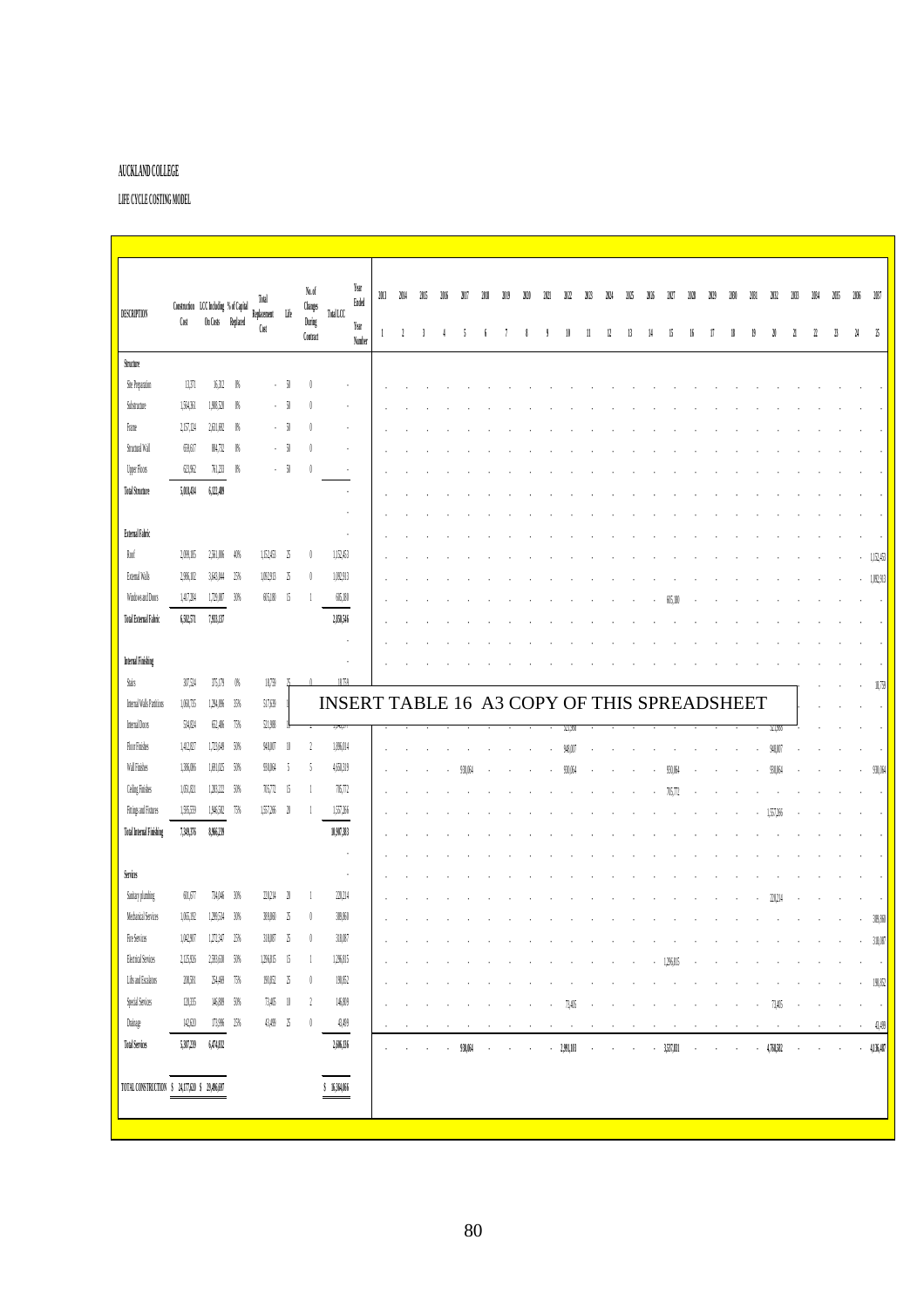# **Competitive Neutrality**

Predominately, the adjustment for competitive neutrality consists of removing any advantage the Government has. Grimsey et al., (2005, page 357) has identified "land, Local Government, payroll and capital transaction taxes", Partnership Victoria (2001, page 25) includes "public scrutiny and reporting requirements faced by a private enterprise". In simple terms, if competitive neutrality is not undertaken, the PSC may be artificially lower then a potential consortium bid.

## **The Raw Public Sector Comparator**

Each of the above spreadsheets, i.e. Project Assumptions, Value of Risk and Life Cycle Cost and the like are entered into a separate copy of the Raw Public Sector Comparator. This is a complex process and requires the inclusion of the base cost, inflation rates and the timing of when the costs are to be borne. Figure 7 below shows how construction costs are inputted into the Raw PSC.



**Figure 7:** Construction Cost Input into the Raw PSC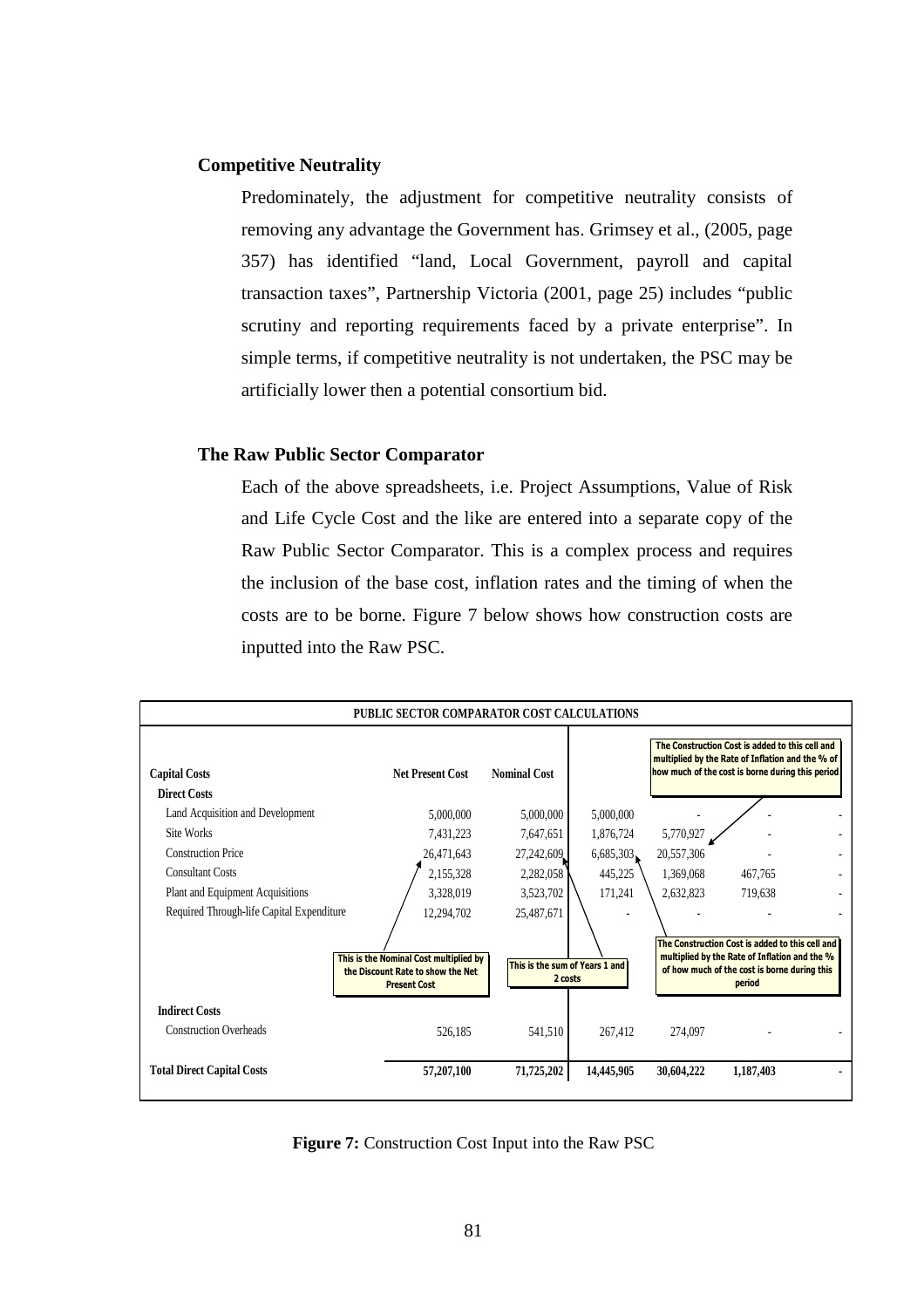Basically, each cost included in the PSC is sourced from a corresponding spreadsheet and entered into the year columns on the PSC and multiplied by the rate of inflation and the percentage of the cost that will be realised during that period.

To determine the Net Present Cost of Construction, the construction budget of \$26,741,211, is multiplied by a factor of inflation, in this case 1 because the cost would technically not attract inflation in the first year. In subsequent years, the inflation rate is 1 plus the inflation rate, i.e. year 2 equals  $1 + 2.5\% = 1.025$  and year 3 equals  $1.025 + 2.5\% = 1.051$  and so on.

Once inflation is added to the construction cost, this must be multiplied by the percentage that the cost will be expended during that year. For construction, it was identified that the programme would start on the  $10<sup>th</sup>$ January 2011 and design and construction would take 24 months. It was assumed that construction would start sometime towards the end of 2011 but the majority of the design cost would be expended before construction started. In this case it was assessed that 25% of the construction would be expended in the first year (2011), with the remaining 75% in the second year (2012). Construction would be complete by the  $31<sup>st</sup>$  December 2012. The full calculation is:

# **Assumed Cost x Inflation Factor x Timing = Nominal Cost Year 1**

## **26,741,211 x 1.000 x 25% = 6,685,303**

The second year nominal cost equals:

### **Assumed Cost x Inflation Factor x Timing = Nominal Cost Year 2**

**26,741,211 x 1.025 x 75% = 20,577,306**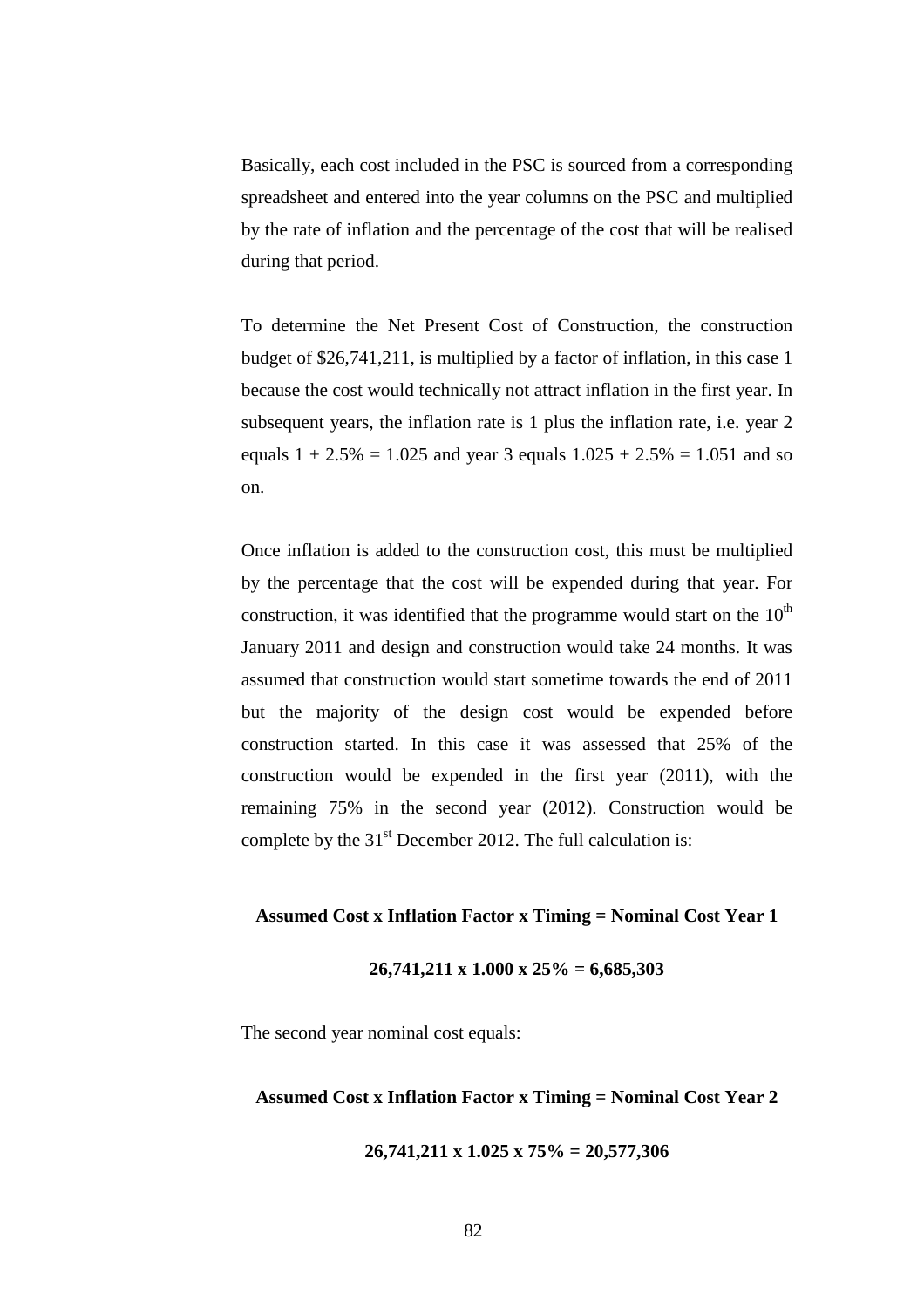The total Nominal Cost then equals the sum of all the years' i.e.

# **Nominal Cost Year 1 + Nominal Cost Year 2 = Total Nominal Cost**

# **20,577,306 + 6,685,303 = 27,242,609**

The construction cost noted above is only expended over two years, where as an operating cost would be included in each year from the time the school was opened for students, therefore the values will only appear in PSC for the year when the cost is expended.

The Net Present Cost is a calculation of the Nominal Cost multiplied by the Discount Rate for the total period the cost is being expended, in this case as identified in Table 17 on the next page, the calculation is:

## **27,242,609 x 0.94340 = 26,471,643**

This figure is therefore the cost of construction, including an adjustment for inflation for a portion of the cost in the second year, less the discount adjustment. It must be noted that the Net Present Cost is completely reliant upon the calculation of the Discount Rate over time, which for this report, was taken from The Australian Institute of Quantity Surveyors, (2002). Australian Cost Management Manual, Volume 3.

Each cost as identified in the assumptions, is entered in the same manner as the Construction costs explained above. This initial process can be very time consuming but when it is completed, any potential changes in assumptions will automatically be changed in the spreadsheet and corresponding Net Present Cost calculation. The sum of all of the construction and operating cost calculations is a Raw Net Present Cost for Project College of \$124,997,839. The full Raw PSC in included on the following page in Table 17.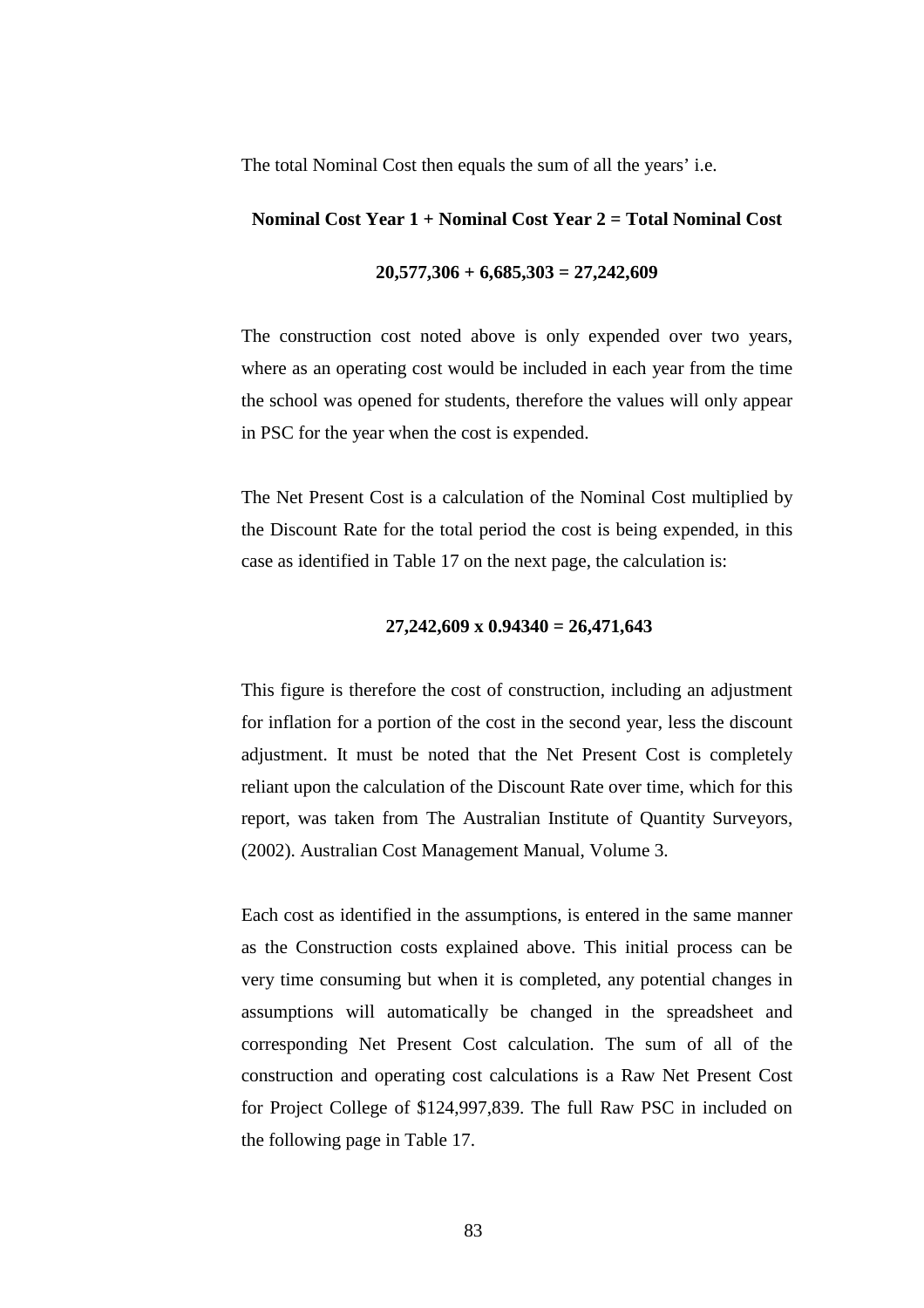#### **PROJECT COLLEGE**

## **RAW PUBLIC SECTOR COMPARATOR**

|                                                                                         |                                                                                                                                                            | Year Ended<br>Year Number | 2011            | 2012 | 2013                    | 2014            | 2015      | 2016                   | 2017                     | 2018                | 2019                           | 2020      | 2021      | 2022 2023 2024                | 13 | 14        | M25<br>$\mathbf{15}$ | 2026      | 2027                         | 2028      | 2029                                | NN        | 2031                   | 2032               | 2033                | Ж                                    | 2035      | 2036                   | 2037      |
|-----------------------------------------------------------------------------------------|------------------------------------------------------------------------------------------------------------------------------------------------------------|---------------------------|-----------------|------|-------------------------|-----------------|-----------|------------------------|--------------------------|---------------------|--------------------------------|-----------|-----------|-------------------------------|----|-----------|----------------------|-----------|------------------------------|-----------|-------------------------------------|-----------|------------------------|--------------------|---------------------|--------------------------------------|-----------|------------------------|-----------|
| Cashflow<br>Total Construction Costs<br>Total Operating and Maintenance Cost<br>Raw PSC | Net Present Cost Nominal Cost<br>\$ 57,207,100 \$ 71,725,202 14,445,905 30,604,222 1,187,403<br>\$ 67,790,739 \$ 140,534,358<br>124,997,839 \$ 212,259,559 |                           | and the company |      | $4,114,273$ $4,217,130$ | $\sim 10^{-11}$ | 4,322,558 | 1.052.282<br>4,430,622 | $\sim$ $\sim$<br>4541387 | $\sim$<br>4,654,922 | <b>Contractor</b><br>4.711.295 | 4,890,577 | 3.828.864 | 5,012,842 5,138,163 5,266,617 |    | 5,398,282 | 5,533,239            | 5,671,570 | <b>Contract</b><br>5,813,360 | 5,958,694 | and the control of the<br>6,107,661 | 6,260,353 | 7.813.877<br>6.416.861 | $\sim$<br>6577.283 | $\sim$<br>6,741,715 | <b>Contract Contract</b><br>6910.258 | 7.083.014 | 7,668,815<br>7,360,090 | 7,441,592 |

| SCOUNT FACTO           |       |  |                                                                                                                                                                                                                                |  |  |  |  |  |  |  |  |  |  |  |
|------------------------|-------|--|--------------------------------------------------------------------------------------------------------------------------------------------------------------------------------------------------------------------------------|--|--|--|--|--|--|--|--|--|--|--|
| <b>Discount Factor</b> | 10000 |  | - 0.94340 0.89000 0.839620 0.79209 0.74726 0.0096 0.66704 0.99190 0.53639 0.52672 0.49697 0.4684 0.4729 0.41727 0.39365 0.37136 0.35134 0.33151 0.31180 0.29414 0.2717 0.26169 0.2466 0.2350 0.2945 0.2959 0.24676 0.2370 0.29 |  |  |  |  |  |  |  |  |  |  |  |

| <b>EXPENDITURE TIMING (%)</b>             |               |      |      |      |        |      |      |      |      |      |      |      |        |      |      |      |      |     |      |      |      |      |      |      |      |               |               |
|-------------------------------------------|---------------|------|------|------|--------|------|------|------|------|------|------|------|--------|------|------|------|------|-----|------|------|------|------|------|------|------|---------------|---------------|
|                                           |               |      |      |      |        |      |      |      |      |      |      |      |        |      |      |      |      |     |      |      |      |      |      |      |      |               |               |
| Direct Costs                              |               |      |      |      |        |      |      |      |      |      |      |      |        |      |      |      |      |     |      |      |      |      |      |      |      |               |               |
| Land Acquisition and Development          | 10%           | 0%   | 0%   |      | 0%     |      |      |      |      |      |      |      |        |      |      |      |      |     |      |      |      |      |      |      | 0%   | 0%            |               |
| Site Works                                | 25%           | 75%  | 0%   |      | $^{0}$ |      |      |      |      |      |      |      |        |      |      |      |      |     |      | O    |      |      |      |      | 0%   | $\frac{0}{2}$ |               |
| Construction Price                        | 25%           | 75%  | 0%   |      | 0%     |      |      |      |      |      |      |      |        |      |      |      |      |     |      |      |      |      |      |      | 0%   | m             |               |
| Consultant Costs                          | 20%           | 60%  | 20%  |      | 0%     | œ    | Ø    |      |      |      |      |      |        |      |      |      |      |     |      |      |      |      |      |      | 0%   | - 65          |               |
| Plant and Equipment Acquisitions          | $\frac{5}{3}$ | 75%  | 20%  |      | 0%     | œ    | œ    | OX   |      |      |      |      | $^{0}$ |      |      |      |      |     |      |      | (A)  | 09   |      |      | 0%   | 05            |               |
| Required Through-life Capital Expenditure | 0%            | 0%   | 100% |      | 100%   | 100% | 100% | 100% | 100% | 100% | 100% |      | 100%   | 100% | 100% | 100% | 100% | 10% | 100% | 100% | 100% | 100% | 100% | 100% | 100% | 10%           |               |
|                                           |               |      |      |      |        |      |      |      |      |      |      |      |        |      |      |      |      |     |      |      |      |      |      |      |      |               |               |
| <b>Indirect Costs</b>                     |               |      |      |      |        |      |      |      |      |      |      |      |        |      |      |      |      |     |      |      |      |      |      |      |      |               |               |
| Construction Overheads                    | 100%          | 100% | 0%   |      | $^{0}$ |      | 05   |      |      |      |      |      |        |      |      |      |      |     |      |      |      |      |      |      | O%   | 05            |               |
| Administrative overheads                  | 0%            | 0%   | 100% | 100% | 100%   | 10%  | 100% | 100% | 100% | 100% | 100% | 100% | 100%   | 100% | 100% | 100% | 100% | 10% | 100% | 100% | 100% | 100% | 100% | 100% | 100% | 10%           |               |
|                                           |               |      |      |      |        |      |      |      |      |      |      |      |        |      |      |      |      |     |      |      |      |      |      |      |      |               |               |
| Operating Period                          |               |      |      |      |        |      |      |      |      |      |      |      |        |      |      |      |      |     |      |      |      |      |      |      |      |               |               |
| Operating and Third Party Revenue         | 0%            | 0%   | 100% |      | 100%   | 10%  | 100% | 100% | 10%  | 100% | 100% | 100% | 100%   | 100% | 100% | 100% | 100% | 10% | 100% | 100% | 100% | 100% | 100% | 100% | 100% | 10%           | $100^{\circ}$ |
|                                           |               |      |      |      |        |      |      |      |      |      |      |      |        |      |      |      |      |     |      |      |      |      |      |      |      |               |               |

| <b>INFLATION FACTORS</b>                  |               |         |      |       |       |       |       |       |       |       |       |       |       |       |      |       |      |       |       |       |       |       |       |       |       |     |
|-------------------------------------------|---------------|---------|------|-------|-------|-------|-------|-------|-------|-------|-------|-------|-------|-------|------|-------|------|-------|-------|-------|-------|-------|-------|-------|-------|-----|
|                                           |               |         |      |       |       |       |       |       |       |       |       |       |       |       |      |       |      |       |       |       |       |       |       |       |       |     |
| Inflation Factors - Capital Costs         |               |         |      |       |       |       |       |       |       |       |       |       |       |       |      |       |      |       |       |       |       |       |       |       |       |     |
| Direct Costs                              |               |         |      |       |       |       |       |       |       |       |       |       |       |       |      |       |      |       |       |       |       |       |       |       |       |     |
| Land Acquisition and Development          | 1.025         | 1.051   | 1.07 | 1.104 | 1.131 | 1.160 | 1.189 | 1.218 | 1.349 | 1.280 | 1312  | 1.345 | 1379  | 1.413 | 1.48 | 1.485 | 152  | 1,560 | 1599  | 1.639 | 1.680 | 1.722 | 1.765 | 1.809 | 1.854 |     |
| Project Design                            | 1.05          | 1051    |      | 1.104 | 1.131 | 1.160 | 1.189 | 1.218 | 1.349 | 280   | 1312  | 1345  | 1.379 | 1.413 | 1.48 | 1.485 | 1522 | 1,560 | 1599  | 1.639 | 1.680 | 1.722 | 1.765 | 1,809 | 1.854 |     |
| Site Works                                | 1.05          | 1.051   | 107  | 1.104 | 1.131 | 1.160 | 1.189 | 1.218 | 1.349 | 1280  | 1312  | 1345  | 1379  | 1.413 | 1.48 | 1.485 | 1522 | 150   | 1599  | 1.639 | 1.680 | 1.722 | 1.765 | 1809  | 1.854 |     |
| <b>Construction Price</b>                 | 1.0%          | 1.051   | 107  | 1.104 | 1.131 | 1.160 | 1.189 | 1218  | 1.349 |       | i312  | 1.345 | 1379  | 1.413 | 1.48 | 1.485 | 1522 | 1561  | 1599  | 1.639 | 1.680 | 1.722 | 1.765 | 1,809 | 1.854 |     |
| Consultant Costs                          | 1.0%          | 1.051   | 10   | 1.104 | 1.131 | 1.160 | 1.189 | 1218  | 1.349 | 280   | 1312  | 1.345 | 1379  | 1.413 | 1.48 | 1.485 | 1522 | 150   | 1599  | 1.639 | 1,680 |       | 1.765 | 1809  | 1.854 | w   |
| Plant and Equipment Acquisitions          | I MS<br>1,000 | 1051    |      | 1.104 | 1.131 | 1.160 | 1.189 | 1218  | 1.349 | 1.280 | 1312  | 1.345 | 1.379 | 1.413 | 1.48 | 1.485 | 1522 | 1.560 | 1599  | 1.639 | 1.680 | 1.722 | 1.765 | 1,809 | 1.854 | 1.7 |
| Required through life capital expenditure | 1.025         | $1.051$ | 1/2  | 1.104 | 1.131 | 1.160 | 1.189 | 1218  | 1.349 | 1.280 | 1312  | 1.345 | 1.379 | 1.413 | 1.48 | 1.485 | 1522 | 1.560 | 1.599 | 1.639 | 1.680 | 1.722 | 1.765 | 1,809 | 1.854 |     |
| <b>Indirect Costs</b>                     |               |         |      |       |       |       |       |       |       |       |       |       |       |       |      |       |      |       |       |       |       |       |       |       |       |     |
| Construction Overheads                    | 1.05          | $1051$  | 107  | 1.104 | 1.131 | 1.160 | 1.189 | 1218  | 1.349 | 1.280 | 1.312 | 1.345 | 1.379 | 1.413 | 1.48 | 1.485 | 1522 | 1.560 | 1.599 | 1.639 | 1.680 | 1.722 | 1.765 | 1.809 | 1.854 |     |
|                                           |               |         |      |       |       |       |       |       |       |       |       |       |       |       |      |       |      |       |       |       |       |       |       |       |       |     |

| <b>COST CALCULATIONS</b>                  |                               |            |                       |                          |           |        |           |        |         |        |         |           |         |        |        |         |           |                          |         |        |        |           |         |         |                  |        |           |  |
|-------------------------------------------|-------------------------------|------------|-----------------------|--------------------------|-----------|--------|-----------|--------|---------|--------|---------|-----------|---------|--------|--------|---------|-----------|--------------------------|---------|--------|--------|-----------|---------|---------|------------------|--------|-----------|--|
| Capital Costs<br><b>Direct Costs</b>      | Net Present Cost Nominal Cost |            |                       |                          |           |        |           |        |         |        |         |           |         |        |        |         |           |                          |         |        |        |           |         |         |                  |        |           |  |
| Land Acquisition and Development          | 5,000,000                     | 5,000,00   | 5,000,000             | $\overline{\phantom{a}}$ |           |        |           |        |         |        |         |           |         |        |        |         |           |                          |         |        |        |           |         |         |                  |        |           |  |
| Site Works                                | 7,431,223                     | 7,647,65   | 1,876,724             | 5,770,927                | $\sim$    |        |           |        |         |        |         |           |         |        |        |         |           |                          |         |        |        |           |         |         |                  |        |           |  |
| <b>Construction Price</b>                 | 26,471,643                    | 27,242,609 | 6,685,306             | 20,557,306               | $\sim$    |        |           |        |         |        |         |           |         |        |        |         |           |                          |         |        |        |           |         |         |                  |        |           |  |
| Consultant Costs                          | 2,155,328                     | 2,282,058  | 445,225               | 1,369,068                | 467.765   |        |           |        |         |        |         |           |         |        |        |         |           |                          |         |        |        |           |         |         |                  |        |           |  |
| Plant and Equipment Acquisitions          | 3,328,019                     | 3,523,702  | 171.241               | 2,632,823                | 719,638   |        |           |        |         |        |         |           |         |        |        |         |           |                          |         |        |        |           |         |         |                  |        |           |  |
| Required Through-life Capital Expenditure | 12,294,702                    | 25,487,67  | $\sim$                | $\sim$                   | . .       | $\sim$ | 1,052.282 | $\sim$ |         | $\sim$ |         | 3,828,864 | $\sim$  | $\sim$ | $\sim$ | $\sim$  | 5.123.834 | $\overline{\phantom{a}}$ |         | $\sim$ | $\sim$ | 7,813,877 | $\sim$  | $\sim$  | $\sim$           | $\sim$ | 7,668,815 |  |
| <b>Indirect Costs</b>                     |                               |            |                       |                          |           |        |           |        |         |        |         |           |         |        |        |         |           |                          |         |        |        |           |         |         |                  |        |           |  |
| Construction Overheads                    | 526,185                       | 541,510    | 267,412               | 274,097                  | $\sim$    |        |           |        |         |        |         |           |         |        |        |         |           |                          |         |        |        |           |         |         |                  |        |           |  |
|                                           |                               |            |                       |                          |           |        |           |        |         |        |         |           |         |        |        |         |           |                          |         |        |        |           |         |         |                  |        |           |  |
| <b>Total Direct Capital Costs</b>         | 57,207,100                    | 71,725,202 | 14,445,915 30,604,222 |                          | 1,187,403 | $\sim$ | 1,052,282 | $\sim$ | $\cdot$ | $\sim$ | $\cdot$ | 3,828,864 | $\cdot$ | $\sim$ | $\sim$ | $\cdot$ | 5,123,834 | $\cdot$                  | $\cdot$ | $\sim$ | $\sim$ | 7,813,877 | $\cdot$ | $\cdot$ | $\sim$ 100 $\mu$ | $\sim$ | 7,668,815 |  |
|                                           |                               |            |                       |                          |           |        |           |        |         |        |         |           |         |        |        |         |           |                          |         |        |        |           |         |         |                  |        |           |  |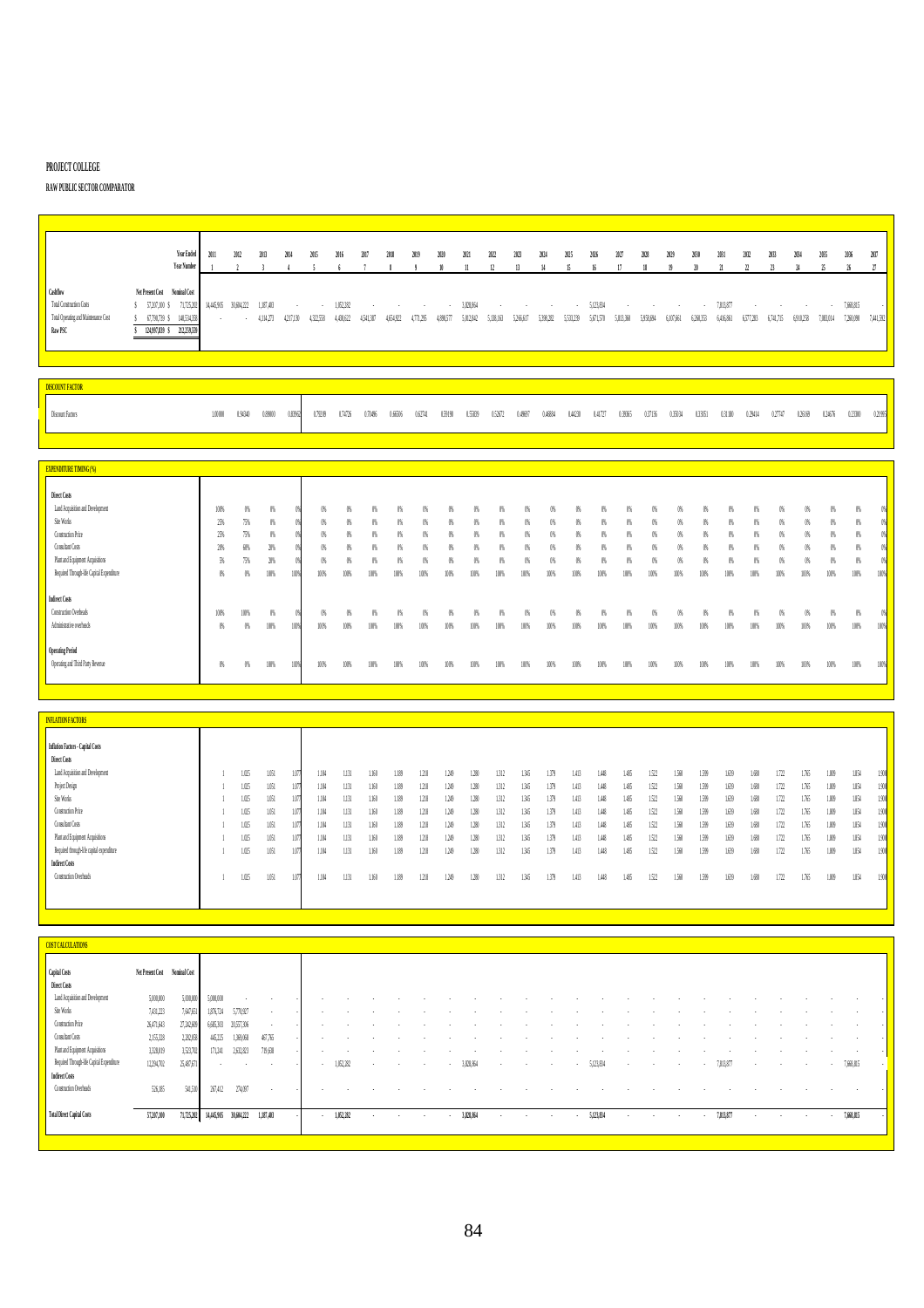Following the inclusion of the assumed costs into the Raw Public Sector Comparator, the next and most crucial part is to add the valued risk into the spreadsheet so that a Risk Adjusted Public Sector Comparator can be developed and the true Net Present Cost of Project College determined.

# **The Risk Adjusted Public Sector Comparator**

The Risk Adjusted Public Sector Comparator (Risk Adjusted PSC) takes the Raw PSC and simply adds a summary of the Competitive Neutrality and values of Risk. The sums for Competitive Neutrality included in the Risk Adjusted PSC have already been adjusted for Inflation and Timing etc., so the formula in the cell is summing a calculation that has already taken place on the separate Competitive Neutrality spreadsheet. For the risk values however, these need to go though the same process of calculation as the Assumptions, Value of Risk and Life Cycle Costs, where they are adjusted for Inflation, Timing and the Discount Rate.

Once all of these costs are included in the spreadsheet, the Net Present Costs is summarised as follows:

**Table 18:** Net Present Cost Summary Calculation.

|                               | <b>Net Present Cost</b> |
|-------------------------------|-------------------------|
| Raw PSC                       | \$<br>124,997,839       |
| <b>Competitive Neutrality</b> | \$<br>4,874,037         |
| <b>Transferred Risk</b>       | \$<br>7,669,526         |
| <b>Retained Risk</b>          | \$<br>5,906,924         |
| <b>PSC NET PRESENT COST</b>   | \$<br>143,448,326       |
|                               |                         |

The full Risk Adjusted PSC is included on the following page.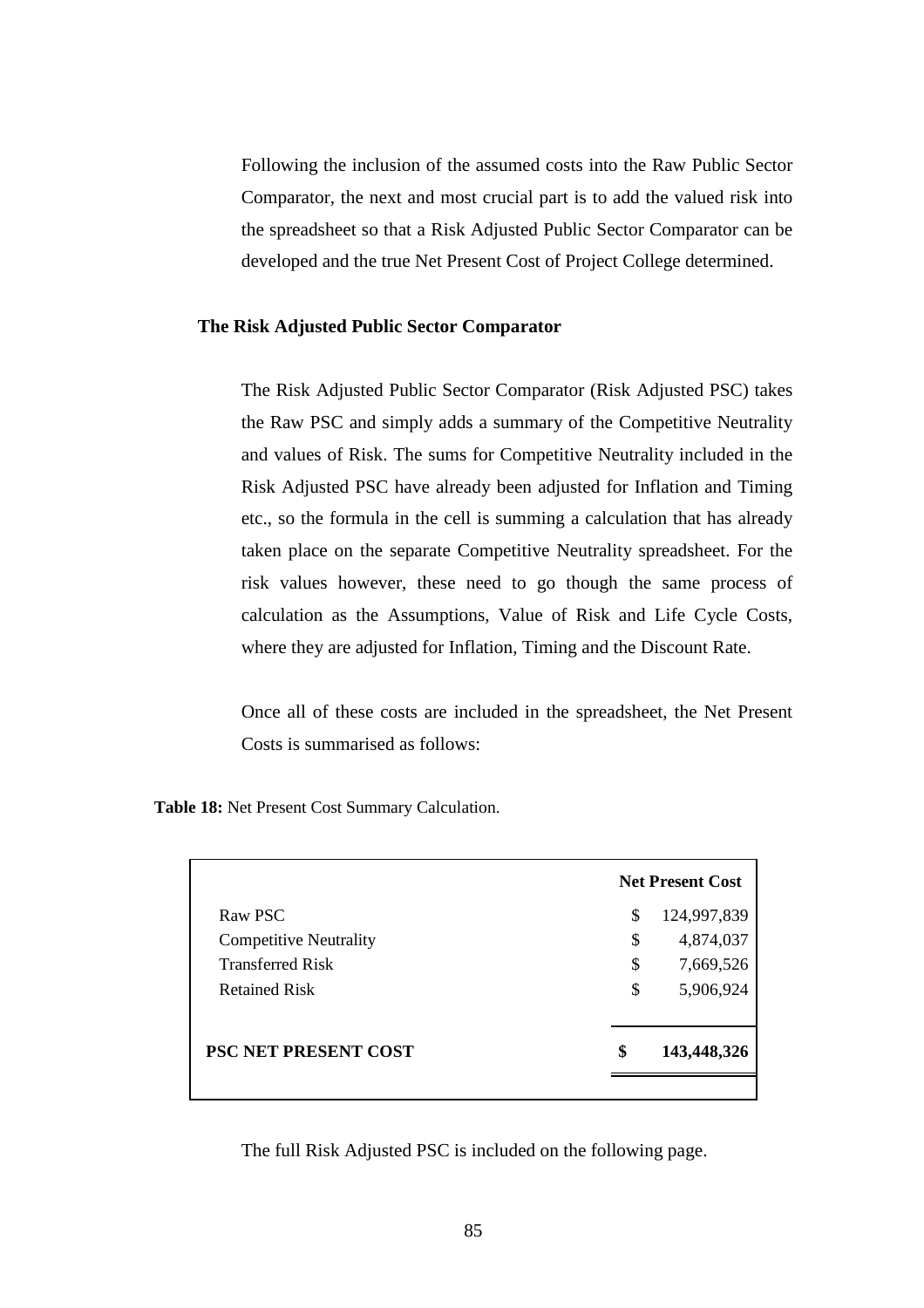**PROJECT COLLEGE RISK ADJUSTED RAW PUBLIC SECTOR COMPARATOR**

|                                                                                                                                                                                                                                                                                                                                                                                                                                                                                                                                                                                                                                                                                                                                                                 |                                                                                                                                                                                                                                                                                                               | <b>Year Ends</b><br>Year Numbe                                                                                                                                                                                                                                                                          | 2011<br>$\mathbf{1}$                                                                             | 2012<br>$\rightarrow$                                                                                                                                                                                                                  | 2013<br>$\cdot$                                                                                                                                                                                                                 | 2014<br>$\overline{4}$                                                                                                                                                                                                                                                                                                                                                              | 2015<br>$\overline{\phantom{a}}$                                                                                                                                                                                                                                                              | $\frac{2016}{6}$                                                                                                                                                                                                                                                                                                                                         | $\begin{array}{c} 2017 \\ 7 \end{array}$                                                                                                                                                                                                                                                                                                             | $\frac{2018}{8}$                                                                                                                                                                                                                                                                  | 2019<br>$\cdot$                                                                                                                                                                                                                                                                            | $\begin{array}{r} 2020 \\ 10 \end{array}$                                                                                                                                                                                                                                                                             | 2021<br>$11\,$                                                                                                                                                                                                                                                                                                        | 2022<br>12                                                                                                                                                                                                                                                                                 | 2023<br>13                                                                                                                                                                                                               | $\begin{array}{c} 2024 \\ 14 \end{array}$                                                                                                                                                 | 2025<br>15                                                                                                                                                                                                                                                                          | $\frac{2026}{16}$                                                                                                                                                                                                          | 2027<br>17                                                                                                                                                                                       | $\frac{2028}{18}$                                                                                                                                                                                                                                                     | 2029<br>19                                                                                                                                                                                                                             | $\begin{array}{c} 2030 \\ 20 \end{array}$                                                                                                                                                                                           | $\begin{array}{c} 2031 \\ 21 \end{array}$                                                                                                                                                        | $\frac{2032}{22}$                                                                                                                                                                                                                                                                      | 2033<br>23                                                                                                                                                                                                                                                                                                                                            | $\frac{2034}{24}$                                                                                                                                                                                                                       | 2035<br>25                                                                                                                                                                                                                                                                                                            | $\frac{2036}{26}$                                                                                                                                                                                                                                                                                                                                            | $\frac{2037}{27}$                                                                                                                                                                                    |
|-----------------------------------------------------------------------------------------------------------------------------------------------------------------------------------------------------------------------------------------------------------------------------------------------------------------------------------------------------------------------------------------------------------------------------------------------------------------------------------------------------------------------------------------------------------------------------------------------------------------------------------------------------------------------------------------------------------------------------------------------------------------|---------------------------------------------------------------------------------------------------------------------------------------------------------------------------------------------------------------------------------------------------------------------------------------------------------------|---------------------------------------------------------------------------------------------------------------------------------------------------------------------------------------------------------------------------------------------------------------------------------------------------------|--------------------------------------------------------------------------------------------------|----------------------------------------------------------------------------------------------------------------------------------------------------------------------------------------------------------------------------------------|---------------------------------------------------------------------------------------------------------------------------------------------------------------------------------------------------------------------------------|-------------------------------------------------------------------------------------------------------------------------------------------------------------------------------------------------------------------------------------------------------------------------------------------------------------------------------------------------------------------------------------|-----------------------------------------------------------------------------------------------------------------------------------------------------------------------------------------------------------------------------------------------------------------------------------------------|----------------------------------------------------------------------------------------------------------------------------------------------------------------------------------------------------------------------------------------------------------------------------------------------------------------------------------------------------------|------------------------------------------------------------------------------------------------------------------------------------------------------------------------------------------------------------------------------------------------------------------------------------------------------------------------------------------------------|-----------------------------------------------------------------------------------------------------------------------------------------------------------------------------------------------------------------------------------------------------------------------------------|--------------------------------------------------------------------------------------------------------------------------------------------------------------------------------------------------------------------------------------------------------------------------------------------|-----------------------------------------------------------------------------------------------------------------------------------------------------------------------------------------------------------------------------------------------------------------------------------------------------------------------|-----------------------------------------------------------------------------------------------------------------------------------------------------------------------------------------------------------------------------------------------------------------------------------------------------------------------|--------------------------------------------------------------------------------------------------------------------------------------------------------------------------------------------------------------------------------------------------------------------------------------------|--------------------------------------------------------------------------------------------------------------------------------------------------------------------------------------------------------------------------|-------------------------------------------------------------------------------------------------------------------------------------------------------------------------------------------|-------------------------------------------------------------------------------------------------------------------------------------------------------------------------------------------------------------------------------------------------------------------------------------|----------------------------------------------------------------------------------------------------------------------------------------------------------------------------------------------------------------------------|--------------------------------------------------------------------------------------------------------------------------------------------------------------------------------------------------|-----------------------------------------------------------------------------------------------------------------------------------------------------------------------------------------------------------------------------------------------------------------------|----------------------------------------------------------------------------------------------------------------------------------------------------------------------------------------------------------------------------------------|-------------------------------------------------------------------------------------------------------------------------------------------------------------------------------------------------------------------------------------|--------------------------------------------------------------------------------------------------------------------------------------------------------------------------------------------------|----------------------------------------------------------------------------------------------------------------------------------------------------------------------------------------------------------------------------------------------------------------------------------------|-------------------------------------------------------------------------------------------------------------------------------------------------------------------------------------------------------------------------------------------------------------------------------------------------------------------------------------------------------|-----------------------------------------------------------------------------------------------------------------------------------------------------------------------------------------------------------------------------------------|-----------------------------------------------------------------------------------------------------------------------------------------------------------------------------------------------------------------------------------------------------------------------------------------------------------------------|--------------------------------------------------------------------------------------------------------------------------------------------------------------------------------------------------------------------------------------------------------------------------------------------------------------------------------------------------------------|------------------------------------------------------------------------------------------------------------------------------------------------------------------------------------------------------|
| <b>ISCOUNT FACTOR</b><br>Discount Facto                                                                                                                                                                                                                                                                                                                                                                                                                                                                                                                                                                                                                                                                                                                         |                                                                                                                                                                                                                                                                                                               |                                                                                                                                                                                                                                                                                                         | 1.00000                                                                                          | 0.94340                                                                                                                                                                                                                                | 0.89000                                                                                                                                                                                                                         | 0.83962                                                                                                                                                                                                                                                                                                                                                                             | 0.79209                                                                                                                                                                                                                                                                                       | 0.74726                                                                                                                                                                                                                                                                                                                                                  | 0.70496                                                                                                                                                                                                                                                                                                                                              | 0.66506                                                                                                                                                                                                                                                                           | 0.62741                                                                                                                                                                                                                                                                                    | 0.59190                                                                                                                                                                                                                                                                                                               | 0.55839                                                                                                                                                                                                                                                                                                               | 0.52672                                                                                                                                                                                                                                                                                    | 0.49697                                                                                                                                                                                                                  | 0.46884                                                                                                                                                                                   | 0.44230                                                                                                                                                                                                                                                                             | 0.41727                                                                                                                                                                                                                    | 0.39365                                                                                                                                                                                          | 0.37136                                                                                                                                                                                                                                                               | 0.35034                                                                                                                                                                                                                                | 0.33051                                                                                                                                                                                                                             | 0.31180                                                                                                                                                                                          | 0.29414                                                                                                                                                                                                                                                                                | 0.27747                                                                                                                                                                                                                                                                                                                                               | 0.26169                                                                                                                                                                                                                                 | 0.24676                                                                                                                                                                                                                                                                                                               | 0.23300                                                                                                                                                                                                                                                                                                                                                      | 0.219                                                                                                                                                                                                |
| Direct Costs<br>Land Acqui<br>Site Works<br><b>Construction Price</b><br>Consultant Costs<br>Plant and Equipment Acquisition<br>Required Through-life Capital Expen<br><b>Indirect Costs</b><br><b>Construction Overheads</b><br>Administrative overhead<br>ting Period<br>Operating and Third Party Revenue                                                                                                                                                                                                                                                                                                                                                                                                                                                    |                                                                                                                                                                                                                                                                                                               |                                                                                                                                                                                                                                                                                                         | 100%<br>25%<br>25%<br>20%<br>5%<br>100%<br>$0\%$<br>o%                                           | 0%<br>75%<br>$75\%$<br>$\omega$ %<br>$\frac{75\%}{0\%}$<br>$100\%$<br>$0\%$<br>$0\%$                                                                                                                                                   | O%<br>os.<br>$0\%$<br>20%<br>20%<br>$0\%$<br>100%<br>100%                                                                                                                                                                       | $\frac{0\%}{0\%}$<br>$0\%$<br>$0\%$<br>0%<br>0%<br>100%<br>100%                                                                                                                                                                                                                                                                                                                     | $\frac{0\pi}{0\pi}$<br>$0\%$<br>ON<br>$\sigma$<br>$^{(n)}$<br>100%<br>100%                                                                                                                                                                                                                    | $0\%$<br>$0\%$<br>$0\%$<br>$0\%$<br>$0\%$<br>$0\%$<br>100%<br>100%                                                                                                                                                                                                                                                                                       | O%<br>$O\%$<br>$0\%$<br>o%<br>0%<br>o <sub>N</sub><br>100%<br>100%                                                                                                                                                                                                                                                                                   | $_{0\%}^{0\%}$<br>$0\%$<br>$0\%$<br>05<br>1001<br>100%<br>100%                                                                                                                                                                                                                    | $rac{0\%}{0\%}$<br>$0\%$<br><b>on</b><br>$^{on}$<br>100 <sub>2</sub><br>o <sub>x</sub><br>100%<br>100%                                                                                                                                                                                     | $0\%$<br>$0\%$<br>$0\%$<br>0%<br>0 <sup>5</sup><br>100%<br>0%<br>100%<br>100%                                                                                                                                                                                                                                         | $rac{0\%}{0\%}$<br>0%<br>ow.<br>ow.<br>m<br>100%<br>100%                                                                                                                                                                                                                                                              | $\frac{\omega_{\rm X}}{\omega_{\rm X}}$<br>os<br>ON<br>100%<br>100%                                                                                                                                                                                                                        | $rac{0\%}{0\%}$<br>$0\%$<br>on.<br>$^{on}$<br>$0\%$<br>100%<br>100%                                                                                                                                                      | $\frac{9\%}{9\%}$<br>ox<br>os<br>os<br>100%<br>100%                                                                                                                                       | $\frac{0\%}{0\%}$<br>$0\%$<br>$0\%$<br>$0\%$<br>$100\%$<br>$0\%$<br>100%<br>100%                                                                                                                                                                                                    | os<br>$^{0\%}$<br>os.<br>ON<br>100%<br>100%                                                                                                                                                                                | $\frac{0\%}{0\%}$<br>$0\%$<br>$0\%$<br>$0\%$<br>$0\%$<br>100%<br>100%                                                                                                                            | ox.<br>$^{0\%}$<br>os.<br>os.<br>$\circ$<br>100n<br>100%<br>100%                                                                                                                                                                                                      | 0%<br>$0\%$<br>$0\%$<br>0%<br>$0\%$<br>100%<br>$0\%$<br>100%<br>100%                                                                                                                                                                   | O%<br>$0\%$<br>$0\%$<br>ox.<br>ON<br>100%<br>100%                                                                                                                                                                                   | $\frac{0\%}{0\%}$<br>$0\%$<br>$0\%$<br>$0\%$<br>100%<br>$0\%$<br>100%<br>100%                                                                                                                    | $0\%$<br>$\alpha$<br>os.<br>os.<br>$0\%$<br>$0\%$<br>100%<br>100%                                                                                                                                                                                                                      | $\frac{0\%}{0\%}$<br>$0\%$<br>$0\%$<br>0%<br>$0\%$<br>100%<br>100%                                                                                                                                                                                                                                                                                    | o%<br>os.<br>$0\%$<br>o%<br>$^{0}$<br>1007<br>$0\%$<br>100%<br>100%                                                                                                                                                                     | $\frac{0\%}{0\%}$<br>$0\%$<br>$0\%$<br>$0\%$<br>100%<br>$0\%$<br>100%<br>100%                                                                                                                                                                                                                                         | $rac{0\%}{0\%}$<br>$0\%$<br>o <sub>x</sub><br>$100\%$<br>$0\%$<br>100%<br>100%                                                                                                                                                                                                                                                                               | $\frac{0 \pi}{0 \pi}$<br>$\frac{0\%}{100\%}$<br>1001                                                                                                                                                 |
| <b>LATION FACTORS</b><br>nflation Factors - Capital Costs<br><b>Direct Costs</b><br>Land Acquisition and Developmen<br>Project Davign<br>Site Works<br><b>Construction Price</b><br>Consultant Costs<br>Plant and Equipment Acquisition<br>Required Through-Efe Capital Expenditur<br><b>Indirect Costs</b><br>Construction Overheads<br>illation Factors - Operations and Constructio<br>Maintenance Costs<br>Maintenance Costs<br>Direct Operating Costs<br>School Executive Costs<br>Teaching Staff Costs<br>Other Staff Costs<br>Electricity<br>Water<br>Facilities Management<br>Local Government Costs/Rate<br>Interances<br><b>Indirect Costs</b><br>Operating Overheads<br>Administrative overhead<br><b>Third Party Revenue</b><br>Third Party Revenue |                                                                                                                                                                                                                                                                                                               |                                                                                                                                                                                                                                                                                                         | τ.<br>$\,$ 1 $\,$                                                                                | $\begin{array}{c} 1.025 \\ 1.025 \end{array}$<br>1.025<br>$\frac{1.025}{1.025}$<br>1.025<br>1.025<br>1.025<br>1.025<br>1.040<br>1.040<br>1.040<br>1.025<br>$\frac{1.025}{1.025}$<br>1.025<br>1.025<br>1.025<br>1.025<br>1.025<br>1.025 | 1.051<br>1.051<br>$\begin{array}{c} 1.051 \\ 1.051 \\ 1.051 \end{array}$<br>$\frac{1.051}{1.051}$<br>1.051<br>1.051<br>1.066<br>1.066<br>1.066<br>1.051<br>1.051<br>1.051<br>1.051<br>1.051<br>1.051<br>1.051<br>1.051<br>1.051 | $\begin{array}{c} 1.077 \\ 1.077 \end{array}$<br>1.077<br>$\begin{array}{c} 1.077 \\ 1.077 \end{array}$<br>1.077<br>1.077<br>1.077<br>1.077<br>1.093<br>$\begin{array}{c} 1.093 \\ 1.093 \end{array}$<br>1.077<br>$\begin{array}{c} 1.077 \\ 1.077 \end{array}$<br>1.077<br>$\begin{array}{c} 1.077 \\ 1.077 \end{array}$<br>$\begin{array}{c} 1.077 \\ 1.077 \end{array}$<br>1.077 | $\begin{array}{c} 1.104 \\ 1.104 \end{array}$<br>1.104<br>$\frac{1.104}{1.104}$<br>1.104<br>1.104<br>1.104<br>1.104<br>1.120<br>$\begin{array}{c} 1.120 \\ 1.120 \end{array}$<br>1.104<br>1.104<br>1.104<br>1.104<br>$\begin{array}{c} 1.104 \\ 1.104 \end{array}$<br>1.104<br>1.104<br>1.104 | $\begin{array}{c} 1.131 \\ 1.131 \end{array}$<br>1.131<br>$\begin{array}{c} 1.131 \\ 1.131 \end{array}$<br>1.131<br>1.131<br>1.131<br>1.131<br>1.148<br>$\begin{array}{c} 1.148 \\ 1.148 \end{array}$<br>1.131<br>$\begin{array}{c} 1.131 \\ 1.131 \end{array}$<br>1.131<br>$\begin{array}{c} 1.131 \\ 1.131 \end{array}$<br>1.131<br>1.131<br>$1.131\,$ | $\begin{array}{c} 1.160 \\ 1.160 \end{array}$<br>$\begin{array}{c} 1.160 \\ 1.160 \\ 1.160 \end{array}$<br>1.160<br>1.160<br>1.160<br>1.160<br>1.177<br>$\begin{array}{c} 1.177 \\ 1.177 \end{array}$<br>1.160<br>$\begin{array}{c} 1.160 \\ 1.160 \end{array}$<br>1.160<br>$\begin{array}{c} 1.160 \\ 1.160 \end{array}$<br>1.160<br>1.160<br>1.160 | $\begin{array}{c} 1.189 \\ 1.189 \end{array}$<br>1.189<br>$\begin{array}{c} 1.189 \\ 1.189 \end{array}$<br>1.189<br>1.189<br>1.189<br>1.189<br>1,206<br>1.206<br>1.189<br>$\begin{array}{c} 1.189 \\ 1.189 \end{array}$<br>1.189<br>1.189<br>1.189<br>1.189<br>1.189<br>$1.1\,89$ | $\begin{array}{c} 1.218 \\ 1.218 \end{array}$<br>1.218<br>$\begin{array}{c} 1.218 \\ 1.218 \end{array}$<br>1.218<br>1.218<br>1.218<br>1.218<br>1.236<br>1.236<br>1.236<br>1.218<br>$\begin{array}{c} 1.218 \\ 1.218 \end{array}$<br>1.218<br>1.218<br>1.218<br>1.218<br>1.218<br>$1.218\,$ | $\begin{array}{c} 1.249 \\ 1.249 \end{array}$<br>1.249<br>$\begin{array}{c} 1.249 \\ 1.249 \end{array}$<br>1.249<br>1.249<br>1.249<br>1.249<br>1.267<br>1.267<br>1.267<br>1.249<br>$\begin{array}{c} 1.249 \\ 1.249 \end{array}$<br>1.249<br>$\begin{array}{c} 1.249 \\ 1.249 \end{array}$<br>1.249<br>1.249<br>1.249 | $\begin{array}{c} 1.280 \\ 1.280 \end{array}$<br>$\begin{array}{c} 1.280 \\ 1.280 \\ 1.280 \end{array}$<br>1.280<br>1.280<br>1.280<br>1.280<br>1.299<br>$\begin{array}{c} 1.299 \\ 1.299 \end{array}$<br>1.280<br>$\begin{array}{c} 1.280 \\ 1.280 \end{array}$<br>1.280<br>1.260<br>1.280<br>1.280<br>1.280<br>1.280 | $\begin{array}{c} 1.312 \\ 1.312 \end{array}$<br>1.312<br>$\begin{array}{c} 1.312 \\ 1.312 \end{array}$<br>1.312<br>1.312<br>1.312<br>1.312<br>1.331<br>1.331<br>1.331<br>1.312<br>$\begin{array}{c} 1.312 \\ 1.312 \end{array}$<br>1.312<br>1.312<br>1.312<br>1.312<br>1.312<br>$1.312\,$ | $\begin{array}{c} 1.345 \\ 1.345 \end{array}$<br>1.345<br>1.345<br>1.345<br>1.345<br>1.345<br>1.345<br>1.345<br>1.365<br>1.365<br>1.365<br>1.345<br>1.345<br>1.345<br>1.345<br>1.345<br>1.345<br>1.345<br>1.345<br>1.345 | 1.379<br>1.379<br>1.379<br>1.379<br>1.379<br>1.379<br>1.379<br>1.379<br>1.379<br>1.399<br>1.399<br>1.399<br>1.379<br>1.379<br>1.379<br>1.379<br>1.379<br>1.379<br>1.379<br>1.379<br>1.379 | $\begin{array}{c} 1.413 \\ 1.413 \end{array}$<br>1.413<br>$\frac{1.413}{1.413}$<br>1.413<br>1.413<br>1.413<br>1.413<br>1.434<br>$\frac{1.434}{1.434}$<br>1.413<br>$\begin{array}{c} 1.413 \\ 1.413 \end{array}$<br>1.413<br>$\frac{1.413}{1.413}$<br>$\frac{1.413}{1.413}$<br>1.413 | $\frac{1.448}{1.448}$<br>1,448<br>$\frac{1448}{1448}$<br>1,448<br>$1.448\,$<br>1,448<br>1,448<br>1.469<br>$\frac{1.469}{1.469}$<br>1,448<br>$\frac{1448}{1448}$<br>1.448<br>$\frac{1448}{1448}$<br>1,448<br>1.448<br>1,448 | 1.485<br>1.485<br>1.485<br>1.485<br>1.485<br>1,485<br>1.485<br>1.485<br>1,485<br>1.506<br>1.506<br>1.506<br>1.485<br>1.485<br>1.485<br>1.485<br>1.485<br>1.485<br>$\frac{1.485}{1.485}$<br>1.485 | $\begin{array}{c} 1.522 \\ 1.522 \end{array}$<br>1.522<br>$\frac{1.522}{1.522}$<br>1.522<br>1.522<br>1.522<br>1.522<br>1.544<br>1.544<br>1.544<br>1.522<br>$\frac{1.522}{1.522}$<br>1.522<br>$\begin{array}{c} 1.522 \\ 1.522 \end{array}$<br>1.522<br>1.522<br>1.522 | 1.560<br>1.560<br>1.560<br>1.560<br>1.560<br>1.560<br>1.560<br>1.560<br>1.560<br>1.582<br>$\begin{array}{c} 1.582 \\ 1.582 \end{array}$<br>1.560<br>1.560<br>1.560<br>1.560<br>$\frac{1.560}{1.560}$<br>$\frac{1.560}{1.560}$<br>1.560 | 1.999<br>1.999<br>$\begin{array}{c} 1.999 \\ 1.999 \\ 1.999 \end{array}$<br>1,999<br>1.999<br>1,999<br>1.999<br>1.622<br>$\frac{1.622}{1.622}$<br>1.999<br>1.999<br>1.999<br>1.999<br>1.999<br>1.999<br>$1.999$<br>$1.999$<br>1.999 | 1.639<br>1.639<br>1.639<br>1.639<br>1.639<br>1.639<br>1.639<br>1.639<br>1.639<br>1.663<br>1.663<br>1.663<br>1.639<br>1.639<br>1.639<br>1.639<br>1.639<br>1.639<br>$\frac{1.639}{1.639}$<br>1.639 | $\begin{array}{c} 1.680 \\ 1.680 \end{array}$<br>$\begin{array}{c} 1.680 \\ 1.680 \\ 1.680 \end{array}$<br>1,680<br>1.680<br>1.680<br>1.680<br>1.704<br>1.704<br>1.704<br>1.680<br>1.680<br>1.680<br>1.680<br>$\begin{array}{c} 1.680 \\ 1.680 \end{array}$<br>1.680<br>1.680<br>1.680 | $\!\!1.722\!\! \\ \!\!1.722$<br>$\begin{array}{c} 1.722 \\ 1.722 \\ 1.722 \end{array}$<br>1.722<br>1.722<br>1.722<br>1.722<br>1.747<br>$\begin{array}{c} 1.747 \\ 1.747 \end{array}$<br>1.722<br>$\begin{array}{r} 1.722 \\ 1.722 \end{array}$<br>1.722<br>$\begin{array}{c} 1.722 \\ 1.722 \end{array}$<br>$\!\!1.722\!\! \\ \!\!1.722$<br>$1.722\,$ | $1.765$<br>$1.765$<br>$\begin{array}{r} 1.768 \\ 1.768 \\ 1.768 \end{array}$<br>1.765<br>1.765<br>1.765<br>1.765<br>1.790<br>1.790<br>1.790<br>1.765<br>1.765<br>1.765<br>1.765<br>$\frac{1.765}{1.765}$<br>$1.765$<br>$1.765$<br>1.765 | $\begin{array}{c} 1.809 \\ 1.809 \end{array}$<br>1,800<br>$\begin{array}{c} 1.809 \\ 1.809 \end{array}$<br>1,800<br>1.809<br>1.809<br>1.800<br>1.835<br>1.835<br>1.835<br>1.809<br>$\begin{array}{c} 1.809 \\ 1.809 \end{array}$<br>1.809<br>$\begin{array}{c} 1.809 \\ 1.809 \end{array}$<br>1.809<br>1.800<br>1.809 | $\begin{array}{c} 1.884 \\ 1.884 \end{array}$<br>1.854<br>$\begin{array}{c} 1.884 \\ 1.884 \end{array}$<br>1.854<br>1.884<br>1.854<br>1.854<br>1.881<br>$\begin{array}{c} 1.881 \\ 1.881 \end{array}$<br>1.854<br>$\begin{array}{c} 1.884 \\ 1.884 \end{array}$<br>1.854<br>$\begin{array}{c} 1.884 \\ 1.884 \end{array}$<br>$1.884\,$<br>1.854<br>$1.884\,$ | 1.908<br>1.908<br>1.90<br>1,900<br>1,900<br>1.90<br>1.90<br>1.90<br>1.92<br>$\frac{1.928}{1.928}$<br>1.90<br>$\frac{1.900}{1.900}$<br>1,900<br>$\frac{1.900}{1.900}$<br>$\frac{1.90}{1.90}$<br>1.900 |
| OST CALCULATIONS<br>Capital Costs<br>Direct Costs<br>Land Acquisition and Developmen<br>Site Works<br><b>Construction Price</b><br>Consultant Costs<br>Plant and Equipment Acquisitions<br>Required Through-life Capital Expen<br><b>Indirect Costs</b><br>Construction Overheads<br><b>Fotal Direct Capital Costs</b><br>erations and Construction Cost<br>Maintenance Costs<br>Maintenance Costs<br>Direct Operating Costs<br>School Executive Costs<br>Teaching Staff Costs<br>Other Staff Costs<br>Electricity<br>Water<br>Facilities Management<br>Insurances<br><b>Indirect Costs</b><br>Operating Overheads<br>Administrative overhead<br><b>Third Party Revenue</b><br>Less Third Party Revenu<br><b>Total Operations and Co</b><br>TOTAL RAW PSC       | Net Present Cost<br>5,000,000<br>7.431.223<br>26,471,643<br>2,155,328<br>3.328.019<br>12,294,702<br>526,185<br>57,207,100<br>7.816.865<br>9,295,685<br>42.100.650<br>4,074,952<br>1,718,041<br>1,386,329<br>207,733<br>4,152,847<br>207,733<br>259,667<br>173,111<br>(3,602,876)<br>67,790,739<br>124,997,839 | <b>Nominal Cost</b><br>5,000,00<br>7.647.651<br>27,242,609<br>2,282,05<br>3,523,702<br>25,487,67<br>541,510<br>71,725,202<br>16204.84<br>19,270,52<br>87.277.229<br>8,447,625<br>3,561,605<br>2.873.94<br>430,64<br>8,609,10<br>430.64<br>538,305<br>358.870<br>(7,468,98)<br>140,534,35<br>212.259.559 | 5,000,000<br>1,876,724<br>5.685,303<br>445,225<br>171,241<br>267,412<br>14,445,905<br>14,445,905 | 5.770.927<br>20,557,306<br>1,369,068<br>2,632,823<br>274,097<br>30,604,222<br>30604222                                                                                                                                                 | 467,765<br>719,638<br>1,187,403<br>474,412<br>564,162<br>2.555.121<br>247,312<br>104,269<br>84,137<br>12,608<br>252,040<br>12,608<br>15,759<br>10,506<br>(218,661)<br>4,114,273<br>5,301,676                                    | 486,272<br>578,266<br>2.618.999<br>253,495<br>106,876<br>86.241<br>12,923<br>258,341<br>12.923<br>16,153<br>10.769<br>(224, 128)<br>4,217,130<br>4,217,130                                                                                                                                                                                                                          | 498.429<br>992,723<br>2.684.474<br>259,832<br>109,548<br>88,397<br>13,246<br>264,799<br>13,246<br>16,557<br>11,038<br>(229, 731)<br>4,322,558<br>4.322.558                                                                                                                                    | 1,052,282<br>1,052,282<br>510,889<br>607,541<br>2.751.586<br>266,328<br>112,287<br>90,607<br>13,577<br>271,419<br>13,577<br>16,971<br>11,314<br>(235, 474)<br>4,430,622<br>5.487.904                                                                                                                                                                     | 523,662<br>622,730<br>2.820.376<br>272,986<br>115,094<br>92.872<br>13,916<br>278,204<br>13,916<br>17,395<br>11,597<br>(241, 361)<br>4,541,387<br>4,541,387                                                                                                                                                                                           | 536.753<br>638,298<br>2,890,885<br>279,811<br>117,971<br>95.194<br>14,264<br>285,160<br>14,264<br>17,830<br>11,887<br>(247,395)<br>4,654,922<br>4,654,922                                                                                                                         | 550.172<br>654,255<br>2.963.157<br>286,806<br>120,920<br>97.574<br>14,621<br>292,289<br>14,621<br>18,276<br>12,184<br>(253, 580)<br>4,771,295<br>4.771.765                                                                                                                                 | 563,926<br>670,612<br>3.037.236<br>293,976<br>123,943<br>100.013<br>14,986<br>299,596<br>14,986<br>18,733<br>12,489<br>(259, 920)<br>4,890,577<br>4.898.577                                                                                                                                                           | 3,828,864<br>3,828,864<br>578.025<br>687,377<br>3.113.167<br>301,326<br>127,042<br>102.513<br>15,361<br>307,086<br>15.361<br>19,201<br>12,801<br>(266, 418)<br>5,012,842<br>8 841 706                                                                                                                                 | 592.475<br>704,562<br>3.190,996<br>308,859<br>130,218<br>105.076<br>15,745<br>314,763<br>15.745<br>19,681<br>13,121<br>(273,078)<br>5,138,163<br>5,138,163                                                                                                                                 | 607.287<br>722,176<br>3.270.771<br>316,580<br>133,473<br>107.703<br>16,139<br>322,632<br>16,139<br>20,173<br>13,449<br>(279,905)<br>5,266,617<br>5.266.61                                                                | 622.469<br>740,230<br>3.352.540<br>324,495<br>136,810<br>110.396<br>16,542<br>330,698<br>16542<br>20,678<br>13,785<br>(286, 903)<br>5,398,282<br>5 998 787                                | 638.031<br>758,736<br>3.436.354<br>332,607<br>140,231<br>113,155<br>16,956<br>338,965<br>16,956<br>21,195<br>14,130<br>(294.075)<br>5,533,239<br>5,533,239                                                                                                                          | 5,123,834<br>5,123,834<br>653,982<br>777,704<br>3.522.263<br>340,922<br>143,736<br>115,984<br>17,38<br>347,439<br>17,380<br>21,724<br>14,483<br>(301, 427)<br>5,671,570<br>10/205.405                                      | 670.331<br>797,147<br>3.610.319<br>340,445<br>147,330<br>118,884<br>17,814<br>356,125<br>17,814<br>22,268<br>14.845<br>(308, 963)<br>5,813,360<br>5,813,360                                      | 687,090<br>817,075<br>3.700.577<br>358,182<br>151,013<br>121,856<br>18,259<br>365,028<br>18,259<br>22,824<br>15,216<br>(316, 687)<br>5,958,694<br>5,958,694                                                                                                           | 704.267<br>837,502<br>3.793.092<br>367,136<br>154,788<br>124,902<br>18,716<br>374,154<br>18,716<br>23,395<br>15,997<br>(324, 604)<br>6,107,661<br>6,107,661                                                                            | 721,873<br>858,440<br>3,887,919<br>376,314<br>158,658<br>128.025<br>19,184<br>383,508<br>19,184<br>23,980<br>15,987<br>(332,719)<br>6,260,353<br>6,260,353                                                                          | 7,813,877<br>7,813,877<br>739,920<br>879,901<br>3,985.117<br>385,722<br>162,624<br>131.226<br>19,663<br>393,096<br>19,663<br>24,579<br>16,386<br>(341,037)<br>6,416,861<br>14,230,738            | 758.418<br>901,898<br>4.084.745<br>395,365<br>166,690<br>134,506<br>20,155<br>402,923<br>20.155<br>25,194<br>16,796<br>(349, 563)<br>6,577,283<br>6.577.789                                                                                                                            | 777,379<br>924,446<br>4.186.864<br>405,250<br>170,857<br>137,869<br>20,659<br>412,996<br>20,659<br>25,824<br>17,216<br>(358, 302)<br>6,741,715<br>6741715                                                                                                                                                                                             | 796.813<br>947,557<br>4.291.535<br>415,381<br>175,129<br>$\frac{141,316}{21,175}$<br>423,321<br>21,175<br>26,469<br>17,646<br>(367,260)<br>6,910,258<br>6.910.258                                                                       | 816,734<br>971,246<br>4.998.824<br>425,765<br>179,507<br>144,849<br>21,705<br>433,904<br>21.705<br>27,131<br>18.087<br>(376, 441)<br>7,083,014<br>7,083,014                                                                                                                                                           | 7,668,815<br>7,668,815<br>837.152<br>995,527<br>4.508.794<br>436,409<br>183,995<br>148,470<br>22,247<br>444,752<br>22,247<br>27,809<br>18,539<br>(385, 852)<br>7,260,090<br>14,928,984                                                                                                                                                                       | 858.08<br>1,020,41<br>4.621.51<br>447,32<br>188,59<br>$\frac{152,182}{22,804}$<br>455,87<br>22,80<br>28,50<br>19.00<br>(395, 49<br>7,441,592<br>7.441.592                                            |
| <b>MPETITIVE NEUTRALITY</b><br>Land Tax<br>Payroll Tax (Staffing)<br>Local Government Rate<br>Corporate Overheads<br><b>Total Competitive Neutralit</b>                                                                                                                                                                                                                                                                                                                                                                                                                                                                                                                                                                                                         | Net Present Cost<br>2.881.748<br>1,992,289<br>4,874,037                                                                                                                                                                                                                                                       | 5,974.04<br>4,130,13<br>10,104,17                                                                                                                                                                                                                                                                       |                                                                                                  |                                                                                                                                                                                                                                        | 440,890<br>304,908<br>745,698                                                                                                                                                                                                   | 415,933<br>287,554<br>703,48                                                                                                                                                                                                                                                                                                                                                        | 392.387<br>271,276<br>663,663                                                                                                                                                                                                                                                                 | 370,179<br>255,922<br>626,102                                                                                                                                                                                                                                                                                                                            | 349,225<br>241, 435<br>590,66                                                                                                                                                                                                                                                                                                                        | 329,459<br>227,770<br>557,229                                                                                                                                                                                                                                                     | 310,808<br>214,876<br>525,684                                                                                                                                                                                                                                                              | 293,217<br>202,715<br>495,931                                                                                                                                                                                                                                                                                         | 276,616<br>191,238<br>467,854                                                                                                                                                                                                                                                                                         | 260,928<br>180,392<br>441,319                                                                                                                                                                                                                                                              | 246,190<br>170,203<br>416,39                                                                                                                                                                                             | 232,255<br>160,569<br>392,824                                                                                                                                                             | 219,107<br>151,479<br>370,58                                                                                                                                                                                                                                                        | 206,708<br>142,907<br>349,61                                                                                                                                                                                               | 195,007<br>134,818<br>329,82                                                                                                                                                                     | 183,965<br>127,184<br>311,14                                                                                                                                                                                                                                          | 173,552<br>119,985<br>293,537                                                                                                                                                                                                          | 163,729<br>113,193<br>276,922                                                                                                                                                                                                       | 154,460<br>106,786<br>261,24                                                                                                                                                                     | 145,712<br>100,737<br>346,44                                                                                                                                                                                                                                                           | 137,454<br>95,028<br>232,482                                                                                                                                                                                                                                                                                                                          | 129,637<br>89,624<br>219,260                                                                                                                                                                                                            | 122,240<br>84,511<br>206,751                                                                                                                                                                                                                                                                                          | 115,424<br>79,798<br>195,222                                                                                                                                                                                                                                                                                                                                 | 108.95<br>75.32<br>184,288                                                                                                                                                                           |
| OTAL NON RISK ADJUSTED PS<br>caw PSC<br><b>Competitive Neutrality</b><br><b>Total Non Risk Adjusted PSC</b>                                                                                                                                                                                                                                                                                                                                                                                                                                                                                                                                                                                                                                                     | Net Present Cost<br>$\substack{124,997,839 \\ 4,874,037}$<br>129,871,876                                                                                                                                                                                                                                      | Nominal Cost<br>212,259,55<br>10,104,17<br>222,363,737                                                                                                                                                                                                                                                  |                                                                                                  |                                                                                                                                                                                                                                        |                                                                                                                                                                                                                                 |                                                                                                                                                                                                                                                                                                                                                                                     |                                                                                                                                                                                                                                                                                               |                                                                                                                                                                                                                                                                                                                                                          |                                                                                                                                                                                                                                                                                                                                                      |                                                                                                                                                                                                                                                                                   |                                                                                                                                                                                                                                                                                            |                                                                                                                                                                                                                                                                                                                       |                                                                                                                                                                                                                                                                                                                       |                                                                                                                                                                                                                                                                                            |                                                                                                                                                                                                                          |                                                                                                                                                                                           |                                                                                                                                                                                                                                                                                     |                                                                                                                                                                                                                            |                                                                                                                                                                                                  |                                                                                                                                                                                                                                                                       |                                                                                                                                                                                                                                        |                                                                                                                                                                                                                                     |                                                                                                                                                                                                  |                                                                                                                                                                                                                                                                                        |                                                                                                                                                                                                                                                                                                                                                       |                                                                                                                                                                                                                                         |                                                                                                                                                                                                                                                                                                                       |                                                                                                                                                                                                                                                                                                                                                              |                                                                                                                                                                                                      |
| <b>Fransferable Risk</b><br><b>Construction Risk</b><br>$\begin{array}{c} \textbf{Design Risk} \\ \textbf{Minference} \end{array}$<br>Operating the Asset - Asset Managemen<br>Revenue for the Asset<br>The $\operatorname{Sinc}$<br><b>Total Trumfership Risk</b><br>Retained Risk<br>Policy/Regulatory Changes<br>Operating the Asset - Staffing<br><b>Total Retained Risk</b><br>TOTAL RISK ADJUSTMENTS                                                                                                                                                                                                                                                                                                                                                      | Net Present Cost<br>3,856,616<br>445,718<br>1,234,586<br>335,183<br>121.071<br>1,676,353<br>7,669,526<br>855,669<br>5,050,256<br>5,906,924<br>13,576,450<br>$\equiv$                                                                                                                                          | minal Cost<br>3,968,93<br>471.926<br>2,559,37<br>694,854<br>250,98<br>1.725, 17<br>9,671.25<br>1,775.92<br>10,469,49<br>12.245.416<br>21,916,667                                                                                                                                                        | 1,036,222<br>99,980<br>450,414<br>1,586,616                                                      | 2,932,715<br>282,964<br>1,274,761<br>4,490,440                                                                                                                                                                                         | 88,982<br>188,884<br>51,281<br>18,523<br>347,670<br>133,500<br>787,013<br>920.513                                                                                                                                               | 178,192<br>48,378<br>17,475<br>244,045<br>125,943<br>742,463<br>868,406                                                                                                                                                                                                                                                                                                             | 168,105<br>45,639<br>16,485<br>230.230<br>118.814<br>300,433<br>819.246                                                                                                                                                                                                                       | 158,591<br>43,056<br>15,552<br>217.199<br>112,089<br>660,790<br>772.879                                                                                                                                                                                                                                                                                  | 149,613<br>40,619<br>14,672<br>204,904<br>105.744<br>623,385<br>729.129                                                                                                                                                                                                                                                                              | 141,145<br>38,320<br>13,842<br>193,307<br>99.759<br>588,102<br>687,861                                                                                                                                                                                                            | 133,155<br>36,151<br>13.058<br>182,364<br>94.112<br>554,809<br>648,920                                                                                                                                                                                                                     | 125,619<br>34,105<br>12.319<br>172,042<br>88,785<br>523,408<br>612,193                                                                                                                                                                                                                                                | 118,507<br>32,174<br>11,621<br>162,302<br>83,759<br>493,775<br>577,534                                                                                                                                                                                                                                                | 111,785<br>30,349<br>10.962<br>153,097<br>29,008<br>465,770<br>544,778                                                                                                                                                                                                                     | 105,472<br>28,635<br>10.343<br>144,450<br>74.546<br>439,463<br>514,008                                                                                                                                                   | 99,502<br>27,014<br>9.758<br>136,273<br>70.326<br>414,588<br>484,914                                                                                                                      | 93,869<br>25,485<br>9.205<br>128,559<br>66.345<br>391,119<br>457,464                                                                                                                                                                                                                | 88,557<br>24,043<br>8,684<br>121.284<br>62.991<br>368,985<br>431,576                                                                                                                                                       | 83,544<br>22,682<br>8.193<br>114,419<br>99.048<br>348,098<br>407.146                                                                                                                             | 78,813<br>21,397<br>7,729<br>107,940<br>55,704<br>328,388<br>384,092                                                                                                                                                                                                  | 74,352<br>20,186<br>7,291<br>101,830<br>52.551<br>309,800<br>362,351                                                                                                                                                                   | 70,144<br>19,044<br>6.879<br><b>96 B66</b><br>49.577<br>292,265<br>341,841                                                                                                                                                          | 66,173<br>17,966<br>6,489<br>90.628<br>46,770<br>275,720<br>322,490                                                                                                                              | 62,425<br>16,948<br>6,122<br>85,495<br>44.121<br>260,103<br>394234                                                                                                                                                                                                                     | 58,887<br>15,988<br>5.775<br>80,650<br>41,621<br>245,362<br>286,983                                                                                                                                                                                                                                                                                   | 55,538<br>15,078<br>5,446<br>76,063<br>39.254<br>231,408<br>270,662                                                                                                                                                                     | 52,370<br>14,218<br>5,136<br>71.723<br>37.014<br>218,206<br>255,220                                                                                                                                                                                                                                                   | 49,449<br>13,425<br>4,849<br>67,724<br>34,950<br>206,038<br>240,988                                                                                                                                                                                                                                                                                          | 12,673<br>4,57<br>63,931<br>32.99<br>194,498<br>227,491                                                                                                                                              |
| <b>PUBLIC SECTOR COMPARATOR N</b><br>Caw PSC<br><b>mpetitive Neutrality</b><br>Risk Adjustments<br><b>PSC NET PRESENT COST</b>                                                                                                                                                                                                                                                                                                                                                                                                                                                                                                                                                                                                                                  | Net Present Cost<br>124,997,839<br>4,874,037<br>13,576,450<br>143,448,326                                                                                                                                                                                                                                     | ominal Cost<br>212.259.59<br>10,104,17<br>21,916,66                                                                                                                                                                                                                                                     |                                                                                                  |                                                                                                                                                                                                                                        |                                                                                                                                                                                                                                 |                                                                                                                                                                                                                                                                                                                                                                                     |                                                                                                                                                                                                                                                                                               |                                                                                                                                                                                                                                                                                                                                                          |                                                                                                                                                                                                                                                                                                                                                      |                                                                                                                                                                                                                                                                                   |                                                                                                                                                                                                                                                                                            |                                                                                                                                                                                                                                                                                                                       |                                                                                                                                                                                                                                                                                                                       |                                                                                                                                                                                                                                                                                            |                                                                                                                                                                                                                          |                                                                                                                                                                                           |                                                                                                                                                                                                                                                                                     |                                                                                                                                                                                                                            |                                                                                                                                                                                                  |                                                                                                                                                                                                                                                                       |                                                                                                                                                                                                                                        |                                                                                                                                                                                                                                     |                                                                                                                                                                                                  |                                                                                                                                                                                                                                                                                        |                                                                                                                                                                                                                                                                                                                                                       |                                                                                                                                                                                                                                         |                                                                                                                                                                                                                                                                                                                       |                                                                                                                                                                                                                                                                                                                                                              |                                                                                                                                                                                                      |

Table 19. Risk Adjusted Public Sector Comparator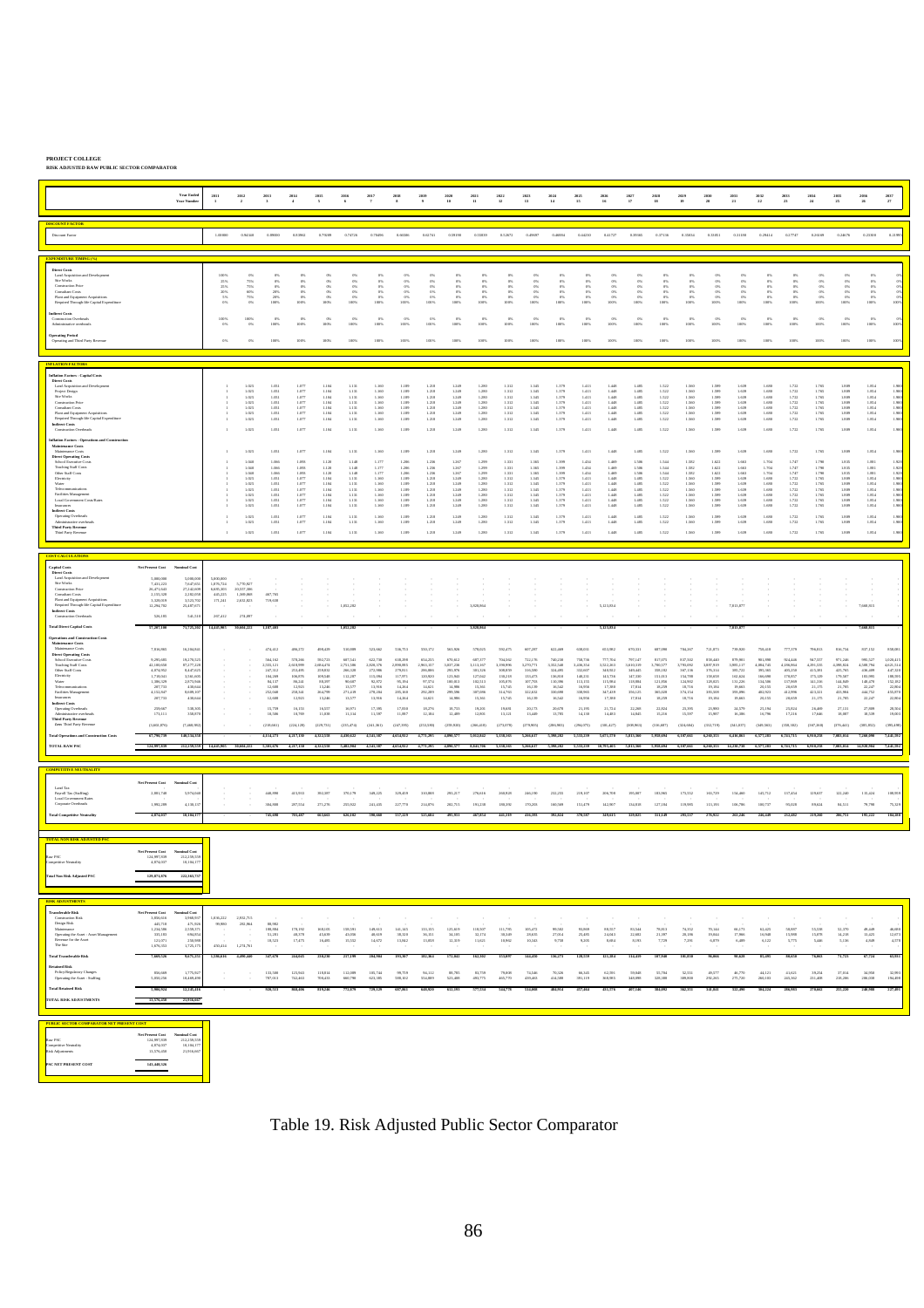As defined in Table 18, the Risk Adjusted PSC has identified totals for the Raw PSC, Competitive Neutrality, Transferred Risk and Retained Risks. The following graphical representation, based on similar graphs from Morallos et al., (2008), Partnership Victoria (2001) and Cartlidge (2006) has been used to illustrate components of the Risk Adjusted PSC.





| <b>Transferred Risk</b>       | 7,669,526         | 5%   |
|-------------------------------|-------------------|------|
| <b>Competitive Neutrality</b> | 4,874,037         | 3%   |
| Raw PSC                       | \$<br>124,997,839 | 87%  |
| <b>Retained Risk</b>          | \$<br>5,906,924   | 4%   |
| <b>TOTAL PSC</b>              | \$<br>143,448,326 | 100% |

The Net Present Cost of Project College is therefore \$143,448,326.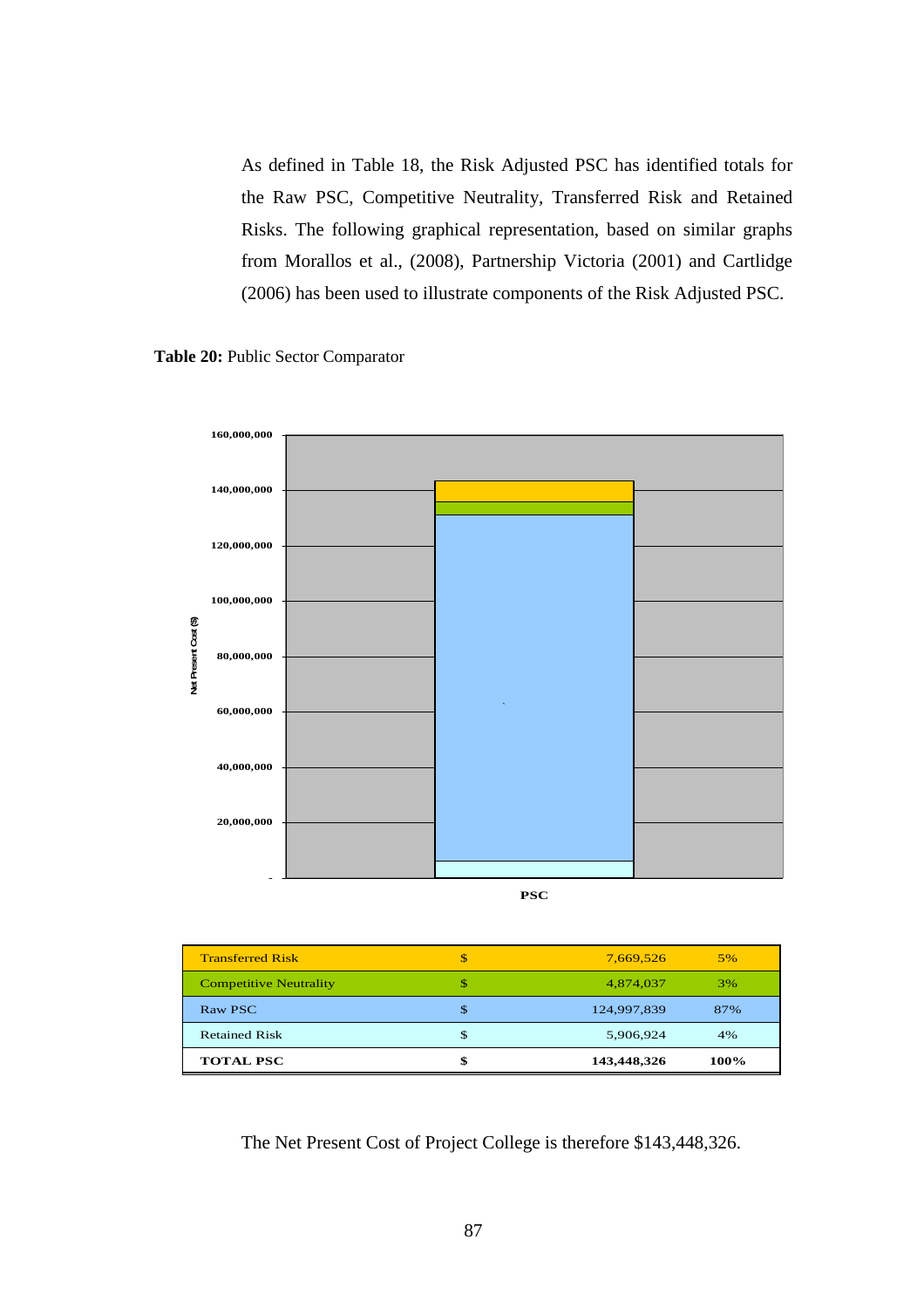# **4.8. Sensitive Analysis of the Public Sector Comparator**

Following the development of the PSC, the first analysis undertaken has been a simple sensitivity analysis of the Net Present Cost (NPC). As outlined in the previous section, the PSC is a combination of the Transferable Risk, Competitive Neutrality, the Raw PSC and Retained Risk. Apart from the Competitive Neutrality, each of the above has elements of Direct and Indirect costs, Operation, Revenue and Capital Purchases. The cost components/risks that make up this sensitivity analysis are the same as the identified risk, which are Construction, Design, Maintenance, Operations – Asset Management and Staffing, Policy Changes, Revenue from the Asset and the Site.

The NPC, i.e. \$143,448,326, is entered into a spreadsheet where the values of subtotals of the Risk Adjusted PSC are deviated by 5% between -15% and +15%. The NPC of Construction, for example, is analysed by taking the total NPC of risk and deviated by the above percentages. This is illustrated in Table 21 below.

**Table 21:** Construction Sensitivity Analysis Example

|                     | Adjustment | <b>PSC</b>          |        | Sensitivity  |
|---------------------|------------|---------------------|--------|--------------|
|                     | $-15%$     | \$<br>138,320,956   | $-$ \$ | 5,127,369    |
|                     | $-10%$     | \$<br>140,030,079   | -\$    | 3,418,246    |
|                     | $-5%$      | \$<br>141,739,203   | -\$    | 1,709,123    |
| <b>Construction</b> | $0\%$      | \$<br>143,448,326   | \$     | 34, 182, 463 |
|                     | 5%         | \$<br>145, 157, 449 | \$     | 1,709,123    |
|                     | 10%        | \$<br>146,866,572   | \$     | 3,418,246    |
|                     | 15%        | \$<br>148,575,695   | \$     | 5,127,369    |
|                     |            |                     |        |              |

This assessment is very simple but shows how potential revaluing of items can affect the PSC. Table 22 on the following page is a summary of this assessment and a sensitivity analysis graph illustrating the corresponding values.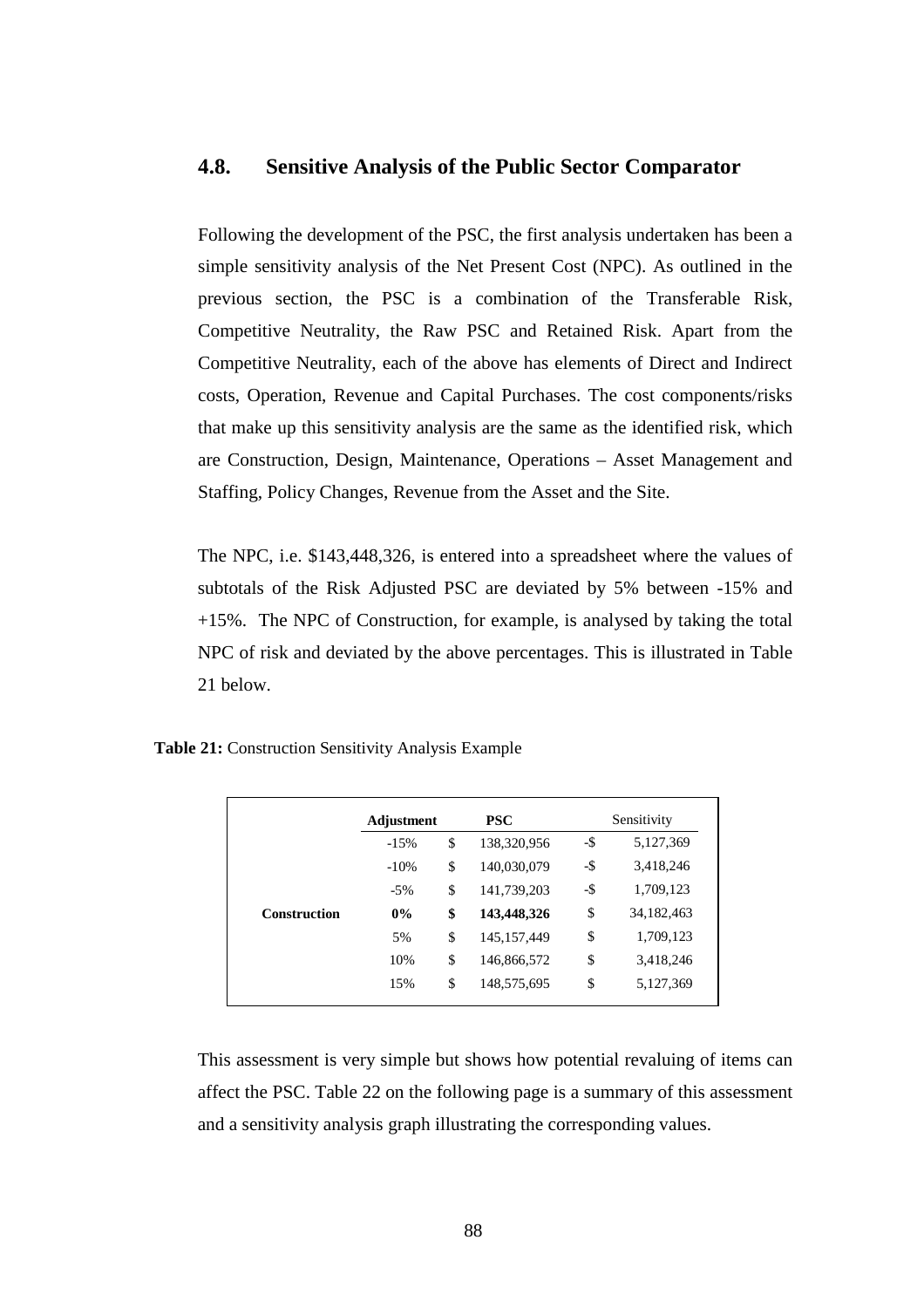**Table 22:** Sensitivity Analysis of Base Risk

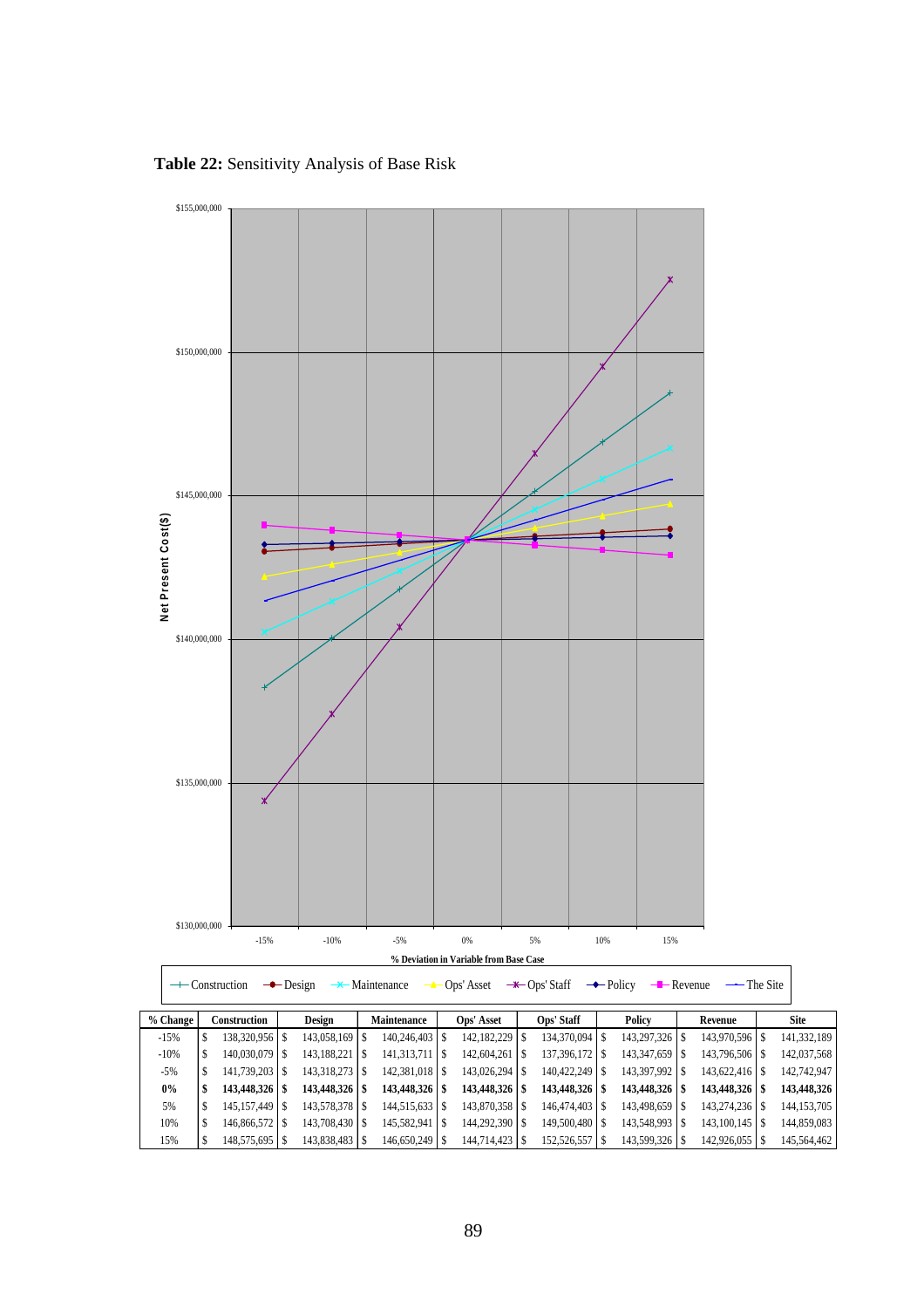As highlighted previously, the author has developed all of the spreadsheets based upon the Victorian Partnership (2001) and Australian National PPP Guidelines (2008).

# **4.9. Sensitivity Analysis of the Impact of Risk**

As noted previously, the sensitivity analysis is very simple and assumes that the assumptions on risk made within the PSC are accurate. National PPP Guidelines have produced a similar analysis and have noted that the "steeper the gradient of the line, the more sensitive is the total PSC to changes in the particular variable" (page 105). In this instance Operations – Staff are the most perceptible to change. The author has undertaken a secondary specific sensitivity analysis on the 'value of risk' included in the PSC. Each base value of risk was adjusted by a deviation of 5% between -15% and +15%. It is postulated that by revaluing each individual impact, a more accurate assessment of the sensitivity to change could be demonstrated.

|  |  | Table 23: Deviation of the Impact of Risk |  |  |  |  |  |
|--|--|-------------------------------------------|--|--|--|--|--|
|--|--|-------------------------------------------|--|--|--|--|--|

| <b>RETAINED RISK</b>         | $-15%$    | $-10\%$   | $-5%$     | <b>BASE</b> | 5%        | $10\%$     | 15%        |
|------------------------------|-----------|-----------|-----------|-------------|-----------|------------|------------|
|                              |           |           |           |             |           |            |            |
| <b>Policy/Regulatory</b>     | 90,000    | 110,000   | 130,000   | 150,000     | 170,000   | 190,000    | 210,000    |
| <b>Operations - Staffing</b> | 457,933   | 600,050   | 742,167   | 884,284     | 1,026,401 | 1,168,518  | 1,310,635  |
|                              |           |           |           |             |           |            |            |
| <b>TOTAL RETAINED</b>        | 547,933   | 710,050   | 872,167   | 1,034,284   | 1,196,401 | 1,358,518  | 1,520,635  |
|                              |           |           |           |             |           |            |            |
| <b>TRANSFERRED RISK</b>      | $-15%$    | $-10%$    | $-5%$     | <b>BASE</b> | 5%        | 10%        | 15%        |
|                              |           |           |           |             |           |            |            |
| <b>Construction Risk</b>     | 1,537,620 | 2,406,709 | 3,275,798 | 4,144,888   | 5,013,977 | 5,883,066  | 6,752,156  |
| <b>Design Risk</b>           | 307,631   | 371,721   | 435,810   | 499,900     | 563,990   | 628,080    | 692,170    |
| <b>Maintenance</b>           | 161,430   | 178,363   | 195,296   | 212,229     | 229,163   | 246,096    | 263,029    |
| <b>Revenue for the Asset</b> | 2,081     | 8,325     | 14,569    | 20,813      | 27,056    | 33,300     | 39,544     |
|                              |           |           |           |             |           |            |            |
| <b>TOTAL TRANSFERRED</b>     | 2,808,066 | 4,117,746 | 5,427,425 | 6,737,104   | 8,046,783 | 9,356,463  | 10,666,142 |
|                              |           |           |           |             |           |            |            |
| <b>TOTAL RISK</b>            | 3,355,999 | 4,827,795 | 6,299,592 | 7,771,388   | 9,243,184 | 10,714,981 | 12,186,777 |
|                              |           |           |           |             |           |            |            |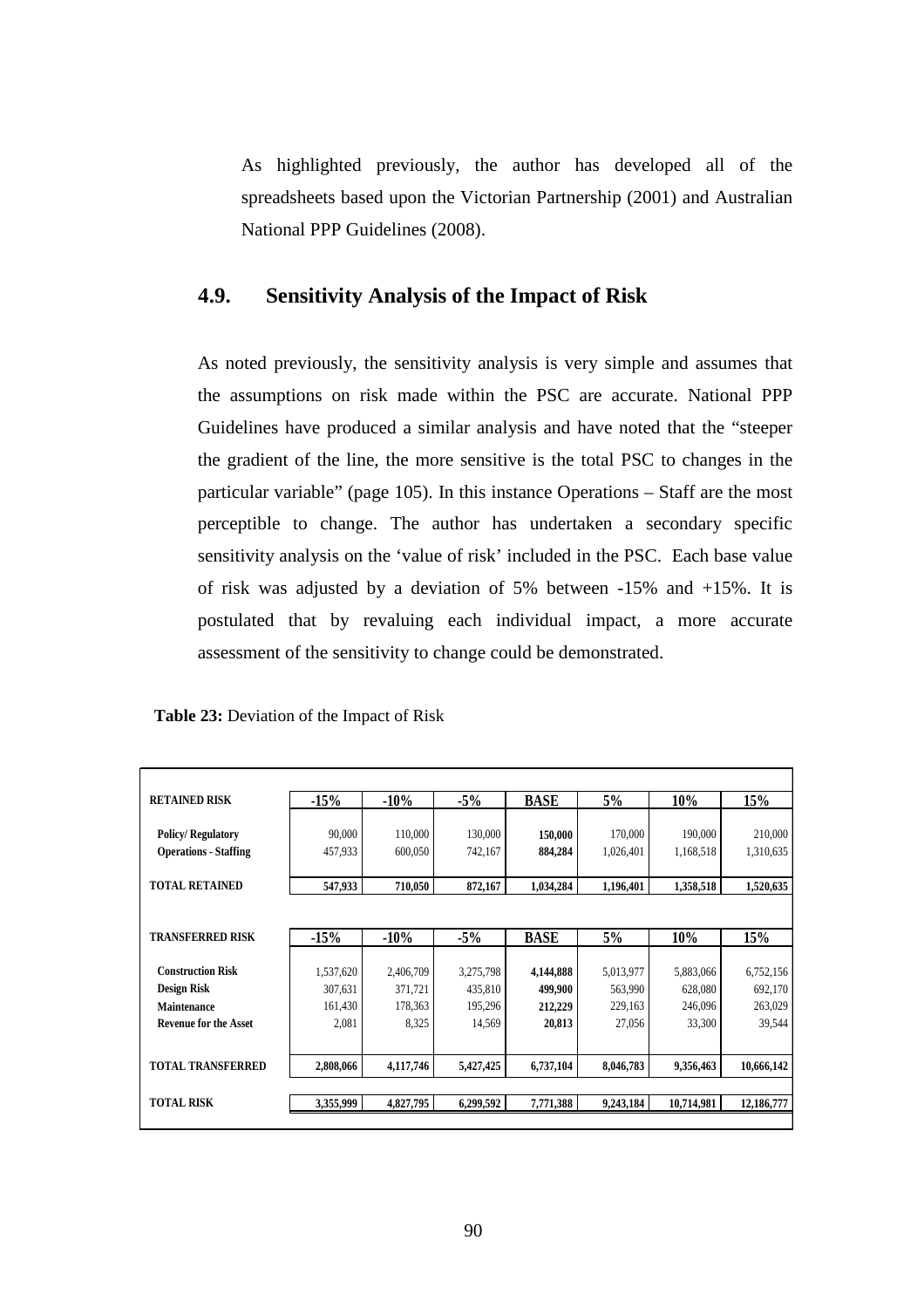These values from the previous page are then each placed in to a new Risk Adjusted PSC to give new PSC values, for example, when  $a + 10\%$  deviation is incorporated into the PSC, the Net Present Cost alters from the base of \$143,448,326 to \$148,110,411. The full spreadsheet analysis is included in Appendix Three and explained further in Chapter 5.

# **4.10. Apportionment and Analysis of Risks**

The secondary analysis of risk that this report has undertaken on the PSC has been developed by reapportioning risks between the Public and Private sectors.

From the literature that identified the apportionment of risk in Table 6 on page 59, and the author's own experience, Design, Operations - Assets Management and the Site will be reapportioned by transferring them from the Private to the Public Sector. Operations - Staffing will be transferred from the Public to the Private sector. It is the author's opinion that Construction, Maintenance, Revenue from the Asset and Policy Changes will not undergo this reallocation, because they are currently allocated to the sector best adapted to manage the risk more efficiently and the change will be minor.

The reapportionment of risk was undertaken within the Risk Transferred PSC included in Appendix Four. Each risk was individually transferred within the Risk Adjusted PSC to show how transferring the risks would affect the overall Net Present Cost and distribution of the PSC after the transfer.

As postulated, without revaluing the value of risk, the overall Net Present Cost of the PSC did not change, however the percentage apportioned to each section of risk in the PSC made subtle changes. Finance and Operation – Staff made the most identifiable change to the PSC. When assessing the potential Value for Money of a PPP, as noted in Figure 1 on Page 27, these changes will have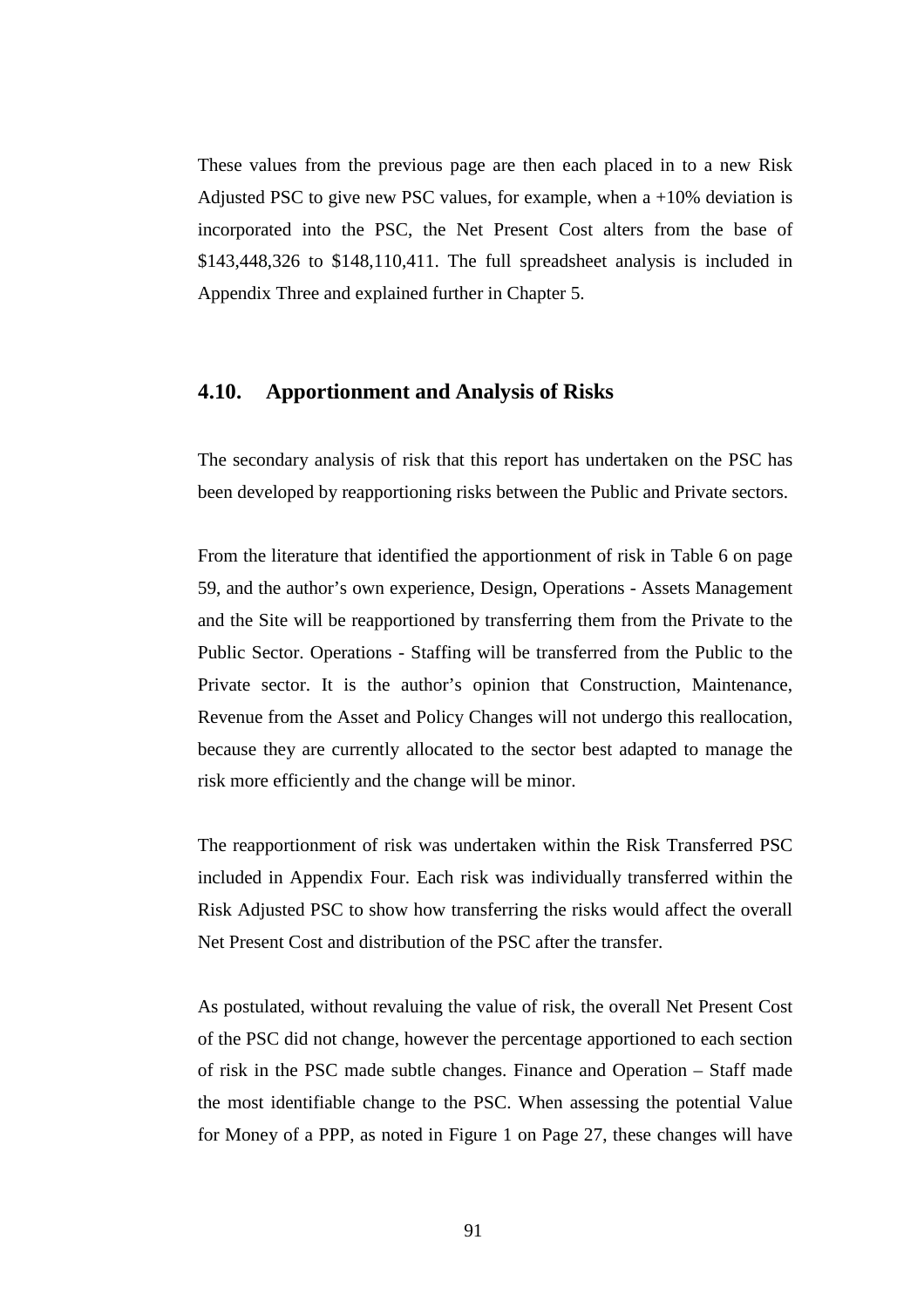an effect on the potential Service Payments expected from a consortium. Table 24 is a summary of these changes.



**Table 24:** Adjusted PSC Values Following Risk Reapportionment

| <b>Base PSC</b>   |    | <b>Design</b> |                        |             |              | Ops' - Staff |                           | <b>Site</b> |
|-------------------|----|---------------|------------------------|-------------|--------------|--------------|---------------------------|-------------|
| \$<br>7,669,526   |    |               | \$                     | 7,334,343   |              | 12,719,782   | $\boldsymbol{\mathsf{S}}$ | 5,993,173   |
| \$<br>4,874,037   |    | 4,874,037     |                        | 4,874,037   |              | 4,874,037    | $\mathcal{S}$             | 4,874,037   |
| \$<br>124,997,839 | S  | 124,997,839   | \$                     | 124,997,839 | -\$          | 124,997,839  | \$                        | 124,997,839 |
| \$<br>5,906,924   |    |               |                        | 6,242,107   |              | 856,669      | -\$                       | 7,583,277   |
| \$<br>143,448,326 | \$ |               | \$                     | 143,448,326 | \$           | 143,448,326  | \$                        | 143,448,326 |
|                   |    |               | 7,223,808<br>6,352,642 | 143,448,326 | Ops' - Asset |              |                           |             |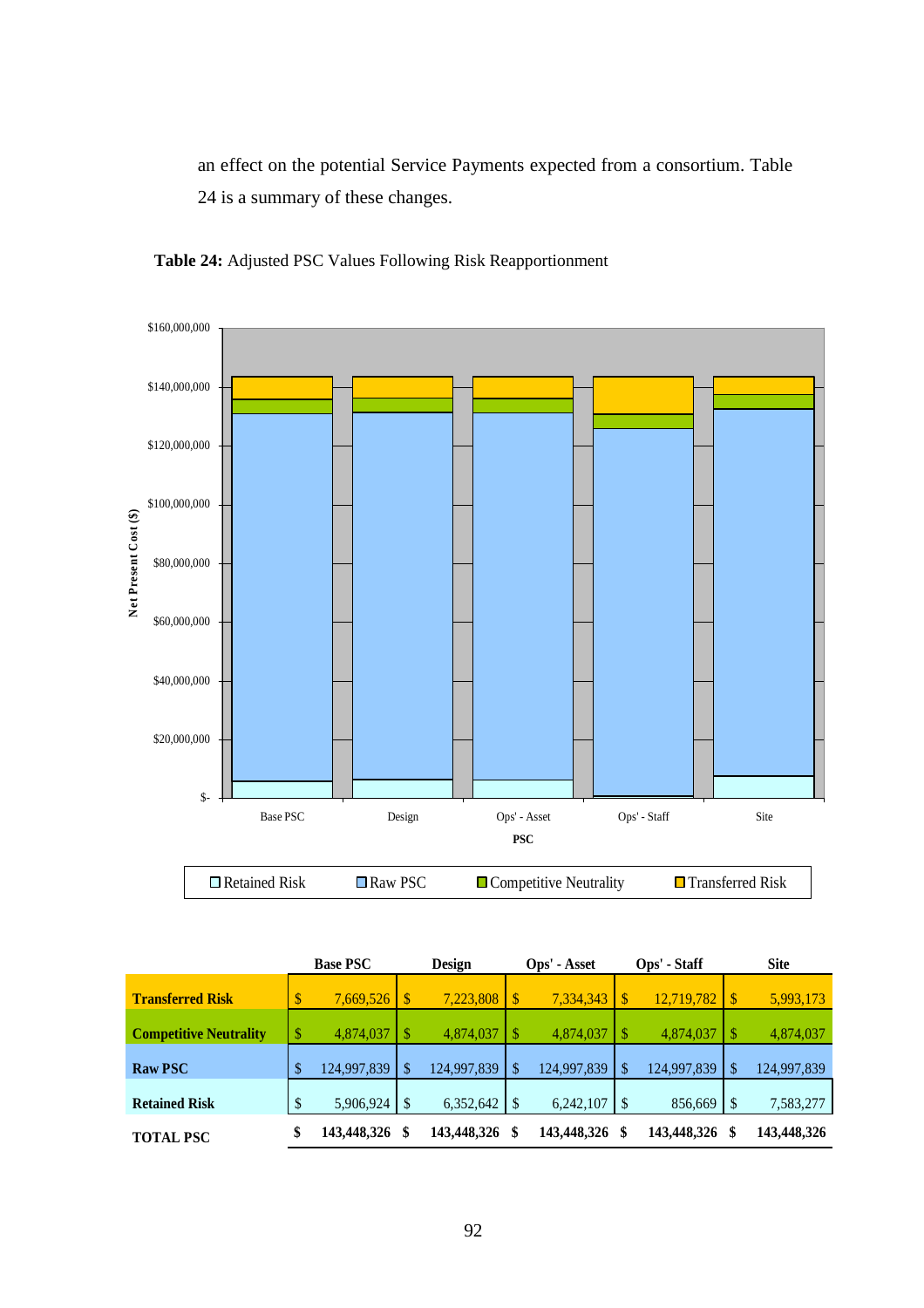These results of the previous graph will be discussed further in Chapter 5.

# **4.11. Summary of Data**

The chapter has demonstrated the following:

# **Determine the risks**

Through the use of literature, the author has provided a basis of the top ranked risks that are commonly attributed to PPP's.

# **Apportion risk**

Once again through literature, it has been illustrated how each of the identified risks can be apportioned between either the Public or Private sectors.

# **Value and Analyse the Risks**

Through the authors creation of a Risk Matrix based on a Ball et al., (2003) sighted model, the author has ranked the level of risk by way of impact and probability, therefore being able to calculate a dollar value of the risks.

# **Develop a Hypothetical School Project**

With the use of the Ministry of Education guidelines and online calculators, the report has developed a hypothetical School based on a roll of 1,050 students. From this information, an extensive list of assumptions based on published material has been developed.

## **Develop a Public Sector Comparator**

A Public Sector Comparator has been developed by the author, based upon sighted versions in literature, especially the Victoria Partnership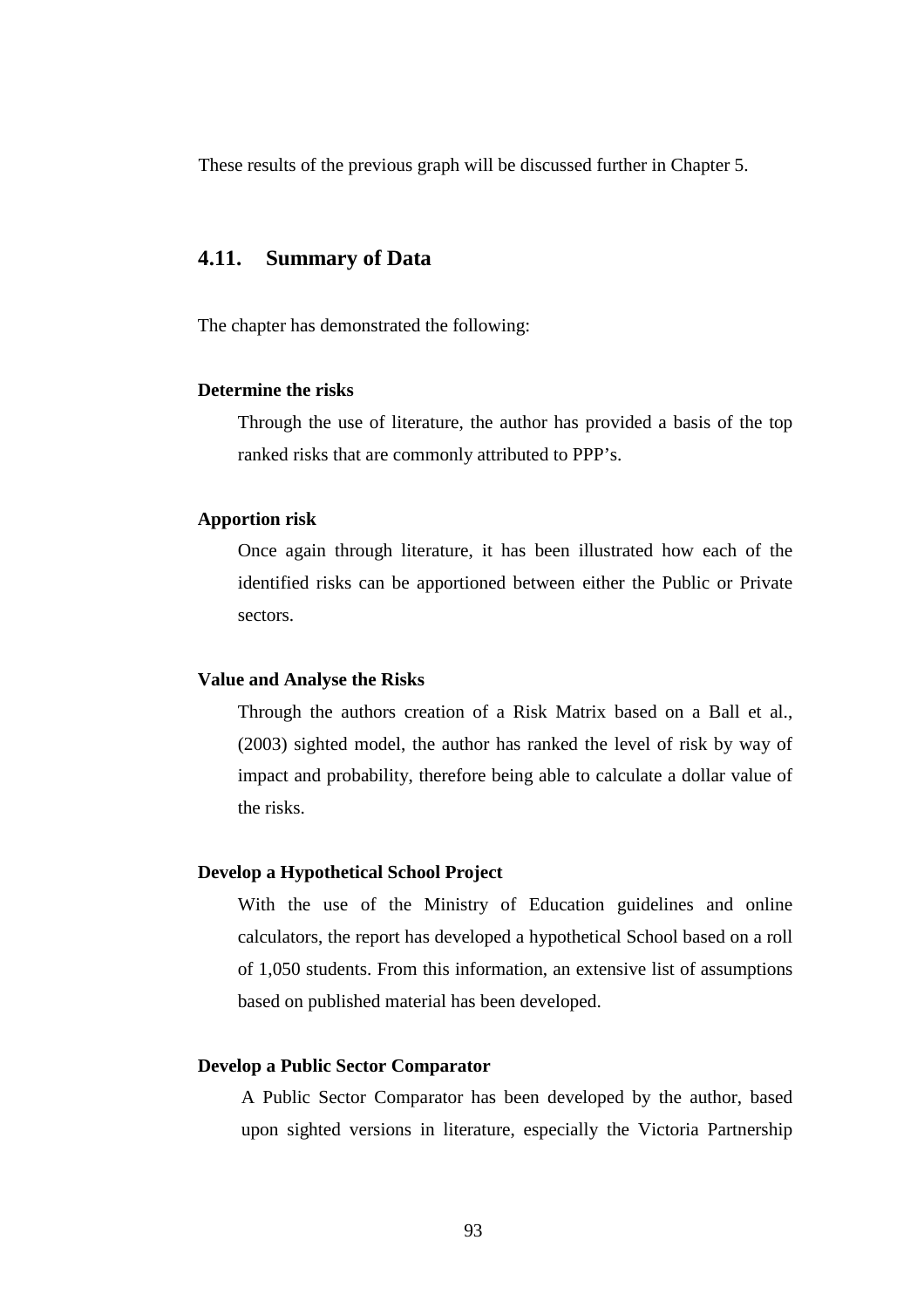model. The complete documents are included within Appendix Two and Three.

## **Undertake a Sensitivity Analysis of the PSC**

By incorporating the Risk Matrix and Risk Register, the values of risk have been analysed in the form of a simple sensitivity analysis, based upon the total value of the PSC and a more detained analysis, based upon the individual impacts the risk would have on the project.

# **Reapportion and Analyse the Risks**

By reapportioning Design, Finance, Operations - Assets Management and the Site from the Private to the Public Sector and Operations - Staffing from the Public to the Private sector, changes to the PSC have been identified.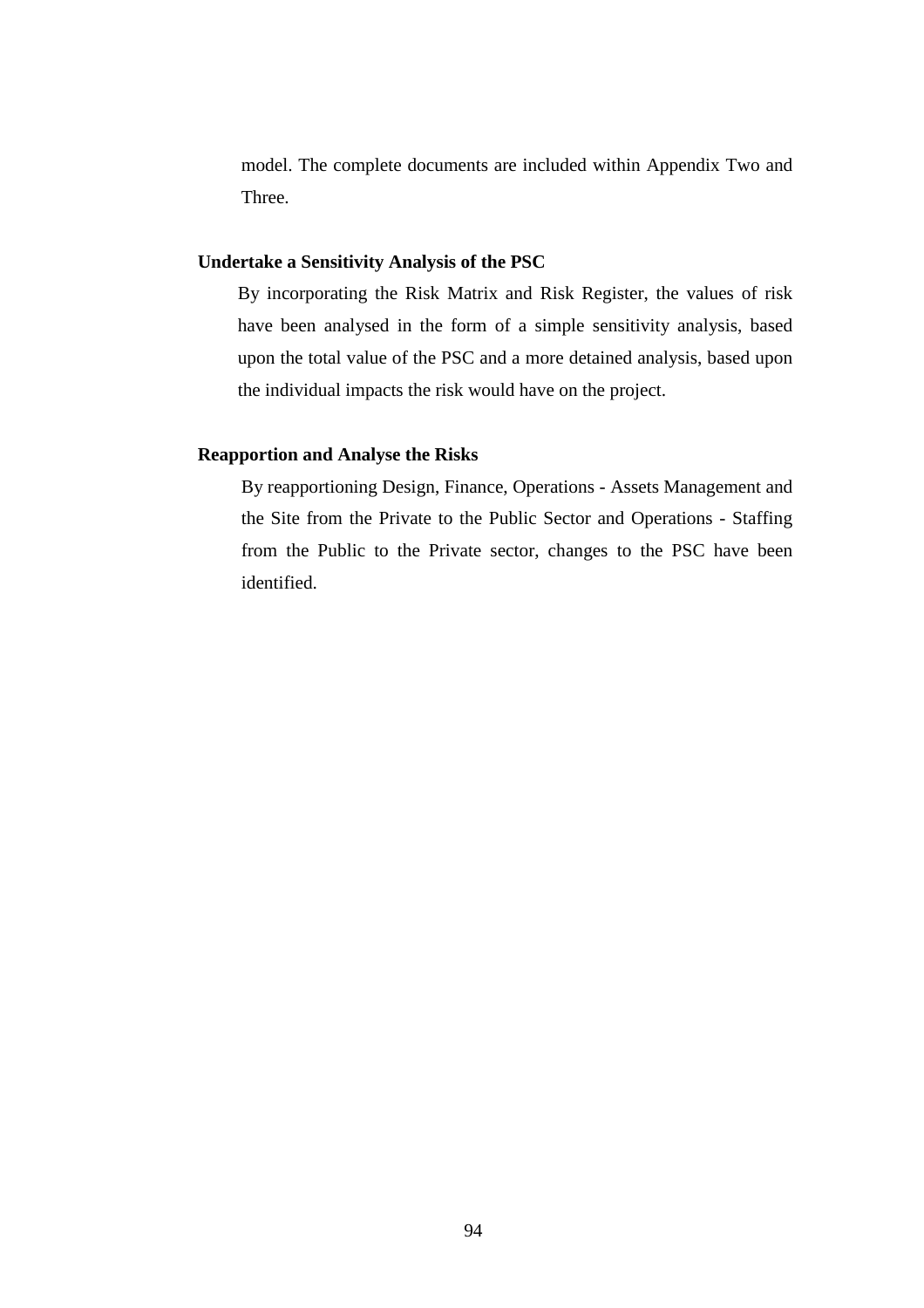# **5. FINDINGS AND CONCLUSIONS**

# **5.1. Introduction**

This research started in late February of 2010 and has developed into a document that the author has found challenging, frustrating and rewarding. The development of the Public Sector Comparator (PSC), even though based upon a published version, has shown the author that there are a number of variables that can not only affect the assessment of risk, but also the values that eventually come out of the PSC.

This research has attempted to analyse risk and demonstrate how it can affect the outcome of the Net Present Cost (NPC) of the PSC through both the transfer of risk between the Public and Private Sectors and through simple sensitivity analysis. It is the author's opinion that this has been achieved.

# **5.2. Findings**

This research has shown that the development of a PSC and the assessment of risk can be greatly affected by assumptions and personal opinions of the person or party undertaking the assessment. The creation of the case study school project, called Project College, was intended to demonstrate how risks could be simply valued and included within the PSC. It was shown that if these assumptions are subtly changed, the result is a shift of the NPC of the project.

The analysis of risk was undertaken in three ways. First, a sensitivity analysis was developed for the Risk adjusted PSC, secondly the Impact of risks also underwent a sensitivity analysis and finally, the specific risks were reapportioned between the Public and Private sectors and analysed. The following are the findings of these three assessments.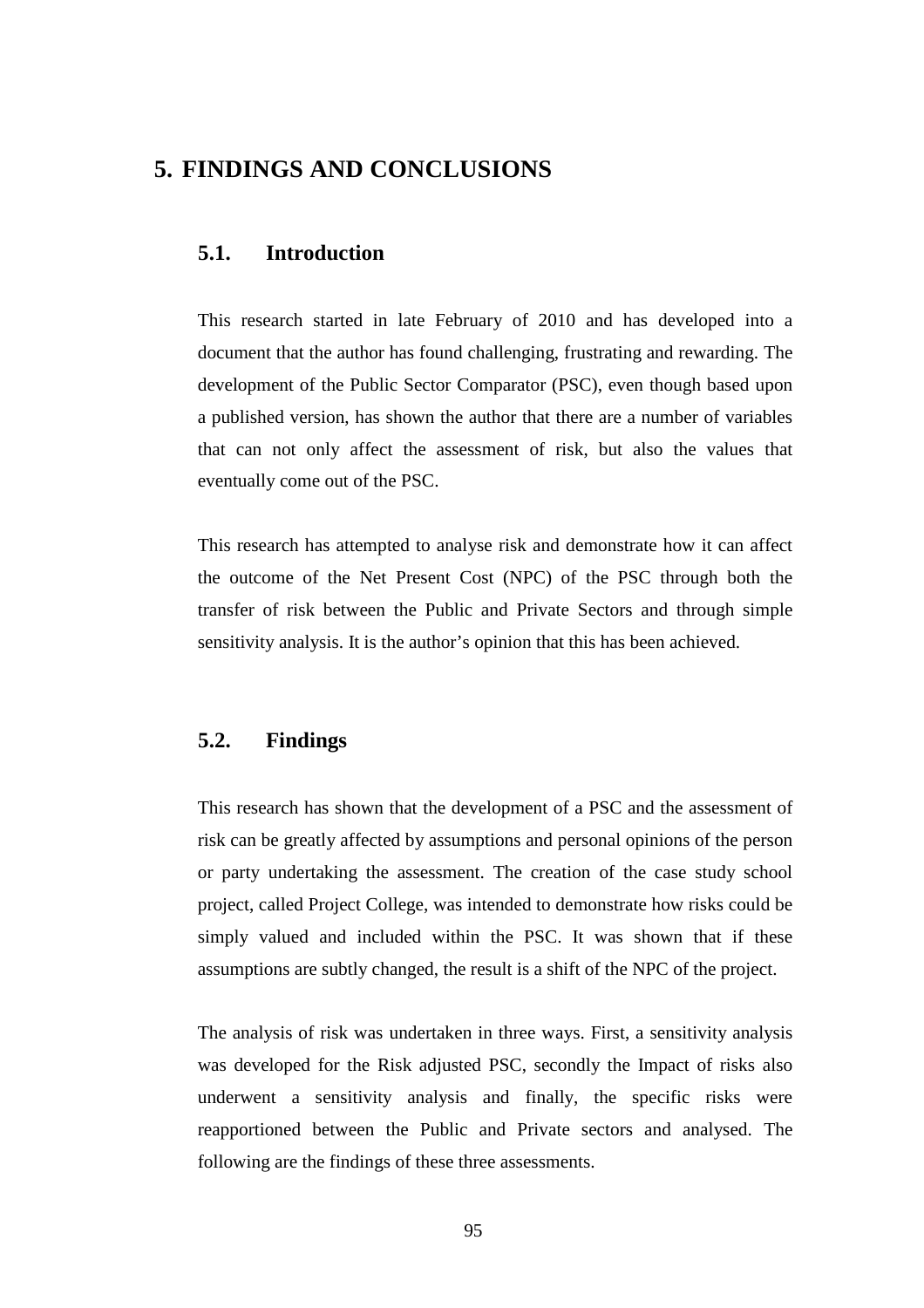## **Findings on the Sensitivity Analysis of the PSC**

The sensitivity analysis of the PSC involved taking the Net Present Cost (NPC) of the PSC, in this case \$143,448,326, and deviating it in increments of 5% between -15% and +15%. This analysis was to show how the base assumptions changed with the predetermined percentage changes.

The total NPC for each risk was individually varied by the above percentages to demonstrate how the overall value of the PSC would change. Table 22 on page 89 was a graphical representation of this assessment. The largest variable was to the Operations - Staff, which had its value altered by \$9,078,231 between +/- 15% and the lowest change was to Policy Changes, which resulted in a change in value of only \$151,000. The following is a detailed assessment of each cost based.

# **Construction**

o The value of Construction related costs included in the PSC was \$34,182,463. Following a deviation of -15% the NPC was revised to  $$138,320,956$  and with a +15% deviation, a value of \$148,575,695 was identified. Each 5% change resulted in a \$1.709m adjustment the PSC. The maximum combined deviation was  $+/-$  \$5,127,369. This was the second highest change and illustrates that it is more sensitive to change than other risks.

## **Design**

o The value of Design related costs included in the PSC were \$2,601,046. Following a deviation of -15% the NPC was revised to  $$143.058.169$  and with a  $+15\%$  deviation a value of \$143,838,483 was identified. Each 5% change resulted in a \$130,052 adjustment the PSC. The maximum deviation was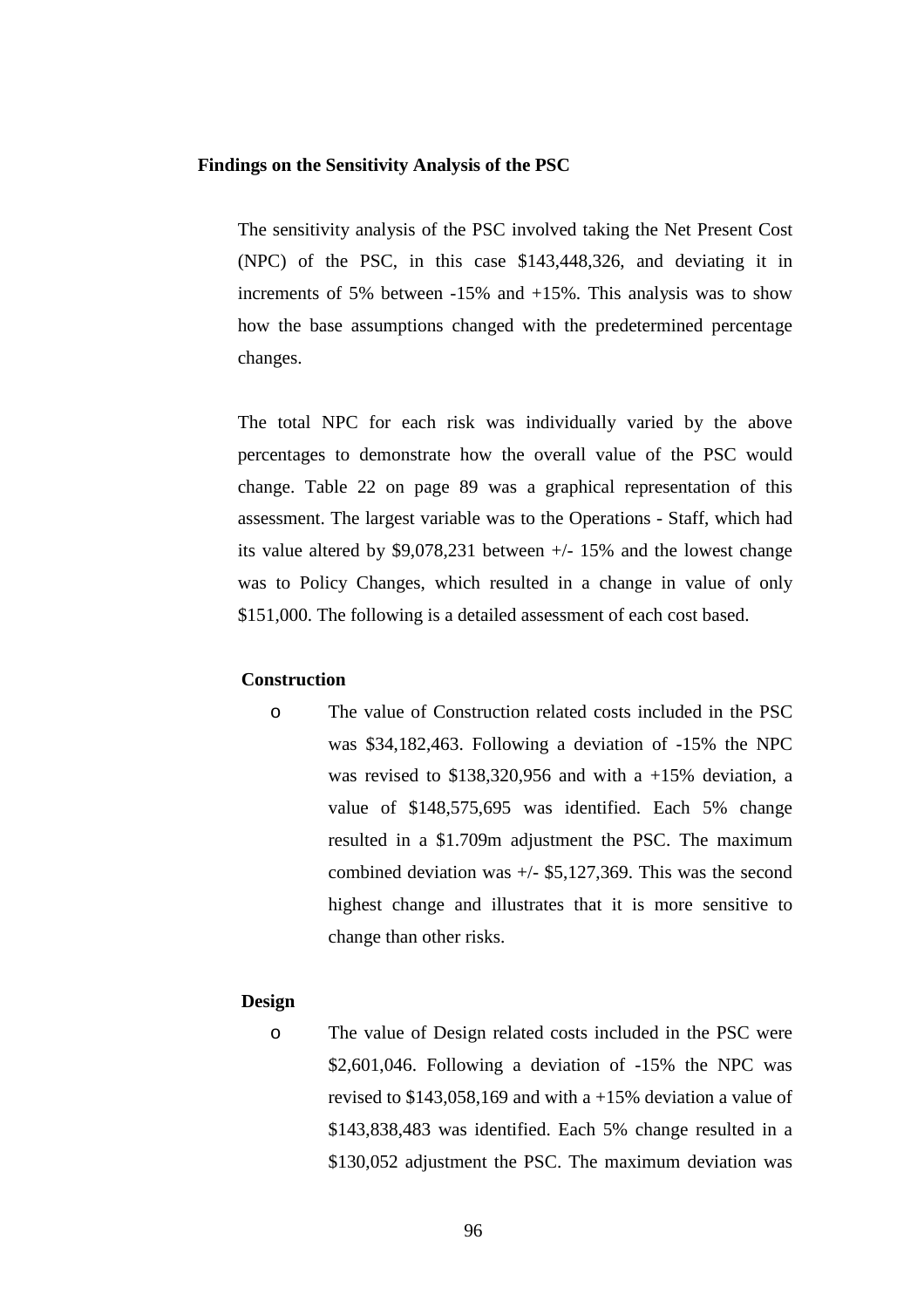+/- \$390,157. This was the second lowest change and illustrates that it is less sensitive to change than other risks.

# **Maintenance**

o The value of Maintenance related costs included in the PSC were \$21,346,153. Following a deviation of -15% the NPC was revised to  $$140,246,403$  and with a +15% deviation a value of \$146,650,249 was identified. Each 5% change resulted in a \$1.067m adjustment the PSC. The maximum deviation was  $+/- 3,201,923$ . This was the third highest change and illustrates that it is more sensitive to change than other risks.

#### **Operations - Asset**

o The value of Operations - Asset related costs included in the PSC were \$8,440,645. Following a deviation of -15% the NPC was revised to \$142,182,229 and with a  $+15%$  deviation a value of \$144,714,423 was identified. Each 5% change resulted in a \$422,032 adjustment the PSC. The maximum deviation was  $+/-$  \$1,266,097. This change illustrates that it is less sensitive to change than other risks.

### **Operations - Staffing**

o The value of Operations - Staff related costs included in the PSC were \$60,521,542. Following a deviation of -15% the NPC was revised to \$134,370,094 and with a  $+15\%$  deviation a value of \$152,526,557 was identified. Each 5% change resulted in a \$3.026m adjustment of the PSC. The maximum deviation was  $+/-$  \$9,078,231. This was the highest change and illustrates that it is most sensitive to change than any other risk. It was postulated previously in this report that this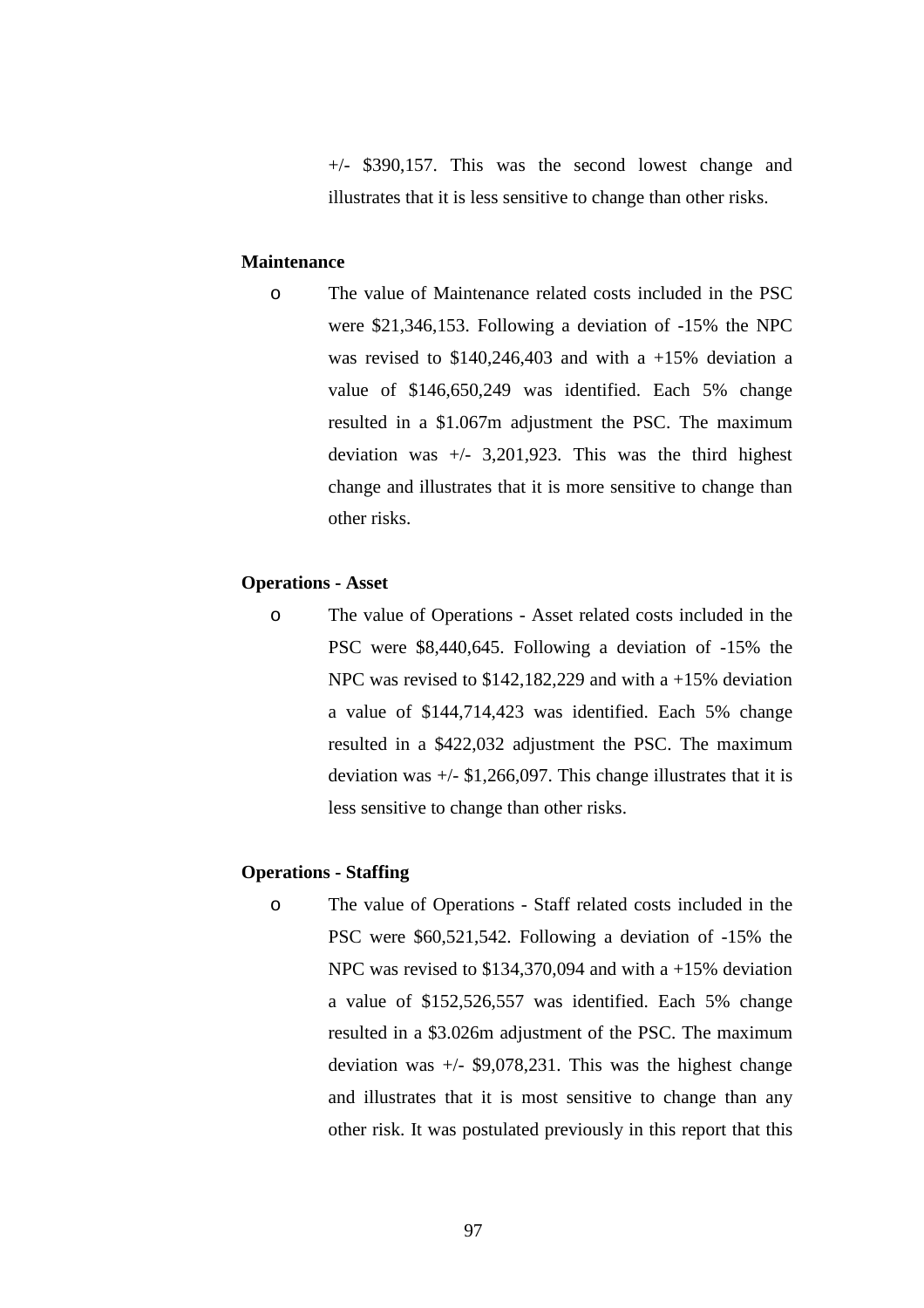risk could be the most sensitive to change, which through this analysis, has been confirmed.

# **Policy**

o The value of Policy related costs included in the PSC were \$1,006,669. Following a deviation of -15% the NPC was revised to \$143,297,326 and with a +15% deviation a value of \$143,599,326 was identified. Each 5% change resulted in a \$50,333 adjustment of the PSC. The maximum deviation was +/- \$151,000. This was the lowest change and illustrates that it is the least sensitive to change than other risks. This shows that even though it was sighted as a predominant risk in the literature, the value of the risk in this project is almost insignificant in considering the total value of the project.

# **Revenue**

o The value of Revenue related costs included in the PSC were \$3,481,805. Following a deviation of -15% the NPC was revised to \$143,970,596 and with a +15% deviation a value of \$142,926,055 was identified. Each 5% change resulted in a \$174,090 adjustment of the PSC. The maximum deviation was +/- \$522,271. This was the third lowest change and illustrates that it is less sensitive to change than other risks.

# **Site**

o The value of Site related costs included in the PSC were \$14,107,575. Following a deviation of -15% the NPC was revised to \$141,332,189 and with a +15% deviation a value of \$145,564,462 was identified. Each 5% change resulted in a \$705,379 adjustment of the PSC. The maximum deviation was +/- \$2,116,136. This was the slightly lower than the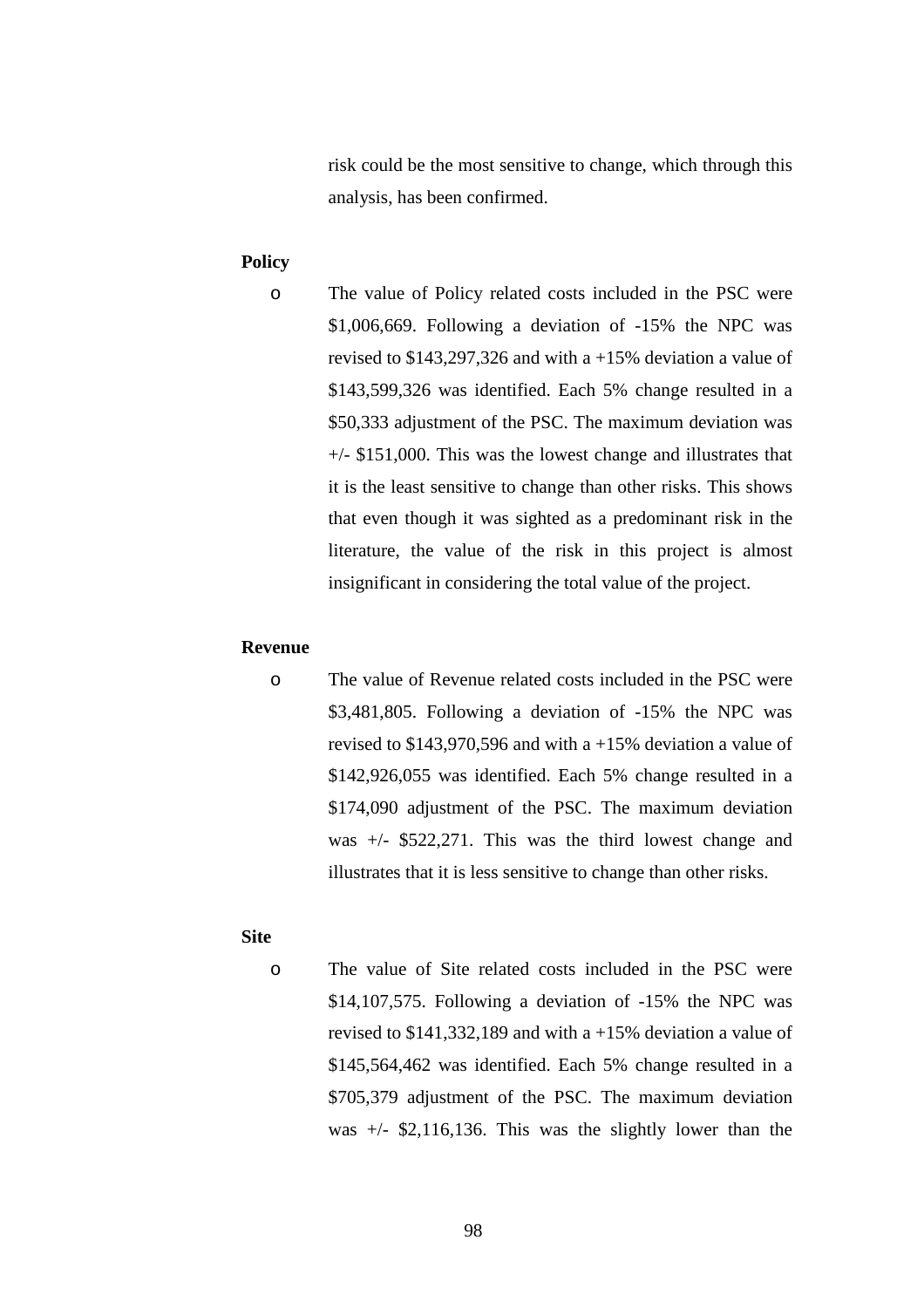average change and illustrates that it is slightly less sensitive to change than other risks.

Based on the above analysis, the following is the order of sensitivity of the PSC.

**Table 25:** Order of Sensitivity of the PSC

| <b>Operations - Staff</b> | 1 | Most Sensitive to Change  |
|---------------------------|---|---------------------------|
| Construction              | 2 |                           |
| Maintenance               | 3 |                           |
| The Site                  | 4 |                           |
| <b>Operations - Asset</b> | 5 |                           |
| Revenue                   | 6 |                           |
| Design                    |   |                           |
| Policy                    | 8 | Least Sensitive to Change |

## **Findings on the Sensitivity Analysis of the Impact of Risks**

The secondary sensitivity analysis was based on analysing the impact of risk within the Risk Register. This was to show that secondary to a broad analysis of the PSC, a more detailed assessment of the risks could be undertaken to show which risk, and potentially the assumptions within the risk, are susceptible to change. In this assessment only the total value of risk included in risk register and future Risk Adjusted PSC was analysed.

As in the first sensitivity analysis, each of the impacts of risk were deviated by 5% between -15% and +15%. The results illustrated in Table 23 on page 90 identified that Construction risk was the most sensitive to change and Revenue the least. The order of sensitivity is illustrated on the following page Table 26.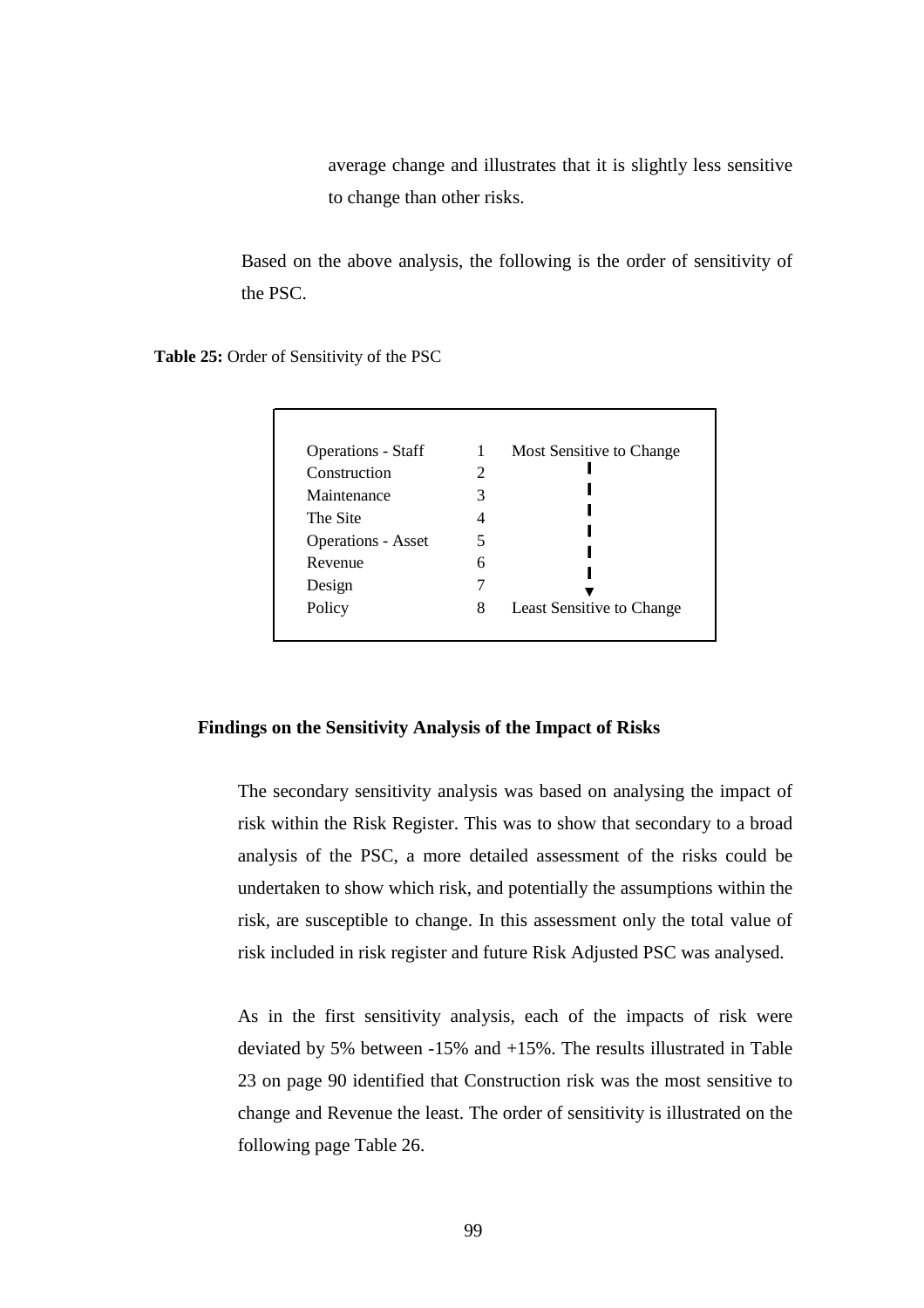**Table 26:** Order of Sensitivity of the Impact of Risk

| Construction              |                             | Most Sensitive to Change  |
|---------------------------|-----------------------------|---------------------------|
| The Site                  | $\mathcal{D}_{\mathcal{L}}$ |                           |
| <b>Operations - Staff</b> | 3                           |                           |
| Design                    |                             |                           |
| Maintenance               | 5                           |                           |
| Policy                    | 6                           |                           |
| <b>Operations - Asset</b> |                             |                           |
| Revenue                   | 8                           | Least Sensitive to Change |

There are clear differences between the sensitivity analysis of the PSC and the sensitivity analysis of the impact of risk. In both cases Construction and Operations –Staff are in the top three and Policy and Revenue are in the bottom three. This could potentially show that although the value of the risk could change, there are underlying factors that affect how they relate to sensitivity analysis.

The Site and Design were two items that made the most noticeable shift between the two assessments. The rest of the risks made only subtle changes in order and were evenly spread.

As noted in section 4.8 of Chapter Four, a +10% deviation in the impact of risk was included in a Risk Adjusted PSC and the Net Present Cost altered from the base of \$143,448,326 to \$148,110,411.

# **Findings on the Reapportion and Analyse the Risks**

The final assessment of the PSC was to reapportion Design, Operations - Assets Management and the Site from the Private to the Public Sector,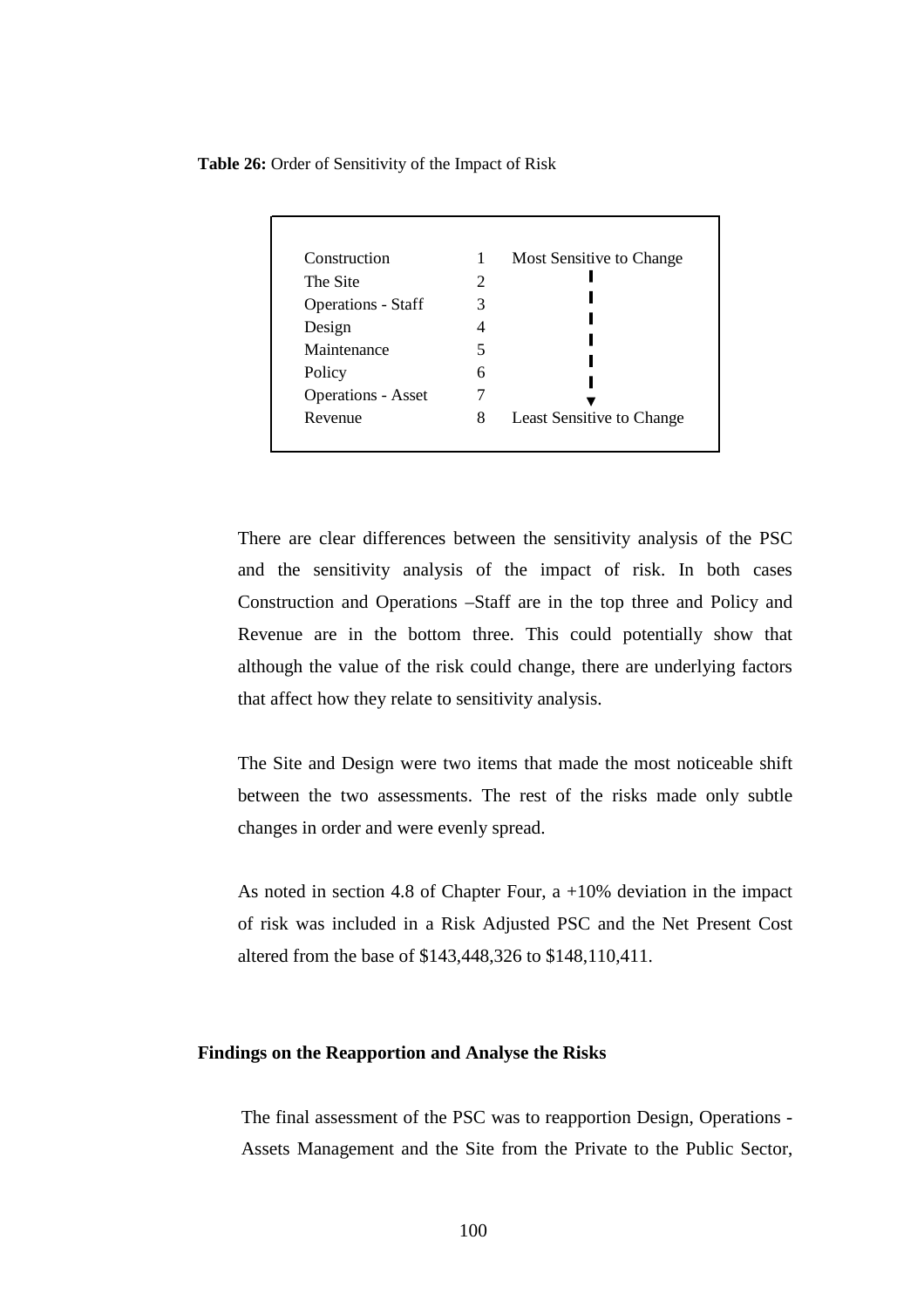and Operations - Staffing from the Public to the Private sector. These changes to the PSC were identified in Table 24 on Page 92. This analysis was undertaken to show how the reapportionment of risks included in the PSC altered the composition of the PSC. In each case the Raw PSC and Competitive Neutrality values did not change.

The total value of the PSC did not change, because only the location of the risks within the Risk Adjusted PSC were changed and not the value. In Appendix Four are the four PSC spreadsheets that identify the simple effect of transferring these risks. In reality, only after the consortiums Service Payment bid was incorporated with the Public Sectors retained risk, would the real assessment of reapportioning risk and therefore Value for Money occur. As the value of this is far too speculative, this assessment has not been undertaken.

For the purposes of assessing the reapportionment of risk within this report the following have been identified:

## **Design**

o The Design risks were transferred from the Private to the Public sector and became a Retained risk within the PSC. The total Retained risk increased by \$445,781 or 7.5%, equally the Transferred risk decreased by \$445,781 but in this case the change was only 5.8% of the base value.

# **Operations - Asset**

o The Design risks were transferred from the Private to the Public sector and became a Retained risk within the PSC. The total Retained risk increased by \$335,183 or 5.7%, equally the Transferred risk decreased by \$355,183 but in this case the change was only 4.4% of the base value.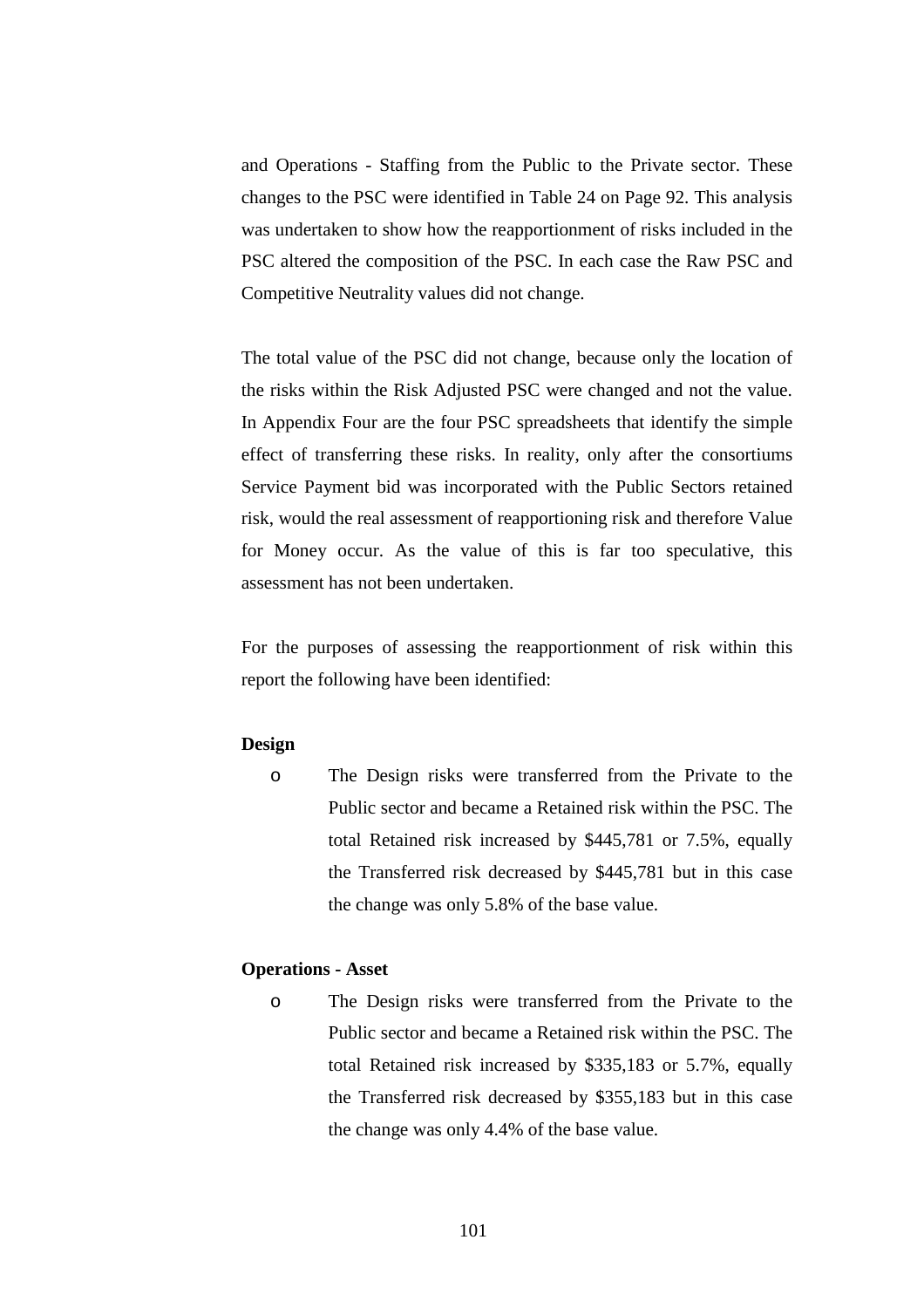#### **Operations - Staffing**

o The Design risks were transferred from the Public to the Private sector and became a Transferred risk within the PSC. The total Retained risk decreased by \$5,050,256 or 85.5%, equally the Transferred risk increased by \$5,050,256 but in this case the change was 65.7% of the base value.

#### **The Site**

o The Design risks were transferred from the Private to the Public sector and became a Retained risk within the PSC. The total Retained risk increased by \$1,676,353 or 28.8%, equally the Transferred risk decreased by \$1,676,353 but in this case the change was only 21.8% of the base value.

These results show that Design and Operations – Asset have very little effect on the overall composition of the PSC. The Site has an increased effect but from both the literature and the author's experience, it is not normal for the Public Sector to take this risk. The largest influence was the Operations – Staff which proved to have a massive effect on the composition on the PSC.

#### **5.3. Conclusions**

Risk. Construction is inherently full of risk, whether it is using the appropriate construction materials, trusting a design, valuing work or someone's safety while on a site. Risk is intrinsic in the price we pay for the unknown or the assumed. The amount we have to assume creates uncertainty and therefore cost, which is eventually passed on to the entity prepared to accept it or mitigate against it. A Public Private Partnership (PPP) could be seen as the ultimate in risk apportionment when considering other procurement methods.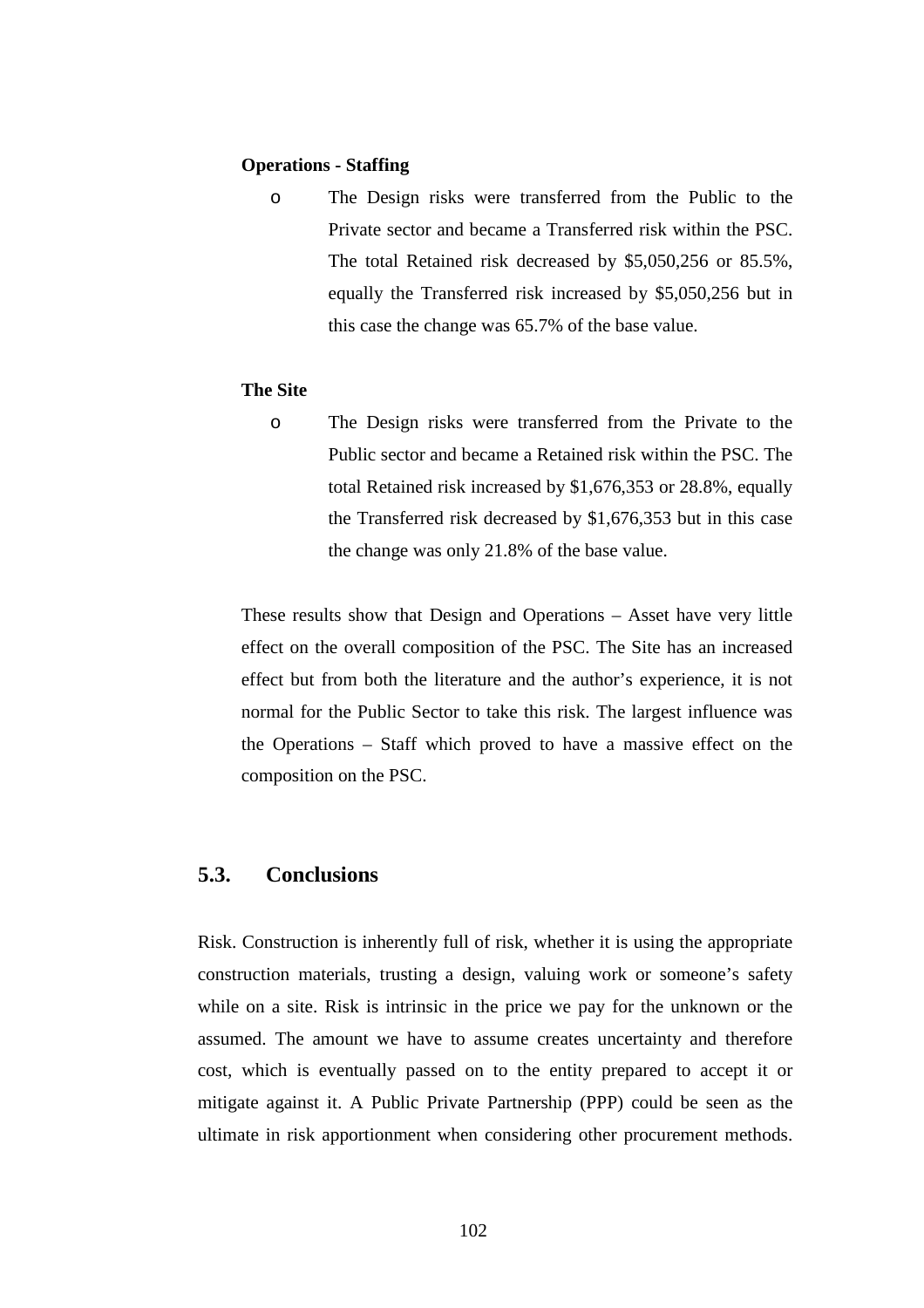The idea of potentially transferring all of the design, construction and operating risk from the Public Sector to the Private Sector for a predetermined sum over the next 25-30 years must sound like good commercial sense.

This research report has attempted to evaluate risk in terms of PPP procurement, notably how it influences the value of the project. It has been shown that risk is sensitive to deviation and this affects the Net Present Cost (NPC) or value of the project. Alternatively, when a risk is reapportioned, the Value for Money of the project can alter as potential Service Payments increase or decrease in relation to the level of Retained and Transferred risks.

This research has demonstrated that the transfer of risk can be valued and assessed in a variety of ways. The basic sensitivity analysis of the PSC was demonstrated in Table 22 on page 89. This analysis demonstrated that staffing a school is the most sensitive in terms of the overall PSC. On the other hand Policy Changes had the least sensitivity even though it was highly sighted and discussed by the majority of authors in the sourced literature. When reapportioning risks, once again the staffing of the school ranked in the top tier of sensitivity.

The conclusion of the staffing of a school being the most sensitive to risk and deviation has further consequences. The Ministry of Education has made specific reference to the fact that they do not wish the staffing of a school to be transferred to the Private Sector. It is unclear to the author whether this is a wise move considering the current issues with Teacher pay negotiations and historical strikes and industrial action.

Based on the Ministry of Education's current new school procurement of the Single Line Accountability Guaranteed Maximum Price model, which is working very well, it does not appear logical to 'invest' all the time and effort into procuring a project under a 'operation-less' PPP. The Ministry of Education's PPP procurement is purely a GMP with maintenance of the asset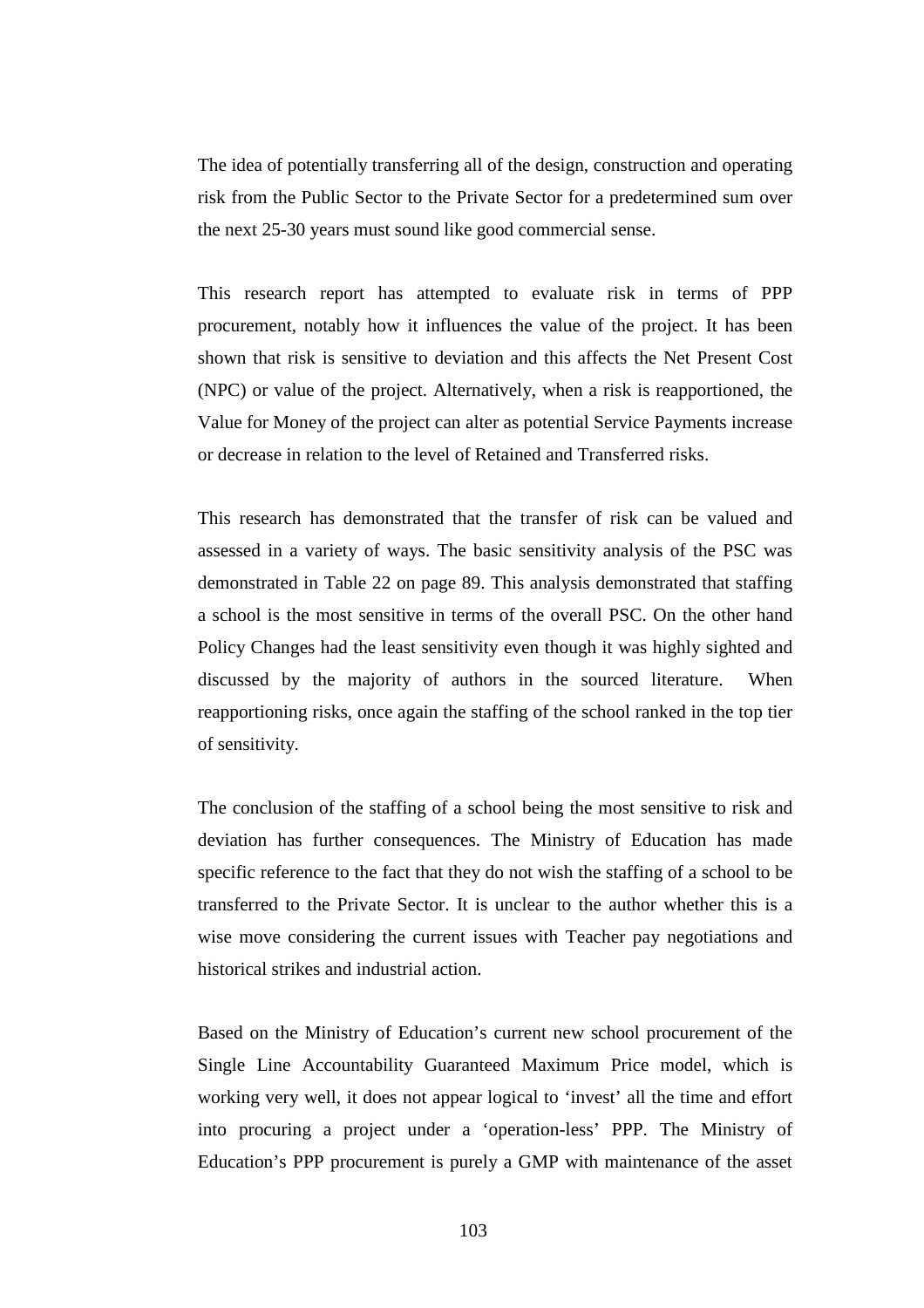added. The question for future research is what the real benefits are; literature available to date has not been able to answer this.

There has been a sizable amount of literature on PPP's, much of which has focused on the Public Sector Comparator (PSC) and the assessment of risk. The referenced literature has allowed the author to identify and value risk, as well as develop a working PSC, which it is anticipated could be used by his employer.

If there is one conclusion to be made from this report it is that PPP procurement and the PSC is based on assumptions and the views of the group of individuals preparing it. These assumptions could create inaccurate results and possible unreliability when assessing the true Value for Money compared to a typical procurement model.

#### **5.4. Limitations of Research**

There are many limitations that this research has undergone, moreover for the authors inability to undertake a preferred Qualitative study using open discussions with construction professionals.

The use of literature has allowed this research to demonstrate that there is some form of consensus between published authors on the type of risks that can be incorporated in the development of a PSC. This literature is based upon overseas projects and there has been very little published from a New Zealand context, which would be expected as projects come on stream in the future.

It is acknowledged that the real assessment of risk should come from those parties developing the actual project and an understanding of the point from which they wish to either retain or transfer a risk. A consortium would have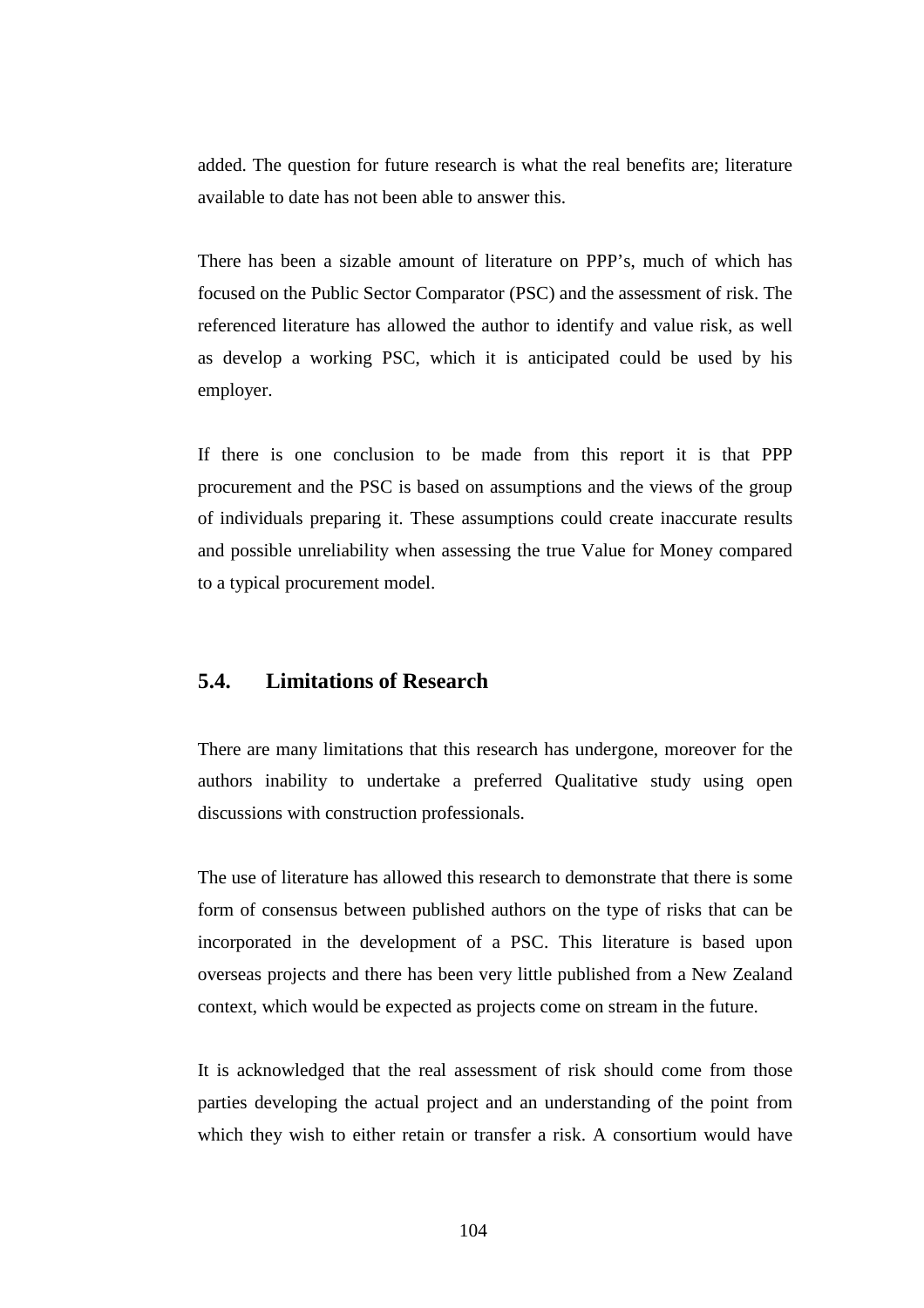access to a multitude of professionals that can assess and rate risk. The likes of KPMG, who have been sighted in the report, have specialist teams that 'crunch' the intricacies of Discount Rates and Life Cycle Costing to provide a basis for the development of a PSC. The author has concluded that even through these professionals demonstrate a far more rigorous assessment for the PSC, the basic 'nuts and bolts' of the PSC is cost, risk and who should pay for it.

The PSC is a forecast. It is an estimate and an assumption based on the best ability of the professional developing it to guess what a consortium will 'tender' as the value of their Service Payments. These 'guesses' are highly subjective and researchers such as Grimsey et al., (2005 page 358) note that it can be "manipulated to show what ever the users require it to show", which the author concurs with. However, as the author has demonstrated in the production of the PSC, there is value in producing an expected cost of the project. If not a PSC then some other form of assessment is required, which could potentially have similar issues.

#### **5.5. Recommendations**

It is the author's recommendation that, based on the level of publically available information, there needs to be more research undertaken in determining the benefits of PPP procurement and the valuation of risk for a New Zealand context. There appears to be basic New Zealand guidelines in place for Government organisations to be able to undertake the standardised development of a Public Sector Comparator. The author recommends this should be developed before the 'flood gates' open and PPP procurement is proposed for any type of project.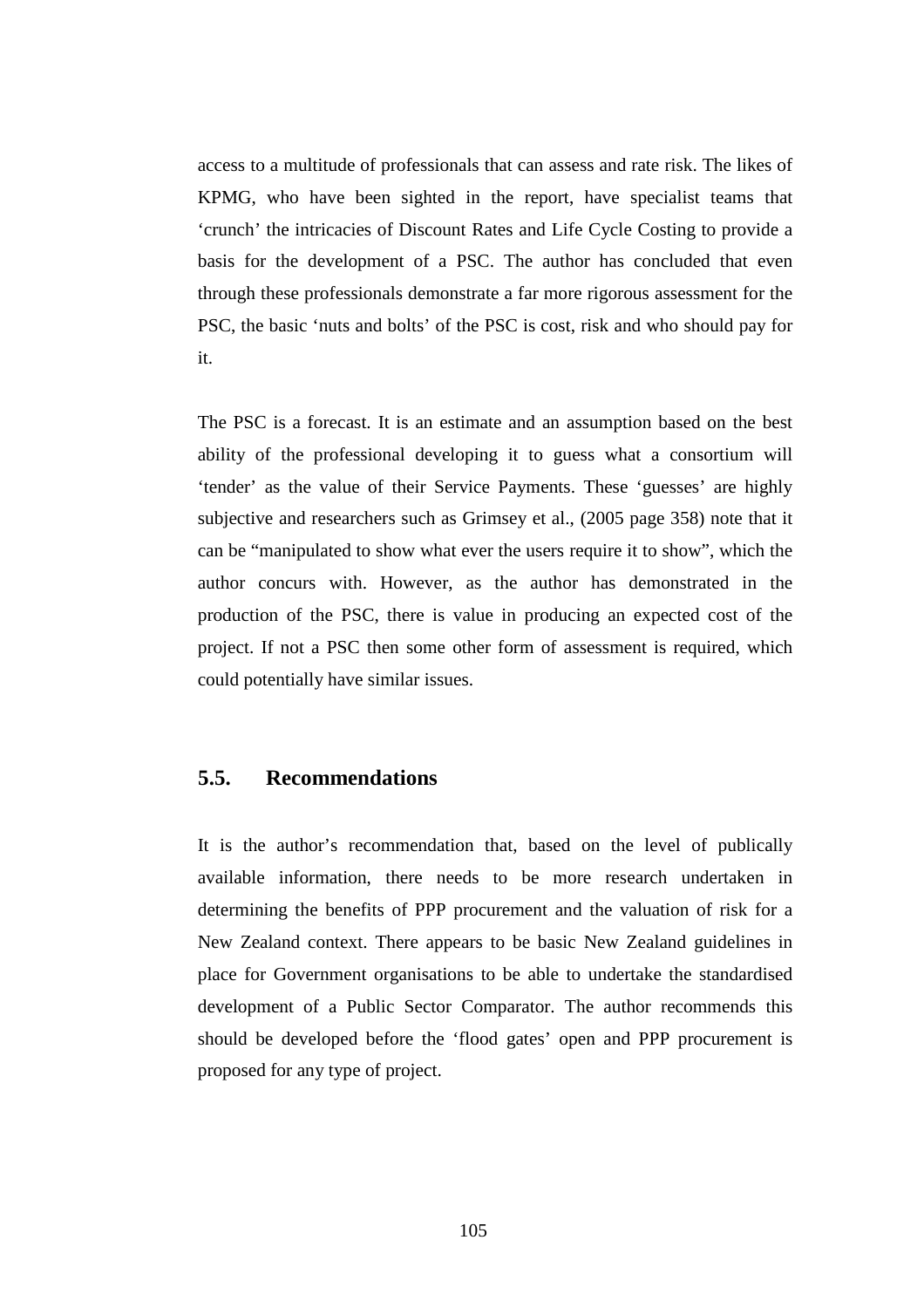The author is aware of consultants from Australia assisting the Government in developing business cases for potential PPP projects, but the information from these is unlikely to be passed on to the wider construction industry. In some cases, it is assumed that potential New Zealand consortia will seek offshore consultants and experience when they develop their assessment of potential Service Payments. It is the recommendation that consortia source overseas experience as they increase their knowledge base on PPP procurement.

Finally the author recommends that for a school to be procured under a PPP method, the Ministry of Education seriously consider allowing the Private Sector to control the Staffing of the schools. It has been shown that the staffing costs are the highest portion of the overall cost of the project, and it is postulated that the Private Sector may have the ability to set and control wage levels and working conditions. It is noted that even as this report is being completed, Teachers and the Ministry of Education are at a stalemate in pay talks. If the Government chooses not to transfer this cost, then the author sees little benefit (apart from maintenance that could be procured separately) in not undertaking the project under the current Single Line Accountability model (GMP, Design and Build), which is working very well.

#### **5.6. Future Research**

There is a massive amount of research that could be undertaken on Public Private Partnerships and their intricacies. This report has attempted to give an overview of the basic ideas and show how risk can be valued and assessed.

This research would benefit from developing a risk matrix that questioned a large pool of respondents to give the ability to show a greater standard deviation, and potential increased accuracy of results.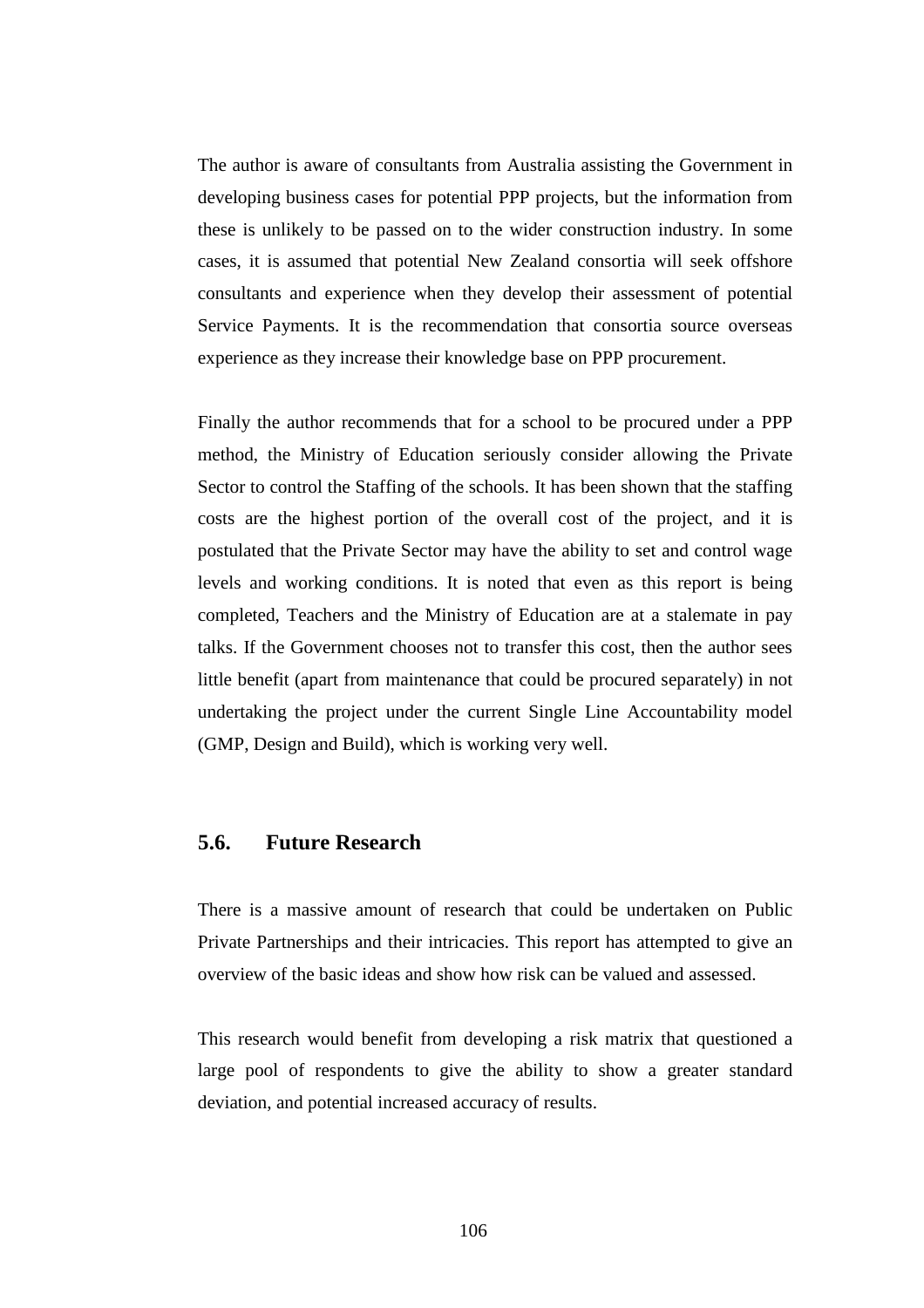There was a large amount of literature that discussed the Discount Rate and how this is the real driver behind the PSC, which the author concurs with.

The following are potential research ideas that could be undertaken in the future:

- o Discount Rates and how they alter the Net Present Cost?
- o Does a PPP give value for money against a GMP contract?
- o What is the NZ context on PPP procurement?
- o How accurate has a PSC been in relation to Private Sector bids?
- o Can a different form of procurement give a similar outcome as a PSC?
- o Is there value in analysis risk using complex statistical methods?

This research has shown that there is a massive amount of information for the New Zealand construction industry to learn and develop and hopefully researchers will push the boundaries rather than 'copy' the UK or Australia.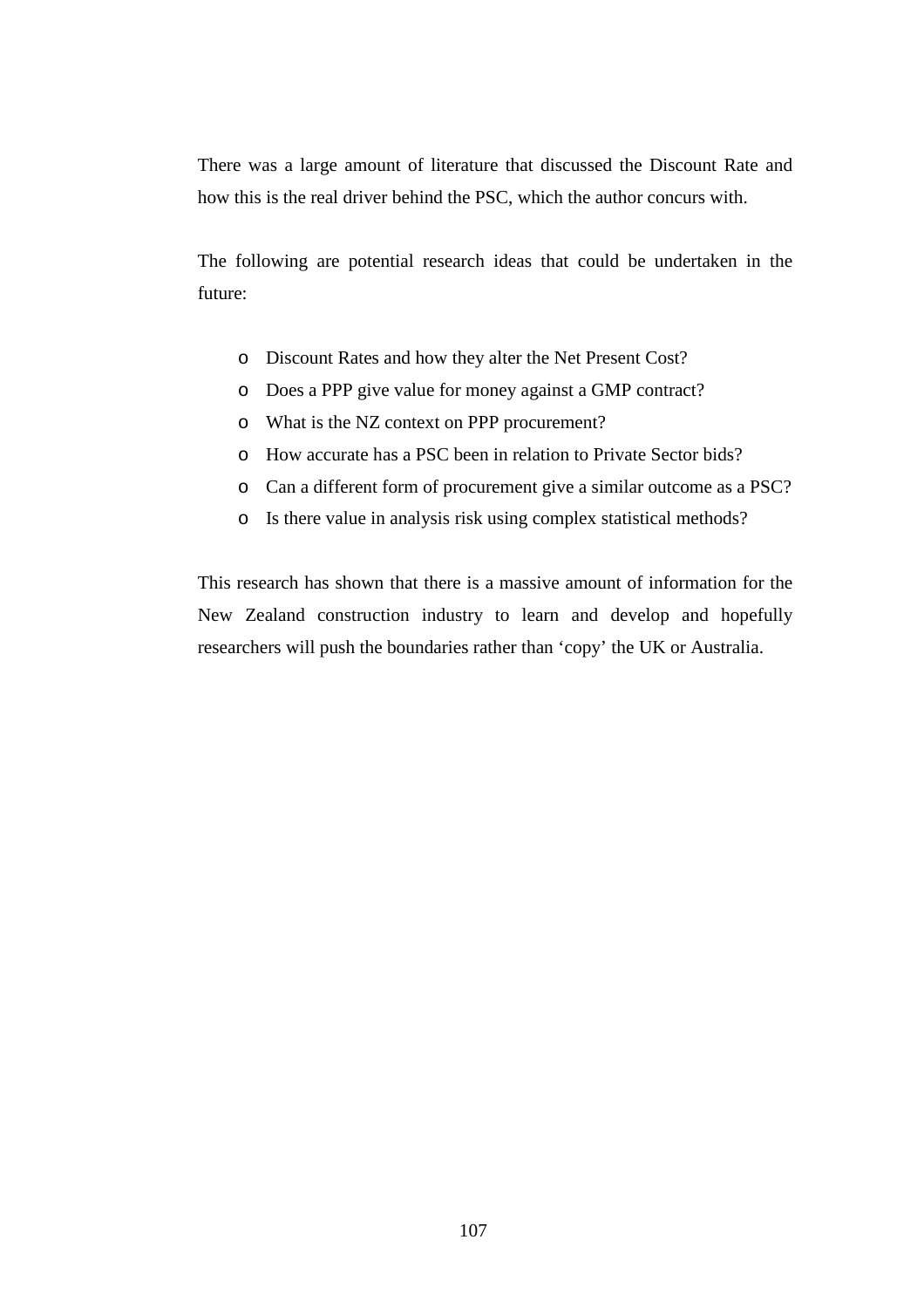## **6. REFERENCE LIST**

Ball, R., M. Heafey and D. King (2003) *Risk Transfer and Value for Money in PFI Projects.* Public Management Review, 5 (2), 279–290.

Brady, K.B, New Zealand Controller and Auditor-General (2006). Performance Report: Achieving public sector outcomes with private sector partners. Available from www.oag.govt.nz

Bult-Spiering, M and Dewulf, G (2006). *Strategic Issues in Public-Private Partnerships, An International Perspective.* UK, Blackwell Publishing Ltd.

Cartlidge, Duncan (2006). *Public Private Partnerships in Construction*. Oxon, Taylor and Francis.

Chan, A. P. C., Lam, P. T. I., Chan, D. W. M., Cheung, E. and Ke, Y. (2009). Drivers for Adopting Public Private Partnerships – Empirical Comparison between China and Hong Kong Special Administrative Region*. Journal of Construction Engineering and Management,* 1115-1124.

Clark, W. and Hosking, P. (1986) *Statistical Methods for Geographers*. USA, John Wiley & Sons, Inc

Connolly, C and Wall, T. (2009). *Public Private Partnerships: The Logic of Myths.*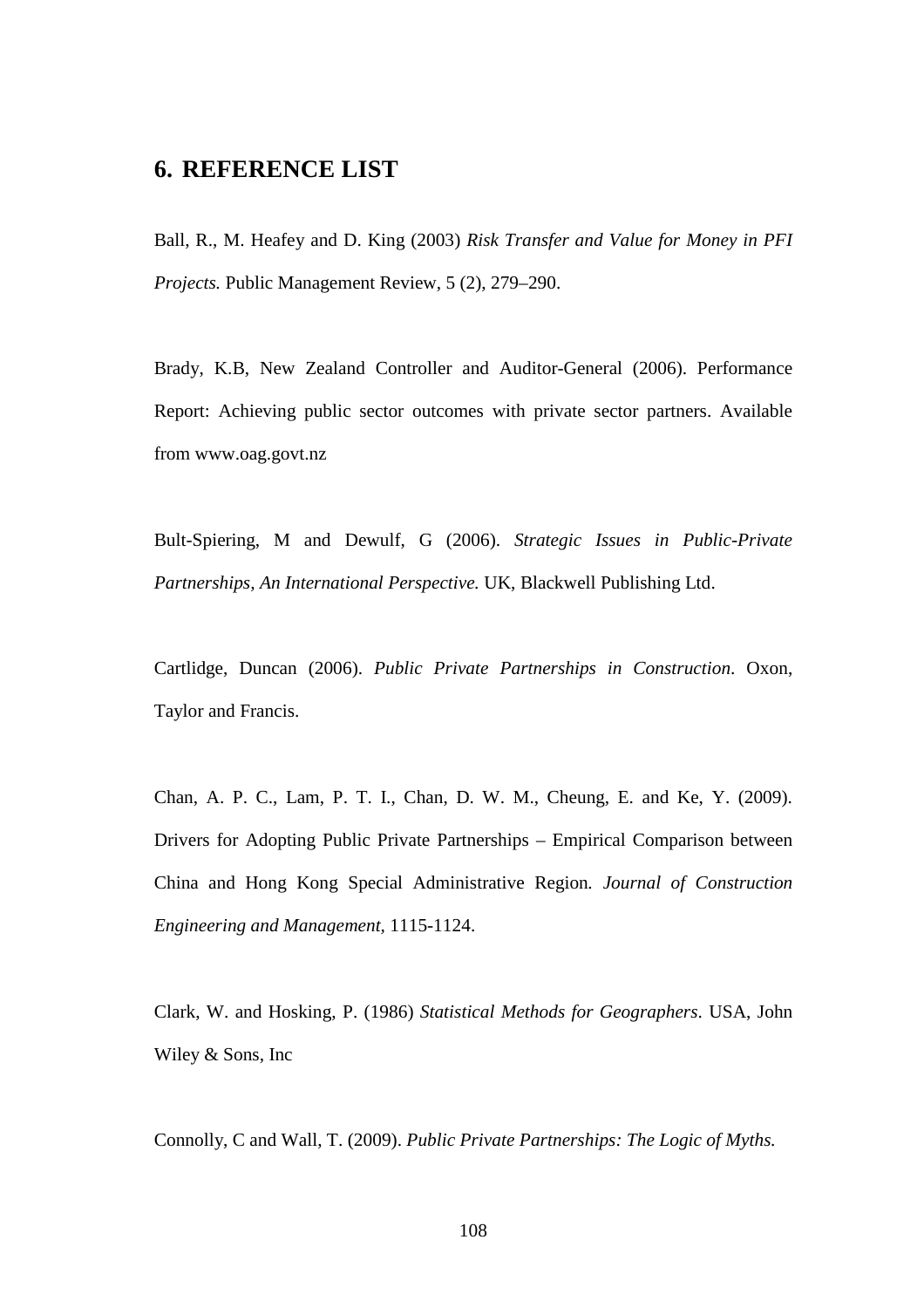Available from, https://conference.cbs.dk/index.php/irspm/irspm2009

Davies, P. and Eustice, K. (2005). Delivering the PPP Promise: A review of PPP issues and activity. Available from http://www.pwc.com/gx/en/governmentinfrastructure/delivering-ppp-promise.jhtml

Department of Building and Housing. (2008). *Developing an improved approach to the procurement of construction projects. Building and Construction Sector Productivity Task Force 11 November 2008,* Wellington.

Department of Treasury and Finance and Victorian Government (1999), *Private Provision of Public Infrastructure: Risk Identification and Allocation Project – Survey Report,* Melbourne: State Government of Victoria.

Department of Treasury and Finance (Victoria) (2001), *Partnerships Victoria Guidance Material – Risk Allocation and Contractual Issues*, Melbourne: Department of Treasury and Finance Department

Eaton, D., Casensky, M., Sara, P., Peterka, T. and Akbiyikli, R. (2007). Intra Market Analysis of Facilities Management in UK School and Hospital PPP Procurement. *Journal of Construction Procurement. 13,* 24-39

English, L. and R. G. Walker (2004), 'Risk Weighting and Accounting Choices in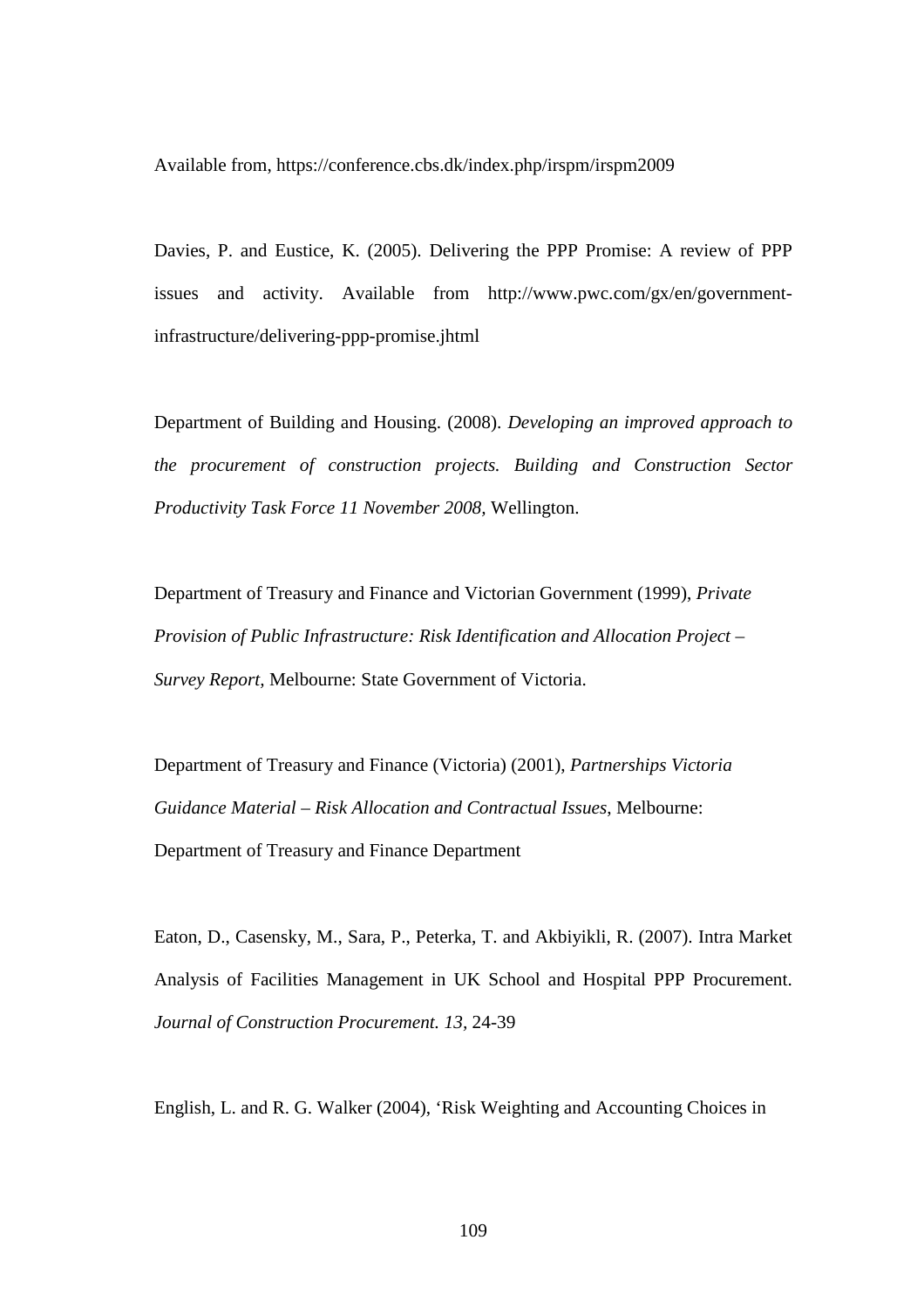Public-Private Partnerships: Case Study of a Failed Prison Contract', *Australian Accounting Review*, 14 (2), pp.62–76.

Espiner, C. (2010). Privately-built state school near. Retrieved from the Stuff.co.nz website  $29<sup>th</sup>$  March 2010.

https://www.stuff.co.nz/national/education/3438064/Privately-built-state-school.asp

Ferguson, J. and Malinovitch, A. (2004), 'A Response from the Victorian Department of Treasury and Finance' (to English and Walker's 'Risk Weighting and Accounting Choices in Public-Private Partnerships: Case Study of a Failed Prison Contract')

Grimsey, D. and Lewis, M. (2005) Are Public Private Partnerships value for Money? Evaluating alternative approaches and comparing academic and practitioner views. *Accounting Forum 29 (2005) pages 345-378* 

Glasgow City Council (2002) Project 2002 Full Business Case. Glasgow City Council, Glasgow

Infranews (2006). NSW New Schools II PPP Project Case Study. Retrieved from the Infranews website March  $30<sup>th</sup>$  2010. http//www.infra-news.com/featuresdetails.asp?iID=95

110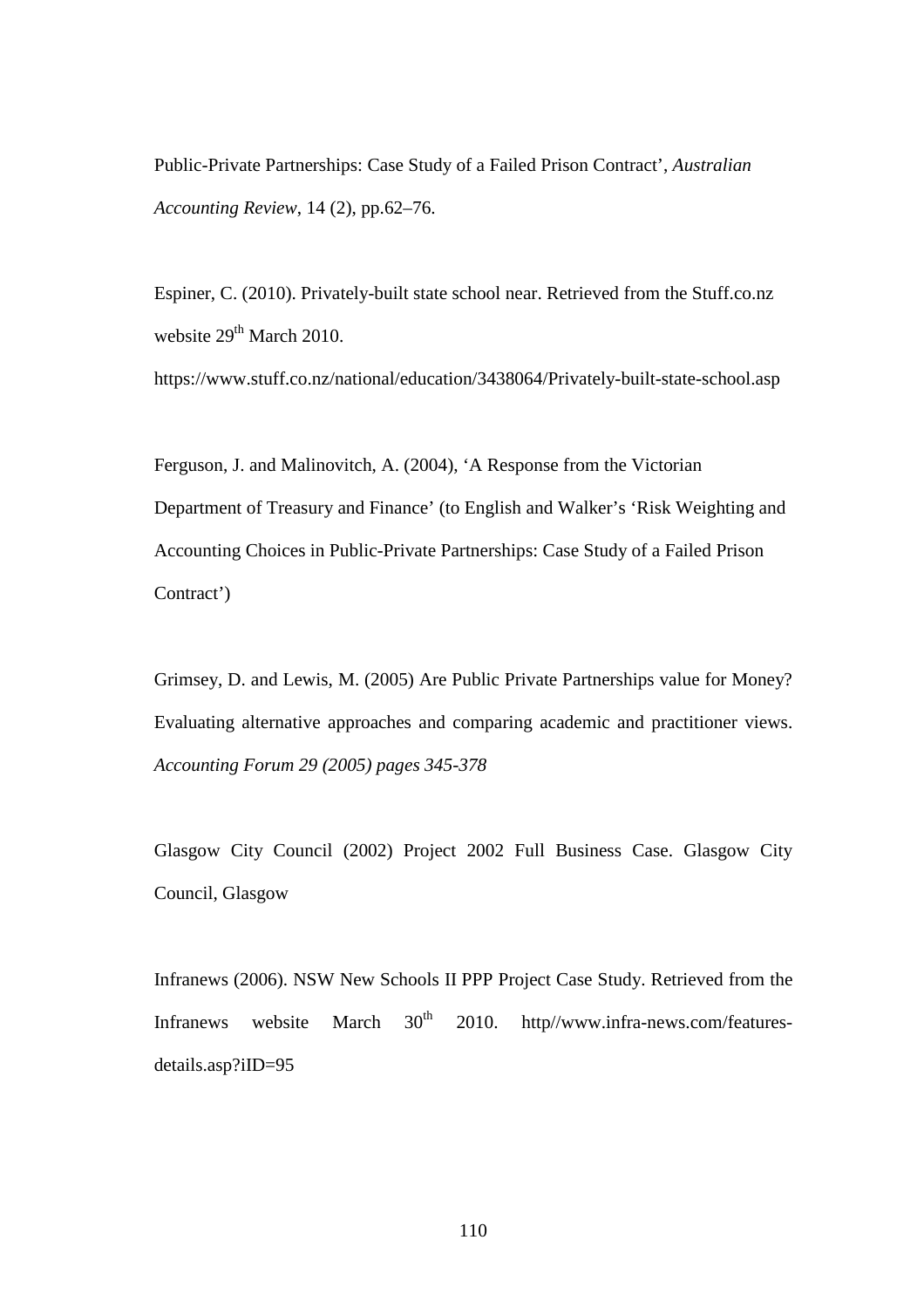Infrastructure Australia (2008) National PPP Guidelines Volumes 1 to 6.

Commonwealth of Australia. Available from http://infrastructureaustralia.gov.au

Iyer, K.C. and Sagheer, Mohammed. (2010). Hierarchical Structuring of PPP Risks Using Interpretative Structural Modelling. *Journal of Construction and Engineering & Management, 138 (2),* 151-159.

Jefferies, M and McGeorge, G. (2008) Public-Private Partnerships: A Critical Review of Risk Management in Australian Social Infrastructure Projects. *Journal of Construction Procurement, 14,* 66-80.

Jin, X.H. (2009) Allocating Risks in Public-Private Partnerships using a Transaction Cost Economic Approach: A case study. *The Australian Journal of Construction Economics and Building Vol 9, No 1 pages 19-26.* 

Jin, X.H., Hemanta, D. (2008) Interpreting risk allocation mechanism in public private partnership projects: An Empirical study in a transaction cost economics perspective. *Construction Management and Economics, 26,* 707-721.

Kenley, R, (2010) Public Private Partnerships Context. Lecture notes from Unitec.

Khadaroo, I. (2008) The actual evaluation of school PFI bids for value for money in the UK public sector. *Critical Perspectives on Accounting 19 pages 1321-1345*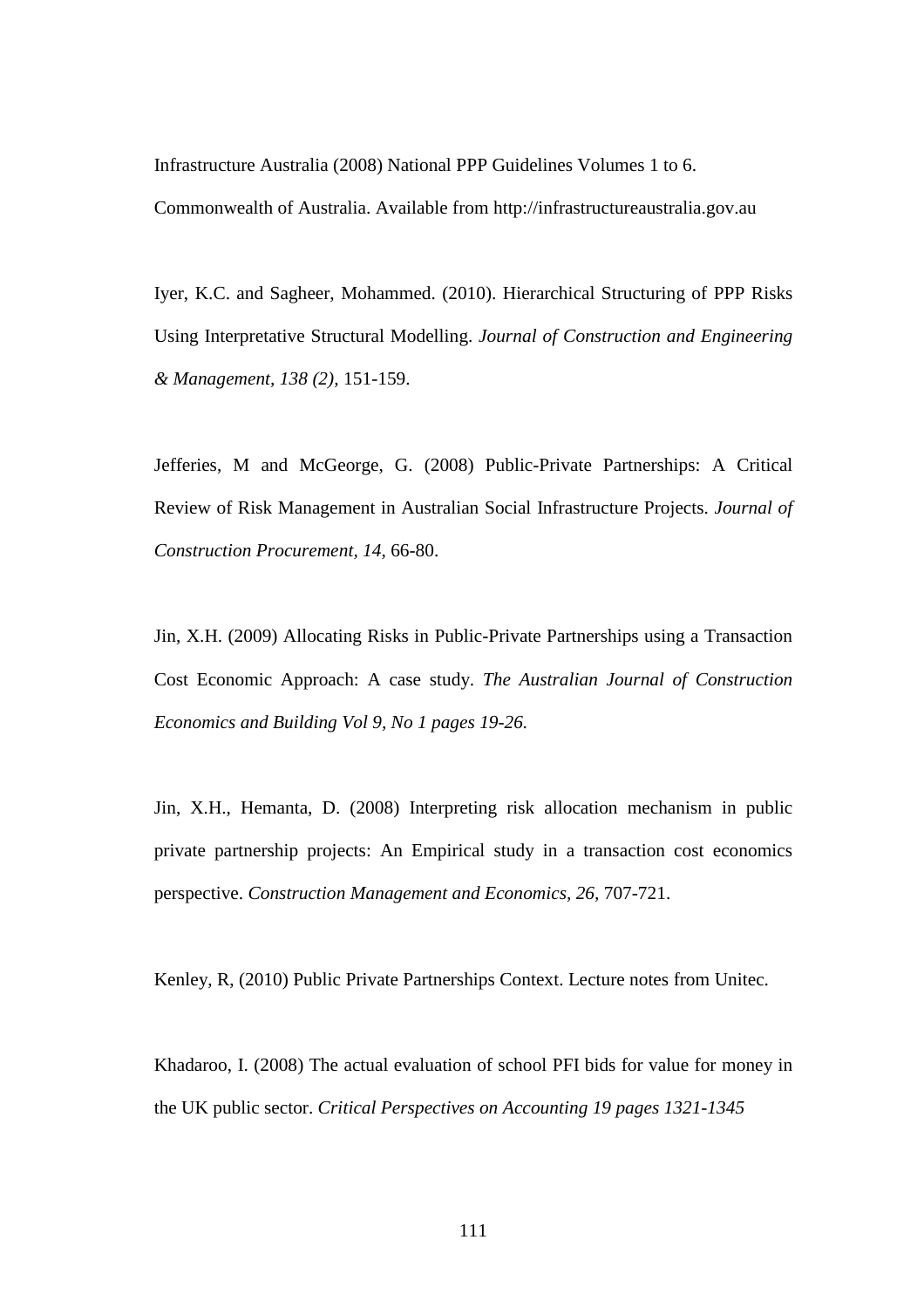King, A. (2008) Government to Investigate feasibility on PPP for Waterview Connection. Available from NZ Government website, http://www.behive.govt/release/government+investigate+feasibility+ppp+waterview +connection

Kumaraswamy, M. M., Ling, F .y .Y., Khalfan, M. M. A. and Dulaimi, M. (2007) Public Private Partnerships: case study of critical failure factors in formulating and implementation. *Journal of Construction Procurement, 13,* 123-132.

Lamb, D. and Merna, A, (2004) Development and Maintenance of a Robust Public Sector Comparator. *The Journal of Structured and Project Finance.* 

Li, B. (2009) Risk allocation framework in engineering methods for PPP projects. *Revamping PPP's, conference paper for the CIB TG72 on PPP Conference 2009* 

Li, B., Akintoye, A., Edwards, P. J., and Hardcastle, C. (2005) Perception of positive and negative factors influencing the attractiveness of PPP/PFI procurement for construction projects in the UK. *Engineering, Construction and Architectural Management, 12,* 125 – 148

Li, B., Akintoye, A., Edwards, P. J., and Hardcastle, C. (2005) The allocation of risk in PPP/PFI construction projects in the UK. *International Journal of Project Management 23, 25-35*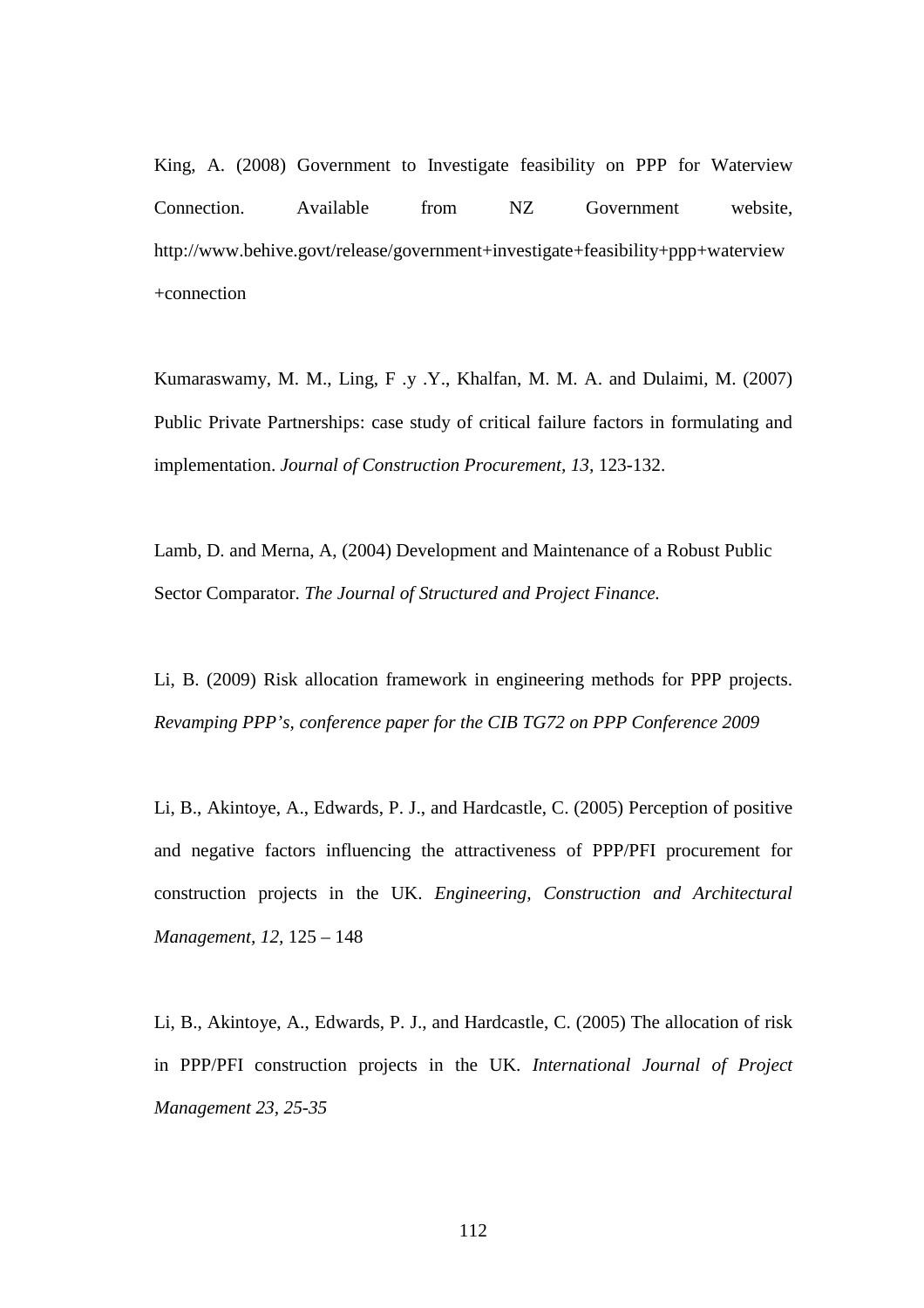Lonergan, R. (2004) Private Financing of Public Assets: Practical and Policy Problems. Available from Bell Gully website, http://www.bellgully.com/resources/resource.00055.asp

Lonsdale C. (2005), 'Risk Transfer and UK Private Finance Initiative: A Theoretical Analysis', *Policy and Politics*, 33 (2), pp.231–249.

Maltby, N. (2009) The United Kingdom: Current Developments in the United Kingdom. *European Public Private Partnership Law Review. 4 (4)* 247-250.

Marques, R. and Berg, S. (2009) Revisiting the strengths and limitations of regulatory contracts in infrastructure industries.

Metro Water Non-Residential Charges. Available from: http://www.metrowater.co.nz/my-bill/pricing/pages/non-residential.aspx

Ministry of Education (2010) Request for Proposal for Technical Advisory Services (Private Public Partnerships) www.gets.govt.nz/30465

Mokhtari, A. and Frey, C. (2005) Sensitivity Analysis of a Two-Dimensional Probabilistic Risk Assessment Model using Analysis of Variance. Risk Analysis 25, No. 6.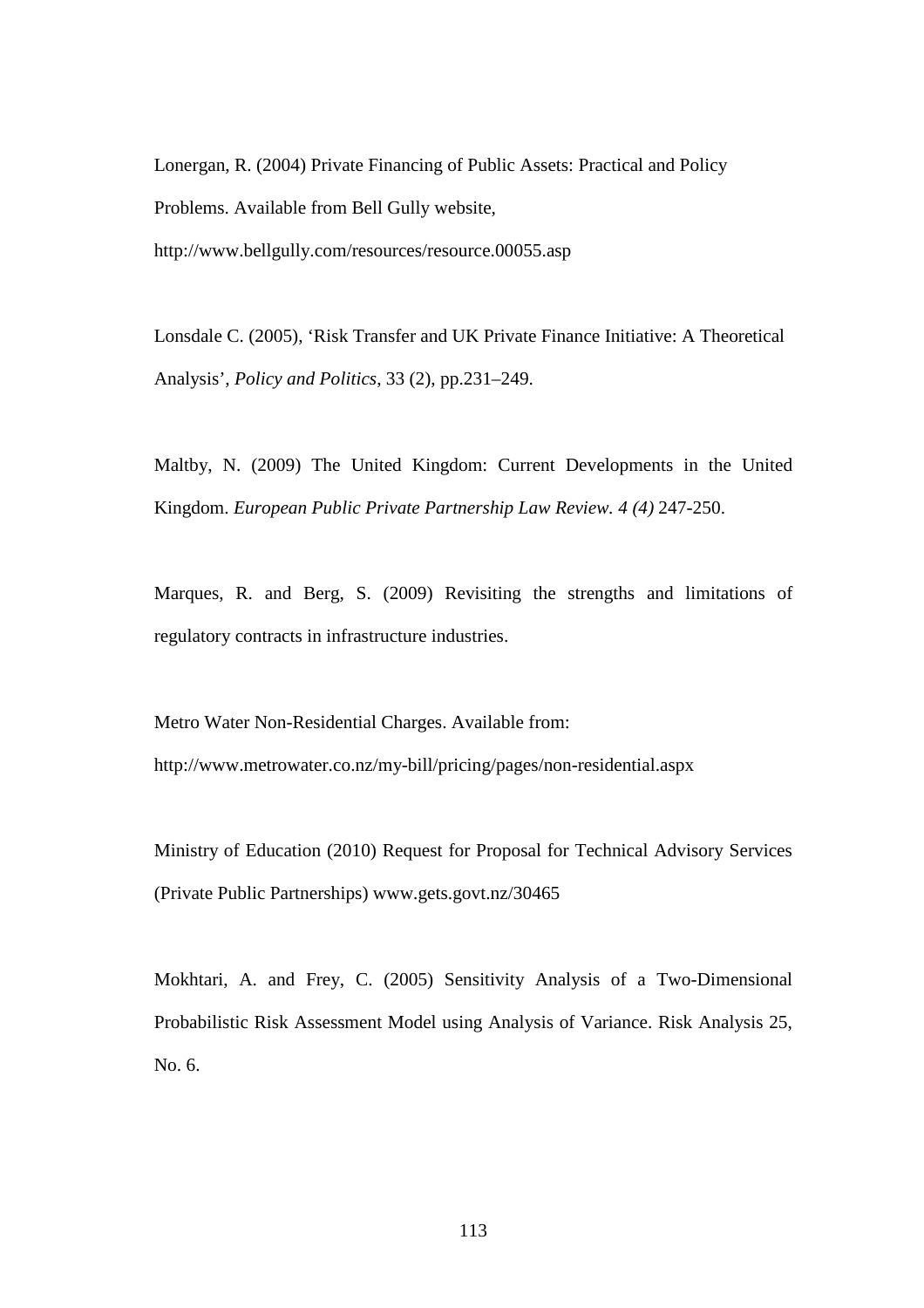Morallos. D. and Amekudzi, A. (2008) The State of the Practice of Value for Money Analysis in Comparing Public Private Partnerships to Traditional Procurement. *Public Works Management Policy 200812:114.* Retrieved from http://pwm.sagepub.com/content/12/2/114

National Audit Office. (2009) Private Finance Projects: A paper for the Lords Economic Affairs Committee.

National Audit Office. (2009) Performance of PFI Construction: review by the Private Finance

Practice.

National Audit Office. (2007) Improving the PFI tendering process: A report by the Comptroller and Auditor General.

New South Wales Auditor General. (2006) *The New Schools Privately Financed Project. Available from NZCID website: http://www.nzcid.org.nz/downloads/NSW%20New%20Schools%20Privately%20Fina nced%20Project%20Post%20Implementation%20Review.pdf*

Ng, A. and Loosemore, M. (2007) Risk allocation in the private provision of public infrastructure. *International Journal of Project Management 25 pages 66-76*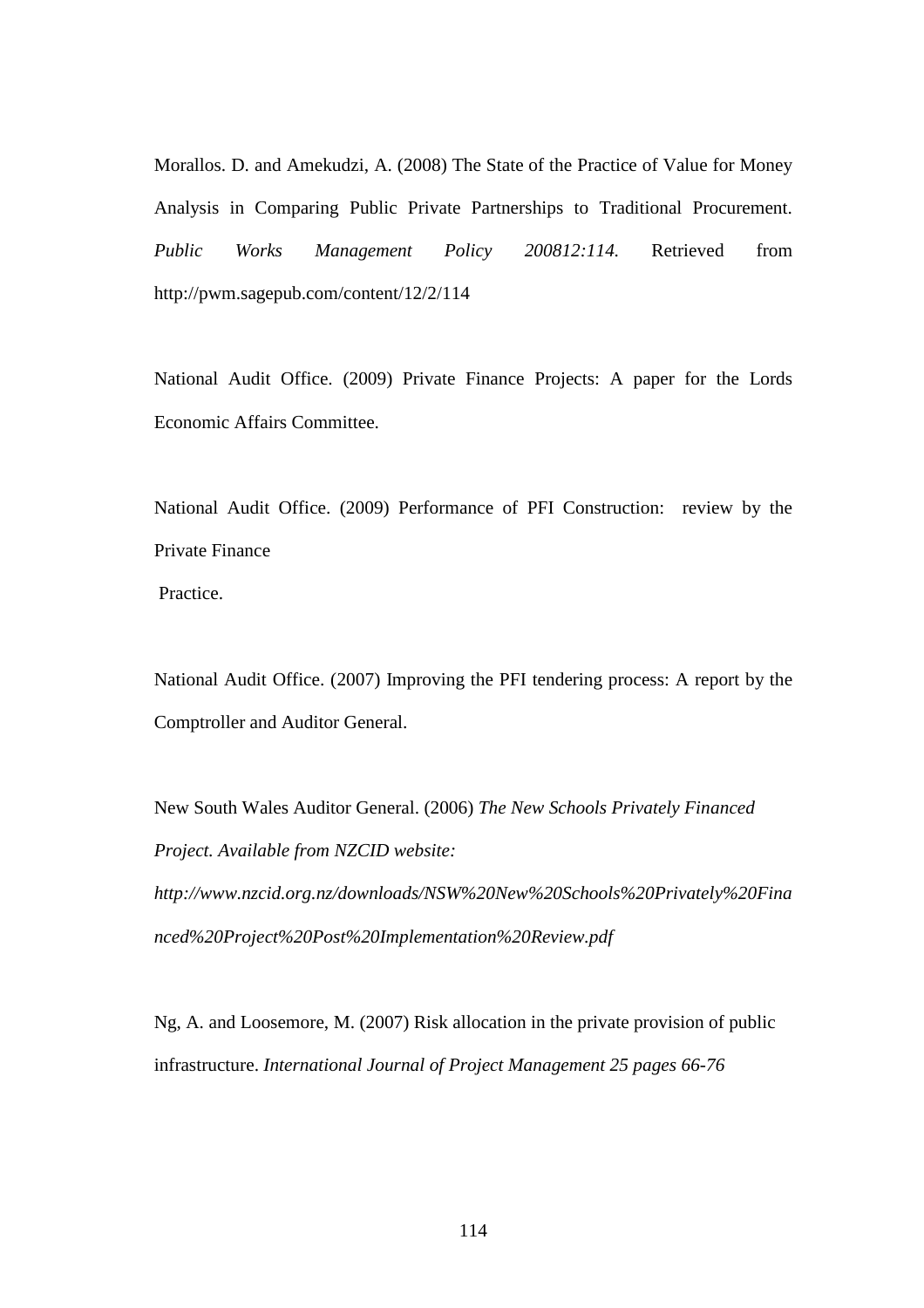Ng, S. Xie, J. and Kumaraswamy, M. (2010). Simulating the effects of risks on equity return for concession-based public-private partnership projects. *Engineering, Construction and Architectural Management. Vol. 17 No. 4 pages 352-368* 

NZCID (2010) Common Questions and Answers about PPPs. Retrieved from the NZCID website  $25<sup>th</sup>$  March 2010.

https://www.nzcid.org.nz/downloads/nzcid.common+questions+and+answers+aboup pps.pdf

Partnerships Victoria Policy (2001) Available from www.partnerships.vic.gov.au

Poole, L. and Mooney, G. (2006) Privatizing Education in Scotland? New Labour, Modernization and public' services. *Critical Social Policy. 26, 562-586*

Quiggin, J. (2004) Forum: Public-Private Partnerships: Risk. PPPs and the Public Sector Comparator. Australian Accounting Review 14, 2; Accounting & Tax Periodicals Page 51

Rintala,K. (2009) PFI in school buildings- does it influence educational outcomes? KPMG Infrastructure Spotlight Report. 2009 Edition.

Rawlinsons (2009) New Zealand Construction Handbook. Twenty Fourth Edition, Rawlinsons.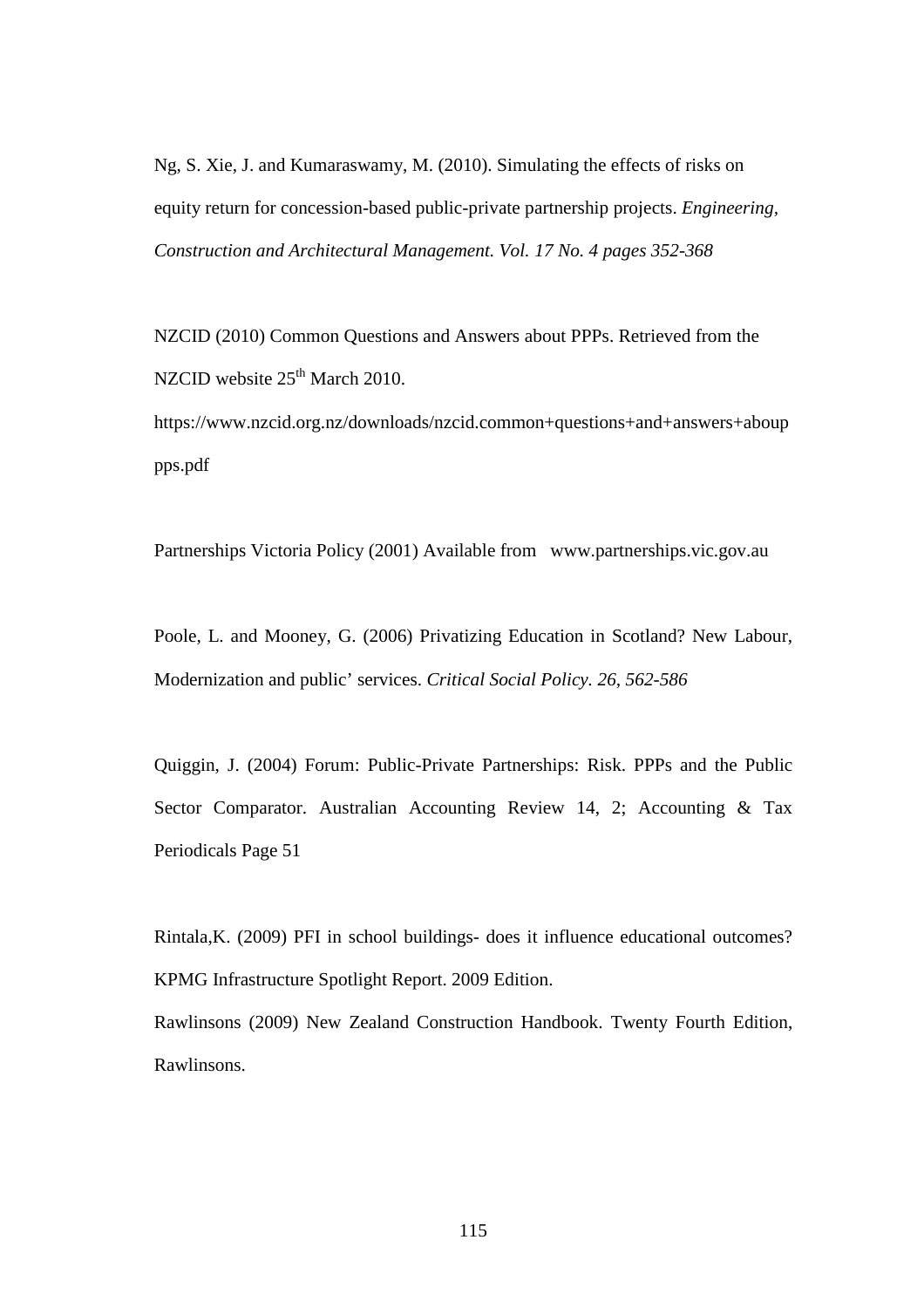School Property Guide (SPG) Calculator Description. Available from: http://www.minedu.govt.nz/stateschool/funding/calculator/spgcalculatordescription.d oc

Spackman, M. (2002) Public-private partnerships" lessons from the British Approach. *Economic Systems 26 (2002) pages 283-301*

Sparrow, A. (2010) NZ Treasury Working Paper: A theoretical framework for operation risk management and opportunity realisation. Available from: http://purl.oclc.org/nzt/g-pnz

The Australian Institute of Quantity Surveyors, (2002). Australian Cost Management Manual, Volume 3

The Treasury (2009) Guidelines for Public Private Partnerships (PPPs) in New Zealand. Available from: http://purl.oclc.org/nzt/g-pnz

The Treasury (2008) *Briefing Paper to the Incoming Minister of Finance: Economic and Fiscal Strategy – Responding to your Priorities.* Available from NZ Treasury website. www.tresurary.govt.nz

The Treasury (2010) *Methodology for Risk-free Discount Rate and CPI Assumptions for Accounting Valuation Purposes.* Available from: www.tresurary.govt.nz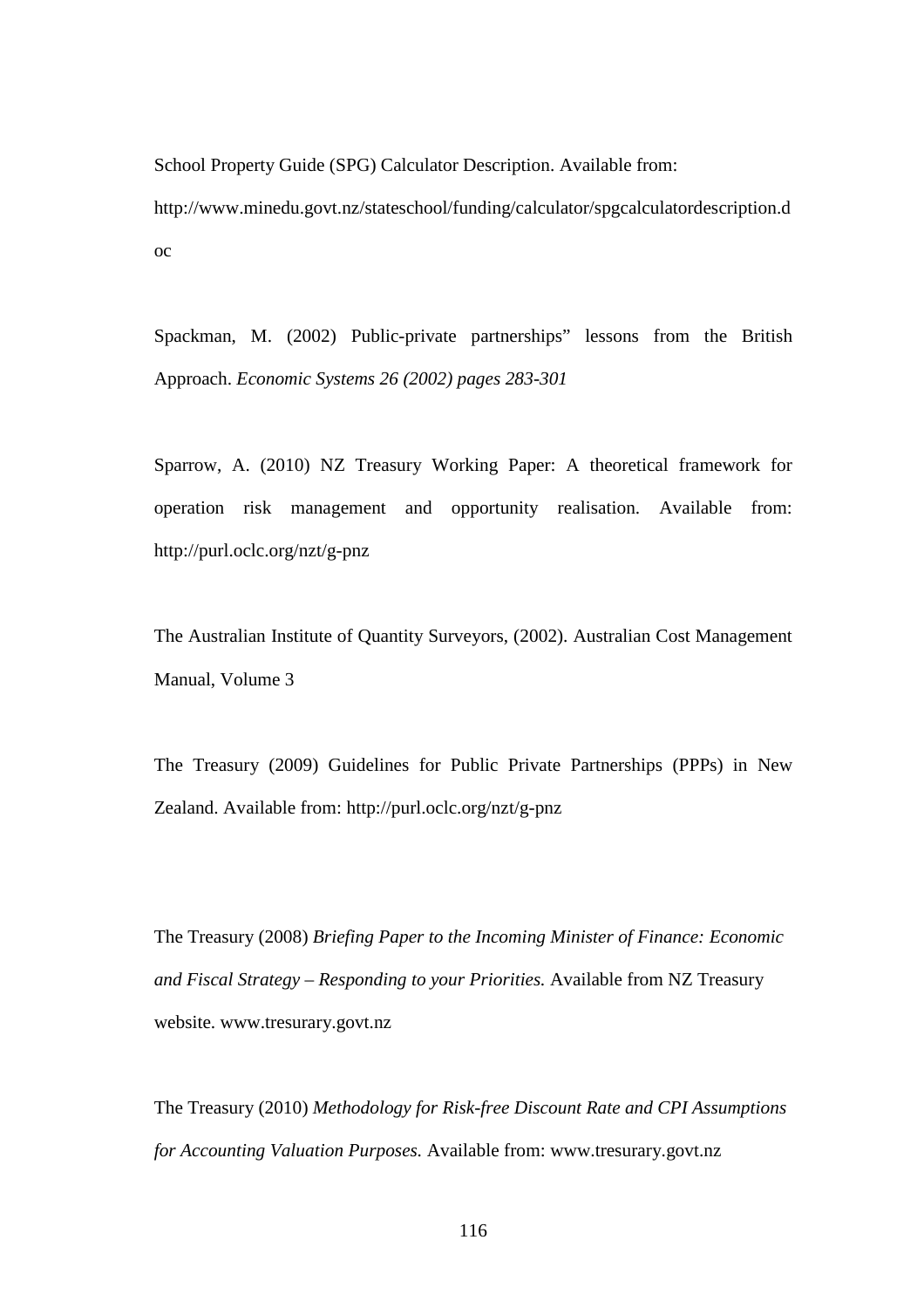Tolley, A. Minister of Education (2009) *PPPs being considered for new school property.* Retrieved from the New Zealand Government web site March 10<sup>th</sup> 2010 http//www.beehive.govt.nz/release/ppps+being+considered+new+school+property Vector Business Rates. Available from:

http://vector.co.nz/sites/files/price.schedulebusiness/pdf

Waterview Steering Committee (2008) *Progressing the Waterview Connection as a public private partnership: an investigation of the value of a public private partnership.* Available from NZ Treasury website. www.tresurary.govt.nz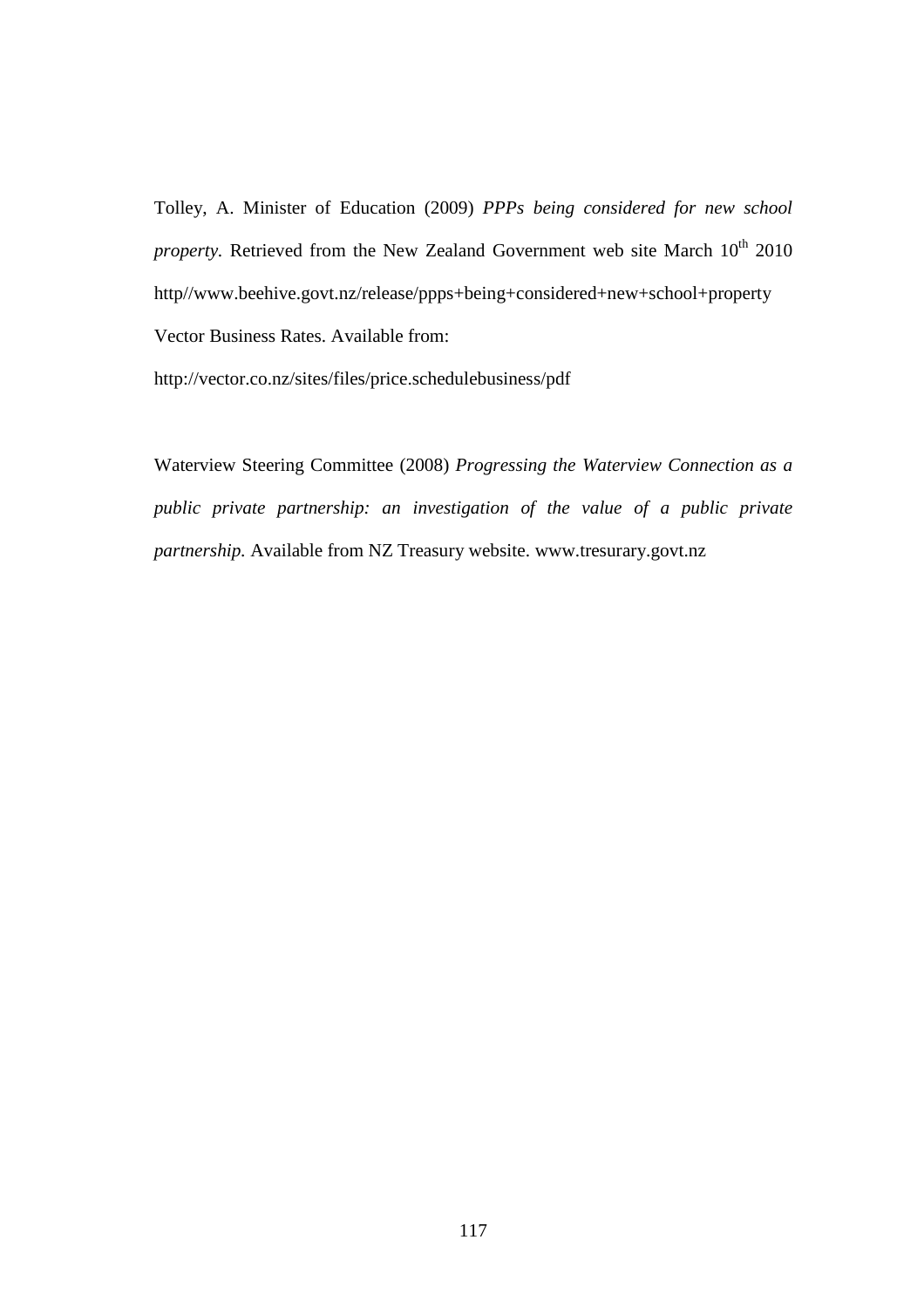### **APPENDIX ONE**

### **Identified Risks by Author**

#### **Bing, L., Akintoye, A., Edwards, P. J., and Hardcastle, C. (2005)***,*

#### *Construction and Architectural Management, 12.*

- o Nationalisation of Assets
- o Poor public decision making
- o Strong political opposition
- o Poor financial markets
- o Inflation volatility
- o Interest rate volatility
- o Influential economical events
- o Legislation changes
- o Changes in tax regulation
- o Industrial regulation change
- o Level of public opposition to project
- o Force majeure
- o Geotechnical conditions
- o Weather
- o Environmental
- o Land acquisition
- o Demand for the project
- o Available finance
- o Financial attractiveness to project investors
- o High finance costs
- o Delay in project approvals and permits
- o Design deficiency
- o Construction cost overruns
- o Construction delays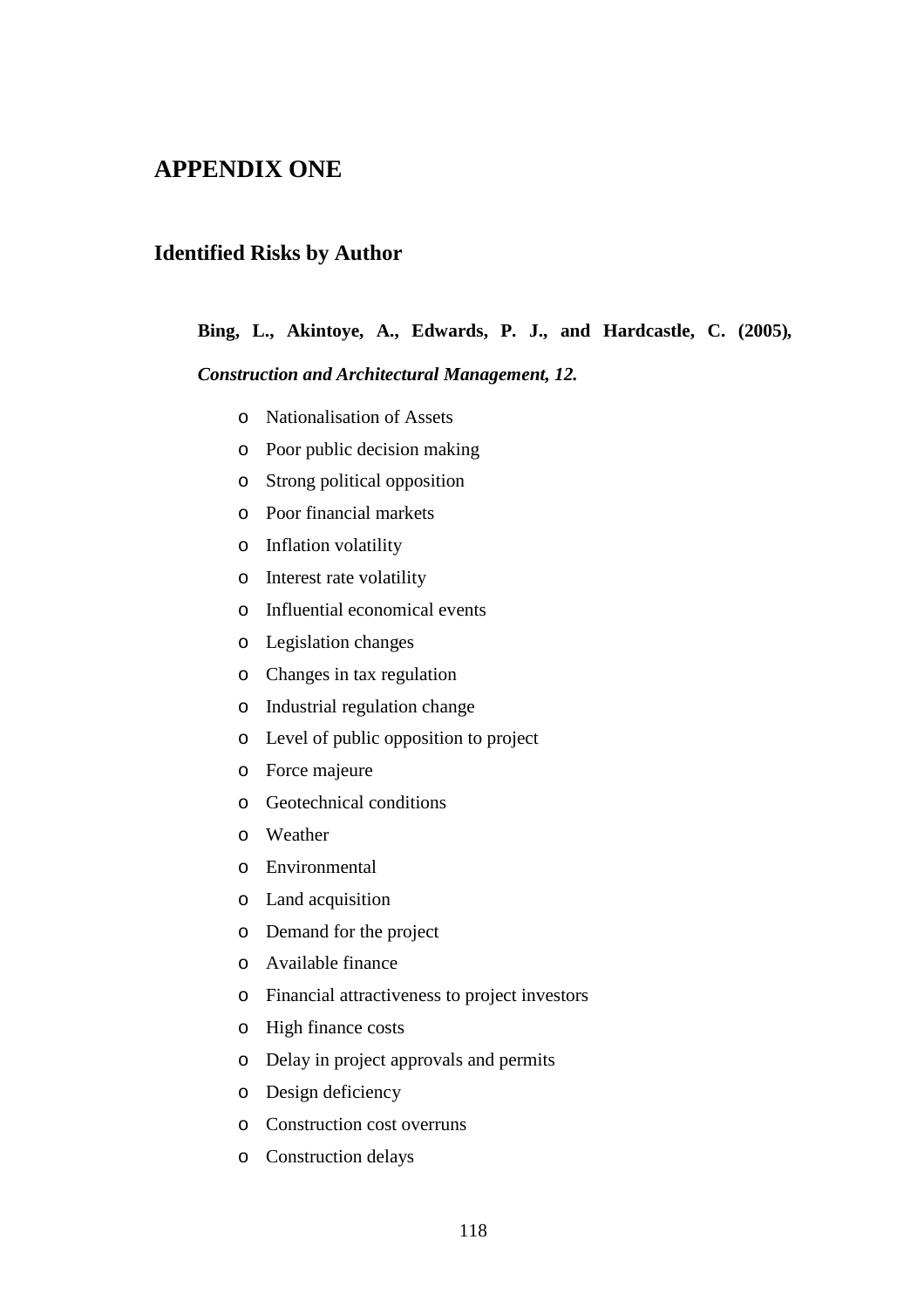- o Basic construction related issues
- o Insolvency/default by subcontractors or suppliers
- o Operation cosy overruns
- o Operational revenues being lower than expected
- o Lower operating productivity
- o Maintenance costs higher then expected
- o Organisation and co-ordination risks
- o Inadequate experience in PPP
- o Inadequate distribution of responsibilities and risks
- o Staff crises.

#### **Brady, K.B, New Zealand Controller and Auditor-General (2006).**

- o Design and construction
- o Operation and maintenance
- o Patronage and revenue
- o Technology and obsolescence
- o Legislative and political change
- o Failing to obtain statutory approvals or re-approvals during the term of arrangement
- o Financial.

#### **Grimsey, D. and Lewis, M. (2005)**

- o Design
- o Financial
- o Project management
- o Construction delays
- o Cost overruns

#### **Infranews (2006)**

- o The site
- o Design and commissioning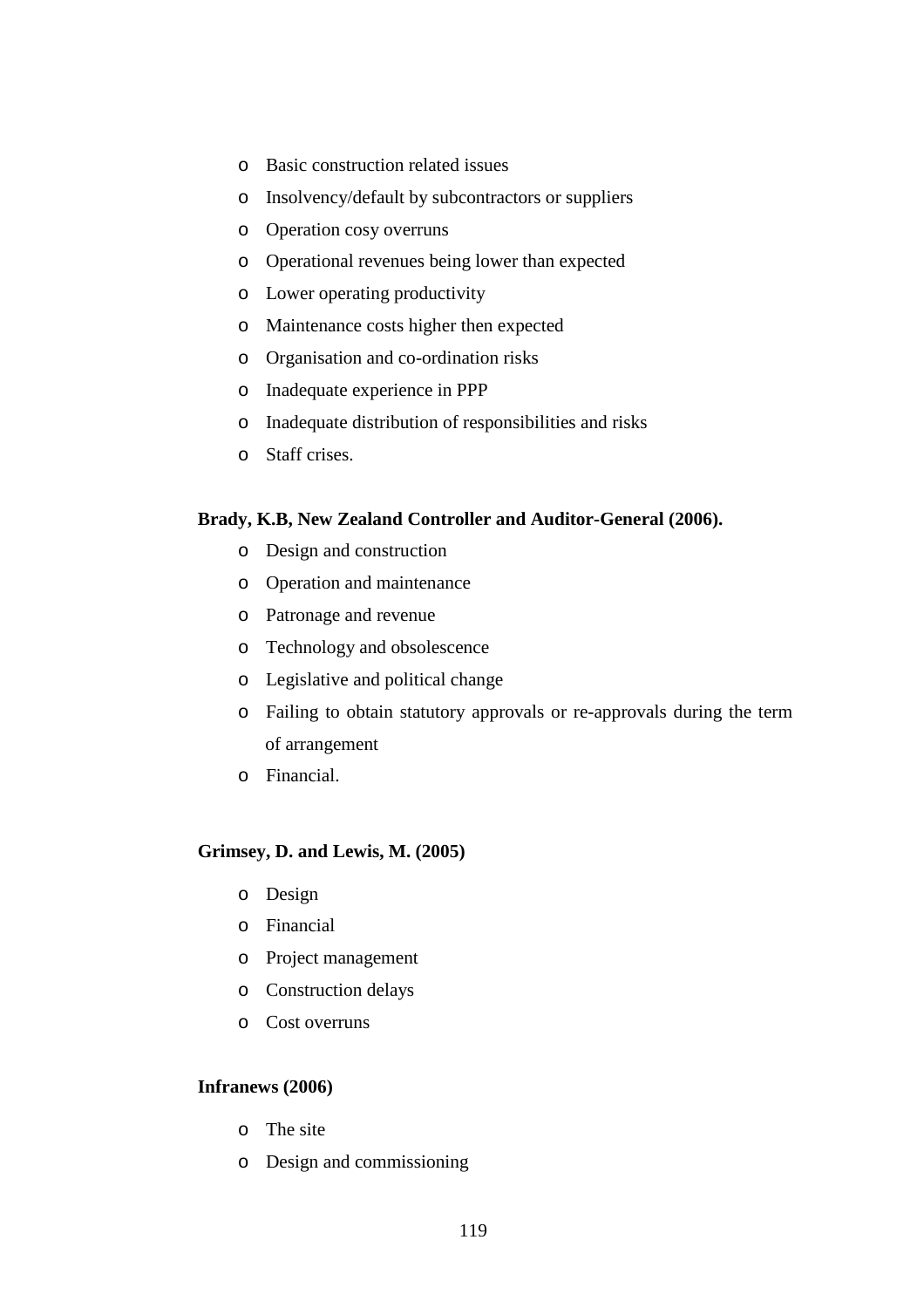- o Employees
- o Demand
- o Force Majeure and uninsurable events

#### **Jefferies, M and McGeorge, G. (2008) Public-Private Partnerships:**

- o Physical conditions
- o Construction, design
- o Technology
- o Operation and maintenance
- o Form of finance
- o The return
- o Demand for the product
- o Political
- o Legal risks with the type of contract
- o The market
- o Environmental impacts

#### **Jin, X.H. (2009)**

- o Financial
- o Construction

### **Jin, X.H., Hemanta, D. (2008)**

- o Nationalisation of Assets
- o Poor public decision making
- o Strong political opposition

#### **Khadaroo, I. (2008)**

- o Site
- o Construction
- o Time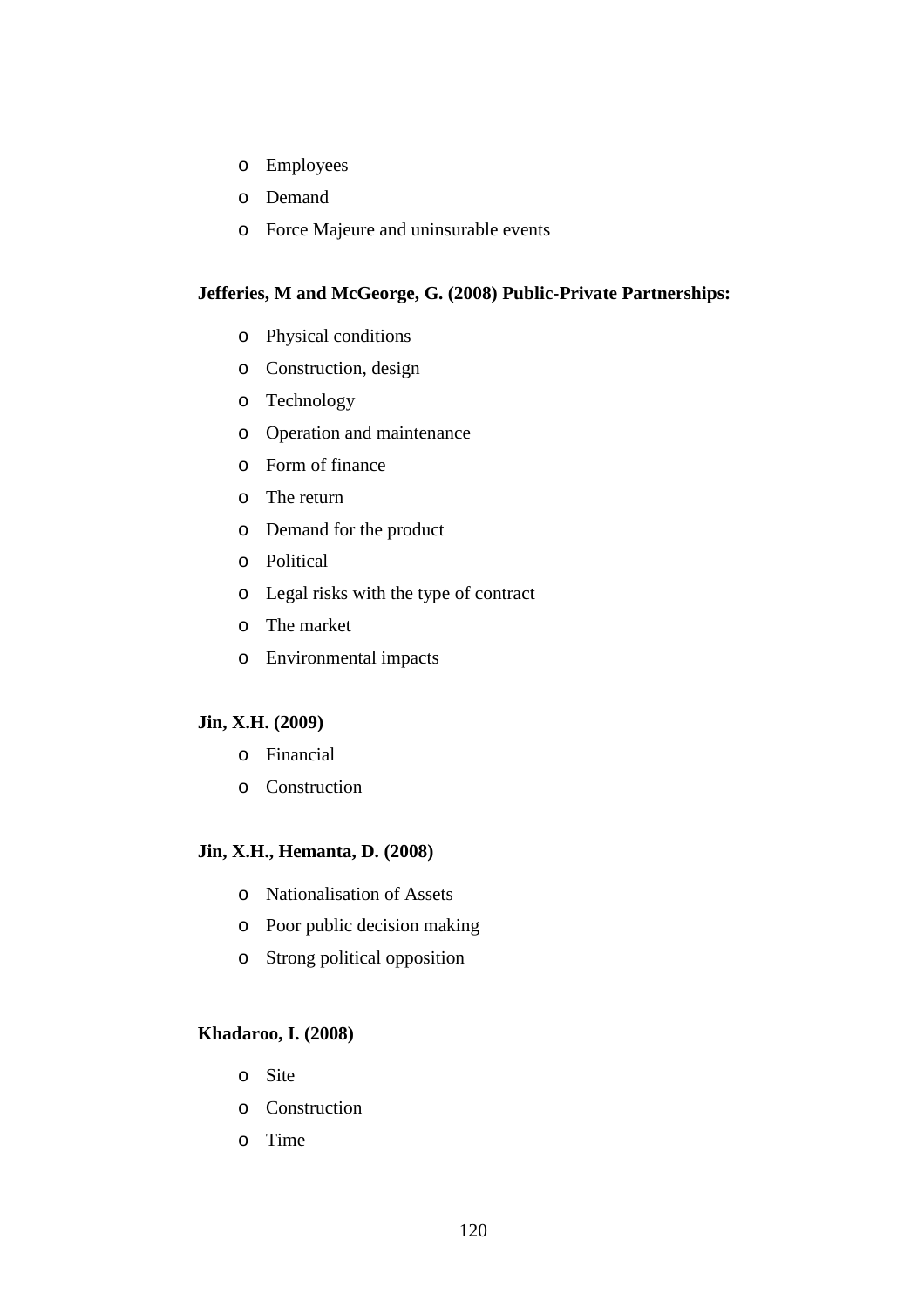- o Overruns
- o Maintenance
- o Operating
- o Regulatory
- o Force majeure

#### **Lonergan, R. (2004).**

- o Completion date
- o Changing public requirements
- o Does the product deliver the required outcomes
- o Inflation risk
- o Cost overruns
- o Future underlying costs
- o Industrial action
- o Physical damage to the asset
- o Demand risk
- o Reduced revenue

#### **Marques, R. and Berg, S. (2009)**

- o Planning
- o Construction
- o Maintenance and major repairs
- o Operation
- o Technological
- o Performance
- o Demand
- o Capacity
- o Financing
- o Inflation
- o Legal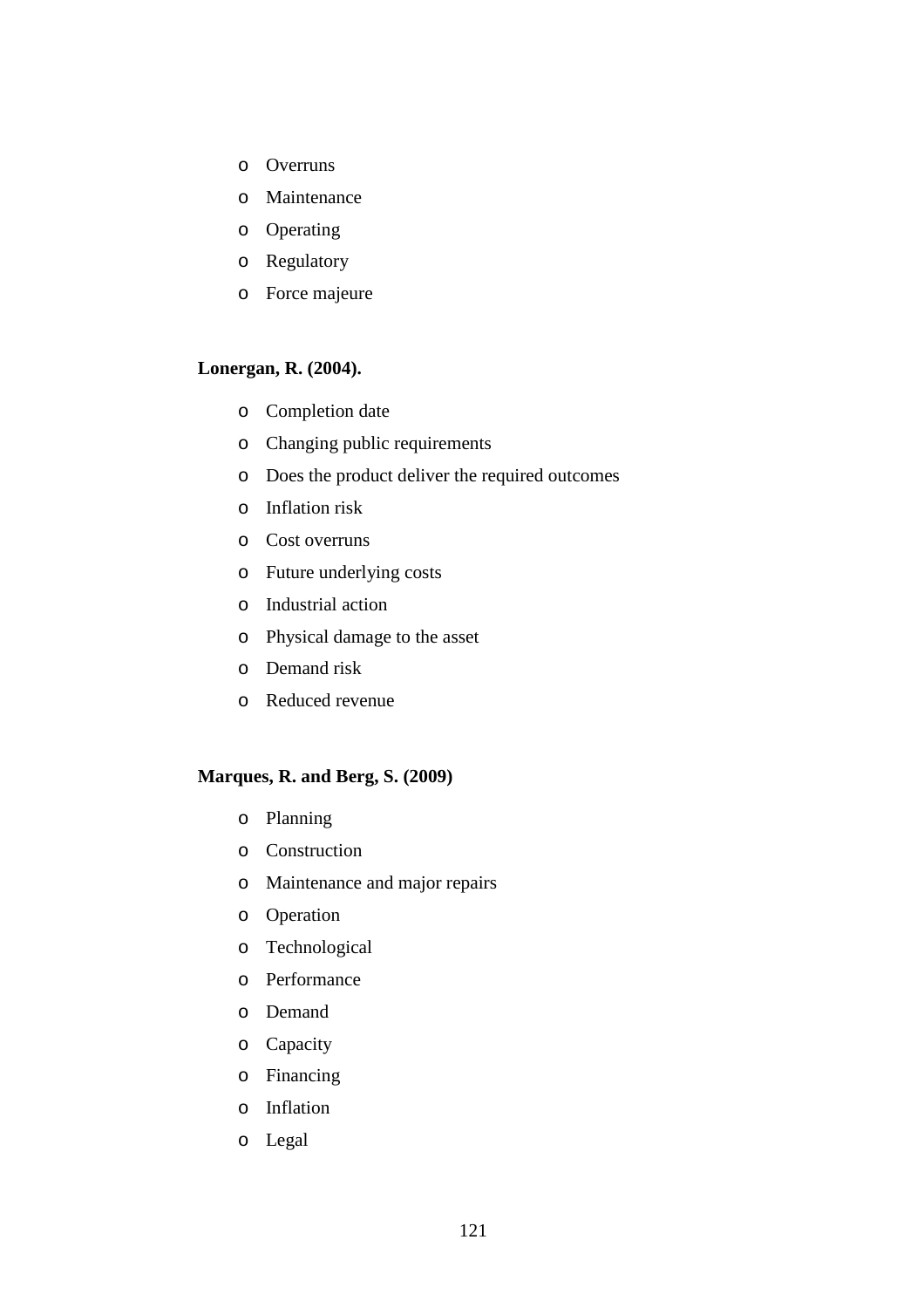- o Regulation
- o Public contestation
- o Force Majeure

#### **National Audit Office. (2009). Private Finance Projects.**

- o Increased commercial risk
- o Increased finance complexity
- o Reduced contract flexibility
- o Termination costs
- o Workforce issues

#### **New South Wales Auditor General. (2006).**

- o Design risk
- o Construction risk
- o Operating risks
- o The payment mechanism
- o Interest changes

#### **Ng, A. and Loosemore, M. (2007)**

- o Credit risk
- o Construction risk
- o Revenue structures
- o Operating risks
- o Financial and legal structures

#### **Partnerships Victoria policy (2001)**

- o Commissioning risk
- o Construction risk
- o Demand (usage) risk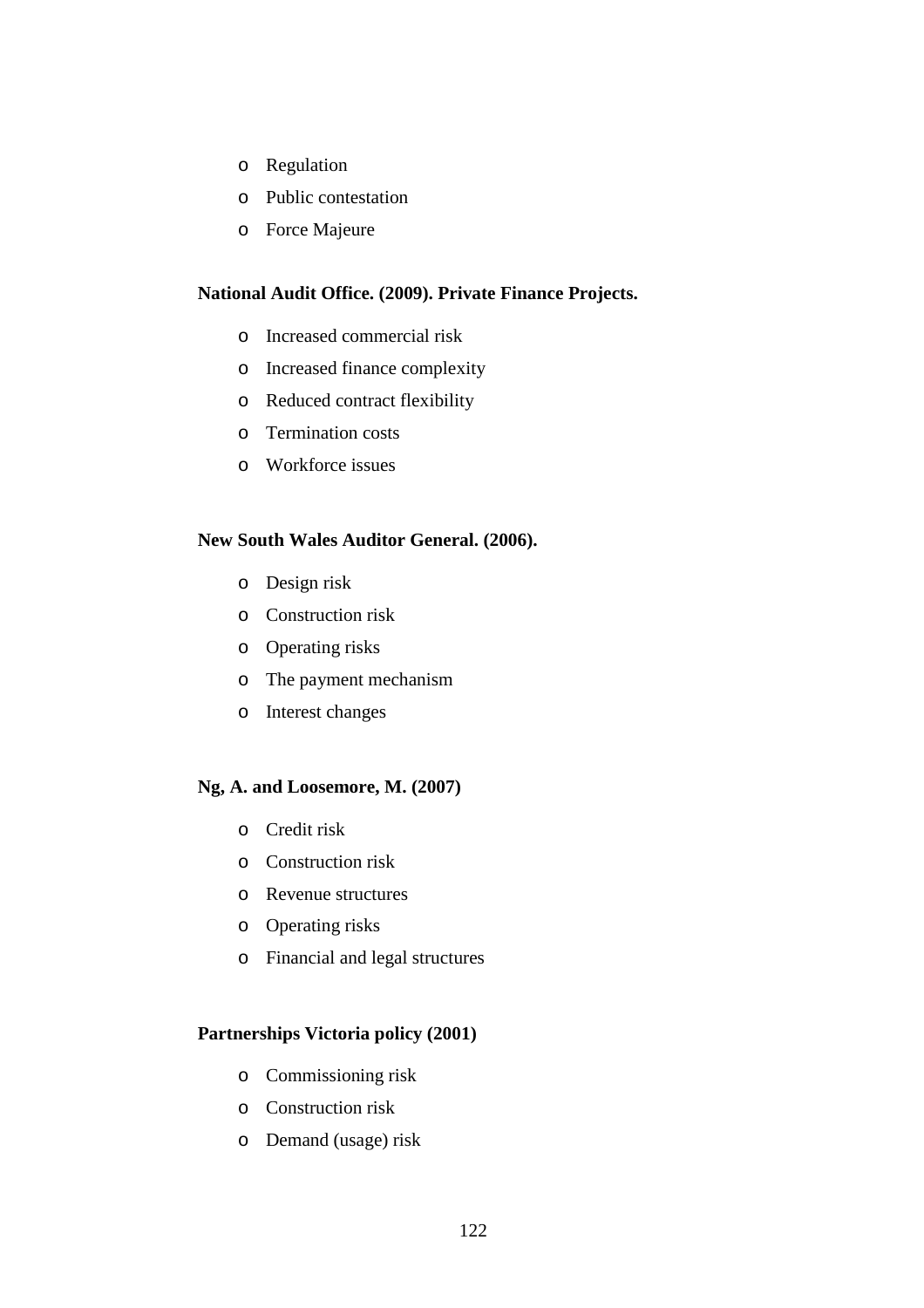- o Design risk
- o Environmental risk
- o Financial risk
- o Force major risk
- o Industrial relations risk
- o Latent defect risk
- o Operating risk
- o Performance risk
- o Changing law risk
- o Residual value risk
- o Technology obsolescence
- o Upgrade risk

#### **Quiggin, J. (2004)**

- o Construction
- o Operation
- o Service specification
- o Demand and market risk
- o Regulatory risk
- o Networks risk
- o Systematic and unsystematic risk

#### **Waterview Steering Committee (2008)**

- o Site risk
- o Design construction and commissioning risk
- o Operating risk
- o Demand risk
- o Market risk
- o Policy change
- o Force majeure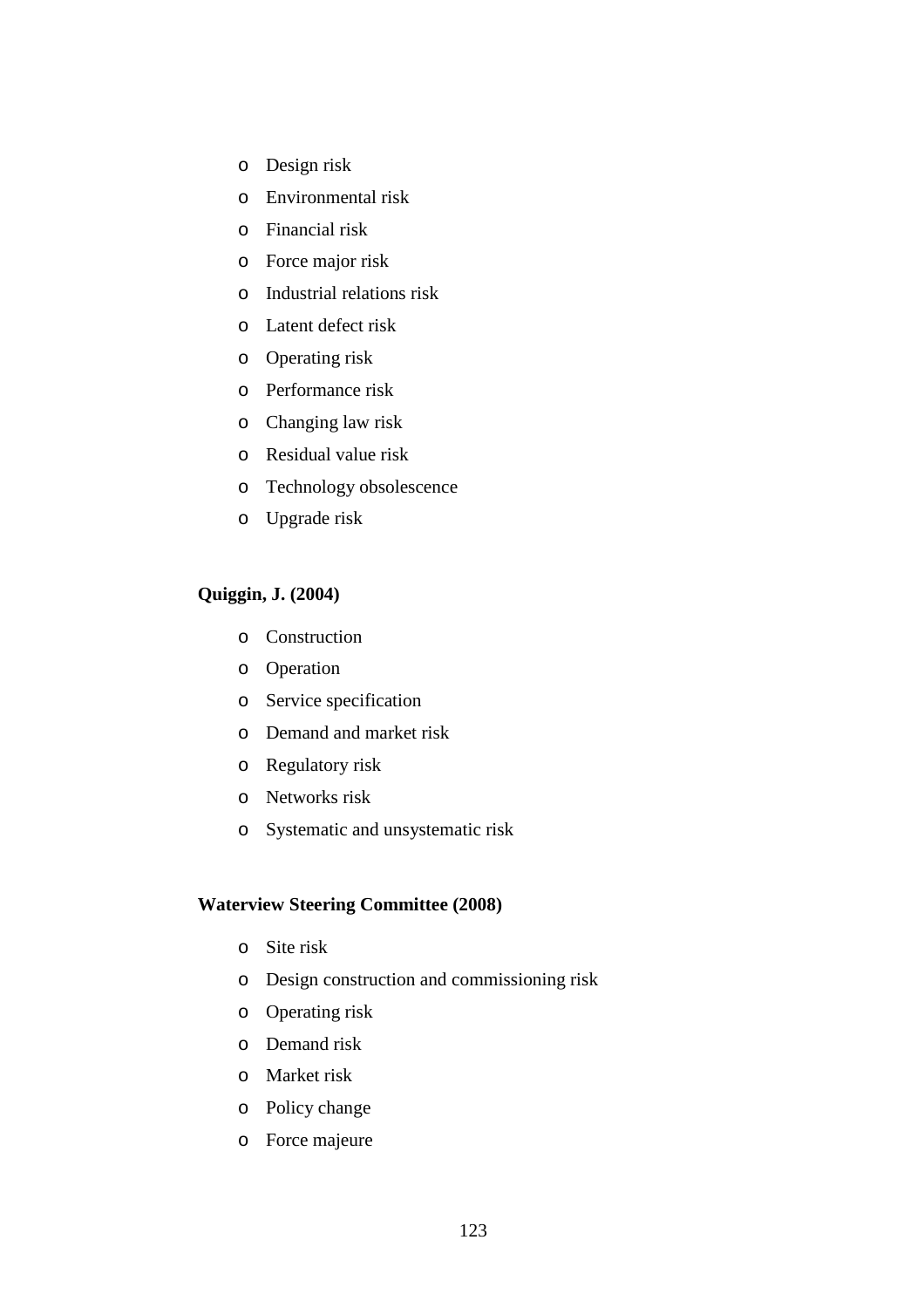## **APPENDIX TWO**

# **Risk Adjusted Public Sector Comparator**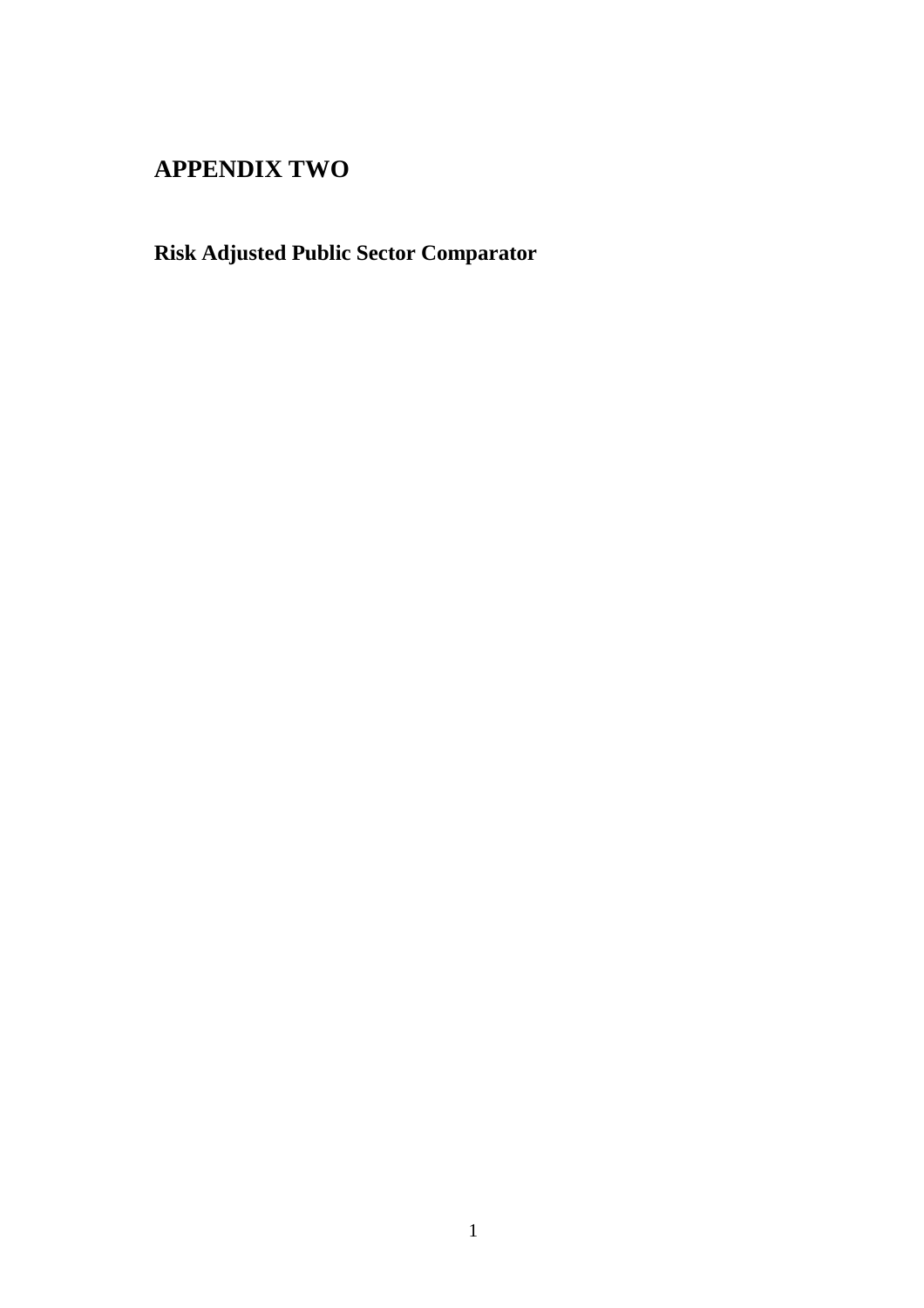## **APPENDIX THREE**

**10% Sensitivity Adjusted Risk Adjusted Public Sector Comparator**